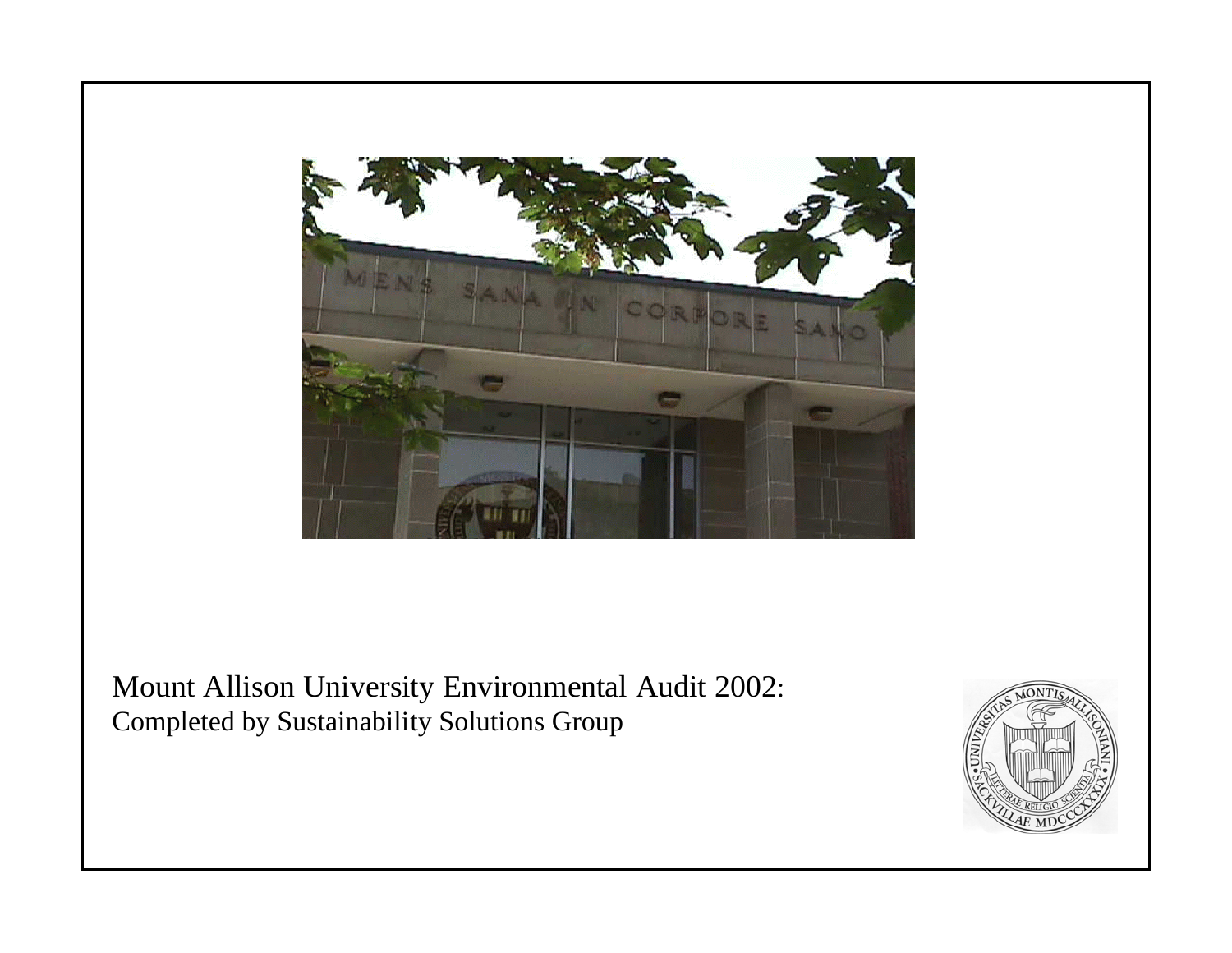|     | <b>Table of Contents</b> |  |  |  |
|-----|--------------------------|--|--|--|
| 1.  | Preface                  |  |  |  |
|     |                          |  |  |  |
| 3.  |                          |  |  |  |
| 4.  |                          |  |  |  |
| 5.  |                          |  |  |  |
| 6.  | Energy                   |  |  |  |
|     |                          |  |  |  |
| 8.  |                          |  |  |  |
| 9.  |                          |  |  |  |
| 10. |                          |  |  |  |
| 11  |                          |  |  |  |
| 12. |                          |  |  |  |
| 13. | Water                    |  |  |  |
| 14. | Finance                  |  |  |  |
| 15. | <b>Education</b>         |  |  |  |
| 16. | -91                      |  |  |  |
| 17. |                          |  |  |  |
| 18. | 102                      |  |  |  |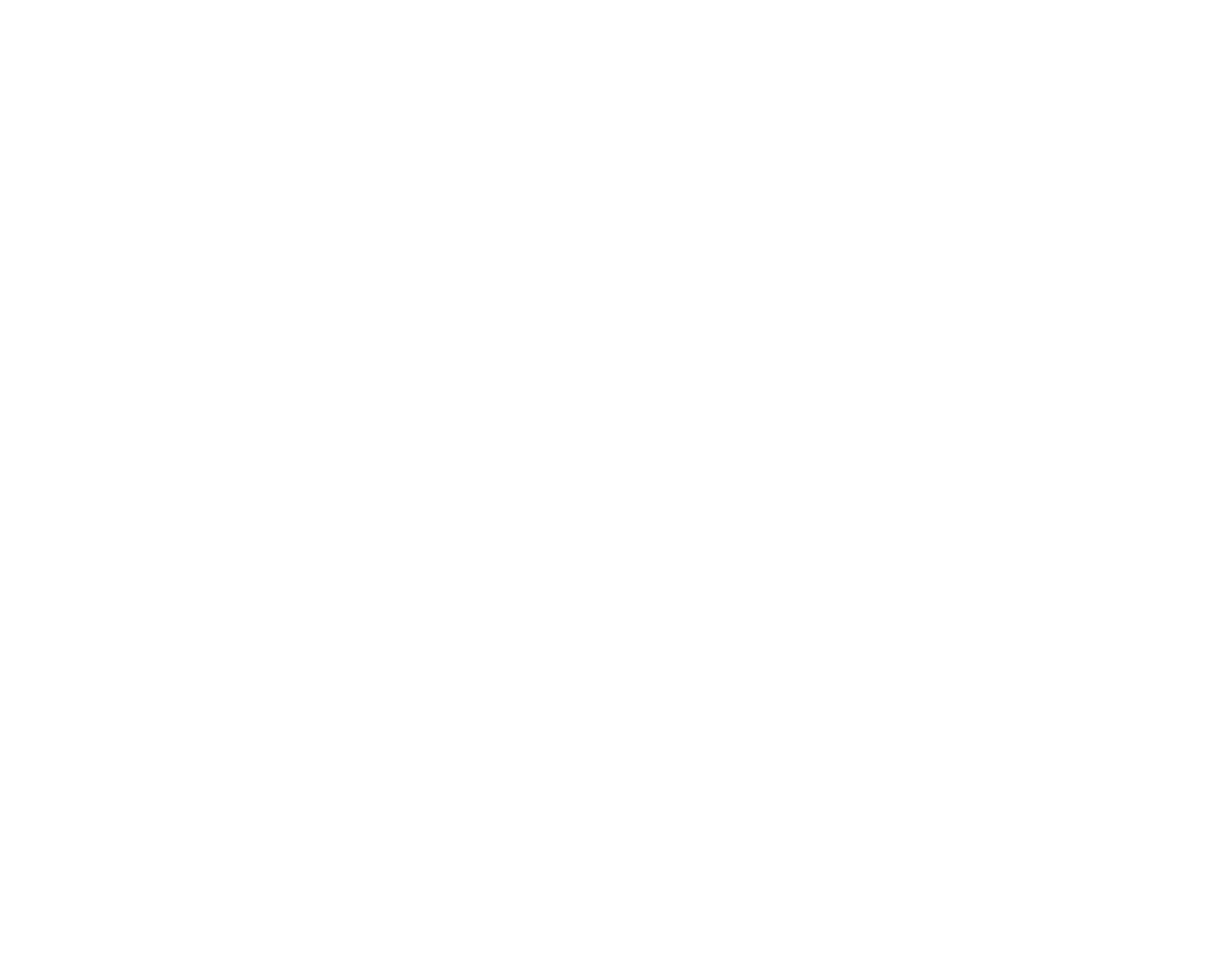#### **Preface**

Six years have passed since Mount Allison University first began the environmental auditing process. Over this time, a number of significant changes have occurred, both in the state of the world environment and at our university. The world's resources continue to be degraded at an exhausting pace. Environmental issues are one of the most pressing concerns in the world today. From global climate change to deforestation, polluted waters to urban smog, human actions threaten to radically alter the world's capacity to sustain life. In response to this planetary emergency, the university has made adjustments to its own operations. Progress has been made in the areas of transportation, paper consumption, as well as water and energy use. Unfortunately, the majority of practices have not been altered as significantly as is warranted by the current rate of environmental degradation on a global scale. In the areas of solid waste, hazardous materials, and finance, the university's practices remain largely unchanged since the time of the last audit. What will it take to truly minimize the university's impact on the environment?

During our research this summer, we noted two general obstacles to achieving the considerable improvements in university operations that are required to make Mount Allison a leader in environmental performance. First, was a distinct sense that the university was isolated from its natural surroundings in the Tantramar region. This is a problem common to many endeavours that work on a local level. Without being able to show directly the damage caused on the immediate environment, the impact of an activity can seem separate and disconnected from the activity itself. Unfortunately, local resources, such as the Canadian Wildlife Service and the Biology department on campus, reported that little research has been done on the local and impact of human activity in our region in recent times. Studies of this nature would make the information contained in a report like this one more than a hypothetical assessment of the university's true impact on its physical environs.

The second obstacle we noted was the integration of environmental concerns into the philosophy and decision-making process at Mount Allison. The university has made strides toward considering the environmental impact of its decisions. The Environmental Policy passed in 1999 and the completion of three biannual audit reports has helped greatly to engaging the university community on this matter. However, we lack long-term direction. The policy is guided by vague end-goals like "minimization" and "where required" that reflect the need for a stronger definition of how the university perceives its role in addressing what many have argued is now a global environmental emergency. We need to determine where these concerns fit into the university's philosophy. Further, we need to reassess what an acceptable pace for "minimization" might be, and what we decide what "where required" means. The university has the skeleton of an Environmental Management System (EMS) with a policy and auditing schedule. More effort needs to be focused on ensuring that a long-term strategy is in place for taking action based on the results of audits, and revising the policy so that it is both ambitious and specific enough to effect meaningful change. By creating a long-term management plan that is integrated with, and not parallel to, the established decisionmaking processes of our university, Mount Allison will be better poised to make headway in becoming environmentally and economically sustainable.

Students, faculty, staff, and administration at Mount Allison have put considerable effort into incorporating their concern for the environment into specific areas of the university's operations. This year's report attempts to capture the state of our resource use and output, as well as the degree to which the campus community acknowledges an awareness of environmental issues. We cannot stress enough the importance of using the specifics of this report to guide effective action in the future.

-August 29, 2002 Geoff Law, Mount Allison University Kate Kennedy, Sustainability Solutions Group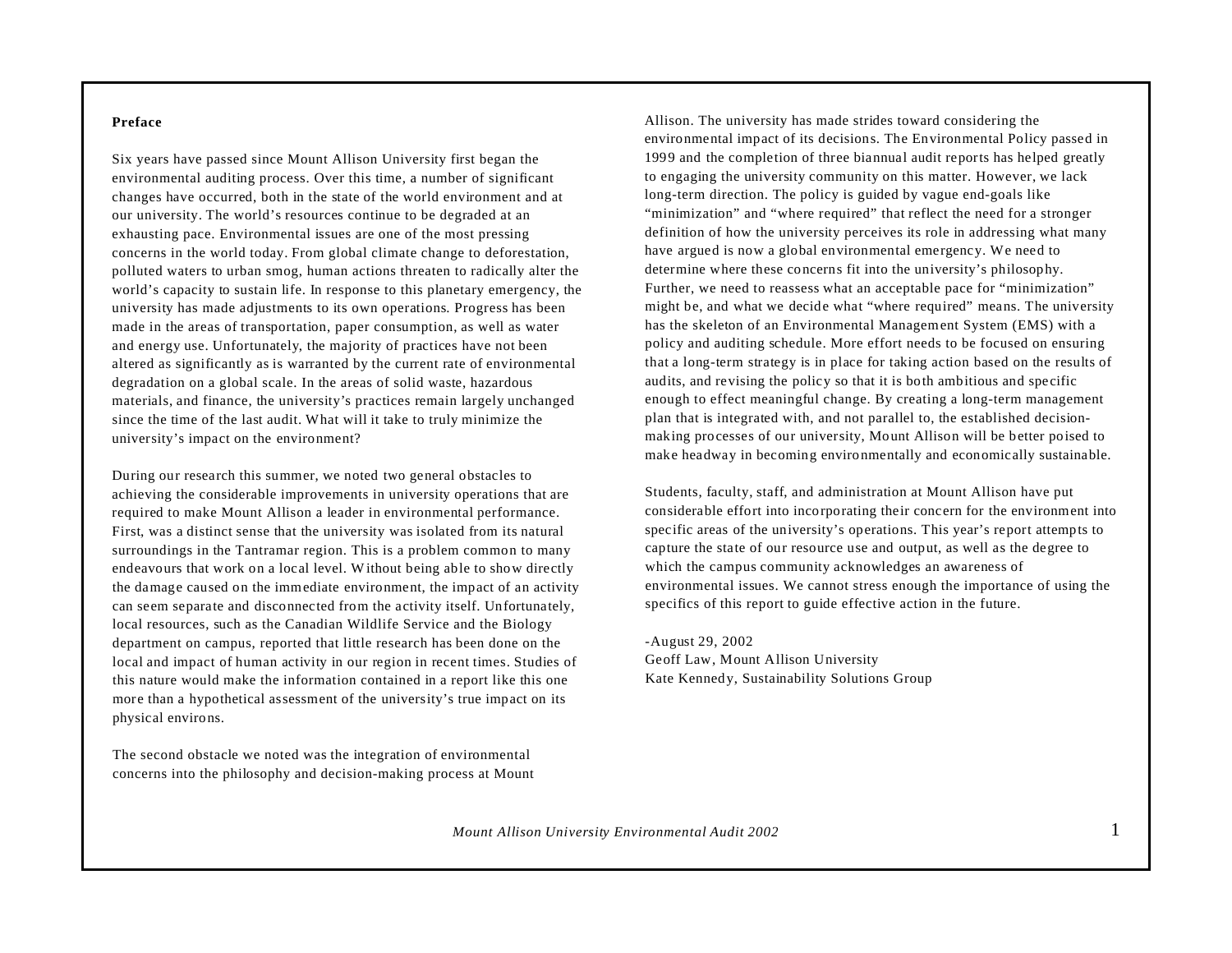## **Executive Summary**

Since environmental auditing and the environmental policy were initiated, there has been a growing recognition on campus of the need for the University to operate in an environmentally friendly manner. There is still much work to be done before environmental concerns become ingrained in the operations of the University. A letter grade has been assigned to each chapter according to the progress and overall environmental performance in that area. The grades respect the environmental policy performance indicators, but take into account areas of concern not covered by these indicators. The grades, on a scale from A to F, reflect the effort towards, and the performance in, reducing the environmental impact of each area examined. The following legend defines the standards upon which each grades are assigned. Please note that an additional grade "Pass" has been added and that the standard for D has been adjusted so that the scale reflects those efforts that have continued, but not supplemented, since the time of the last audit.

| Grade | Standard                                                                                                                                                                                                  |
|-------|-----------------------------------------------------------------------------------------------------------------------------------------------------------------------------------------------------------|
|       | All aspects of the environmental policy are adhered<br>to and exceeded; Substantial effort is made to<br>improve environmental practice and to incorporate<br>environmental concerns into decision making |
|       | Significant effort has been made both to improve<br>environmental practice and to incorporate<br>environmental concerns into decision making.                                                             |

|      | Steps have been taken to improve environmental<br>practice and consideration is given to environmental<br>concerns in decision making. |
|------|----------------------------------------------------------------------------------------------------------------------------------------|
|      | Continuation of efforts begun prior to 2000. No new<br>initiatives have been added.                                                    |
| Pass | Practice has not changed since the Environmental<br>Policy was passed.                                                                 |
| Fail | Practice has worsened                                                                                                                  |

The grade for each chapter appears in both the executive summaries and at the end of each chapter in the report.

## **Buildings**

There are currently 47 buildings that comprise the university campus. A small number of changes have occurred since the last audit. During this time one building, Hillcrest house, was demolished, while one building, the Coastal-Wetlands Center was built. Significant renovations have taken place in a number of buildings, including Bennett building, Avard-Dixon, Barclay, Bennett House, Edwards, University Center and Hunton House. Where ever possible the university attempts to take full advantage of environmentally-friendly technology. The university continues to use tripled layered insulation, Wattstopper technology in bathrooms, low flow faucets, and low flow-high pressure toilets. It is recommended that prior to the construction or major renovation of any building on campus, the University undertake an environmental impact analysis, which is presented to Senior Administration and the Director of Facilities Management before construction, as per the policy. An analysis of this fashion should consider the impact of the type and efficiency of materials used, damage to local flora and fauna, the energy efficiency of the design, and ability to accommodate technology which reduces environmental impact.

Grade Assigned: **C**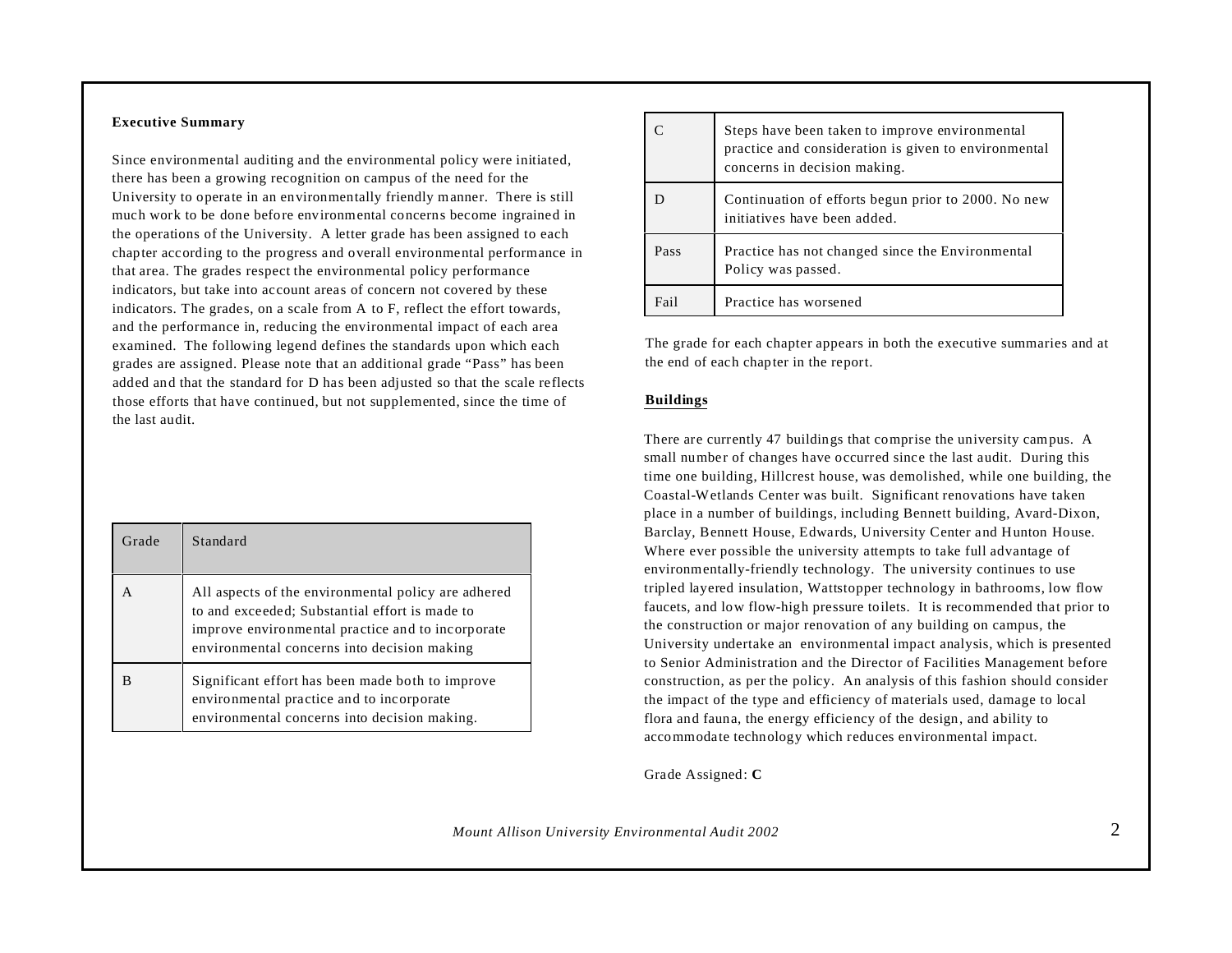## **Energy**

There has been a steady increase in electricity consumption at Mount Allison. From June 1, 2001 to May 31, 2002, our total consumption measured 11,420,093 kilowatt hours, an increase of 410,609 kilowatt hours over the previous year. Oil consumption fluctuates from year to year as a result of winter weather conditions. Efforts have been made to make the steam lines leak-free, and to install more efficient fixtures whenever renovations are done. In two years, when natural gas is expected to become available in Sackville, the university will be prepared to switch the main boiler, as well as a number of off-campus buildings over to this cleanerburning fuel. In addition, Facilities Management has been investigating the possibility of installing a wind turbine on university property, for the purpose of meeting the campus energy demand more sustainably. In the last two years, steam and electricity meters have been installed and connected to a computer program that allows us to monitor our consumption constantly. It is recommended that the university use the data gathered from the meters to set a baseline and create a comprehensive plan to reduce consumption. The university should also continue to seriously examine the possibility of introducing renewable energy technologies on campus.

Grade Assigned: **C**

#### **Transportation**

In the past two years since the last audit in 2000, the university fleet has increased by one vehicle. The use of these vehicles has not changed dramatically since the last audit, however Facilities Management has recently purchased a bicycle for its staff to use on campus. This will reduce the amount of driving done on campus by this department. Two bike racks have been installed since the last audit, both located at the Dunn building. At the time of this audit, a number of bike racks to serve residential and academic buildings throughout campus were being installed. It is recommended that the University investigate and make funds available for the purchasing of a zero emissions vehicle. The University should foster

and improve the use of car-pooling and ride sharing programs, and promote travelling in the most sustainable manner possible.

#### Grade Assigned: **B**

#### **Air Quality**

From May 2000 to April 2002 1 006 528.35 kg of green house gases were emitted by Mount Allison University. A comparison with the previous audit on the amount of greenhouse gases produced is difficult, because a different method for calculating the amount of gas produced was used to calculate this years total. The 2000 audit reported that 5 654 472.9 kg of green house gas was emitted by the University in the two year auditing time frame. The significant decrease can be attributed to the exclusion of embodied energy in this audit (it can only be calculated once). The University's Environmental Policy currently does not have a section dealing with air quality. It is recommended that the University create a section in the policy, complete with performance indicators, specifically focused on issues of air quality. It is also recommended that the University make a commitment to reduce emissions to meet or exceed Canada's Kyoto Protocol commitment of 6% below 1990 levels.

Grade Assigned: **D**

#### **Hazardous Materials**

The sources and volumes of hazardous materials being used in an intricate system such as Mount Allison University are often hard to track, which makes the measuring of the impact of hazardous chemicals disposed of by the University largely unknown and difficult to estimate. From May 2000 to April 2002 Mount Allison University disposed of approximately 25 251.42 litres and 14 379.2 kg of hazardous waste. In comparison with the 2000 audit, there was a 2511 liter increase in the amount of liquid hazardous waste being disposed of, and a 13 277.9 kg increase in the amount of solid hazardous wastes disposed of. This extreme increase is due to the inclusion of solid cleaners used in food services in this years audit. Hazardous wastes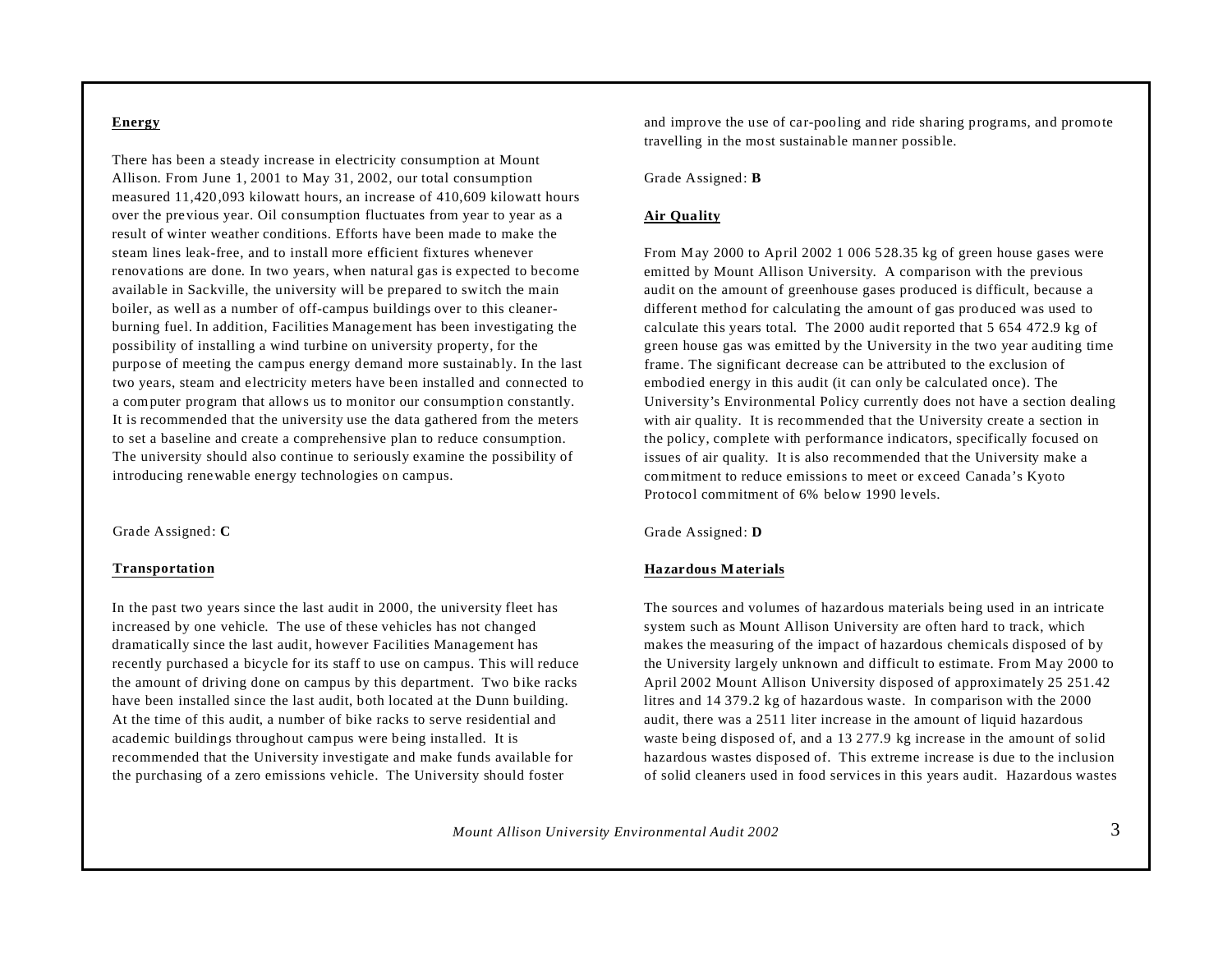on campus are not disposed of on a regular basis, but are disposed of only when there is sufficient quantity to warrant disposal. It is recommended that the University create a campus wide database dealing with hazardous wastes on campus, providing information on the purchasing, storage, and disposal of wastes. A system of this nature would allow the tracking of wastes from cradle to grave, and eliminate the purchasing of chemicals which might already be in excess in on campus. It is further recommended that all members of the University community strive to ensure that all hazardous wastes are kept, labeled, used and disposed of in the proper fashion.

#### Grade Assigned: **C**

#### **Solid Waste**

An accurate measurement of the amount of solid waste produced by the university is impossible to obtain, as the amount of waste produced is not weighed. Thus a comparison on the amount of waste produced between this audit and the previous audit is not possible. It is important that if the university wishes to accurately gauge its impact upon the environment that it begin to measure the amount of waste produced. The University is currently billed for 224 tonnes per year, 23 tonnes per month from September to April, and 10 tonnes per month from May to August. The cost of disposal varies depending on what materials the University is disposing of. The University has made some progress in the area of solid waste. A number of new recycling containers were installed in the fall of 2000, and in the spring of 2002, yard waste started being composted on site, to eventually be reused as fertilizer on campus grounds. It is recommended that the University begin to weigh the amount of solid waste and recycling which it produces. Without accurate numbers on the amount of waste produced, gauging the environmental impact, and making reductions, is difficult.

Grade Assigned: **D**

## **Paper**

The 1998 audit reported that 4 498 218 sheets of paper were consumed between 1997 and 1998. In 2000, the audit reported that 6 450 000 sheets of paper had been consumed from May 1998 to April 2000. From May 2000 to April 2002 Mount Allison University consumed 8 275 681 sheets of paper. This marks a 1 825 681 increase in the amount of paper consumed at the University. This increase is partly due to greater consumption, and partly due to more accurate accounting of paper used on campus. It is recommended that the University create a specific section of the environmental policy dealing specifically with paper use on campus. All members of the University community are encouraged to adopt paper saving methods, such as printing double-sided, using both sides of the paper before recycling it, and only printing necessary documents.

Grade Assigned: **C**

#### **Food**

Sodexho continues to be the primary food provider on campus. Approximately \$42,000 are spent each week of the school year on food served at Jennings and the Golden A Café. A small portion of this is supplied by local sources and some adjustments are made to the menu according to the season. Unfortunately, organic food is not yet served by Sodexho. It is recommended that the Director of Food Services continue to investigate the possibility of purchasing organic foods, and that meals be planned using more locally available ingredients.

Grade Assigned: **D**

#### **Water**

In 2001, Mount Allison's water consumption increased by 3,147,000 litres over the previous year to a total of 174,386,000 litres. Retrofits, a decrease in activity in some labs, and the combination of the two meal halls, has reduced consumption in some of the larger buildings, however the overall trend has been an increase. The university continues to install more efficient fixtures whenever renovations are done, and is open to testing water saving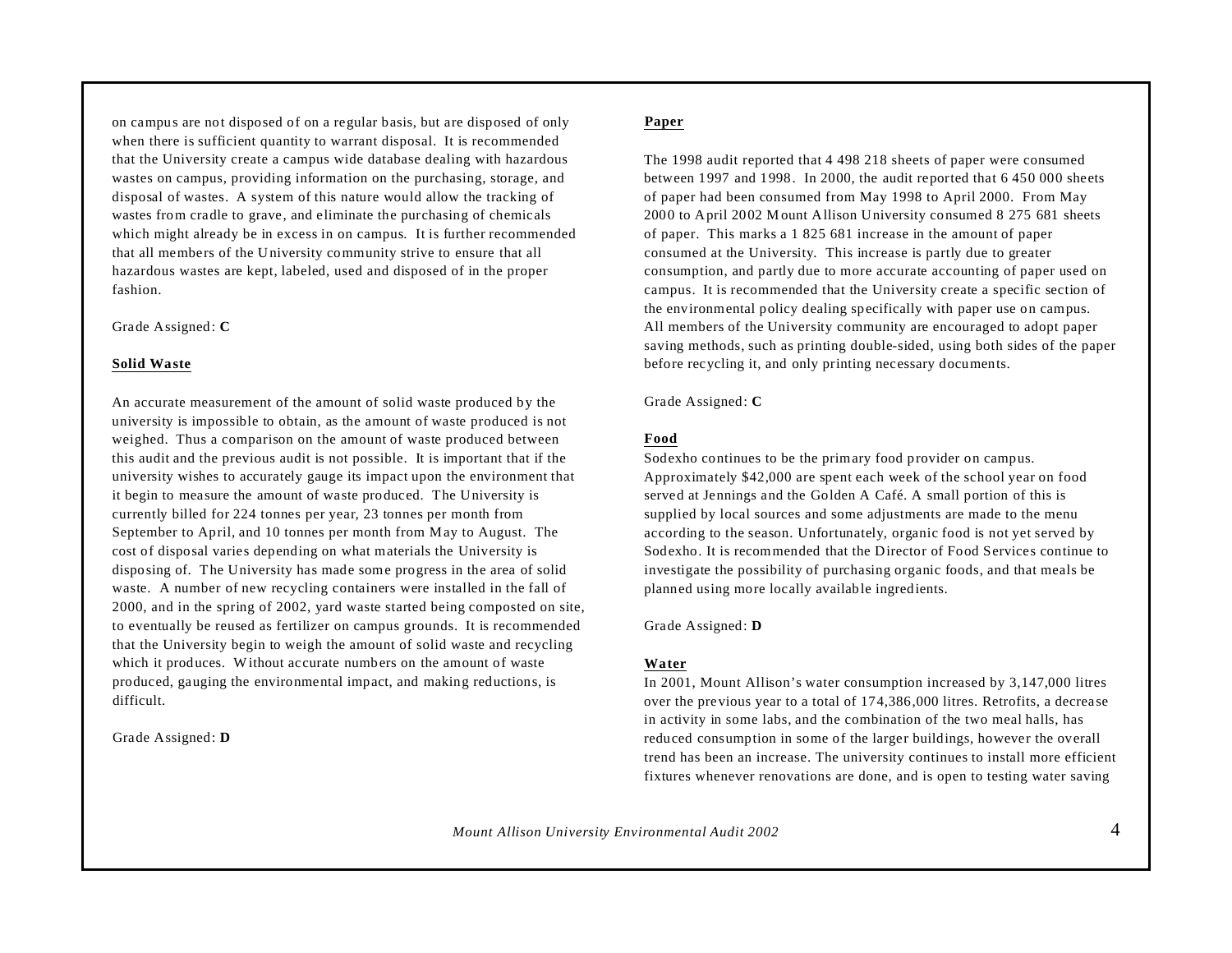technologies. The quality of incoming water from the Town meets health regulations, however the university remains somewhat vague on the impact of its activities on waste water. It is recommended that the university make it a priority to retrofit particularly inefficient fixtures on campus, and that a baseline for total water consumption is set and comprehensive plan for reduction made from that baseline.

#### Grade Assigned: **C**

#### **Finance**

This year, Mount Allison will have a total of \$44,349,377 with which to operate the university. The source and spending of these dollars stretch the university's environmental impact far beyond the bounds of the campus. There is room to minimize this impact in the areas of income, purchasing, and investments. Though the larger majority of the university's income is in the form of government grants and student fees (85.5%), our operations are also dependent on endowments and donations. Currently, the External Relations department does not screen donors on the basis of ethics or environmental practice. Though an environmental purchasing policy is not yet in place, some effort is made in the purchasing department to address the environmental impact of the university's expenditures. A number of materials are purchased in bulk, and the Purchasing Manager encourages departments to order more environmentally friendly or efficient items when they are available. Two years ago, it was proposed that the Board of Regents consider switching some of the university's investments to an ethical portfolio, however, the university continues to invest in unscreened funds. It is recommended that the university develop an environmental purchasing policy, and that it seriously reconsider the feasibility of screening both donors and its investments.

Grade Assigned: **Pass**

#### **Education**

At Mount Allison University, a number of programs exist, both academic and extracurricular in nature, which seek to educate the university community about environmental issues. The university continues to offer Environmental Science and Environmental studies programs, which integrate environment-related courses from a variety of departments. However, a number of faculty have expressed concern over the lack of resources devoted to the Environmental Science program. In addition to academic programs, a number of extracurricular environmental initiatives have been undertake in the attempt to raise environmental awareness. These initiatives, in large part, have been undertaken by the Blue Green Society and Green Ambassadors, both of whom have sought to increase environmental awareness within the university community through a number of educational campaigns. Unfortunately, many members of the university community remain unaware of the university's environmental impact on the local and global environment. It is recommended that faculty continue working to incorporate local and global environmental issues into their classes, and that the university appoint an Environmental Literacy task-force to address the ever-growing need for environmental education at Mount Allison.

Grade Assigned: **C**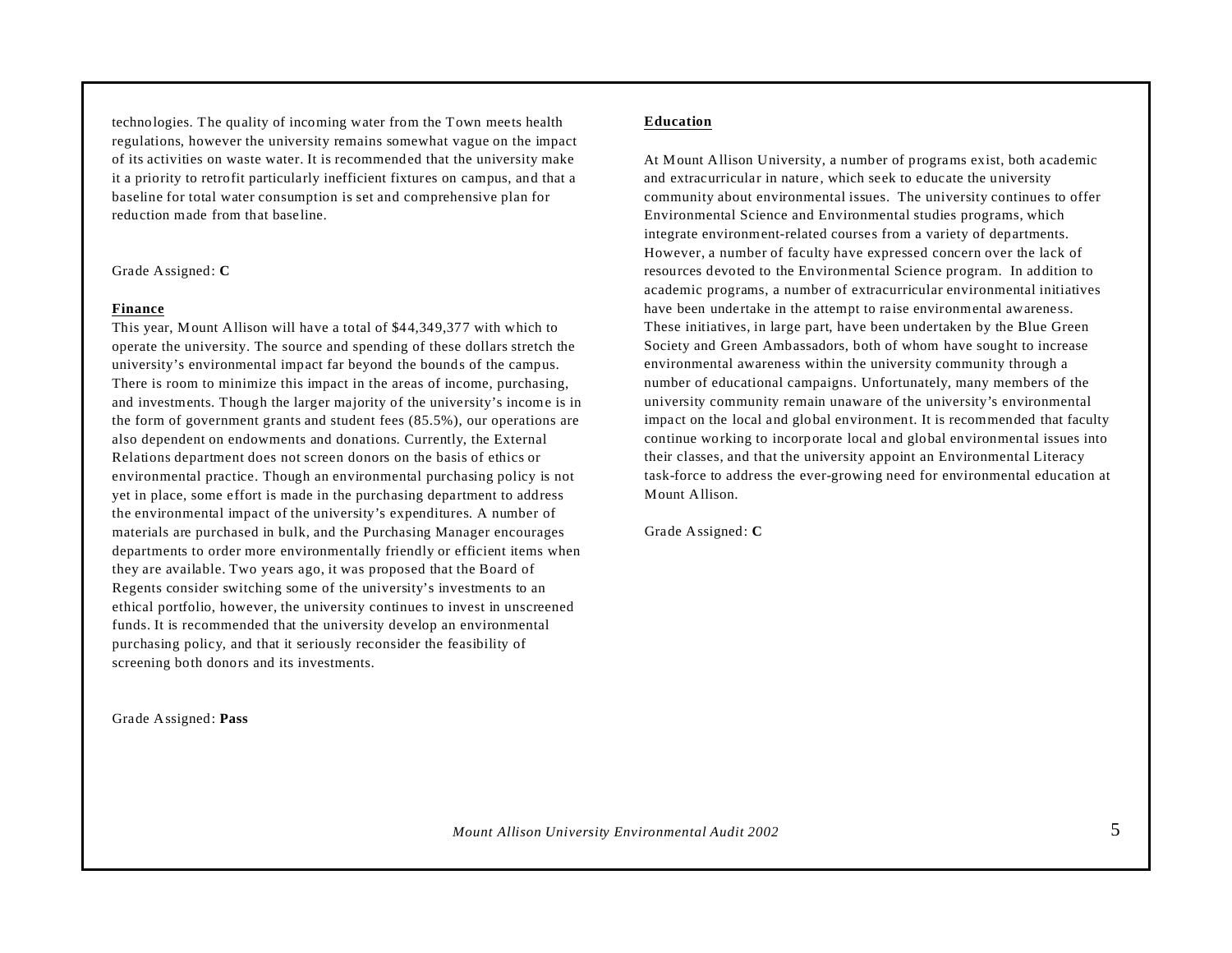## **Acknowledgments**

Mount Allison University's Third Environmental Audit was made possible through the help and advice of numerous people:

The Environmental Issues Committee for overseeing the continuation of the auditing process over the past six years. Sustainability Solutions Group for providing its services in environmental auditing. Jeff Lamb for his advice and good judgement. Perry Eldridge for having to answer oh, so many questions about the technical backbone of the university.

We thank the following people for their help with all the details contained in the report: Audrey Kenny, Deanne Ward, Pamela Lusas, Andrea Ward, Michelle Strain, Mark Payne, Wendell Richards, Mark Henchy, Janet Robinson, Rosemary Polegato, Brad Walters, Paul Bogaard, Margaret Beaton, Jean-Guy Godin, Robert Ireland, John Read, Roger Smith, Canadian Wildlife Services, Colin MacKinnon, Christa Methot, Stephen Duffy, Richard Lautenschlager, Dan Steeves, Dave Stewart, Peter Ennals, Dale Creelman, George W oodburn, Jeff Ollerhead, Ralf Bruning, Cindy Allan, Mike Boudreau, Bea W alker, Joanne Peters, Helmut Becker, Yonatan Strauch, Yuill Herbert, and everyone who took the time to complete the Environmental Audit Survey.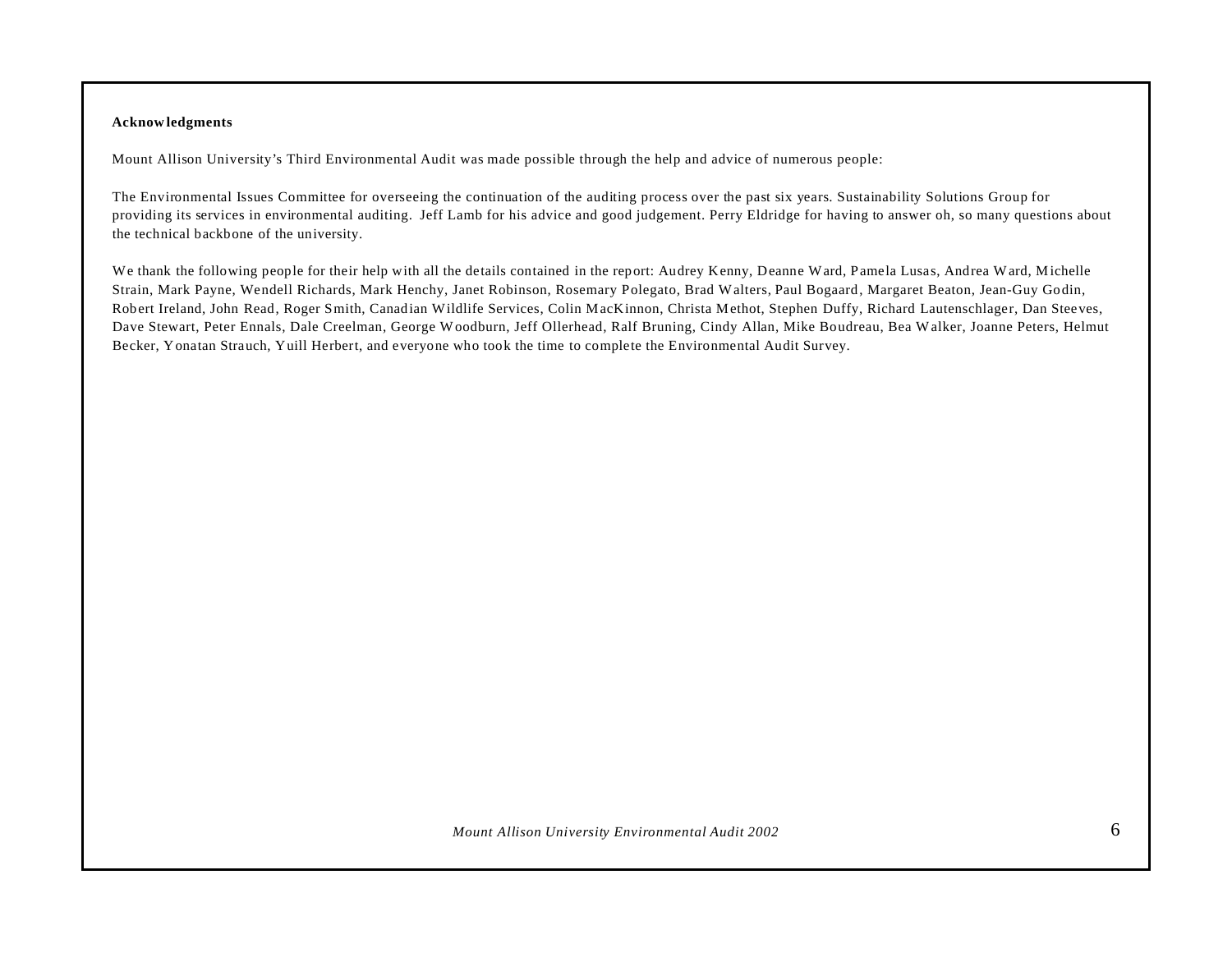## **Purpose of the Audit**

This report is the third biannual environmental audit of Mount Allison University. The first audit was conducted in the summer of 1998 by two students, Hillary Lindsay, and Sarah O'keefe. The second audit was conducted in the summer of 2000, by three students, Anna Kirkpatrick, Kate Kennedy, and Jacques Breau. The purpose of the environmental audit is fourfold:

1) To account for the resources which flow through Mount Allison University

2) To compile comprehensive environmental data from the various sectors of the University community.

3) To educate the administration, students, staff, faculty and community.

4) To initiate changes leading to a more environmentally sustainable campus.

Under the direction of the Environmental Issues Committee, two students, Kate Kennedy and Geoff Law, were hired to conduct the third audit during the summer of 2002. The third report is intended to act as a comprehensive update of Mount Allison's environmental accountability since the 1998 and 2000 reports, but also as an assessment of the performance indicators in each section in the University's Environmental Policy. The policy was created as a means of ensuring that the various members of the University community continue to work towards making Mount Allison a leader in environmental performance. In this report, the auditors decided to continue on with the examination of current performance indicators in the Environmental Policy, and whether or not they are being met. In a number of cases, the performance indicators were, found to be by the auditors, ineffective measures of environmental impact or progress. In these cases, changes have been suggested. Supplementary to this report, the auditors have included a report examining the performance indicators within the Environmental policy, determining whether or not the current performance

indicators are accurate measurements of the University's full environmental impact, and what changes can be made so that the full environmental impact of the University can be accounted for in the performance indicators. Wherever possible, this year's auditors have attempted to expand the scope of research conducted in each chapter, in the hope of providing the most comprehensive account of the University's environmental impact.

#### **Environmental Action on Campus**

The following is a brief history of environmental action undertaken by the University. A full account of student environmental action on campus can be viewed in the education chapter. It should be noted that a large portion of environmental action at Mount Allison has been the result of grassroots and individual initiatives. Though a large portion of the push for stronger environmental accountability at the University is driven by these student groups, environmental concerns are slowly becoming more and more apart of the daily operations of this institution. Environmental action taken by the University has increased dramatically since the environmental auditing and policy were enacted. In the summer of 1998 two students were hired to carry out an extensive environmental audit of Mount Allison University. From the recommendations made in this report, the Environmental Issues committee developed an Environmental Policy for the University. The policy was passed by the Board of Regents in May 1999, officially becoming a University document. It contains a general policy and a set of performance indicators in each of the following nine areas: Curriculum, Energy, Hazardous Materials, Transportation, Water Consumption, Solid Waste, Food, Purchasing and Buildings. The policy does not contain time frames or regulatory mechanisms, but instead focuses on achievable goals that can be used as a measure of progress in each area. It states that these goals are to be fulfilled "on an ongoing basis as resources become available and technology improves." The Environmental Policy has not been altered since its adoption as a official University document, although it is meant to be revised periodically. In the spring of 2000 three students were hired as 'Green Ambassadors.' Their job was to raise the profile of the profile of the policy amongst staff and students through formal and informal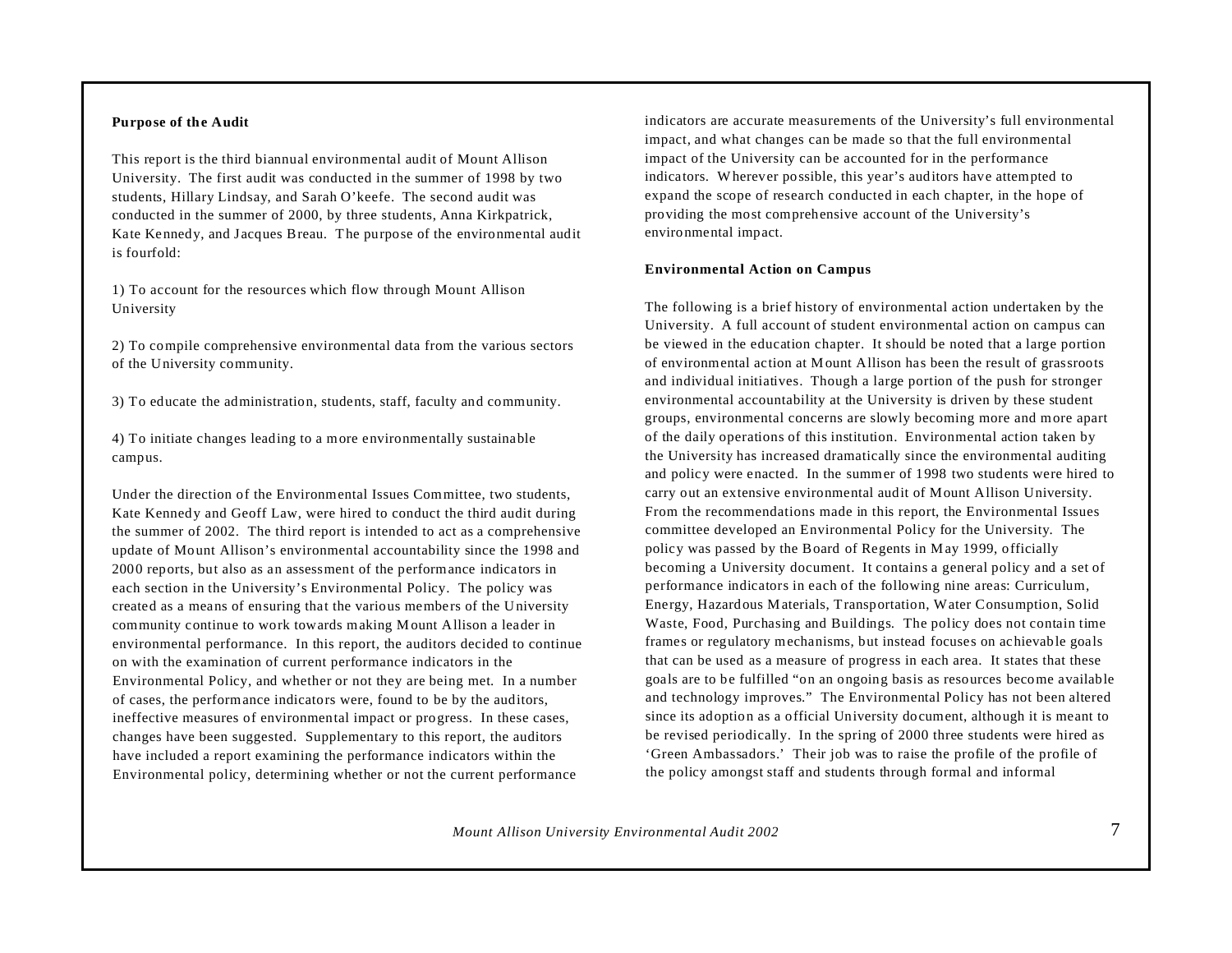presentations around campus, and to gain a general impression of how the policy has been received by members of the University community. In the summer of 2000 the second environmental audit of Mount Allison University was conducted. Green Ambassadors were again hired for both the 2000-2001 and 2001-2002 academic year, once again working to raise the profile of the policy and the audit, and helping various members of the University community to reduce their environmental impact. In summer of 2001 a student was hired to create a funding document for the sustainable residence initiative, looking for various sources of funding for a project of this nature. It was also in this year that the University adopted the Sustainable Residence Initiative as an official University project. And, in the summer of 2002 two students were hired to conduct the third environmental audit of the University.

#### **Organization of the Audit Chapters**

The organization of this report is essentially identical to that of the 2000 audit in terms of the division of chapters and the subsections contained within, with a few exceptions. The presentation of information in each **Audit** subsection has been adapted from the last report, and altered only where new information has been added, or if greater clarity could be given.

The **Introduction** gives a brief synopsis of the major improvements (or lack thereof ) since the 1998 and 2000 reports, including the total use or disposal of particular materials as a means of gauging the basic impact of the university in each area of resource flow.

**Environmental Significance** provides information on the current supply or scarcity of a resource, and the impact of human use of this resource on the local and global environment. Although many of these subsections have changed little since the last report, significant changes to policy or breakthroughs in human understanding of the various issues since 2000 have been included. For the 2002 audit, the auditors attempted to better show the links between these areas of environmental concern and human health concerns.

**Current Environmental Policy** quotes the section of the Environmental Policy that pertains to that chapter.

**Responsible Parties** identifies the organization and personnel responsible for the management of a particular resource on the Mount Allison campus. In a few cases, these parties are explained more fully in this report.

The **Audit** subsection comprises the bulk of each chapter and addresses the current state of the environmental resource and its use at Mount Allison. In a few chapters, this subsection has been significantly altered from the last report in terms of the type or extent of data collected. This is indicated at the beginning of this subsection within each chapter.

**Case Studies** provide examples of environmentally responsible actions taken by other universities or institutions to manage a particular resource. Wherever possible regional or Canadian examples were selected.

**Recommendations** outline the concrete actions that can be taken by various members of the university community. Many recommendations have been taken from the last report simply because no action was taken by the respective parties. Recommendations that, upon further research, proved ineffective, have been amended or omitted. In addition, a number of new recommendations were made based on the current management of each resource. In each chapter, recommendations are made for:

> **Senior Administration Staff Faculty Students**

**Review of Current Environmental Policy** is presented as a chart in each chapter. It is designed to provide a quick synopsis of the performance indicators that accompany each section of the current Environmental Policy, the progress made in each of these areas, and changes that might make these indicators more accurate measures of progress. In many cases the auditors found the performance indicators themselves to be satisfactory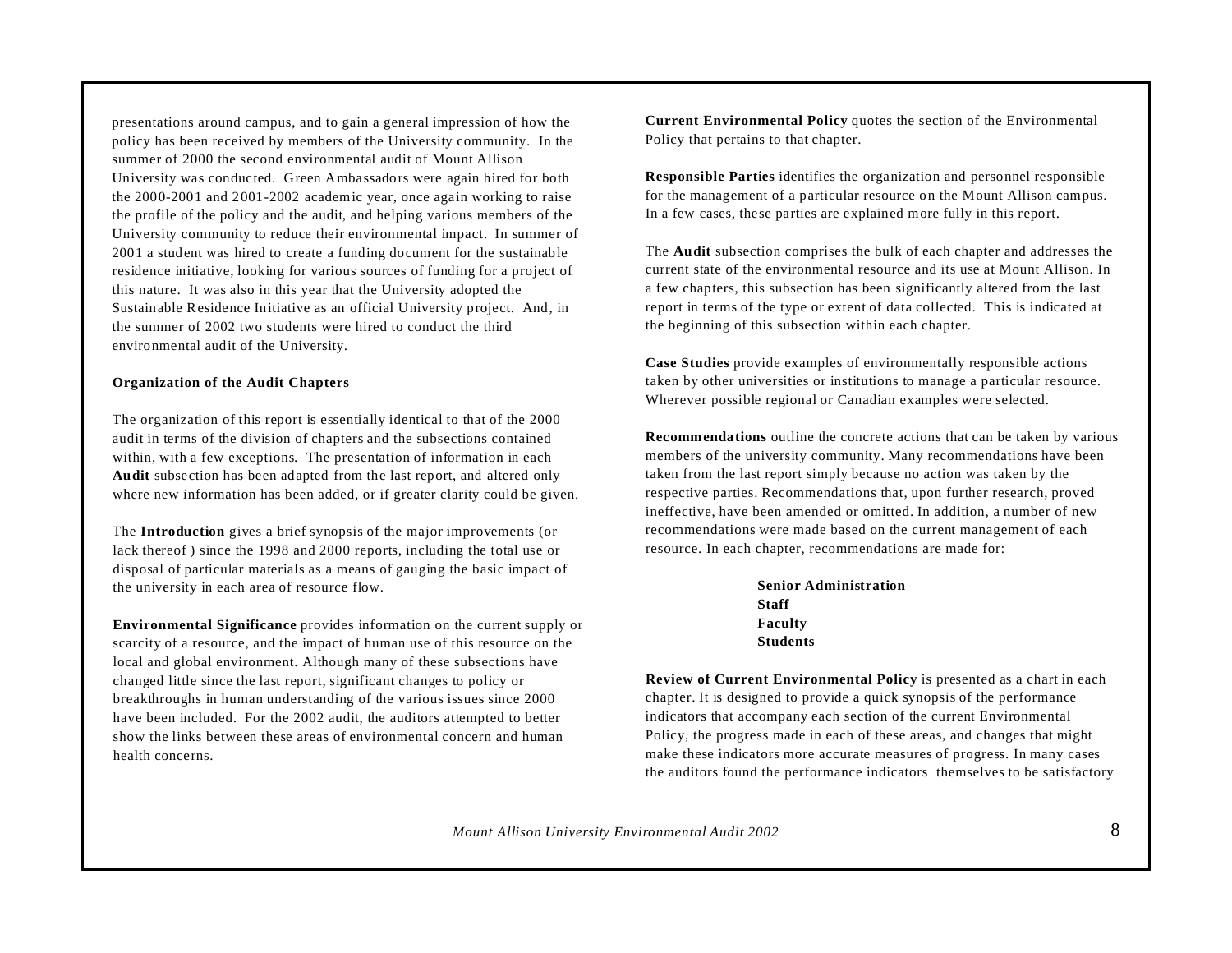and no change is proposed.

**Letter Grades** are explained in the Executive Summary of the report. They are designed to give the briefest possible synopsis of the university's performance in each of the areas studied by the auditors. They appear at the end of each chapter.

N.B. All direct references made in the text are footnoted and a complete bibliography of sources used for the report can be found on page As much as possible, data collected for the audit was integrated into the text of the report. In instances where extensive data was collected, a note of it is made in the text with directions to an appendix. All appendices are located at the end of the report.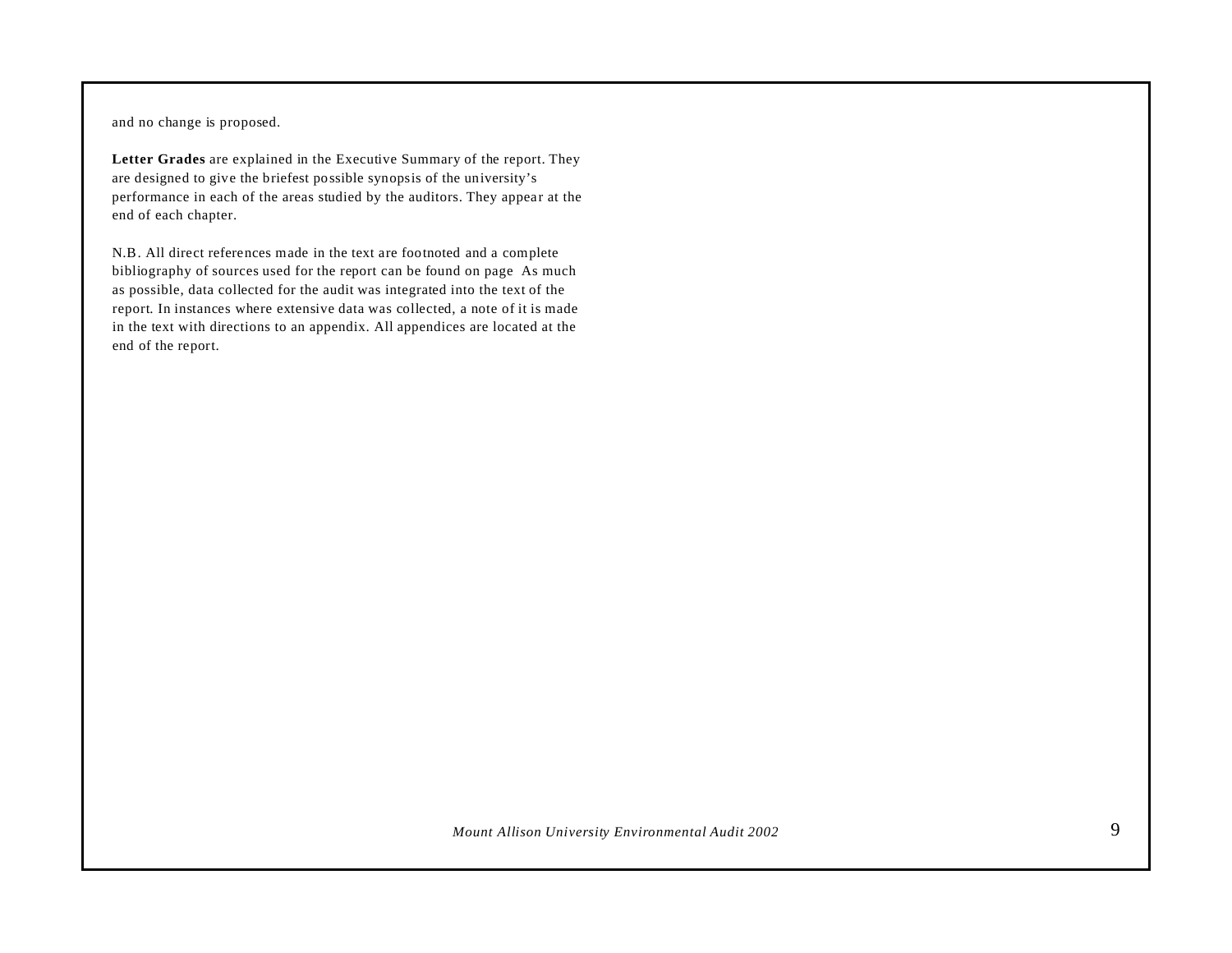

## **Buildings**

#### **Introduction**

There are currently 47 buildings that comprise the University campus. A small number of changes have occurred since the last audit. In the past two years, one building, Hillcrest house, was demolished, while one building, the Coastal-Wetlands Center was built. Significant renovations have taken place in a number of buildings, including Bennett building, Avard-Dixon, Barclay, Bennett House, Edwards, University center and Hunton house. Where ever possible the university attempts to take full advantage of environmentally-friendly technology, including tripled layered insulation, Wattstopper technology in bathrooms, low flow faucets, and low flow-high pressure toilets.

#### **Environmental Significance**

"We think that education occurs mostly in buildings, yet apparently we believe that the design and operation of those same buildings have nothing to do with education."<sup>1</sup>

-David Orr

The way in which we choose to design and construct our buildings impacts

<sup>1</sup> Hannum, Hildegarde ed. People, Land and Community. New Haven: Yale University Press, 1997 pg 248 on the environment in a number of ways. The materials we choose to build with can exact a heavy toll upon the environment, in both the production and use of a particular product. The way in which we choose to construct our buildings also has a continuous impact upon the environment. If a building is built poorly, it will only persist to be a drain on valuable resources. In order to lessen the environmental impact, it is essential that all buildings are constructed in a sound manner, taking advantage of new technologies that greatly reduce the environmental impact of our buildings (in both construction and use).

The resources used in the construction of buildings can have detrimental effects upon both the environment and human health. While the use of some resources, such as tropical wood, contributes to the depletion of fragile ecosystems, others, such as asbestos, can cause adverse health effects. The following is a list of some common materials used in construction, and their impact upon us and the environment.

- PolyChlorinated Biphenyls (PCBs) are found in numerous building products, including flourescent lights, and have been found to cause some forms of cancer
- Asbestos, formerly used as a flame retardant, known to cause cancer when inhaled
- Lead based paints, cause brain and nervous system damage
- Mold, found in moist areas, holds the potential to cause severe allergic reactions
- Chlorofluorocarbon (CFCs), found in air conditioners, refrigeration units,
	- Mercury, found in HVAC controls, is a neuro-toxin

It is important that when the university constructs a new building, that it take advantage of recycled materials, passive solar lighting and heating, proper insulation, and technology which lightens the buildings impact upon the environment. If our buildings are constructed in the proper manner, utilizing the proper technologies, they can conserve water, energy, improve air quality, and even increase productivity.

We are often largely unconscious of the effect that our built environment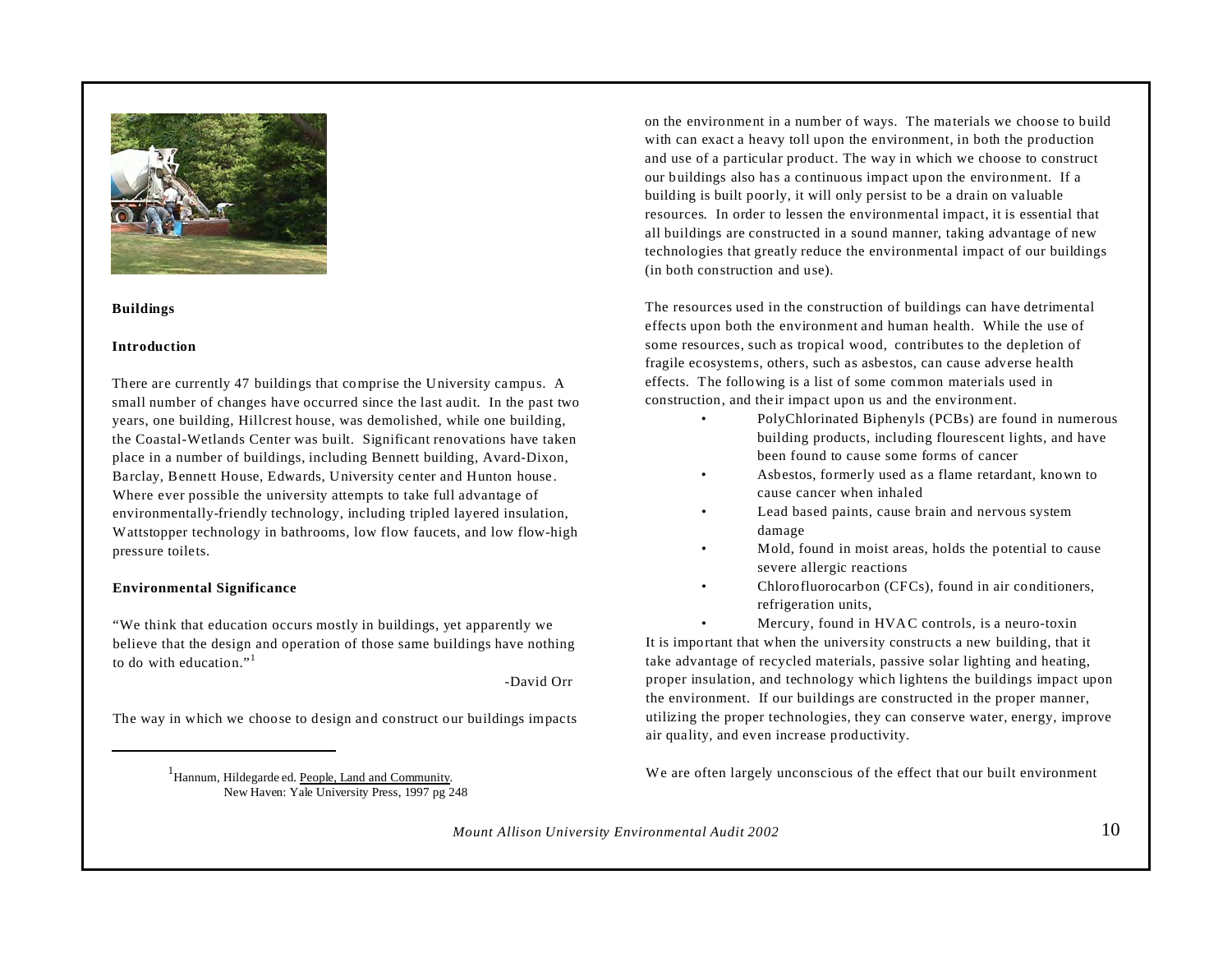has on the way in which we think and act. We have the power to change our built environment, but simultaneously, our built environment has the power to effect our thoughts and habits. In Greening the College Curriculum, David Orr writes that, "buildings have their own hidden curriculum that teaches as effectively as any course taught in them."<sup>2</sup> It is important that, if Mount Allison is going to be an environmental leader, that its built environment reflects this.

## **Current Environmental Policy**

"The University will endeavour, under the supervision of Facilities Management, to minimize the ecological impact of the construction, maintenance and operation of the buildings on campus."

There are three performance indicators in the buildings subsection of the University's environmental policy.

- "Response time for building maintenance and repairs is monitored and minimized. Neglected maintenance tasks generally increase energy use and potential harm to the environment
- Prior to new building projects, an environmental impact analysis is completed and such impact is minimized through appropriate selection of materials or design elements.
- Building construction or renovation makes use of environmentally friendly materials and disposal procedures." (Section 2.9, Mount Allison University Environmental Policy, www.mta.ca/environment/)

#### **Responsible Parties**

The maintenance and repair of campus buildings is the responsibility of the Facilities Management department. The need for repairs, renovations, or

construction of new buildings is reported to the director of Facilities Management. When there are sufficient funds available, the director requests design proposals from architects. The contract is then awarded to the lowest bidder.

## **Audit**

The construction of new facilities on campus provides the university with the opportunity to make a clear statement about their concern for environmental and operation cost savings. While the university has made some changes to its building practices to incorporate environmental concerns, there is still much more the university can do to lessen the environmental impact of its buildings. As the university will soon be entering into a phase of large growth, it is important that the university attempts to design these buildings in the most environmentally friendly manner as possible. With this future expansion in mind, it is important that the university develop a environmental construction policy (taking into account both use and design). The implementation of such a policy will allow the university to operate more efficiently (decreasing costs), promote environmental sustainability, and become an environmental leader.

Currently, the procedure for maintaining buildings at Mount Allison, beyond day to day maintenance work, is as follows: when it is recognized that a building is in need of repairs a project file is started and the appropriate member of the Facilities Management team is designated to oversee the job. The extent of a repair or renovation is assessed, along with an estimate of the cost. The project is then included in the master list of projects to be considered in a given year. If ample funding can be allocated, a job contract is drawn up and bid on by interested companies. It is at this stage that environmental concerns can be addressed and potentially included in the stipulations for winning a bid. Details such as the type and components of materials used, recycling of waste generated in the project, and installation of energy efficient technology can be tailored to minimize the environmental impact of a project. If a project cannot be granted the necessary funding to be completed, it is deferred until a later date, with the urgency determining the level of priority granted. Economic factors play an

 $2<sup>2</sup>$ Greening the College Curriculum, David Orr pg 16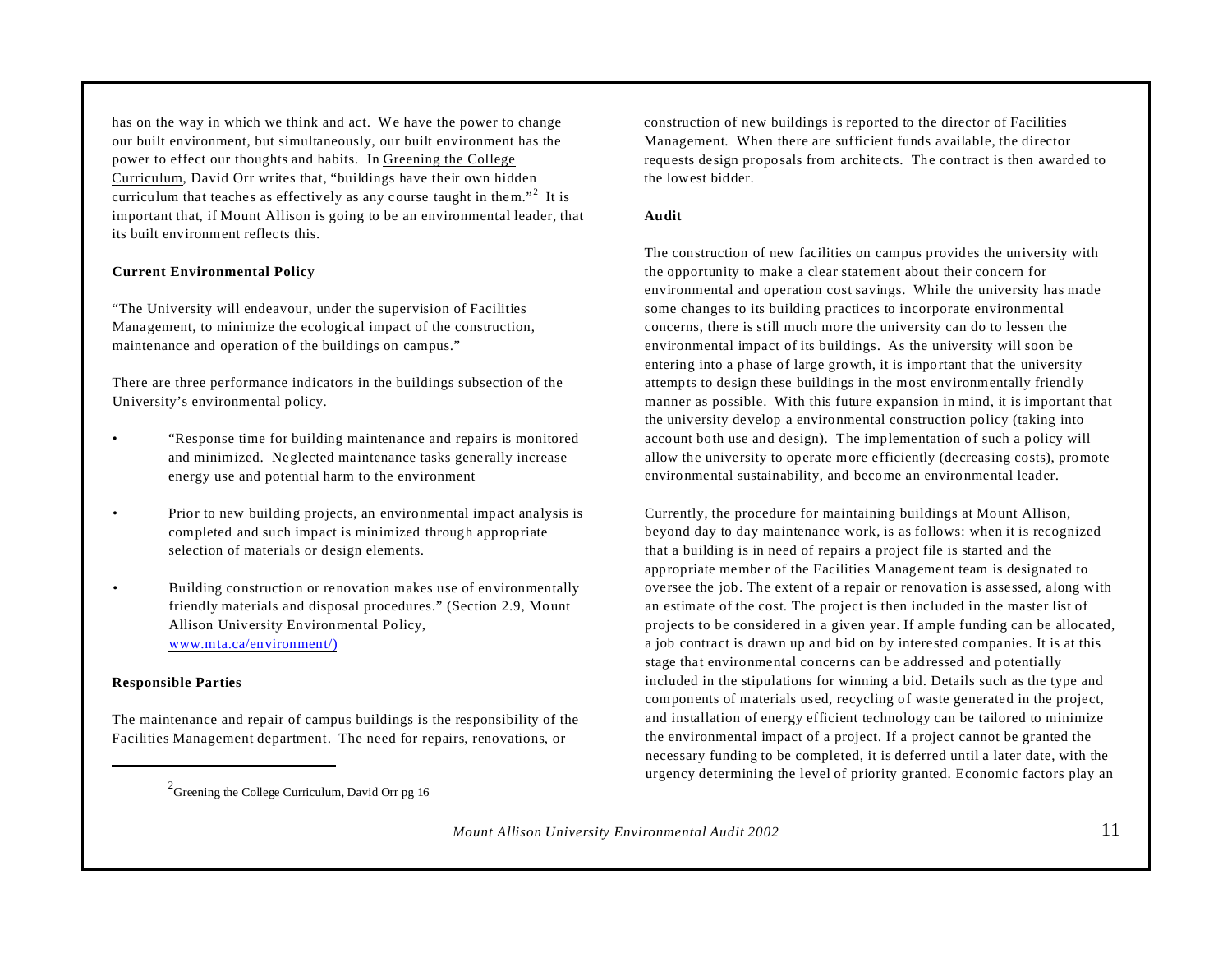important role in determining priority; Facilities Management aims to address problems before they become more expensive to repair. While this method of prioritizing is often consistent with addressing environmental concerns, it is essential that environmental urgency not be a secondary consideration. For example, upgrading the university's heating system is currently a priority as heat loss results in a direct financial loss. Installation of solar panels, on the other hand might be deferred simply because it demands a start-up cost much higher than that demanded by hooking a building into the NB Power grid. Although the installation of solar panels for the University Centre was put off due to financial costs, the university continues to keep environmental issues in mind when building or renovating.

When deciding upon a contractor, the university does not yet adhere to a policy of hiring on the basis of environmental practices. However, advances have been made on the part of Facilities Management to ensure that environmental considerations are stipulated in contracts before they are tendered. Efforts are made to recycle as much of the waste materials from the project as possible. For the renovations on the Dunn building in the summer of 2000, a special contract was granted for a company to remove and recycle waste from the old building. While contracts continue to be awarded more for economic measures than environmental concerns, the university continues to consider different environmental projects. For instance solar panels were considered for both the new Dunn building as well as the University Centre. Unfortunately the University was not able to secure sufficient funds to see the project through to completion. Environmental impact assessment are not yet standard procedure when constructing new buildings or major renovations. The completion of an environmental impact analysis should be adopted as standard procedure by the University.

In the two years since the last audit, there has been one building built, one torn down, and a number of extensive renovations on a number of buildings (full list of all renovation work can be found in Appendix A). In the summer of 2001 the Coastal-Wetlands research centre was constructed. It is a state-of-the-art facility which takes advantage of the latest in

technology. As it's intended use is as an experimental greenhouse, it is equipped with sensitive computer controls which regulate the temperature and amount of light within. Major renovations took place in a number of both academic and residential buildings. In the summer of 2001 renovations took place in the third floor of the Avard-Dixon building, creating more office space. Two washrooms were also installed during the renovations. As well in the summer of 2001, extensive renovations took place in the Bennett building, which included the installation of an elevator, and the creation of more office space. In September of 2000, there were extensive renovations to the dons apartment in Bennett house. Masonry repairs were carried out on Edwards house, Flemington, Chapel, and the University Centre. Extensive roofing jobs were carried out on Convocation hall, University Centre, Edwards House, and Cuthbertson house. In the spring of 2001 the university upgraded the fume hood ventilation system in the Barclay building. These are some of the major building and renovation jobs carried out in the past two years, and is not meant to be an exhaustive list of all repair work done on the university campus. While a detailed list of all the materials used in building and renovation projects in the past two years would help in show the true environmental impact of each building, the collection of that data was determined to be out of the scope of this audit. The collection of materials used data would aid in the full assessment of the environmental impact of the university.

In July 2000, an extensive facilities use survey was carried out by the A.J. Diamond Company. Their report identified both program space deficiencies and building condition deficiencies. From this survey, they developed two future development options for the University. The University recently adopted option one of this master plan. This plan is an extensive, long-term plan for campus development, which attempts to organize the campus according to its various operations, with residences located on the north end of campus near the meal hall, academic buildings focused around the quad, and student services located at the southern end of campus. It should be noted that the A.J. Diamond plan is only a provisional guide, providing suggestions as to how the University should develop, but is not a definitive plan for campus growth. Some of the general suggestions made by the A.J. Diamond corporation, not specific to either plan, include: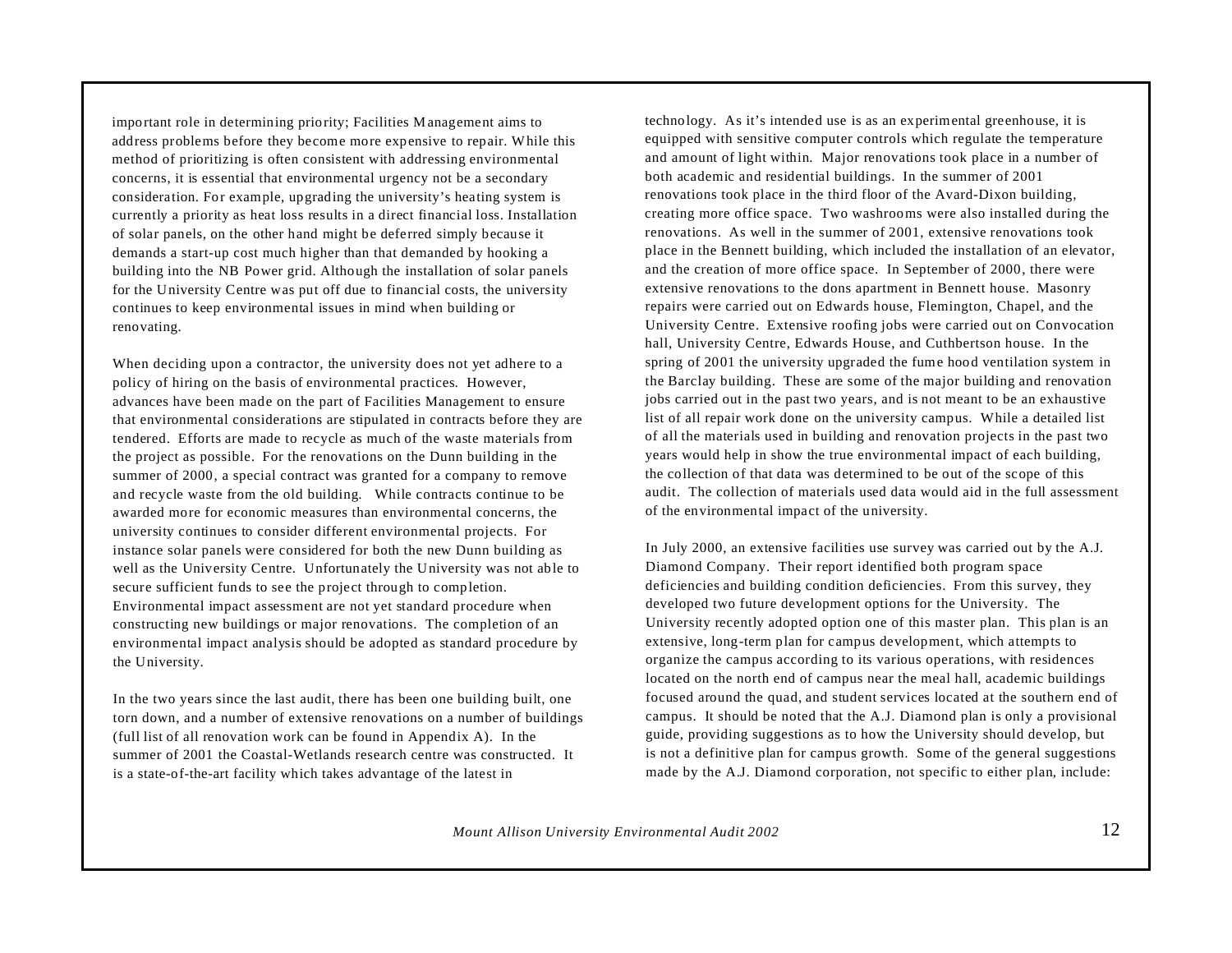- The removal of the Fine Arts studios from both Hart Hall and Gairdner buildings. Hart Hall will be renovated to create more class room and office space.
- The Library space will be reorganized so as to make more study and book space. The archives will be relocated to either the Gairdner building or to a Library extension.
- Renovation and updating of laboratory space in the Barclay building, which will increase the overall amount of space dedicated to research.
- Renovation or Replacement of Trueman and Palmer
- Accessibility renovations, in Avard-Dixon, Flemington, Crabtree, and Centennial Hall.
- Renovation of Athletic centre.

The special features of option one are as follows:

- Trueman is replaced by a new residence located at the north end of campus
- Trueman/M cConnell is renovated to house all current occupiers of the University Center (SAC, Student services, CHMA, Argosy, Allisonian, Pub, Golden A, Mail room, Mail boxes), except Windsor theatre. It is planned for this facility to also house the book store, and repro graphics.
- Renovations to the University Centre so that it could house the entire Fine Arts department, and Windsor theater.

There were a number factors contributing to the decision to pursue option

one of the proposed plans. One of these factors was adherence to the university's environmental policy. While option one would see the creation of approximately 6000 sq ft more unsubstantiated space than option two, option one focuses on the renovation of existing buildings rather than the creation of new facilities. This will allow the university to reuse existing building space and materials, cutting down on the need for new materials. While option one maybe be acting against the environmental policy, in terms of creating more unsubstantiated space, it may, in the long run, reduce the schools environmental footprint by reusing existing structures rather than creating new ones. The true test of adherence, and commitment to the environmental policy will be shown in the way in which these facilities are renovated or built. The building plan presents a tremendous opportunity for the university to demonstrate its commitment to reducing its environmental impact. New buildings present to university with the opportunity to use the latest in technology, reducing energy, water and heat consumption, through proper insulation, solar panels, and low flow water fixtures, and alternative building techniques, taking advantage of passive solar heating and wind generated power. Renovations, as well present the university the opportunity to invest in technology which will both reduce the amount of money spent on each building (energy, heat, water) but will also act to reduce the environmental impact of that building. For example, both Trueman House and Palmer House are slated for extensive renovations. Both buildings have extensive southern exposure, which would make them suitable for the use of passive solar heating, and/or the use of solar panels.

In the 1999/2000 academic year, the sustainable residence initiative was begun. This student initiative sought the construction of a multipurpose environmentally friendly facility which would serve as a residence, meeting center, classroom, and demonstration center for sustainable living. Currently the university has adopted the Sustainable Residence Initiative as an official university project, and is currently raising funds so that a architect and engineer can be hired to design building plans. A building of this nature would help the university reduce the environmental impact, and provide a model from which future building can be based upon.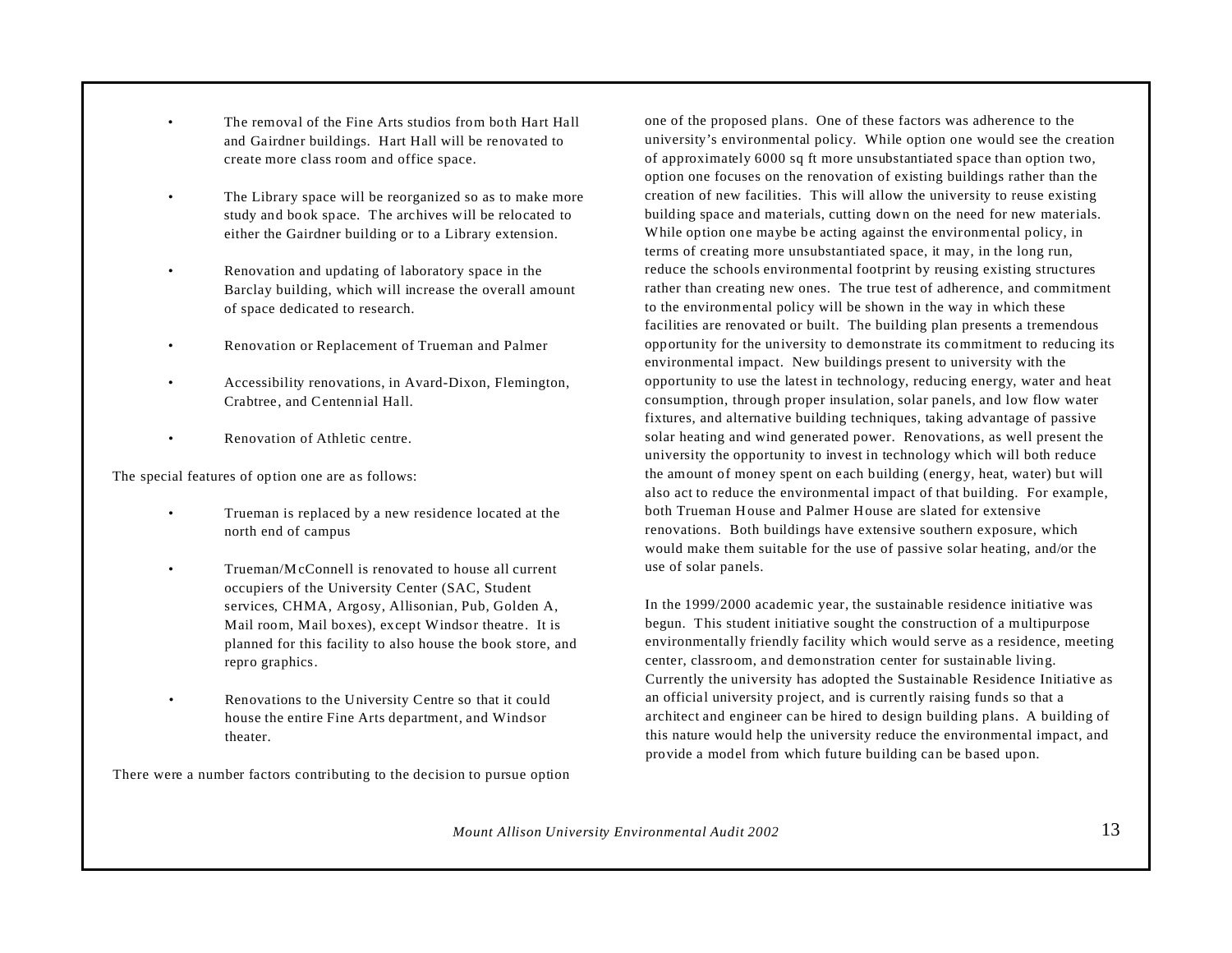## **Case Study**

In 1996, McGill University carried out an extensive renovation of one of their residences on campus. The residence which was built in the late 1960's was in a state of disarray, and required immediate attention. The structure of the building itself was still functional, so the decision was made to renovate the building, incorporating a number of environmentally friendly technologies. The University strived to recycle as many products as possible from the old residence, incorporating them in various fashions in the new residence. The facility was constructed in a fashion that allowed the university to add on additional, environmentally friendly technology once it became financially possible to obtain and implement. The building currently features, and can house a number of interesting technologies including:

- A greenhouse for each housing unit, designed to capture and store solar heat, which is then used to heat the building (passive solar heating)
- Water heated through the use of solar energy (active solar heating)
- Rainwater collection system, to be used in gardening and laundry facilities
- Avoidance of PVC-based products
- Ecological waste water treatment facility (Living machine)

The residence is being built as a multi-purpose facility, as it will be used as a resource and demonstration center, and is integrated into a number of classes taught at the university.

## **Recommendations**

## **For Senior Administration**

- 1. Establish a set of standards to direct the energy use, water consumption, quality and design of future building projects on campus with the purpose of minimizing the environmental impact of the university's buildings. Specifics might include those listed in Recommendation 5 for staff.
- 2. Prior to approval of significant renovations or construction on any existing or future structures on campus require that an environmental impact analysis be presented. This analysis would consider the type and efficiency of materials used, the damage to local flora and fauna, the energy efficiency of the design and its ability to maximize renewable environmental resources.
- 3. Encourage the reduction of toxic building materials by providing funds for the purchase of non-toxic alternatives.
- 4. Make a commitment to eliminate purchases of all old growth wood products.
- 5. Continue to support and provide funding for the design and building of the Sustainable Residence.

#### **For Staff**

- 5. Make a commitment to favour structural designs which have a smaller environmental impact. Favoured designs would include:
	- a) Plans sized for optimal use of building materials
	- b) Space for recycling containers
	- c) Recycled products (eg: carpet, tile, furniture)
	- d) Low toxicity floor and wall coverings
	- e) Efficient energy and light fixtures
	- f) Optimal use of passive energy from shade and sun

using windows

g) Insulation which significantly exceeds existing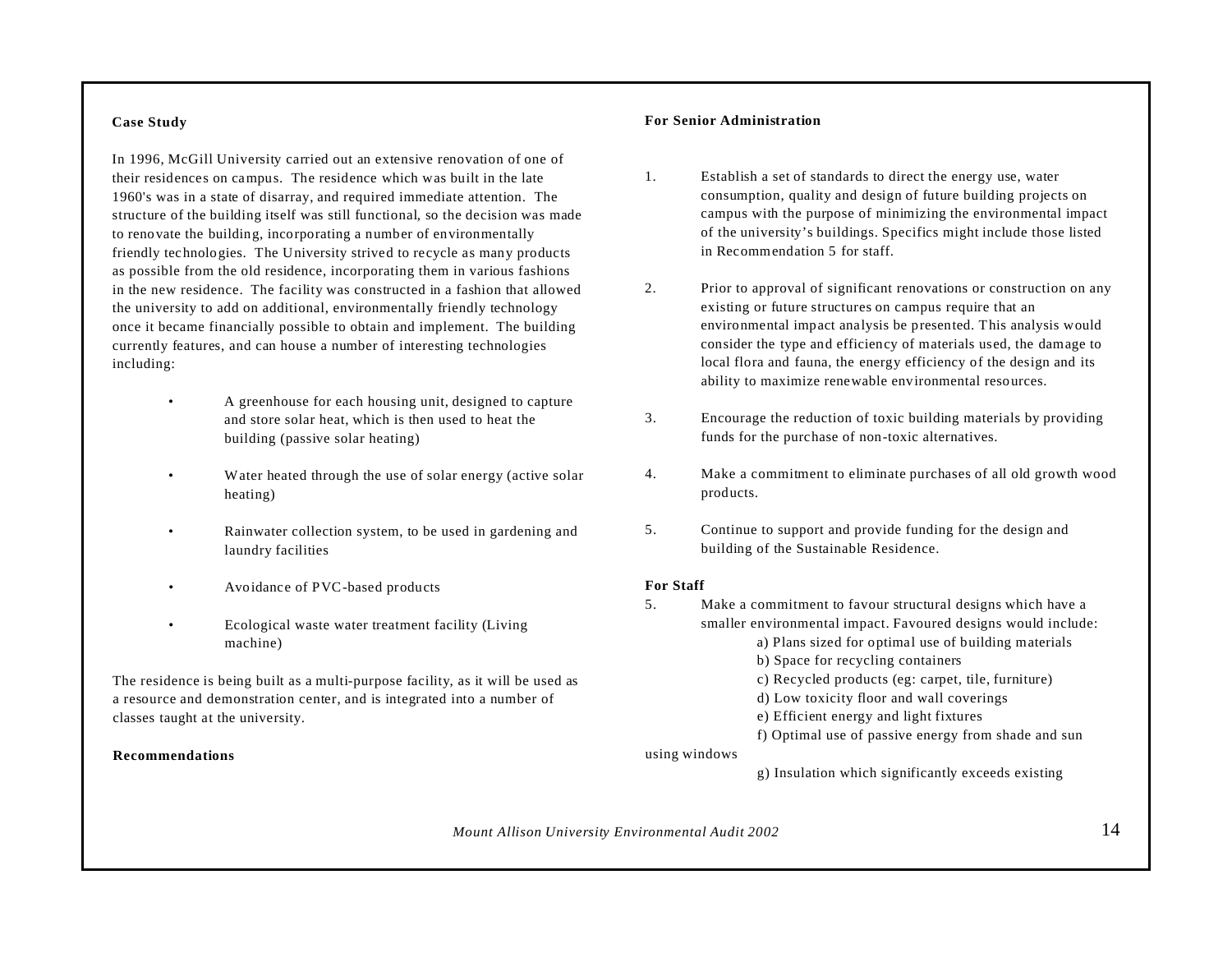building codes

h) High quality ventilation system

i) All contract agreements include a clause outlining the treatment of solid waste by the contracted company. This agreement would demand that a concerted effort be made by the company to:

j) maximize the efficiency of all materials used

k) use recycled and environmentally friendly materials whenever they are less than 5% more expensive than the non-recycled alternatives.

l) sort and recycle all recyclable solid waste.

- 1. Demand full corporate disclosure of all products and procedures used by companies entering or under contract with the university. The disclosed material and processing information should then be made available to all concerned individuals.
- 2. Establish a data base to record and address maintenance issues as quickly as possible. This should be accessible to all staff, students and faculty for input. A well maintained building is generally less harmful to the environment, and observations made in existing buildings can help in designing better buildings in the future. Continue to keep accurate and accessible records of building maintenance done.
- 3. Encourage the reduction of waste in the trades shop by providing funds for the removal of recyclable waste (wood, metal) to recycling centres.

## **For Administration, Faculty, Staff, and Students:**

4. Take the initiative to kindly report any facility defects you find to Facilities Management by e-mailing fixit@mta.ca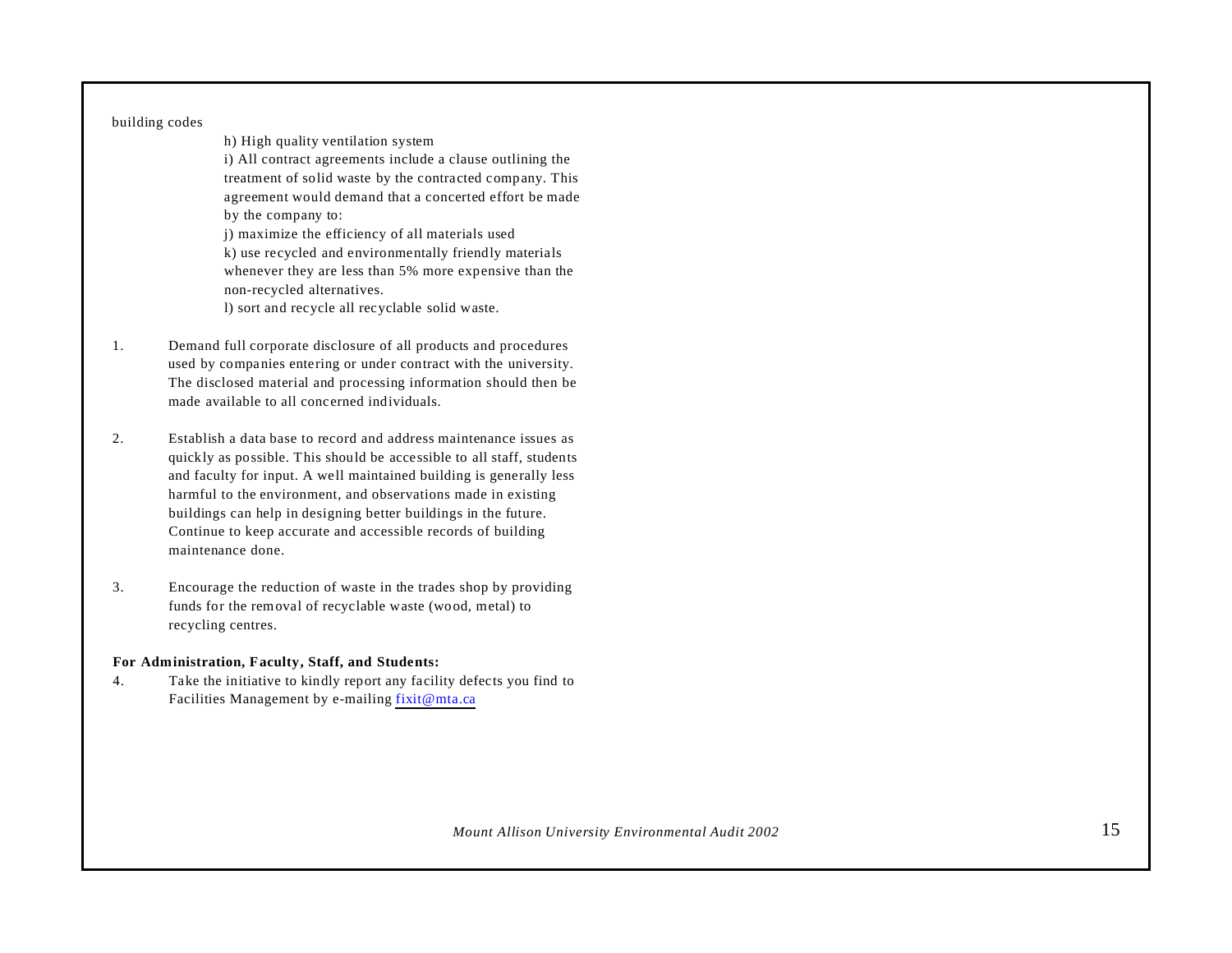# **Figure 1.1 Review of Current Environmental Policy**

| Current Performance Indicator                                                                                                                                                            | <b>Current State of Affairs</b>                                                                                                                      | Proposed Change to Performance Indicator                                                                              |
|------------------------------------------------------------------------------------------------------------------------------------------------------------------------------------------|------------------------------------------------------------------------------------------------------------------------------------------------------|-----------------------------------------------------------------------------------------------------------------------|
| Response time for building maintenance and<br>repairs is monitored and minimized. Neglected<br>maintenance tasks generally increase energy use<br>and potential harm to the environment. | This policy is adhered to for most repairs. Some<br>repairs assume priority over others, bumping more<br>unimportant repairs down the priority list. | No change proposed.                                                                                                   |
| Prior to new building projects, an environmental<br>impact analysis is completed and such impact is<br>minimized through appropriate selection of<br>materials or design elements.       | Environmental impact analysis is not carried out<br>in all cases.                                                                                    | Require that an environmental impact analysis be<br>conducted prior to all new construction and major<br>renovations. |
| Building construction or renovation makes use of<br>environmentally friendly materials and disposal<br>procedures.                                                                       | While not all materials are environmentally<br>friendly, there has been some headway made in<br>this area.                                           | Define what environmentally friendly materials<br>and disposal procedures are.                                        |

**Letter Grade: C**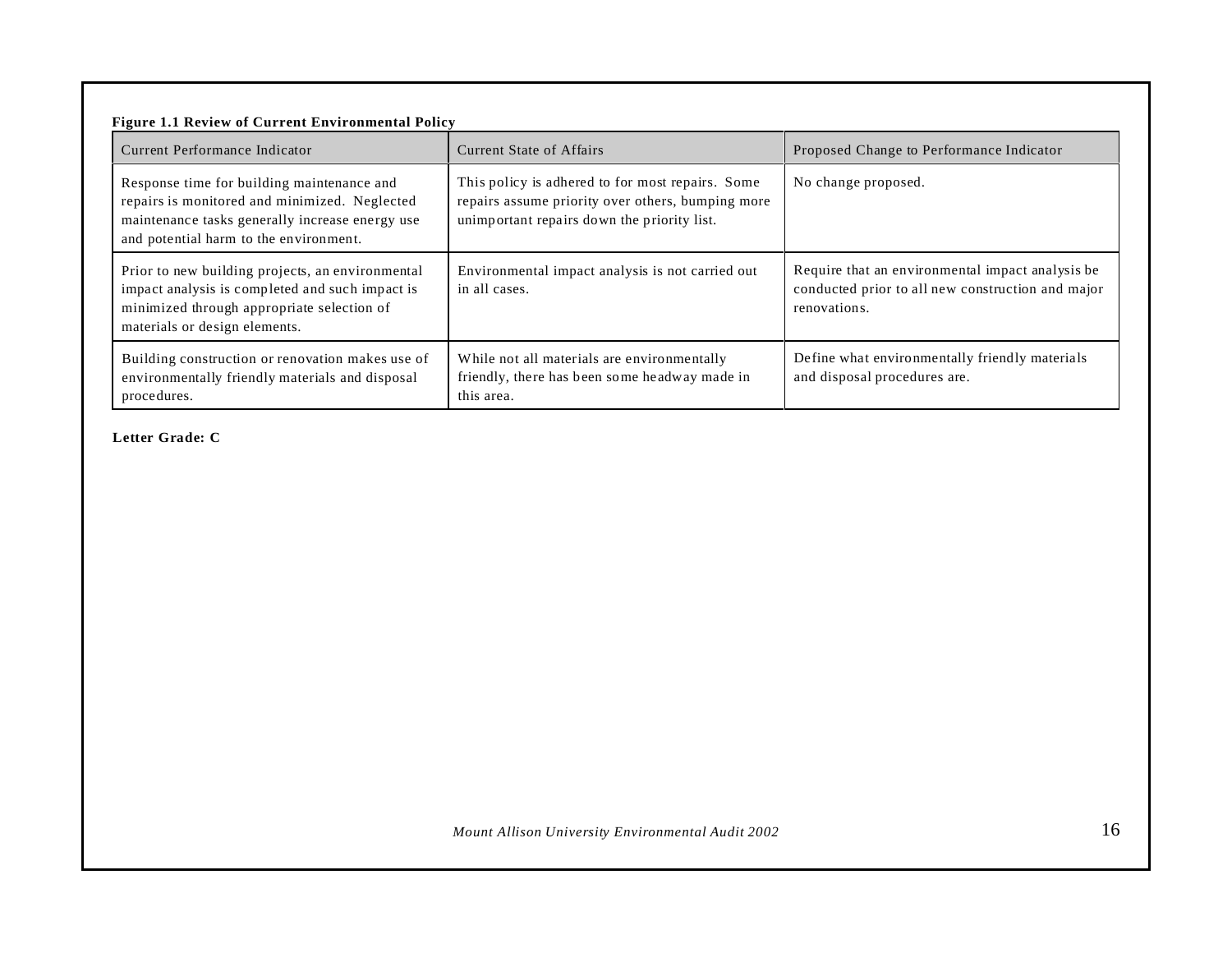

#### **Energy**

#### **Introduction**

There has been a steady increase in electricity consumption at Mount Allison. From June 1, 2001 to May 31, 2002, our total consumption measured 11,420,093 kilowatt hours, an increase of 410,609 kilowatt hours over the previous year. Oil consumption fluctuates from year to year as a result of winter weather conditions. Efforts have been made to make the steam lines leak-free, and to install more efficient fixtures whenever renovations are done. In two years, when natural gas is expected to become available in Sackville, the university will be prepared to switch the main boiler, as well as a number of off-campus buildings over to this cleanerburning fuel. In addition, Facilities Management has been investigating the possibility of installing a wind turbine on university property, for the purpose of meeting the campus energy demand more sustainably. In the last two years, steam and electricity meters have been installed and connected to a computer program that allows us to monitor our consumption constantly. This will make it easier to target inefficiencies, and enable us to set a baseline from which to set goals for reducing our energy demand.

#### **Environmental Significance**

The production of energy raises a number of environmental concerns. In Canada, on a per capita basis, we consume more energy than any other nation in the world.<sup>1</sup> Our exorbitant demand for energy has caused a number of environmental problems, which threaten to effect us and the environment in both the short and long term. As a typical developed nation, we have the tendency to view energy as a limitless resource with little impact, this is however not true, as current methods for generating energy are simply not sustainable. The David Suzuki foundation claims that in Canada, "energy consumption grew about 13 per cent between 1990 and 1998, while emissions rose at a rate of 1.5 per cent annually, 17 per cent since 1990. Rising emissions trigger more rapid climate change and worsen air pollution - with serious health consequences."<sup>2</sup>

The majority of energy in Canada is produced from either large scale hydro-electric dams, the burning of fossil fuels, or nuclear power. In the process of burning coal, natural gas, or oil for energy generation a number of poisonous gasses are released into the atmosphere. These gases pose a great threat to both human health and environmental integrity. In Canada, the energy industry is the single largest contributor of carbon dioxide emissions, which is believed to be the main green house gas contributing to global warming.<sup>3</sup> Once hailed as the safe alternative to the burning of fossil fuels, nuclear power has revealed the potential it has to be devastating to both human health and the health of the environment. The Chernobyl disaster of 1986 is all too much the perfect example of the potential danger inherent in nuclear technology. While small scale hydro-electric dams can

<sup>1</sup>David Suzuki Foundation, 'Huge Energy Appetite,' http://www.davidsuzuki.org/Climate\_Change/Politics/Huge\_Energy\_Appetite.asp

<sup>2</sup> David Suzuki Foundation, 'Huge Energy Appetite,' http://www.davidsuzuki.org/Climate\_Change/Politics/Huge\_Energy\_Appetite.asp

<sup>3</sup>David Suzuki Foundation, 'Huge Energy Appetite,' http://www.davidsuzuki.org/Climate\_Change/Politics/Huge\_Energy\_Appetite.asp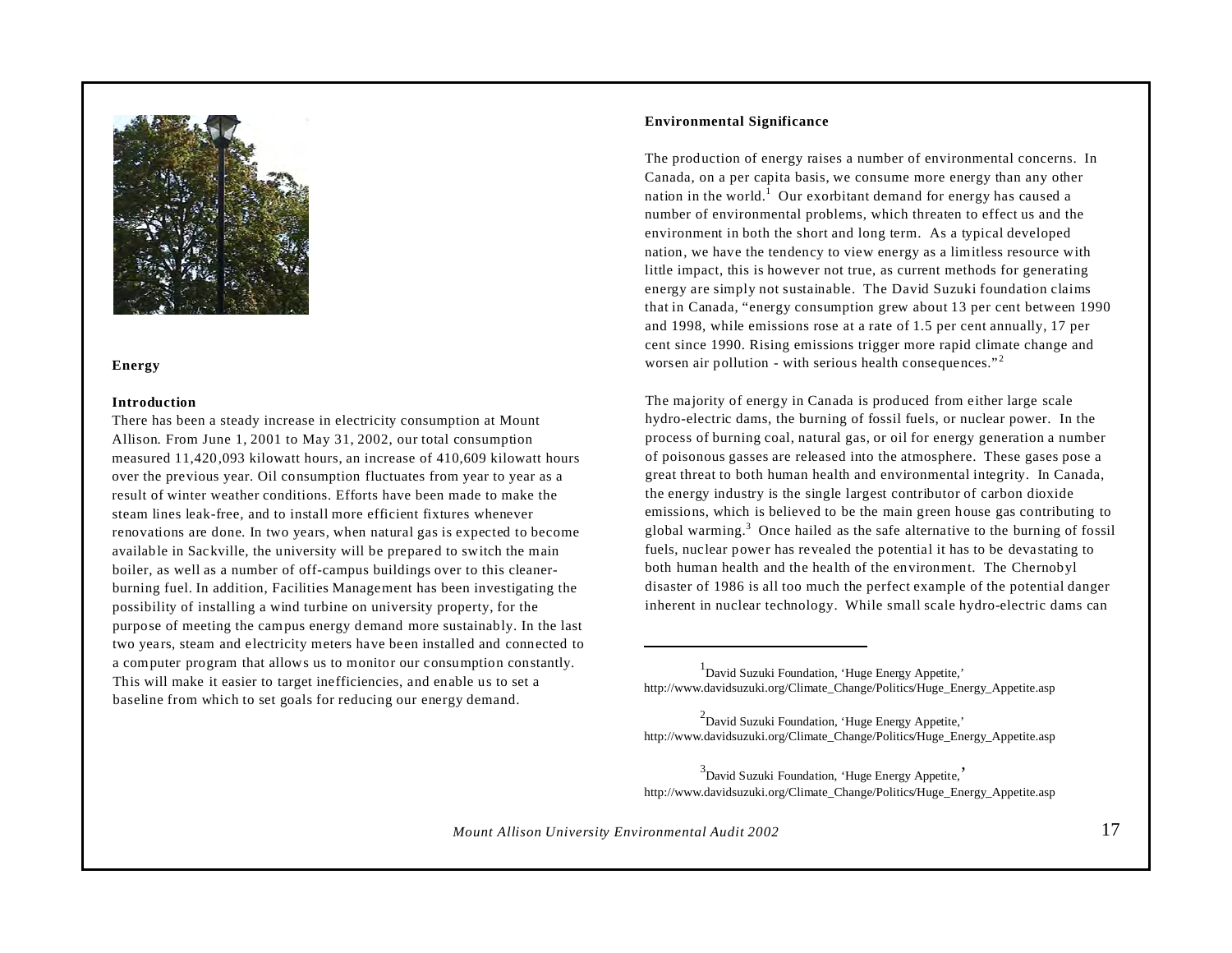be environmental friendly and sustainable, we have the tendency in Canada to build massive dam projects, such as phase one of the James Bay project, which flooded an area of 15873 square  $km<sup>4</sup>$  Large hydro-electric dams of this nature cause the release of large quantities of methane, a greenhouse gas, from decomposing vegetation. The flooding also causes the release of mercury from vegetation, which eventually bio-accumulates in the food stream, effecting the health of humans, Beluga whales and seals.<sup>5</sup>

We must strive to reduce the amount of energy that we consume, while at the same time invest energy and resources into the development of renewable energy technologies, such as wind, solar, and geo-thermal. Not only are our current methods of energy production environmentally devastating, but they are primarily based upon non-renewable resources. If we wish to ensure the environmental health of the planet, while at the same time ensuring that we will have the capacity to meet future energy demands, it is essential that we develop sustainable, renewable forms of energy production today.

#### **Audit**

At Mount Allison University, energy is supplied from three primary sources: electricity, Light Oil, and Bunker A Oil. The systems and billing for these sources have not changed since the time of the last audit. For a number of years, Facilities Management has looked forward to the installation of metering technology that would allow us to monitor the amount of steam and electricity being consumed by individual buildings on campus. In the past, we have only known how much steam flow is leaving the main boiler at the Heating Plant. Now, with over a year's worth of data on monthly consumption and constant measure of the steam flow and wattage going into each building, it is possible to make more accurate

<sup>4</sup> Comparative Study of Hydroelectric Projects in Canada and India,' http://www.expert-eyes.org/report.html

<sup>5</sup> James Bay Project: Electricity and Impact,' http://www.american.edu/TED/JAMES.HTM

assessments of the university's energy consumption. A sample of the electricity demand and steam flow to metered buildings is contained in Appendix B. The technology is still being fine tuned, but the charts contained in this chapter give a fairly accurate picture of the breakdown of total heat and electricity consumption on our campus as shown by the meter data.

**Electricity:** Between June  $1^{st}$  2000 and Mary 31 $^{st}$  2001, the university consumed 11,009,484 kilowatt hours of electricity, and between June  $1<sup>st</sup>$ 2001 and May  $31^{st}$  2002, this totaled 11,420,093 kilowatt hours. Figure 2.1 charts the increase in total electricity consumption since 1998 and a breakdown of monthly consumption in each building is contained in Appendix C.



# **Electricity Consumption Since 1998**

**Figure 2.1:** (The graph below does not begin at zero. The increase from 2000/2001 to 2001/2002 is a 9% increase in consumption)

The university's electricity consumption has been on a steady increase for a number of years. This is thought to be the result of larger numbers of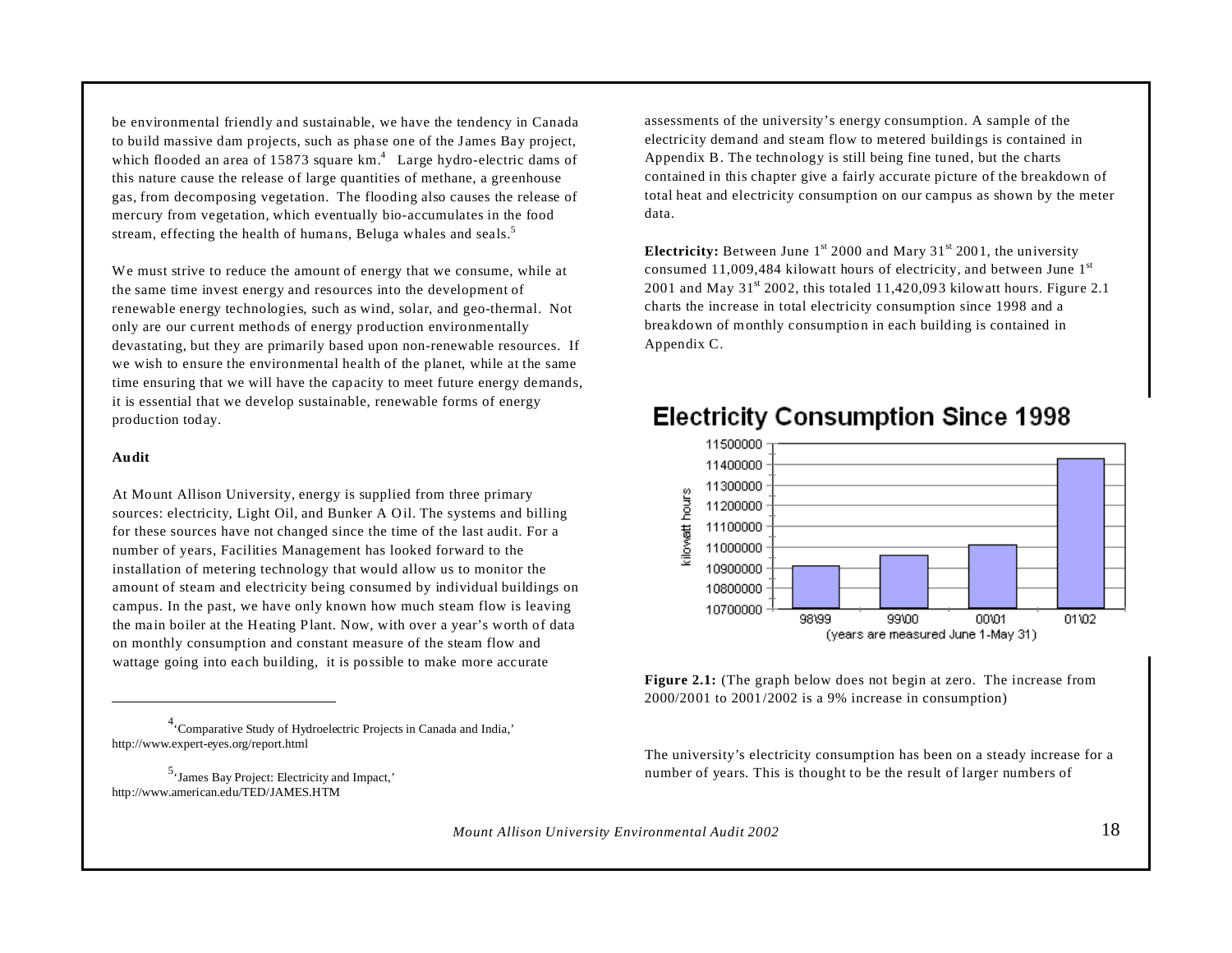students, as well as the continued increase in the number of electric equipment. Electricity powers most equipment on campus, as well as heating Sprague House, Central Stores, Bermuda House, Carriage House, Cuthbertson House, and Facilities Management.

For the past several years, lighting on campus has been undergoing retrofitting to improve energy efficiency. Building renovations always include switching from T-12 fluorescent bulbs to T8 models, which use 12 watts less energy. At this time, Facilities Management does not keep track of retrofits done on an individual basis, though the department is beginning to create a database that will keep record of the specifics on each building and chart changes as they are made.

Ventilation systems on campus are a growing energy draw. A number of buildings have undergone upgrades in circulation and cooling to improve indoor air quality. The complete renovations of the PEG (now the Dunn building) and Jennings meal hall included the installation of more energy intensive ventilation systems. In April, 2001 the final phase of upgrading the fume hoods and ventilation in the Barclay building was completed. In 2001, the top floor of the Bennett Building (previously called the CLT) was completed as office space, including a new air handling system. Similarly, the third floor of Avard Dixon was finished and now houses the Geography department. The interior work done on this floor included the addition of an air conditioning system, office equipment, and lighting. Finally, the interior renovation on classroom 101 in Hart Hall featured a new air exchanger.

As it is the sole provider of energy in New Brunswick, the university continues to receive its energy from the New Brunswick Power Commission. NB Power has a net generating capacity of 3140 megawatts.<sup>6</sup> There was a substantial decrease in the generating capacity over the past two years, which is a direct result of the almost complete shut down of the Point Lepreau nuclear generating station for assessment and repairs. In 1995, the Point Lepreau generating facility had over 1 300 000 kilograms of nuclear fuel waste in storage on site. It is estimated that this nuclear waste has a half life of over 15 million years.<sup>7</sup> There are a number of different energy production methods employed by NB power, including hydroelectric, nuclear, coal, oil and natural gas combustion. Currently, there is one nuclear power station, six hydro-electric generating stations, five thermal generating stations, and three combustion turbines.<sup>8</sup> NB power currently is running two experimental wind energy stations in Knowlesville and Lameque, but has yet to make a substantial investment in this, or any form of renewable energy technology.

**Oil:** Mount Allison uses both light oil and Bunker A oil to heat buildings and hot water on campus. Baxter House, Black House, the Canadian Studies/Anchorage building, Colville House, Cranewood, McGregor House, and the Pavillion Bousquet (formerly called the Monastery) are heated using light oil. Between May 1, 2000 and April 30, 2001 the university consumed 89,182 litres of light oil. This decreased to 72,498 litres in 2001-2002. A breakdown of this total by month can be found in Appendix D. Fluctuation in light oil consumption can largely be attributed to varying winter temperatures from year to year.

Bunker A oil is used to heat most of the buildings on campus. The oil is burned in a central boiler located in the Heating Plant and creates steam which circulates through steam lines to the individual buildings<sup>9</sup>. Between May 1, 2000 and April 30, 2001 the university used 2,351,282 litres of Bunker A oil. In 2001-2002 consumption totaled 2,210,050. Monthly consumption totals can be found in Appendix E. Though the Technical Services Manager on campus has been working for the last several years to make the steam lines more efficient, he attributes changes in Bunker A oil

<sup>8</sup>NB Power, 'Power Generation,' http://www.nbpower.com/en/about/generation/system\_map.html

<sup>9</sup> Specifics on the main heating system can be found in both the 1998 and 2000 audit reports.

 $^{7}$ Iodine 129 has a half-life of 15.8 million years. Taken from "Top 10 myths of the nuclear industry" Action Group on Nuclear Issues, Sussex NB, 1997.

<sup>&</sup>lt;sup>6</sup>NB Power, 'Corporate Review,' http://www.nbpower.com/en/about/corpinfo/review.pdf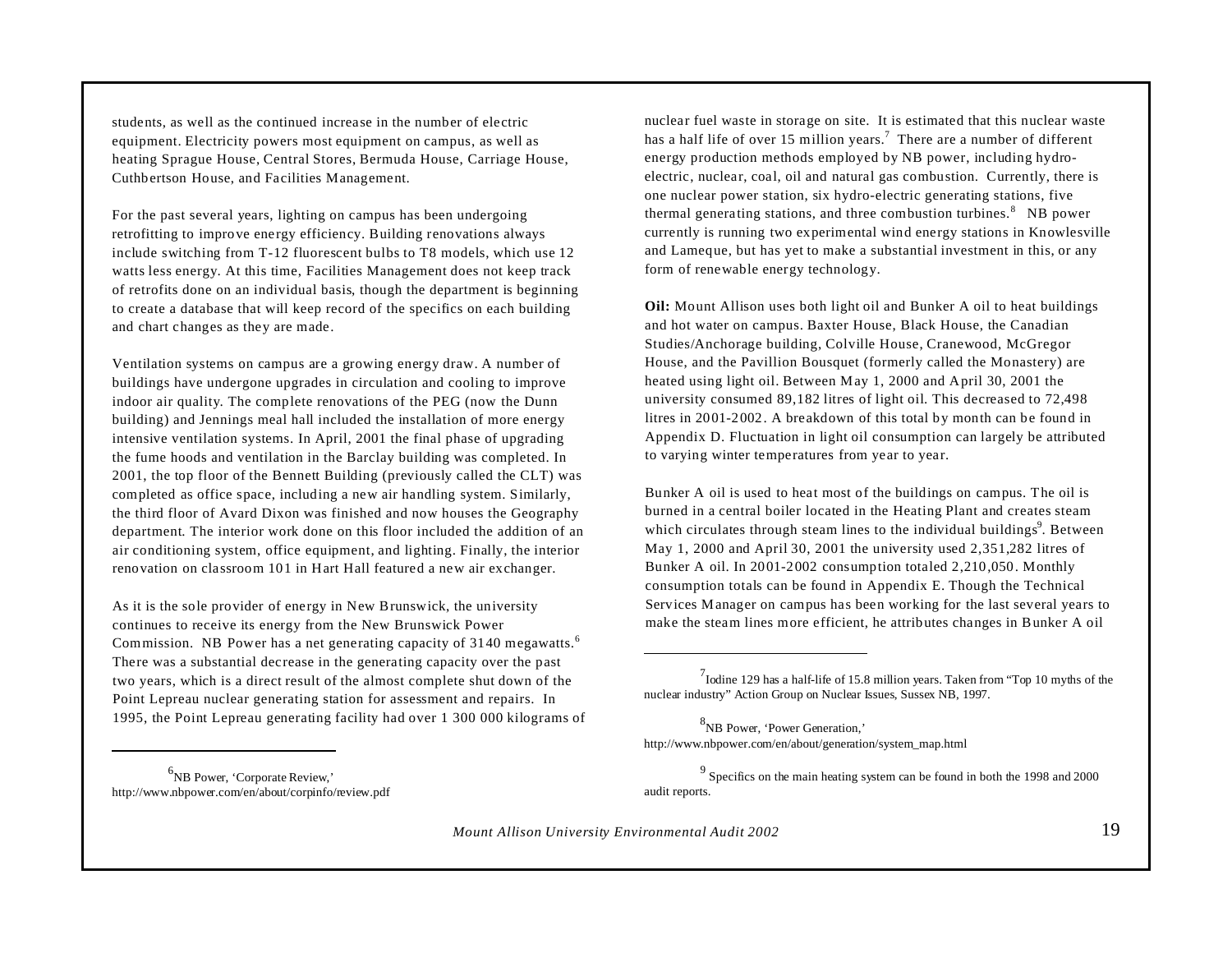use to a warmer winter. The steam produced by burning Bunker A oil is measured in pounds per hour and is metered as it flows into individual buildings. The university now has over one year's worth of data collected from these meters that can be used to establish a baseline from which to make reductions. This data is contained in Appendix F. Figure 2.2 compares, per square foot of total floor area, the heat consumption in each of the buildings heated by steam.

## **Figure 2.2:**

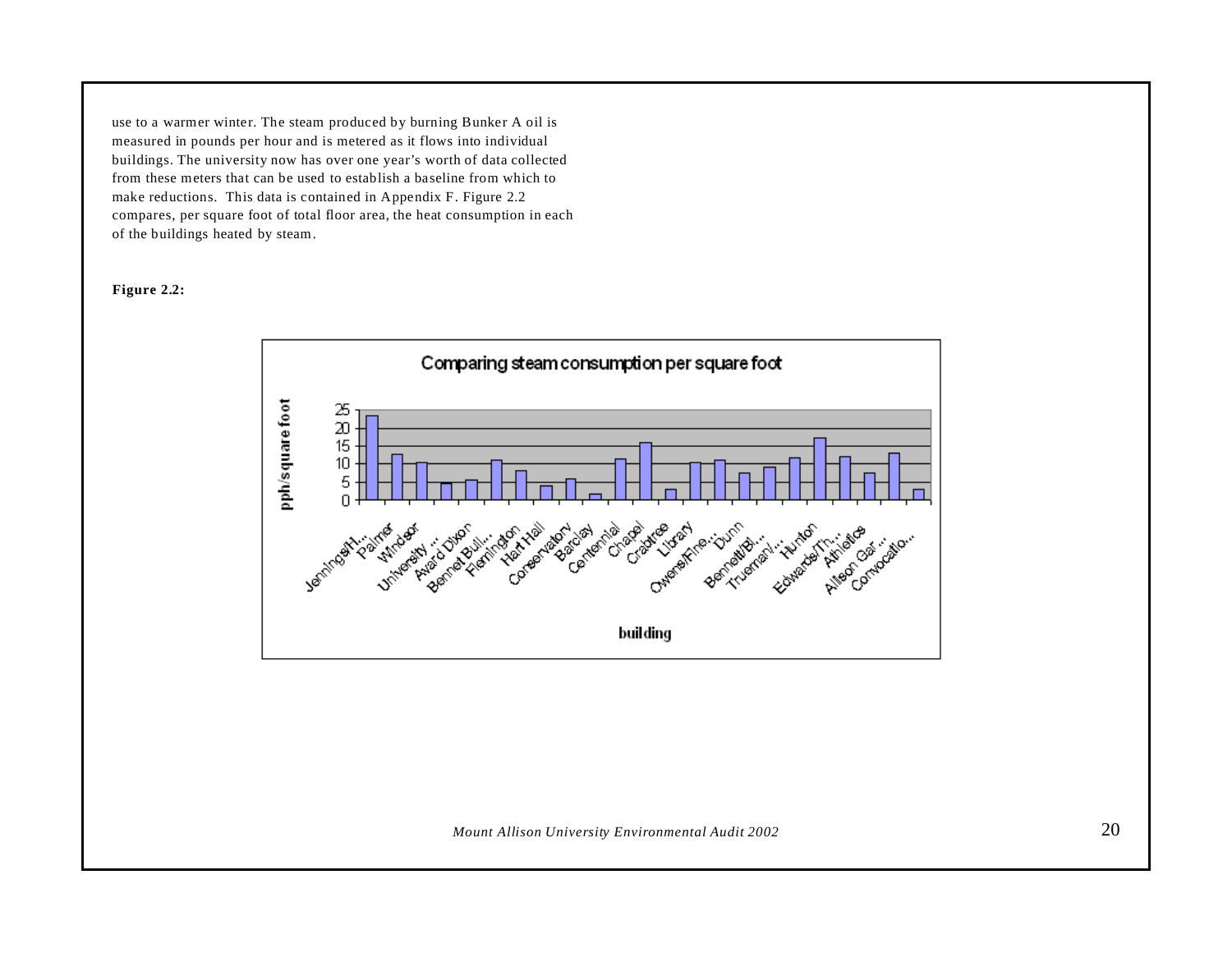Jennings/Harper has by far the greatest consumption, in part due to the high ceilings in Jennings which mean a smaller total floor area. This may also be the reason for a high unit consumption in the Chapel. Centennial Hall, and Bennett Building are typically kept very warm in the winter months. Allison Gardens also has a high ceiling, as well as housing the ice arena, which accounts for greater heat consumption in other parts of the building to overcome the cooling of the rink itself. A list of the exact figures represented by this graph is located in Appendix G.

**Natural Gas:** The university has, for the last number of years, been preparing for the availability of natural gas in Sackville. Currently, this is scheduled for 2004, by which point the Technical Services Manager hopes to have the main boiler outfitted to burn both Bunker A oil and natural gas, as well as those off-campus buildings currently heated with electricity, and the kitchen in Jennings. The gas will be supplied by Enbridge Gas New Brunswick.

**Renewable Energy:** Since the time of the last audit, some progress has been made toward integrating renewable sources into the university's energy supply. New Brunswick Power has become increasingly more receptive to the contribution of wind energy from privately owned turbines. Currently, a joint project between the Village of Dorchester, The University of New Brunswick, and NB Power is underway to locate wind turbines in the area. The Mount Allison farm has been identified as a potential site for a turbine. At the time of this report, the Technical Services Manager is facilitating the placement of an anamometer (device that measures wind regimes) onto the radio tower at the farm property. Two years ago, the university investigated the possibility of replacing the south roof of the University Centre building with solar shingles. Unfortunately, funding was not secured for this project, nor have there been plans made to implement solar energy elsewhere on campus. In response to the Environmental Audit Survey, 93 percent of students and 100 percent of faculty and staff supported the introduction of alternative energy sources as a means of

supplementing the current sources used on campus.

## **Case Study**

In June 2000, the University of Vermont installed a 9 by 58 foot array of solar panels, capable of generating 5 kilowatts of energy. The panels are part of a multi-media educational display on photovoltaics that includes a website displaying in real time, the electricity generated by the panels. "This project shows the casual passerby and the serious student of renewable technology the potential of solar voltaics to generate renewable energy in Vermont."<sup>10</sup>

## **Recommendations**

## **For Senior Administration**

- 1. Continue working with NB Power toward installing a wind turbine on university property for the purpose of meeting a portion of the campus energy demand with wind power.
- 2. Create a policy that limits what students can bring into their dorms, eg all mini fridges must meet *Energuide* guidelines, only one fridge per room, etc.
- 3. Secure funds to hire a student to seriously research the possibilities of alternative energy use on campus, perhaps in the form of a feasibility study.

## **For Faculty**

- 1. If applicable to your class, assign projects that would consider the feasibility of using alternative forms of energy on campus.
- 2. On sunny days consider if it is necessary to have lights on. If you teach in a classroom with more than one light switch use as few of the overheads as possible (without compromising the students' eyes)

http://www.nwf.org/campusecology/pdfs/uvm\_solar.pdf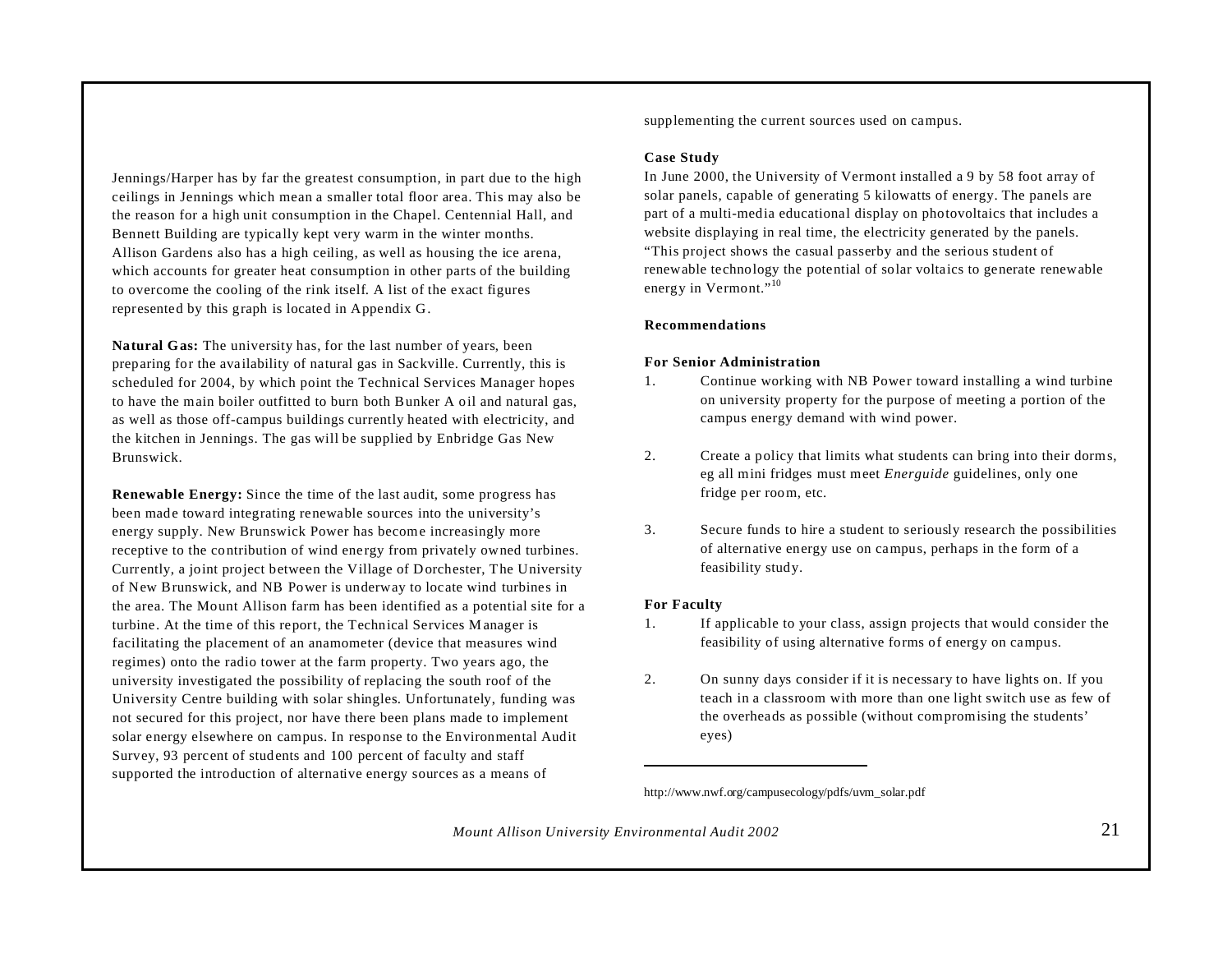3. Report overheating, over lighting, etc. to Facilities Management.

## **For Staff**

- 4. Test out the effectiveness of a solar hot water heater by installing one in one of the satellite houses (ie: Cuthbertson). If successful, future installations should be considered.
- 5. Records of retrofits should be kept as a means of monitoring the results of energy and water conservation efforts. This would enable the university to better understand fluctuations in energy and water consumption.
- 6. Equip more rooms with *Wattstopper* technology.
- 7. Post signs or small stickers beside light switches in academic buildings and residences (including bathrooms) requesting people to turn lights off when leaving the room.
- 8. Post signs in the computer labs reminding students that if they are working past lock up time to turn off the computers when they leave.

#### **For Students**

- 9. When not using your personal computer for a half hour or more, turn it off. Turn off the monitor whenever it is not in use. This saves energy and is better for the computer.
- 10. When working in the computer lab during low traffic periods, take the initiative to turn some unused computers off; new arrivals can easily turn them on again.

## **For Senior Administration, Faculty, Staff and Students**

11. If you have heating controls in your room, use them responsibly. Consider putting on a sweater rather than turning up the heat.

- 12. Always remember to turn lights off whenever leaving the room. It is a myth that turning lights on and off uses more energy than leaving them on.
- 13. When working at your desk, use the desk lamp rather than lighting up the entire room.
- 14. If you see any heating or electrical problems, let Facilities Management know through fixit@mta.ca so that the problem can be fixed.
- 15. If you notice a classroom or office not being used with the lights on, turn them off.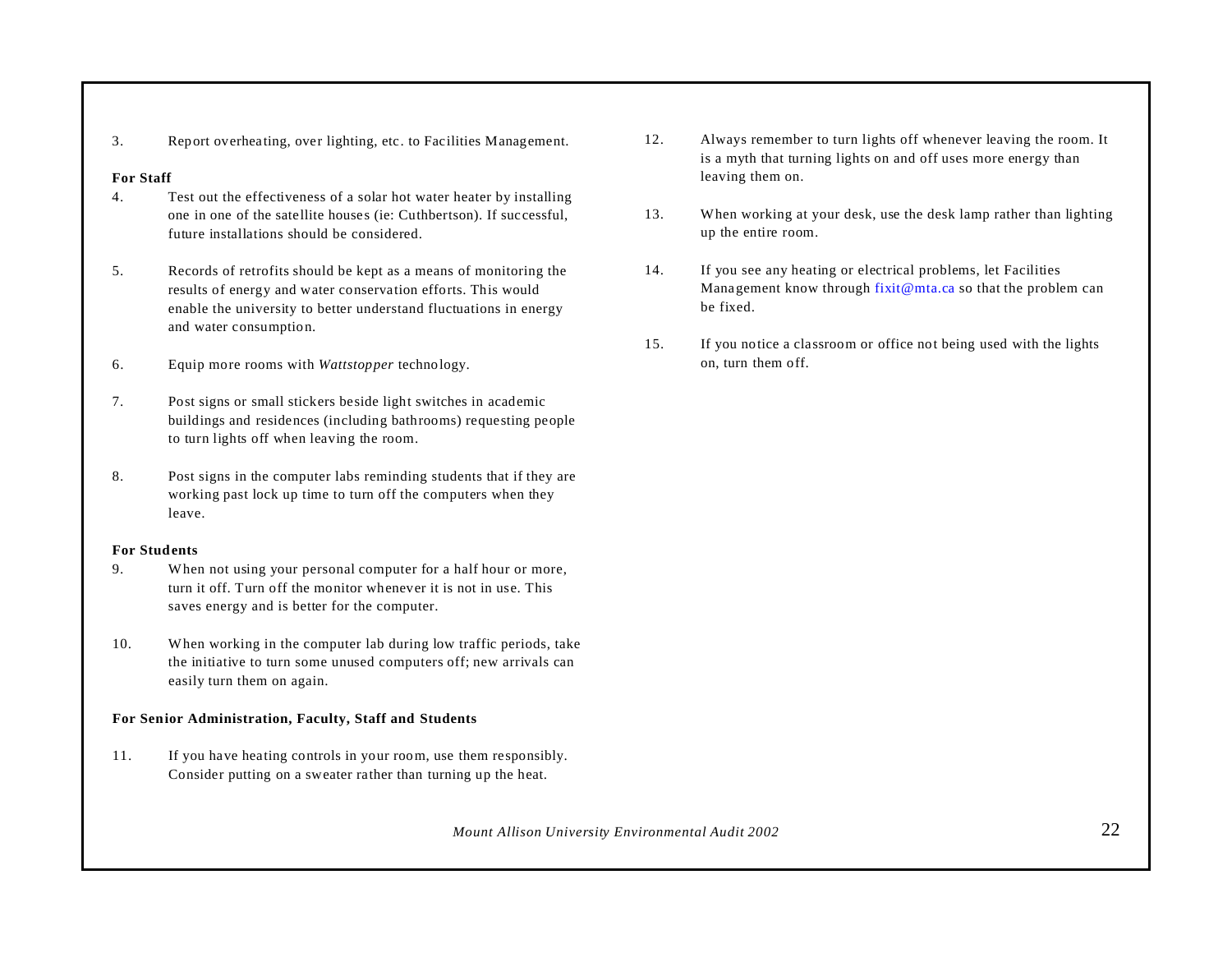| Figure 2.3 Review of Environmental Policy:                                                                                                                                                                                                            |                                                                                                                                                                                                                                                           |                                                                                                                           |  |
|-------------------------------------------------------------------------------------------------------------------------------------------------------------------------------------------------------------------------------------------------------|-----------------------------------------------------------------------------------------------------------------------------------------------------------------------------------------------------------------------------------------------------------|---------------------------------------------------------------------------------------------------------------------------|--|
| Current Performance Indicator                                                                                                                                                                                                                         | <b>Current State of Affairs</b>                                                                                                                                                                                                                           | Proposed Change to Performance<br>Indicator                                                                               |  |
| A baseline has been established as a<br>standard against which improvement in<br>energy consumption can be measured.                                                                                                                                  | The university now has one year's worth of data from the meters installed<br>on individual buildings. This should be used to set a baseline as soon as<br>possible.                                                                                       | No change proposed.                                                                                                       |  |
| Projects to increase energy efficiency or<br>decrease pollution have been undertaken<br>wherever there were an acceptable<br>payback period of the costs required to<br>undertake the project.                                                        | A number of steps have been taken to improve energy efficiency<br>including retrofitting of fixtures, energy saving features on computers and<br>lights, and fixing leaks in the steam lines.                                                             | No change proposed.                                                                                                       |  |
| A holistic approach to utilities<br>management is used. A holistic<br>approach implies that energy costs<br>should be analysed by taking into<br>account all energy types rather than<br>examining individual systems or energy<br>types in isolation | The university has begun investigating alternative energy sources<br>including solar shingles, and a wind turbine, despite the cost difference.<br>More research needs to be done on the feasibility of using renewable<br>energy sources on this campus. | The wording of this indicator could be<br>improved to make it's meaning clearer.                                          |  |
| Buildings not in used during the<br>summer are closed.                                                                                                                                                                                                | Most buildings are used during the summer. Residence buildings are<br>frequently used for conferences and other buildings often undergo repairs<br>or renovation and would be in need of the utilities. However, those not<br>used are closed.            | This indicator would be clearer if it<br>specified what closing a building<br>involved in terms of energy<br>consumption. |  |
| Government initiatives are monitored to<br>ensure participation in relevant<br>programs in the areas of pollution<br>reduction and energy efficiency.                                                                                                 | Government initiatives are monitored by the staff in the Facilities<br>Management department.                                                                                                                                                             | No change proposed.                                                                                                       |  |
| Buildings are constructed incorporating<br>energy efficiency and renewable energy<br>technologies.                                                                                                                                                    | Newly constructed buildings on campus integrate more energy efficient<br>technologies. Renewable energy technologies have not yet been<br>incorporated into buildings on campus.                                                                          | No change proposed.                                                                                                       |  |

**Grade Assigned: C**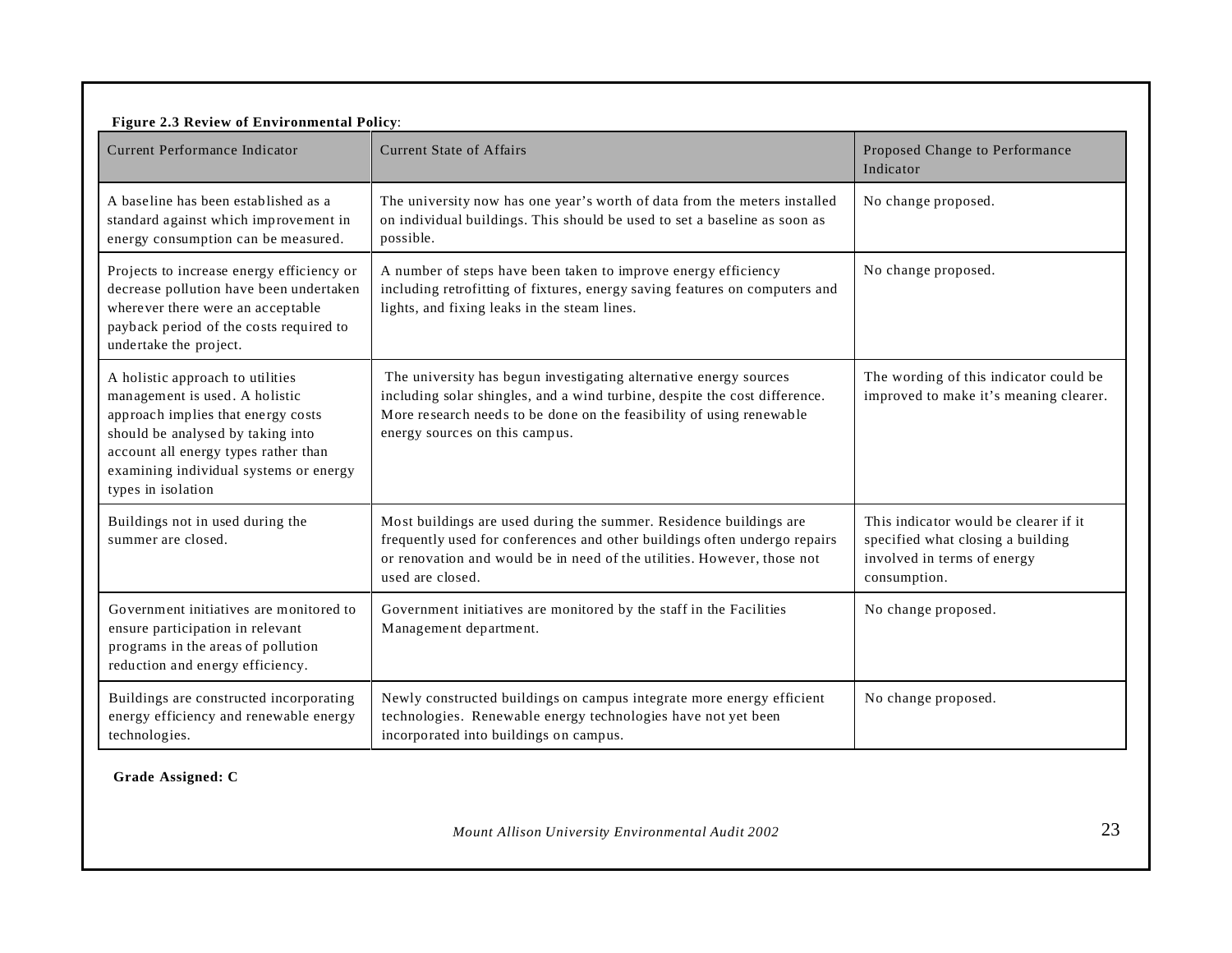



#### **Introduction**

In the past two years since the last audit in 2000, the university fleet has increased by one vehicle. The use of these vehicles has not changed dramatically since the last audit. Two bike racks have been installed since the last audit, both located at the Dunn building. While this audit was being written, a number of bike racks were being installed to service both residential and academic buildings throughout campus. When asked what method they employ to travel to the University, 8% of students, 46% of faculty, and 60% of staff use their car. Of these people driving to the University, only 8% of faculty, and 13% of staff car-pool.

#### **Environmental Significance**

Our dependancy on transportation reliant upon fossil fuels has a profound effect upon both the environment and the way in which we function within that environment. From infrastructure, to sound, waste, and air pollution, to decreased physical activity, fossil fuel dependent methods of transportation have a heavy impact upon the health of the environment and us. We must ensure that we are at all times aware of our transportation options, and conscious of the impact that those choices have upon the environment.

In our society the most prevalent fossil fuel-based system of transportation is the automobile. From the extraction of raw materials, transportation of those materials, production (which is an energy intensive process), driving, and disposal, automobiles exact a heavy toll on the environment. It is estimated that in driving alone the average automobile will produce 3 to 4 times its own weight in carbon dioxide emissions per year (along with a number of other harmful gasses).<sup>1</sup> World wide, it is estimated that automobiles alone are responsible for producing about 25 percent of the world's carbon dioxide emissions.<sup>2</sup> In Canada, the David Suzuki foundation estimates that on average just under half of the green house gasses emitted per individual per year is a direct result of automobile use.<sup>3</sup> Besides producing carbon dioxide, the burning of gasoline and diesel emit a deadly concoction of toxins, including nitrogen oxides, carbon monoxide, a number of volatile organic compounds, small particulate matter, and sulphur dioxide. All of these chemicals in combination, beyond the natural coping capacities of the earth, have caused a number of human health issues, including cancer, premature death, increased cases of asthma and other respiratory illnesses.<sup>4</sup> This pollution is also exacting ever increasing tolls upon the integrity of the environment, as it is responsible for creating acid rain and global warming.

Over the past decade, the fastest growing area of transportation has been aeroplane travel. Aeroplanes are known to have one of the most inefficient

1 Climate Change Solutions, 'Transportation,' http://www.climatechangesolutions.com/english/individuals/opportunities/transport

<sup>2</sup> Climate Change Solutions, 'Transportation,' http://www.climatechangesolutions.com/english/individuals/opportunities/transport/chart1.ht m

<sup>3</sup> David Suzuki Foundation, 'Huge Energy Appetite,' http://www.davidsuzuki.org/Climate\_Change/Politics/Huge\_Energy\_Appetite.asp

<sup>4</sup> Climate Change Solutions, 'Transportation,' http://www.climatechangesolutions.com/english/individuals/opportunities/transport/chart1.ht m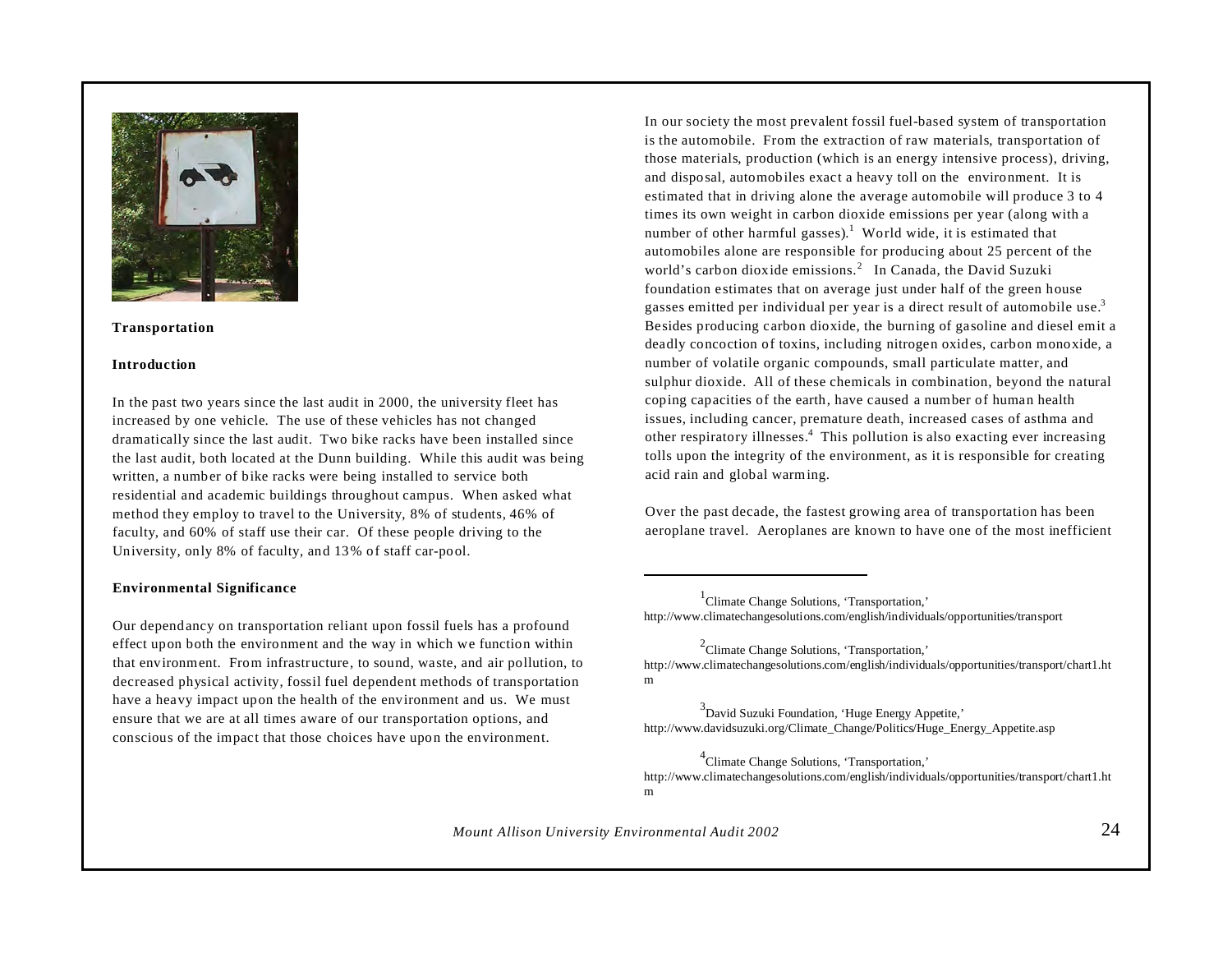passenger to emissions ratio of all available transportation options. As the World Watch Institute notes, "the environmental toll of air travel is increasingly coming under scrutiny as well. Airplanes can be especially fuel-inefficient over short distances. They are the primary source of heattrapping greenhouse gas emissions from humans that are deposited directly in the upper atmosphere, and scientists have noted that these emissions have a greater warming effect than they would have if they were released at the surface."<sup>5</sup>

As fossil fuels become increasingly scarce, we must strive to develop environmentally friendly and sustainable methods of transportation. By reducing our dependance on fossil fuels for transportation purposes, especially for distances that can be easily walked or bicycled, we will be able to slow the accumulation of these deadly pollutants and reduce their impact upon both the health of the environment and ourselves.

## **Current Environmental Policy**

"Under this policy, the university will endeavour, through the supervision of Facilities Management, to minimise energy consumption and to reduce emissions and the consumption of fossil fuels.

The performance indicators for this section are as follows:

- 1. Bike racks available at academic and residence buildings
- 2. Emission levels are taken into consideration in the purchase of vehicles" (Section 2.4, Mount Allison University Environmental Policy, www.mta.ca/environment)

## **Responsible Parties**

The maintenance of the university fleet vehicles is the responsibility of each individual department, while that installation of new bicycle racks, and repair of grounds damaged by traffic is the responsibility of the Grounds Supervisor in the Facilities Management department.

## **Audit**

The Mount Allison campus is specifically designated pedestrian area, with vehicular access granted to university vehicles only. Often non-university vehicles drive and park on the university campus (In some cases for medical reasons). In the two years since the last audit, the university purchased two vehicles, a diesel powered 4x4 pick-up truck, to be used for snow plowing, and a truck for the Coastal-Wetlands centre. The old 4x4 which the University was using was sold after the purchase of the new vehicle. The university investigated the possibility of using bio-diesel to fuel the truck, but was decided against it as there is no ready supply of biodiesel available in Sackville. The vehicles operated by the University are as follows:

- One Garbage/Moving truck
- One 4x4 trucks used for snow plowing and miscellaneous tasks in the summer
- Three pick-up trucks to transport plumbing, carpentry and custodial tools and supplies
- One truck used by the Biology department
- One truck used by the Coastal Wetlands Institute
- Two vans to transport electrical and carpentry tools and supplies
- One van for the heating and Ventilation crew
- One van for Support Services for delivering mail
- One van for Sodex'ho Alliance for delivering food
- Two sit down lawn mowers
- Three Tractors

 $5$ World Watch Institute, State of The World 2001, New York: W.W. Norton & Company, 2001 pg 111

All vehicles are powered by gasoline, except for the garbage truck, one 4x4 truck, and all tractors and mowers, which are powered by diesel, except one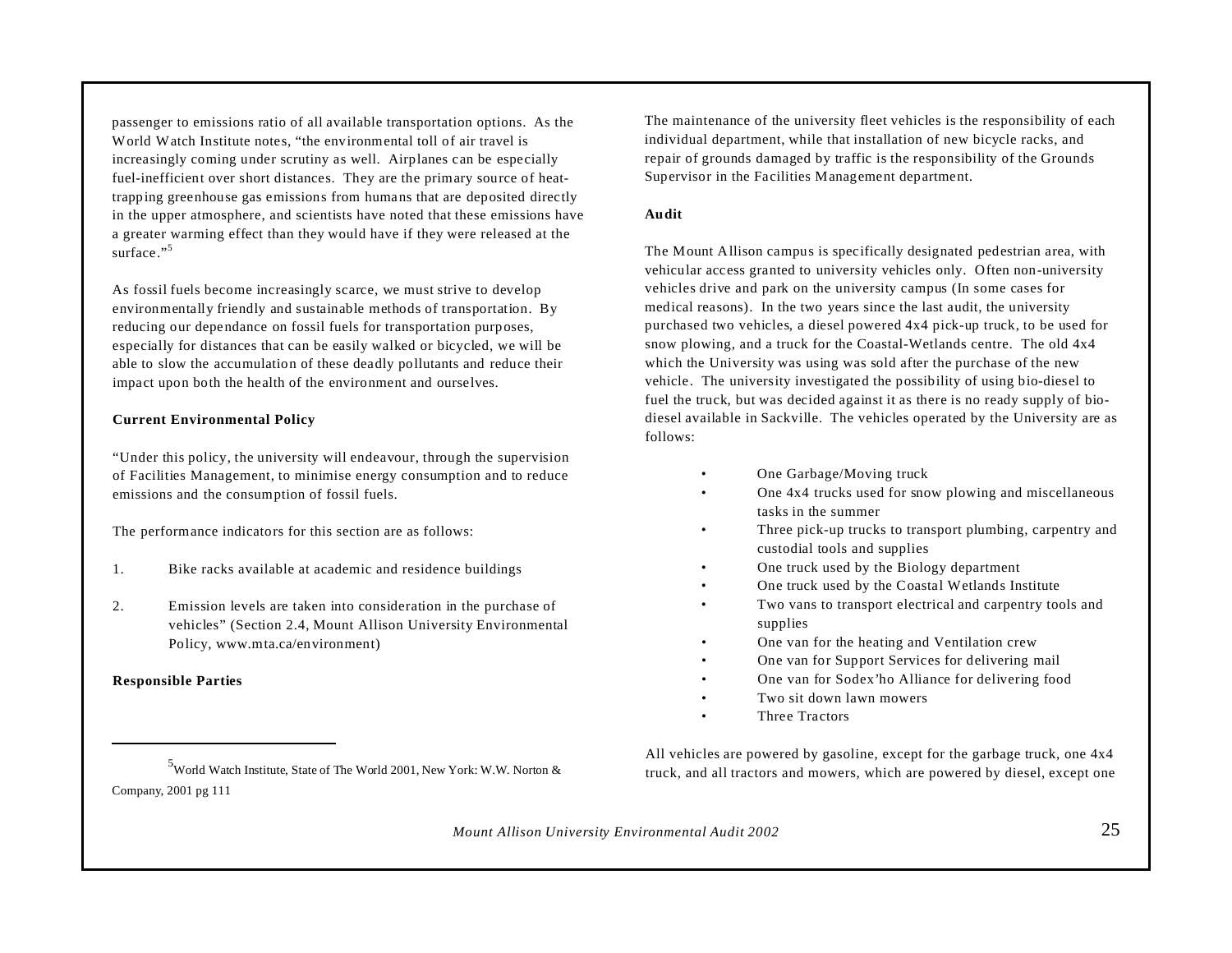sit down mower which is gas powered. Since the last audit the use of these vehicles has not decreased a significant amount. To decrease the amount of subsidized driving taken by Supervising members of Facilities Management, a bicycle has been purchased which can be used by supervisors to travel to and from work sights on campus. The use of this bicycle will help offset the use of vehicles on campus to travel very short distances. Despite the small size of Sackville and the close proximity of the university to residential and commercial centres, many people still insist on driving their automobile to work. For many people who live close to the University, walking or bicycling are viable transportation options.

In the attempt to move away from our dependancy upon fossil fuels, many companies are researching alternative technologies, including electric-gas hybrids, fuel-cell technology, fully electric vehicles, and clean burning fuels. All of the major automobile manufacturers are pursuing this technology, and releasing a variety of hybrid (gas-electric) vehicles. The majority of these alternative, environmentally friendly vehicles are compact cars. As the university's fleet is composed of mainly trucks and vans, necessitated because of the heavy loads they are required to carry, a compact car of this nature may not be a practical choice for the University. However, the Ford motor company recently began leasing an electric pickup truck. The electric Ford Ranger has zero emissions, battery life of approximately six hours, and a 650 lbs payload.  $6$  As university vehicles are not often required to travel long distances, and often idle for long periods of time, a vehicle of this nature would be able to adequately replace existing pick-up trucks. It is important that the University continue to research the possibility of using alternative fuel technologies such as clean-burning fuel technologies, or bio-diesel fuel on campus.

We are lucky in Sackville, because of its small size we are able to bicycle of walk to many destinations in the town. The University is less than a five minute walk to downtown. Despite the towns small size and the University's close proximity to residential area's, many members of the

<sup>6</sup>Think Technologies, 'Electric Vehicles,' http://www.thinkmobility.com/tech\_gallery.asp?PRODCODE=RANGER university community insist on driving to work. The university currently has eight bike racks on campus, located at the library, Crabtree, Music Conservatory, two at the Athletic Centre, University Centre, and two at the Dunn building (which have been added since the last audit). The bike rack at the Avard-Dixon building had to be removed this winter to allow for work to be done on a broken water pipe. The university is currently planning on installing a number of new bicycle racks on campus. Bicycle racks will be installed (and re-installed) at Avard-Dixon, Jennings, Trueman, Bennet/Bigelow, Flemington, Barclay/Hart Hall, and the Facilities Management building.

#### **Case Studies**

## Biodiesel

"Biodiesel is a replacement fuel for diesel; it requires no engine modification and does not affect engine performance. It is made from 100 percent virgin vegetable oil or recycled restaurant grease, and can be mixed in any proportion with fossil fuel diesel. . . it is usually mixed at a proportion of 20 percent vegetable oil and 80 percent diesel, known as B20. Using this mix lowers emissions and particulate matter pollution by about 20 percent... In warm weather, 100 percent biodiesel can be used."<sup>7</sup> The use of biodiesel fuel is a practical alternative for the university. It requires little in the way of infrastructure change, and can be used in vehicles without modification. Biodiesel fuel can be purchased in bulk from a number of sources and stored and mixed on site.

Wright State University in Dayton Ohio recently replaced two of its maintenance vehicles with Electric, zero emission trucks leased from Ford. The vehicles mainly stay on the campus grounds and are recharged during the night time. It is estimated that the university will save upwards of 4000

<sup>&</sup>lt;sup>7</sup> National Wildlife Federation, 'Bio-diesel use on campus at the University of Vermont,' http://www.nwf.org/campusecology/pdfs/uvm\_bus.pdf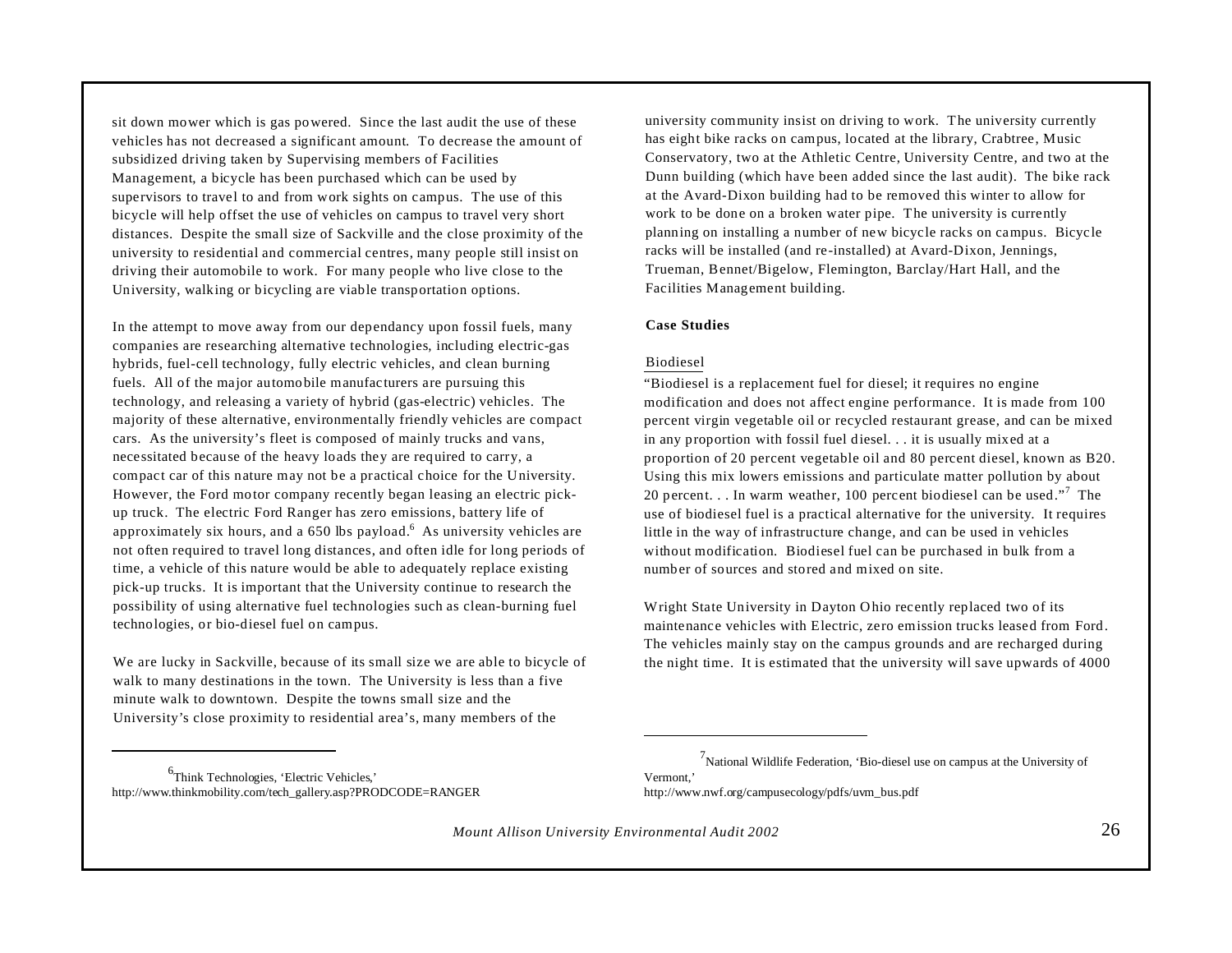dollars a year from decreased fuel, oil, and maintenance costs.<sup>8</sup>

## **Recommendations**

## **For Senior Administration**

1. Support, through allocation of funds, the purchasing of lower or zero emission vehicles.

## **For Staff**

- 2. When possible, arrange to use one vehicle for multiple tasks (eg custodial deliveries combined with carpentry deliveries).
- 3. Plant hedges in areas where people cut corners to prevent the problem of pedestrian damage to the turf and tree roots.
- 4. Explore alternatives to current use of university vehicles: • make small deliveries on foot/bicycle
	- consider the possibility of using cleaner burning fuels (eg

## biodiesel, propane)

• consider purchasing lower or zero emission vehicles

- 9. When on University business, travel more sustainably by taking a train or bus instead of flying or driving alone.
- 10. Create a ride-sharing page on the Mount Allison website, where rides can be posted and car-pools organized.

 ${}^{8}$  Wright State University, 'Costs Saving From Electric Vehicles,' http://www.wright.edu/cgibin/news\_item.cgi?43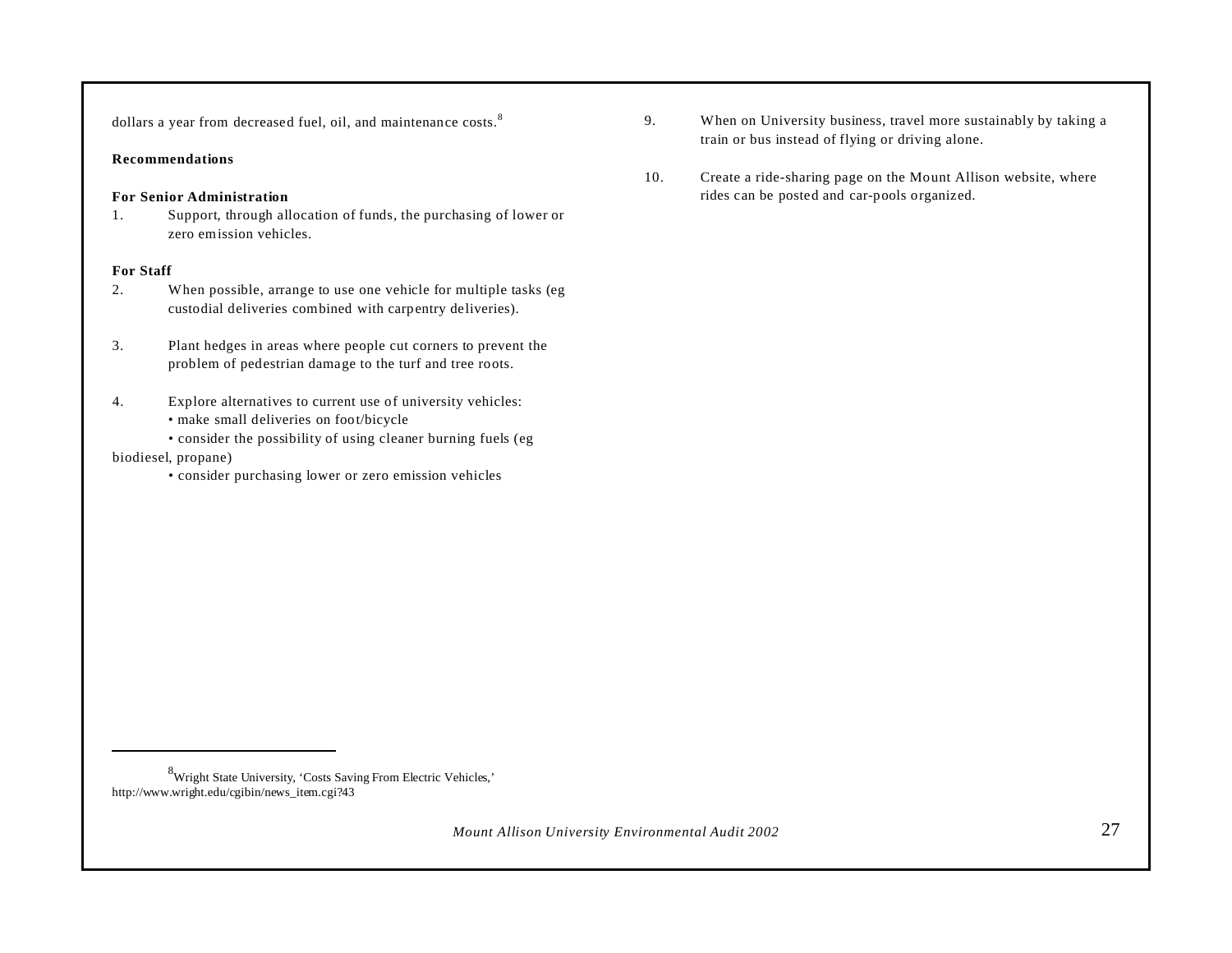## **For Administration, Staff, Faculty, and Students:**

- 5. Unless absolutely necessary, all members of the university community should avoid driving their vehicles onto the campus.
- 6. The university community should be encouraged to car pool, and to use the drive board in the University Centre.
- 7. For those staff, faculty and students who live 5 km or less from the university campus, cycling or walking to work or class is a realistic alternative.
- 8. Because neither the grass nor the root structures of the trees on campus are strong enough to support regular pedestrian traffic, all members of the university community should try to keep to the walkways in order to preserve this vegetation.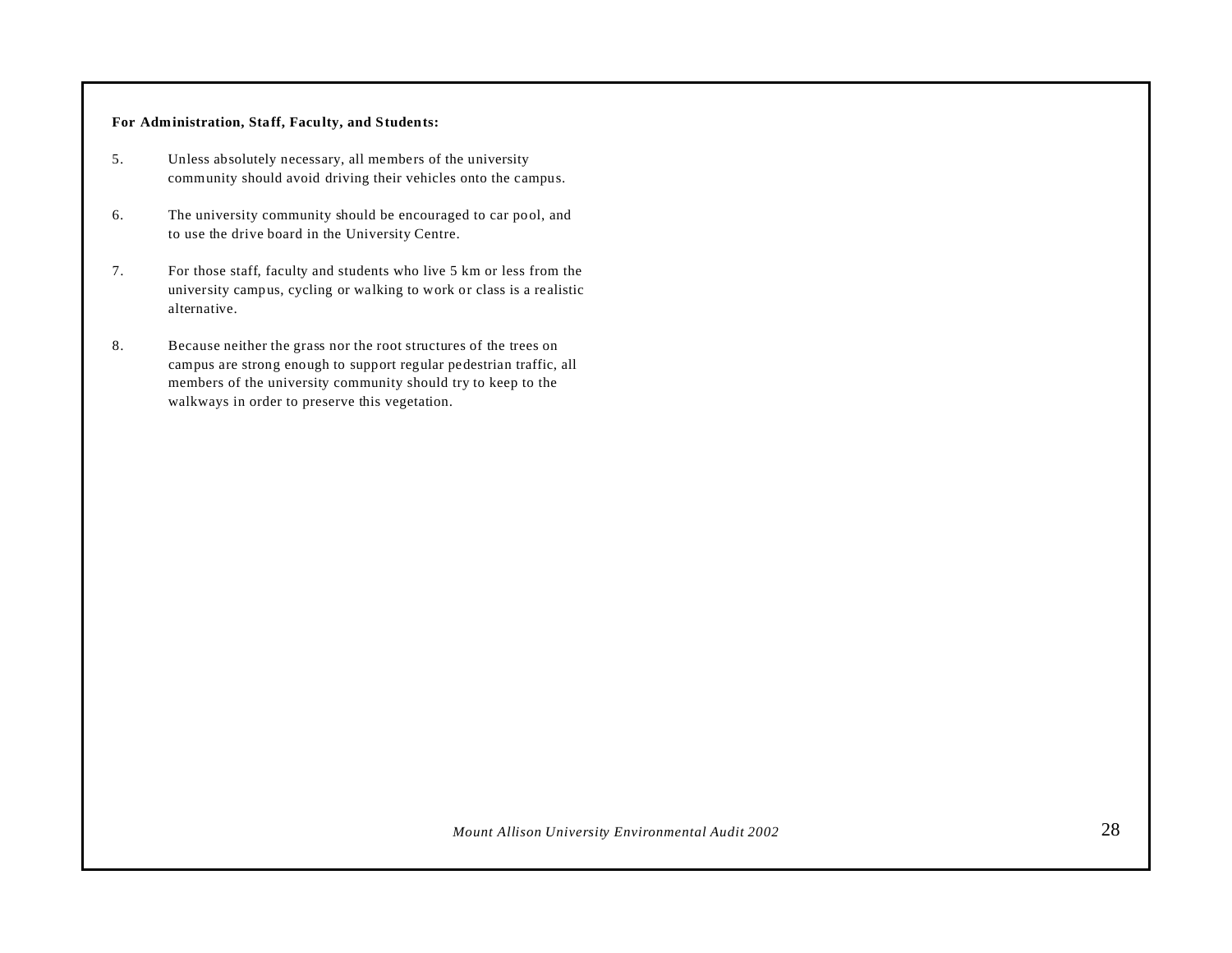# **Figure 3.1 Review of Current Environmental Policy**

| Current Performance Indicator                                               | <b>Current State of Affairs</b>                                                                               | Proposed Change to Performance Indicator                                                 |  |
|-----------------------------------------------------------------------------|---------------------------------------------------------------------------------------------------------------|------------------------------------------------------------------------------------------|--|
| Bike racks are available at academic and residence<br>buildings             | Bike racks are being constructed throughout the<br>University campus this summer.                             | No change proposed.                                                                      |  |
| Emission levels are taken into consideration in the<br>purchase of vehicles | The University waited to purchase a new vehicle<br>so that a more fuel efficient model could be<br>purchased. | Establish what impact emission levels have on the<br>decision of what vehicle is chosen. |  |

# **Grade Assigned: B**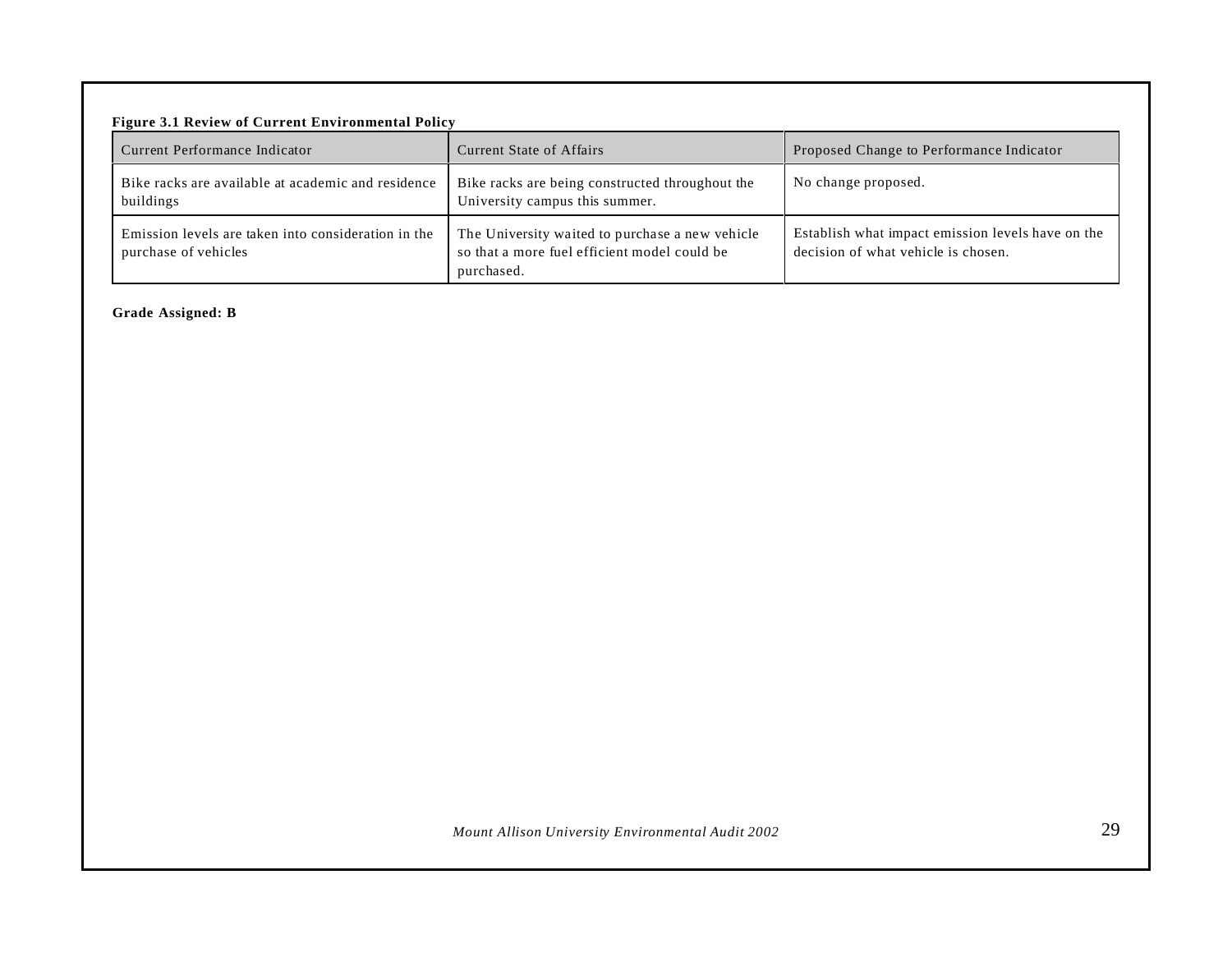

#### **Air**

#### **Introduction**

From May 2000 to April 2002 1 006 528.35 kg of green house gases were emitted by Mount Allison University. A comparison with the previous audit on the amount of greenhouse gases produced is difficult, because a different method for calculating the amount of gas produced was used to calculate this years total. The 2000 audit reported that 5 654 472.9 kg of green house gas were emitted by the University in the two year auditing time frame.

#### **Environmental Significance**

Global climate change, caused by excessive amounts of greenhouse gas, threatens to have a devastating impact upon the environment. Although we may produce relatively small amounts of greenhouse gas here in Sackville when compared to other places, because of its trans-boundary nature, global climate change will impact the entire planet. Green houses gases produced here in Sackville will impact upon peoples and environments throughout the world. As example, It has been shown that the majority of smog in the Southern Atlantic Region originates in the Eastern United States and Southern Ontario.<sup>1</sup> From extreme weather patterns, to rising sea levels,

global climate change could have a grave impact, not only throughout the world, but also specifically here in Sackville.

Air quality is progressively becoming an issue of greater concern, as science continues to unveil the impacts poor air quality can have on both environmental and human health. We can examine the quality, of the air which surrounds us immediately, in terms of what chemicals and particulate matter is in the air we breath, and what negative effects it has upon the environment and our health. Air quality of this nature is often referred to as ground level ozone, and has received quite a bit of attention from health and environment officials, because direct links can be established between this ground ozone and environmental and human health degradation. Ground level ozone has been linked to causing a number of cardiorespiratory complications, damage to vegetation, and damage to other synthetic and natural materials.<sup>2</sup> Air quality can also be dealt with on the amount of greenhouse gases which the university emits, contributing to global climate change. Climate change threatens to change the way in which the world functions, which will inevitably result in the devastating impacts upon the integrity of the environment and our livelihood within that environment. While separated for the purposes of description, these two aspects of air quality are very much interconnected. It is often the same chemicals that cause ground level ozone which are also responsible for causing global warming.

The majority of activities carried out by the University have an impact upon air quality. From transportation, to building construction and design, the processing of products, to the use of fertilizers and pesticides, to the consumption of energy, to the production of waste, the University has a large impact upon the quality of air, which must be recognized and accounted for in the calculation of the University's impact upon the environment.

<sup>1</sup> Environment Canada, 'Air Pollution Facts,' http://www.ec.gc.ca/envpriorities/cleanair\_e.htm

<sup>&</sup>lt;sup>2</sup> Health Canada, 'Environmental Determinants on Human Health,' http://www.hc-sc.gc.ca/ehp/ehd/catalogue/bch\_pubs/98ehd211/chapter7.pdf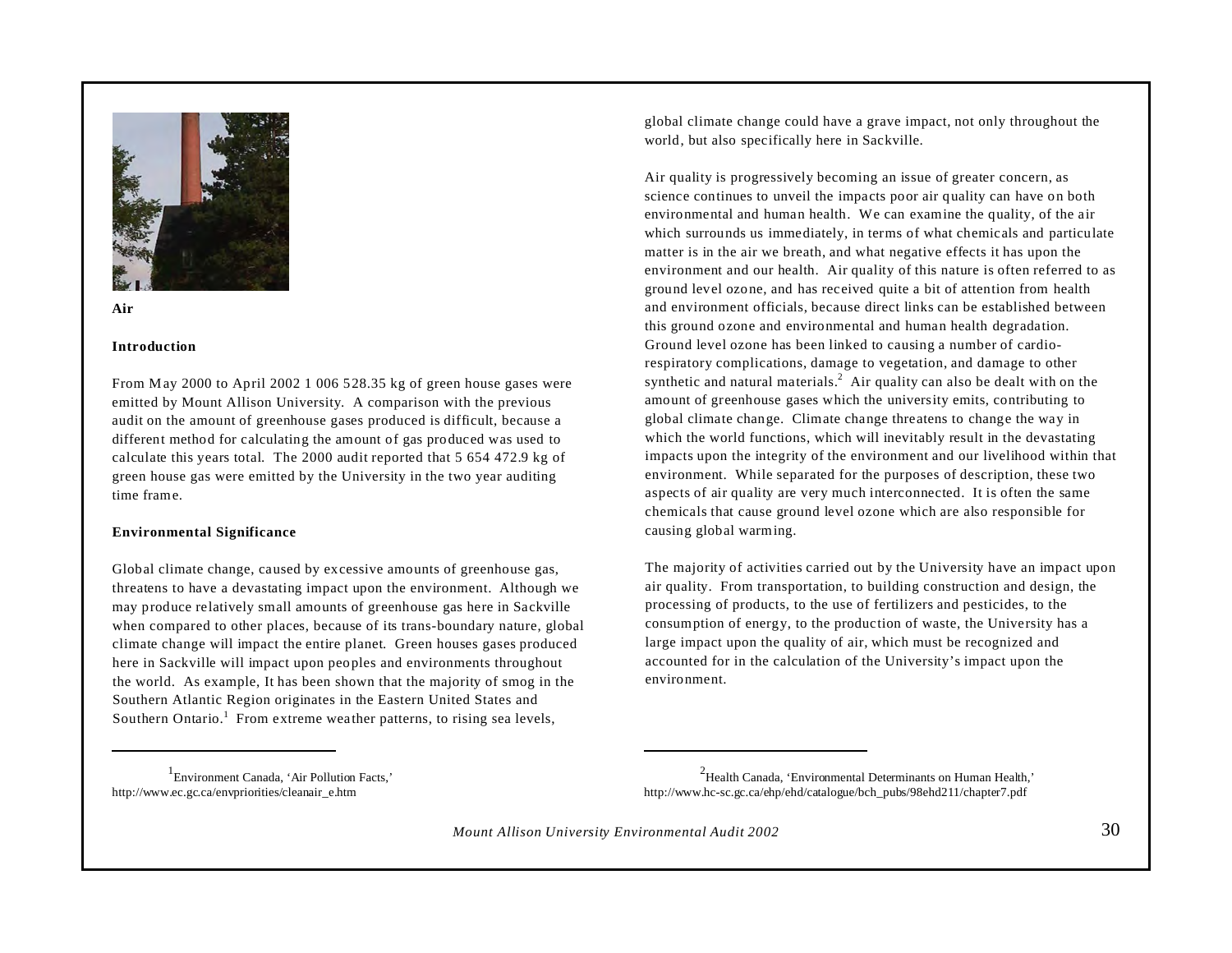## **Current Environmental Policy**

The University currently does not have a policy concerning air quality

## **Responsible Parties**

Air quality is effected in a number of ways by the Mount Allison community. From the consumption of fossil fuels for heating, electricity, and transportation, to wastes sent to the landfill, to the use of fertilizers on campus lawns, almost all activities under taken at Mount Allison have a direct impact upon air quality.

## **Audit**

## **Green House Gas Emissions**

## *Energy and Heating*

Electricity and heating are the two greatest sources of green house gas emissions at the University. The following is the amount of  $\mathrm{CO}_2$  emissions solely from heating and electricity at the University.

- Jan-Dec 1999 17 451 tonnes
- Jan-Dec 2000 18 608 tonnes
- Jan-Dec 2001 18 541 tonnes
- Jan-Apr 2002 8 771 tonnes

In total, 63 371 tonnes of  $\mathrm{CO}_2$  has been emitted from heating and electrical consumption alone since January 1999. These measures include the conversion of other green house gases (such as methane) converted into  $\mathrm{CO}_2$  equivalents. As a different method for calculating the amount of  $\mathrm{CO}_2$ is being used for this audit, which makes comparison with the amount of greenhouse gas produced from 1998 to 2000 difficult. The following chart is a break down of the amount of various gases produced by electricity and oil consumption at the University since 1999.

| Fıgure |  |
|--------|--|
|--------|--|

| <b>Emissions</b> (in<br>Tonnes) | Jan-Dec<br>1999 | Jan-Dec<br>2000 | Jan-Dec<br>2001 | Jan-Apr<br>2002 |
|---------------------------------|-----------------|-----------------|-----------------|-----------------|
| Electricity                     |                 |                 |                 |                 |
| CO <sub>2</sub>                 | 5308.7          | 5635.9          | 5565.8          | 2472.2          |
| $N_2$ O                         | 5502.15         | 5841.23         | 5768.56         | 2562.25         |
| CH <sub>4</sub>                 | 7.19            | 7.64            | 7.54            | 3.35            |
| $CO2$ emission<br>equivalent    | 10818.1         | 11484.7         | 11341.9         | 5037.8          |
| Light Oil                       |                 |                 |                 |                 |
| CO <sub>2</sub>                 | 241.56          | 261.81          | 225.41          | 116.04          |
| $N_2$ O                         | 0.34            | 0.37            | 0.32            | 0.17            |
| CH <sub>4</sub>                 | 0.05            | 0.05            | 0.04            | 0.02            |
| $CO2$ emission<br>equivalent    | 241.9           | 262.2           | 225.8           | 116.2           |
| Heavy Oil (Bunker A)            |                 |                 |                 |                 |
| CO <sub>2</sub>                 | 6379.68         | 6848.92         | 6961.63         | 3610            |
| $N_2O$                          | 8.32            | 8.93            | 9.08            | 4.71            |
| CH <sub>4</sub>                 | 2.60            | 2.79            | 2.84            | 1.47            |
| $CO2$ emission<br>equivalent    | 6390.6          | 6860.6          | 6973.6          | 3616.6          |

*Transportation*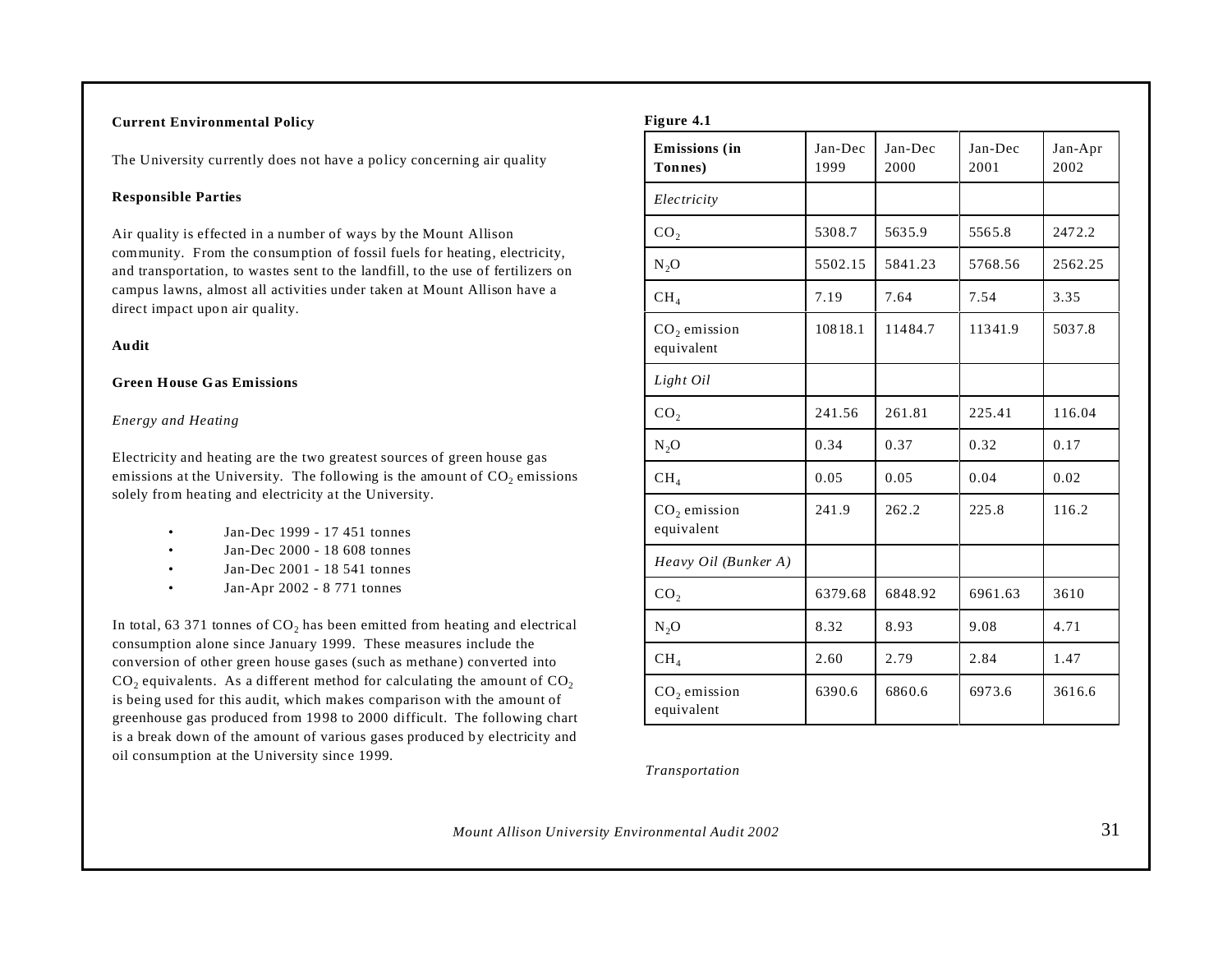The University currently operates thirteen vehicles, and three tractors in their vehicular fleet. Unfortunately, the auditors were unable to get information on either the number of kilometers driven or the amount of gas consumed in the past two years. It is recommended that the University begin to record this information, so that environmental impact can be accurately measured.

The University currently uses a two sit down mowers, a number of push mowers, and 'weed-whackers.' All of these tools consume gas and emit green house gases at varying levels, depending upon fuel efficiency and use.

Personal transportation, under taken for University related activity's, such as attending various conferences, or meetings, produces large amounts of greenhouse gas. The University currently does not record the number of kilometers traveled or gas consumed when subsidizing travel. Travel expenses are not separated into different categories, they are currently recorded all as a single cost. Gas, cost of airplane ticket, lodging, and food is all recorded as one cost. It is recommended that the University begin to keep separate records on the amount of kilometers traveled, gas consumed, and distance of airplane travel, so that the University will be able to more accurately measure their impact upon the environment.

Although undertaken as an individual choice, the method of transportation that one chooses to travel to and from the University has a great impact on the environment. Although it is not directly related to the environmental impact of the University, as it is not the jurisdiction of the University to control how members of the University community travel to work. Indirectly, the University can have a large impact on aiding members of the University community reduce their dependence on their automobile. By organizing car-pools, making the campus bike and walking friendly, the University can act to reduce the environmental impact of its staff.

#### *Solid Waste*

As waste generated by the University decomposes it produces methane gas. The exact amount of gas cannot be determined exactly, as neither the exact amount of waste produced by the University is not measured, and the decomposable content in solid waste varies. For the purpose of the calculation, we used the amount of waste that the University is billed for by Tantramar Sanitation Service (224 tonnes per year). For decomposable content, the Environmental Protection Agency suggests an average of 19% decomposable content for garbage in North America. The amount of methane gas produced in one year by solid waste from Mount Allison University is 1569.6 kg (3139.2 kg for the past two years, as both the amount of solid waste and disposable content remained constant). Greenhouse gases were also produced in the transportation, sorting, and disposal of the waste, but are difficult to measure and account for in this calculation, as the specific data need to make this calculation could not be determined.

## *Fertilizer*

The use of synthetic fertilizer has been shown to release amounts of nitrous oxide through the microbial processes of nitrification and dentrification. The following calculation of the amount of nitrous oxide released from fertilizer spread on campus is an average (it is impossible to know exactly how much nitrogen gets converted to nitrous oxide). The equation accounts for loss due to run-off, and nitrogen that is not converted (or volatized). In the past two years, there has been 16.65 kg of nitrous oxide released from fertilizer use on campus.

#### *Food*

The production of food has become a very energy intensive process. Large quantities of energy are required to run farm equipment, manufacture various chemical fertilizers and herbicides/pesticides, processing, transportation, and packaging. Eating food from animal sources requires the input of more energy than a vegetarian diet. Consuming local and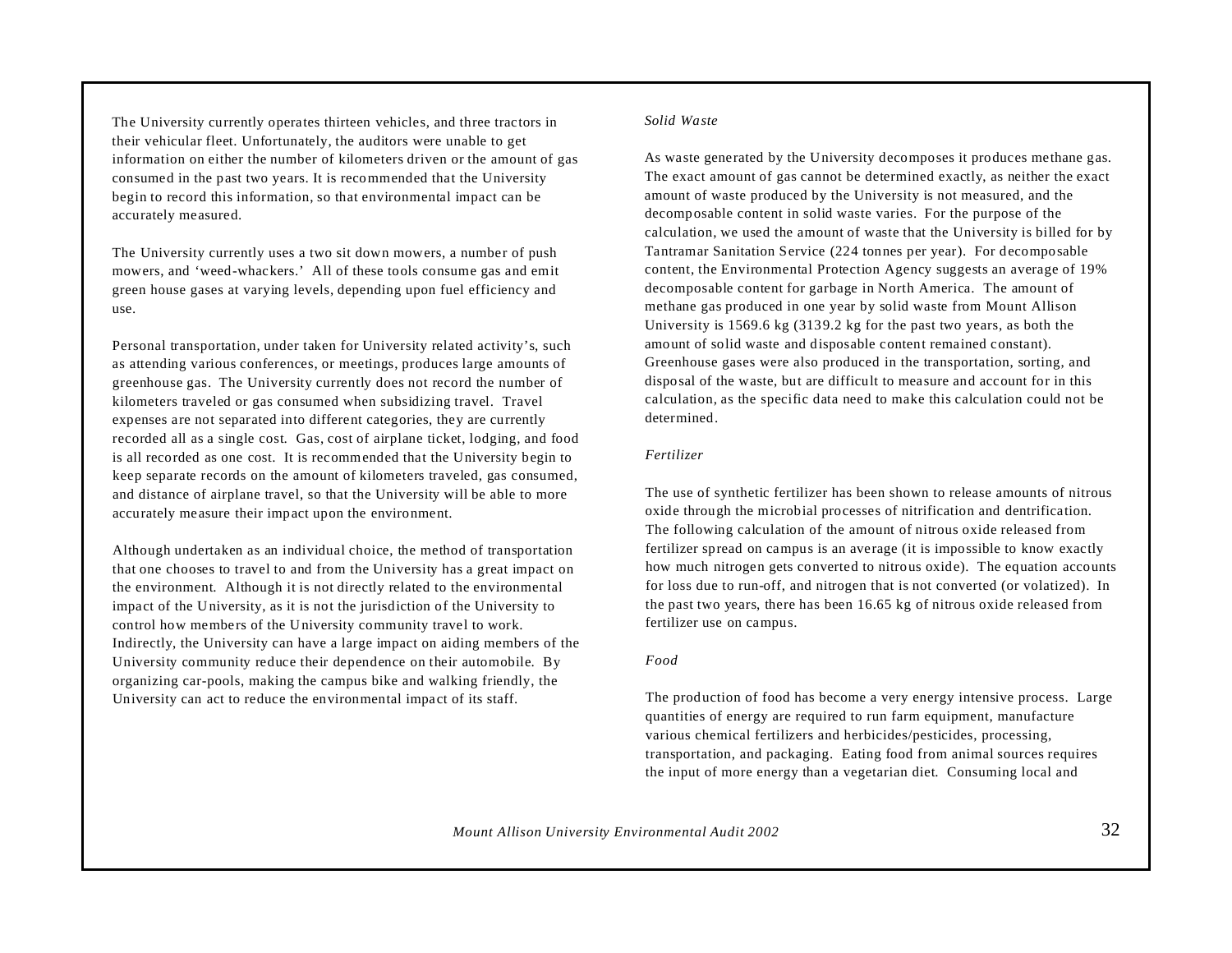organic foods also decreases the amount of energy consumed in the production process. There is approximately 1100 on the meal plan at Mount Allison University, which results in the release of approximately 946000 kg of greenhouse gas.

## *Embodied Energy*

Embodied Energy is the energy that was used in the creation of various products. Embodied energy was calculated, and included in the emissions total in the 2000 audit. When calculating emissions, embodied energy should only be included once. It is included in this audit (although not in the calculation of total emissions) because it is important to realize exactly how much energy goes into the production of the products we use.

The production and construction stages of producing a building emit large amounts of green house gases. The way in which a building is built largely effects the amount of energy it will consume, and consequently the amount of green house gases emitted. The embodied energy of a building is the energy required for the production, transportation, and construction of the building. This number at best is going to be a estimation, as the specific emissions behind the production of each product, the distance each product has been transported, or the exact amount of energy consumed in the building process is not known. This calculation grants us a glimpse at the average amount of energy consumed in the building process. The embodied energy on campus is calculated using the total square footage of all university buildings. The total emissions from embodied energy on campus was calculated to be roughly 563 556.72 kg, which marks a 2753.1 kg increase in embodied energy because of the construction of Wet-land facility.

The production of automobiles includes a large amount of embodied energy, in the production and transportation stages. The embodied energy of a vehicle corresponds directly to the size of the vehicle, the bigger it is, the more energy is required to produce it. All spare parts and replacement parts are another source of embodied energy, and are not considered in this calculation. The total embodied energy in the University fleet is 4350 kg,

which marks a 750 kg increase, as the University purchased one new fullsized pick-up truck during the last two years.

#### *Carbon Sinks*

An exact count of the number of trees on campus was not available. It would be safe to estimate that there is well over a thousand trees on campus. This includes wooded areas behind Harper, by Normandy field and the Quarry. There is also a large number of shrubs and perennials on campus. Since the last audit, Facilities Management planted 99 trees and 328 shrubs. It is difficult to measure exactly how much carbon dioxide these trees absorb, but they do offset the University's total emissions to a certain degree. The University, in conjunction with the blue/green society are currently working on a plan to see native tree species grown on the University farm. These trees would eventually replace trees on campus that are dying or diseased, and will serve to further offset the amount of greenhouse gas produced by the University.

Currently air generated from the burning of oil, in the creation of heat, is filtered through the smoke stack and released into the atmosphere.

The ventilation systems for the science, and fine arts department (Hart Hall and Gairdner building) release all air collected in the ventilation systems into the outside air without any sort of filtration, despite the fact that it potentially contains hazardous chemicals. Both the Gairdner and Hart Hall ventilation systems release the fumes from the ventilation system at the ground level, close to high traffic areas on campus. The ventilation systems in the science buildings release fumes on the roof. A number of responses to the Environmental Survey identified the ventilation of air from the Gairdner building, directly onto a main walkway, as a great health concern on campus.

The results from the Environmental survey on the quality of indoor air were decided to be too subjective to include as material in the audit. What can be said though, is that the large majority of the members of the University are concerned with the quality of indoor air at the University. Many of the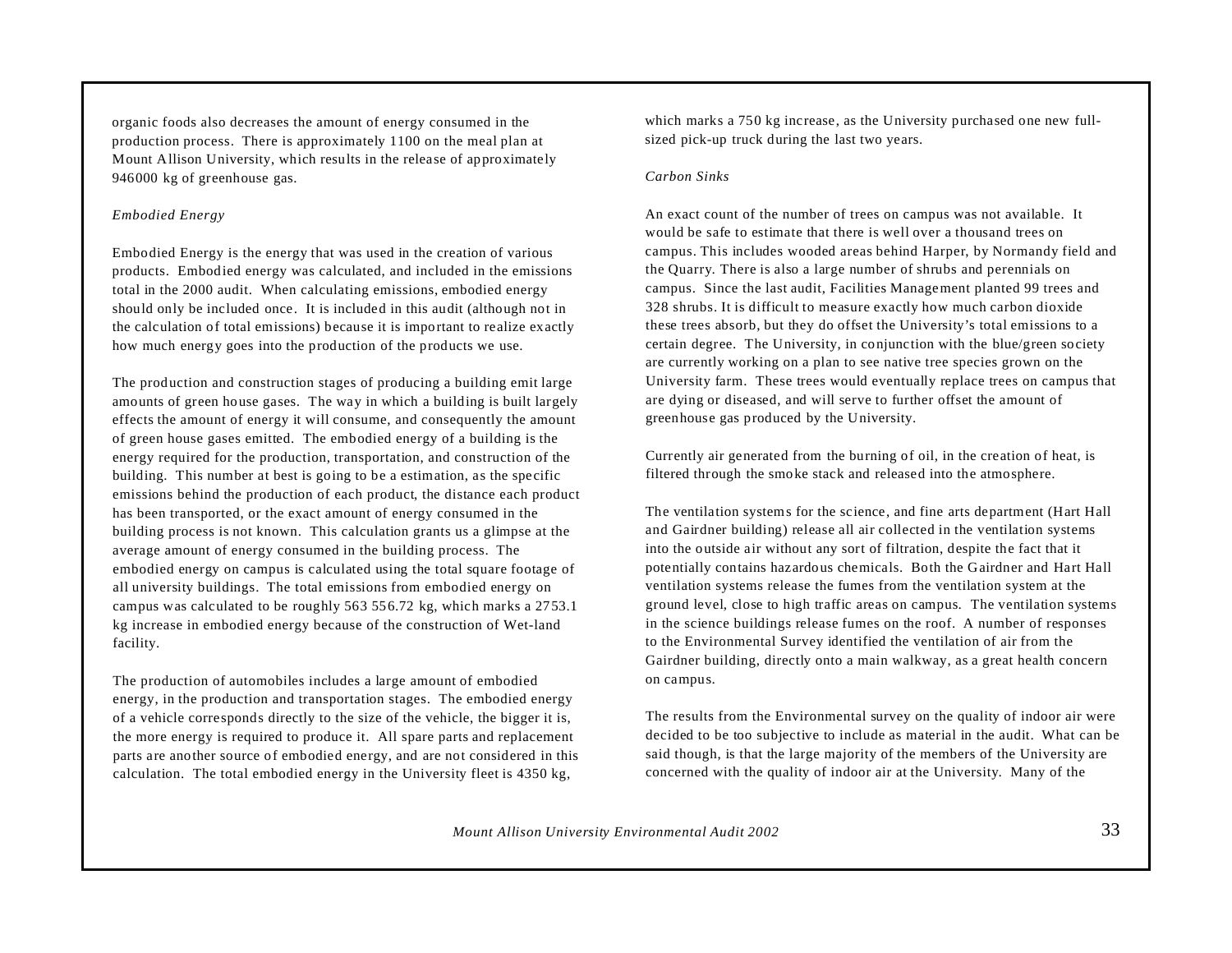older buildings on campus were identified as having very poor air quality. It is important that the University carry out a annual tests on indoor air quality, to ensure that members of the University community are not being exposed to harmful air.

# **Case Study**

The students at Lewis and Clark University recently (Feb 27, 2002) voted to allocated \$17 000 dollars of student fees to bring the University into compliance with the Kyoto Protocol, bringing its greenhouse gas emissions 7 percent below 1990 levels. 83% of voting students supported the small increase in fees in order to meet the Kyoto goal. This money was directed towards various projects, including energy reduction retrofits and tree planting.

# **Recommendations**

# **For Senior Administration**

- 1. Endorse an emissions reduction target for Mount Allison that meets or surpasses Canada's Kyoto Protocol commitment of 6% below 1990 levels.
- 2. Create a section on air quality in the Environmental Policy, complete with performance indicators.
- 3. Commit funds to implementing energy sources which do not create air pollution (e.g wind and solar energy) where economically feasible
- 1. Make funds available for the purchase of zero emission vehicles.

# **For Staff**

2. Establish an emissions reduction target that meets or surpasses Canada's Kyoto Protocol commitment of 6% below 1990 levels.

- 3. Measure the composition and quantity of the smoke emitted from the boiler smokestack and use this data to establish a baseline from which to make improvements.
- 4. Investigate filtration mechanisms for the air being emitted from buildings in which hazardous materials are used, particularly Barclay, and Fine Arts.
- 5. Continue to restrict the use of automobiles on campus.
- 6. Implement systems to reduce greenhouse gas emissions as recommended in other chapters of this report.
- 7. Continue to test indoor air quality in response to concern from building managers and occupants.
- 8. Work toward achieving air quality in all campus buildings that exceeds government health standards.

# **For Administration, Faculty, Staff and Students**

- 9. Report poor indoor air quality to Facilities Management, or email fixit@mta.ca.
- 10. Bike or walk whenever possible.
- 11. Consider car pooling whenever driving is necessary. Car pooling in pairs travelling 14 km per day reduces emissions by 50% and eliminates 34kilograms of hydrocarbons, 13.6 kilograms of nitrous oxides, 249.5 kilograms of carbon monoxide and 4490.5 kilograms of carbon dioxide every two weeks.
- 12. Support the implementation of alternative energy forms which do not pollute the atmosphere.
- 13. Reduce energy and heat consumption whenever possible. (See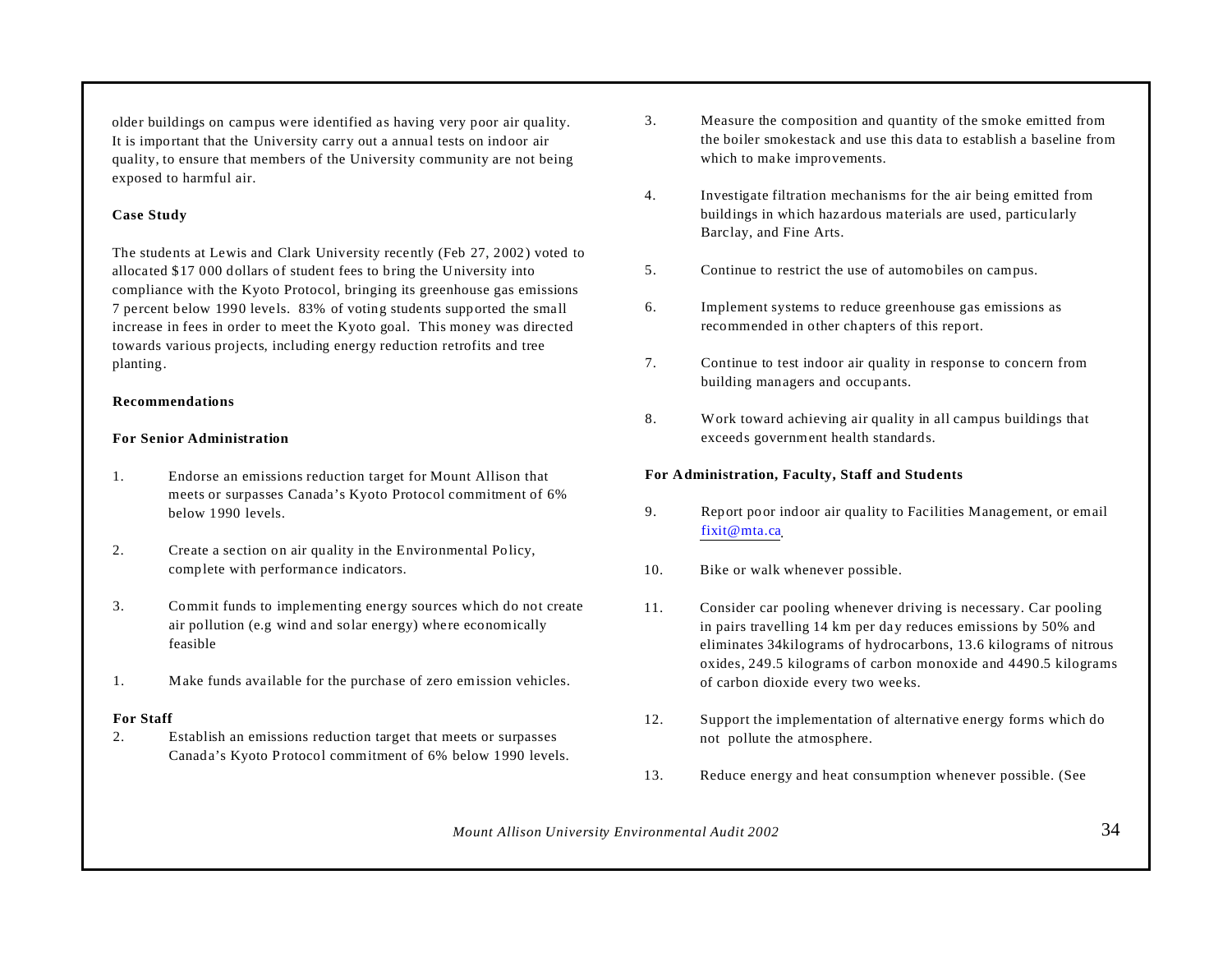chapter on Energy)

14. Request that Sodexho purchase more food from local sources. This will reduce emissions resulting from transportation.

**Letter Grade: D**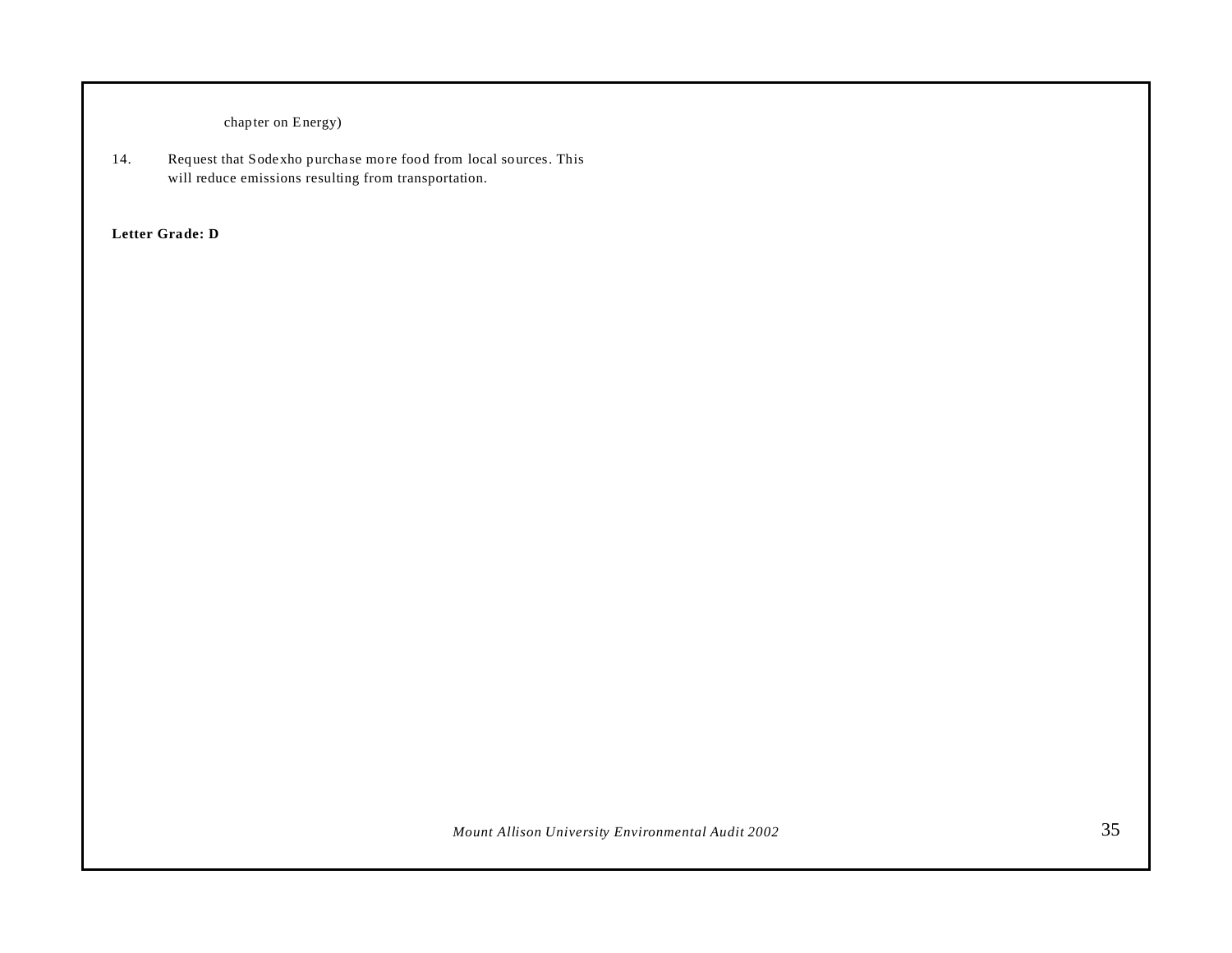

## **Hazardous Materials**

#### **Introduction**

From May 2000 to April 2002 Mount Allison University disposed of approximately 25 251.42 litres and 14 379.2 kg of hazardous waste. For this calculation, 'disposed of' includes all hazardous wastes going through the Science Stores facility for special disposal, and hazardous waste disposed of through the regular waste stream. In comparison with the 2000 audit, there was a 2511 litre increase in the amount of liquid hazardous waste being disposed of, and a 13 277.9 kg increase in the amount of solid hazardous wastes disposed of. This extreme increase is due to the inclusion of solid cleaners used in food services in this years audit. Exact comparisons with the previous audit in hazardous wastes is difficult, as wastes are not disposed of on a regular basis, but are rather disposed of when there is sufficient quantity to warrant disposal. As a result disposal occurs on a irregular schedule.

The sources and volumes of hazardous materials being used in an intricate system such as Mount Allison University are often hard to track, which makes the measuring of the impact of hazardous chemicals disposed of by the University largely unknown and difficult to estimate. Although Mount Allison does not currently have a unified campus wide database, to record the purchasing, storage, and disposal of hazardous materials on campus, there are a number of smaller systems regulating their use on campus, such as the Science Stores facility.

### **Environmental Significance**

It is a difficult task to describe hazardous wastes in their most general sense. A vast array of chemicals exist which are considered hazardous, with new ones being discovered every day. Each of these chemicals is a distinct compound, with its own characteristics on how it will react within different environments. It is important to recognize the dependence we have on these chemicals in our modern age, and how we have come to blindly accept all new chemicals as positive steps forward, never stopping to consider the potential long term health and environmental effects inherent within them. DDT is the perfect example of our blind acceptance of chemicals. Once hailed as the greatest chemical invented, is now one of the Twentieth Century's most notorious chemicals. We are only beginning to realize the effect that hazardous wastes are having upon the environment and human health. We are as well only now coming to realize how persistent and pervasive chemicals can be in the environment, effecting environments and people great distances from their site origin. This is not to say that we must eliminate all chemicals, but we must err on the side of caution, examining the potential impact they will have upon environmental health.

The link between hazardous materials, and human and environmental disasters is one that is made all to often. In terms of human health concerns, hazardous materials have, in severe cases, been linked to causing cancer, and detrimental damage to nervous, respiratory, and circulation systems.<sup>1</sup> Environmentally, hazardous wastes pose a great threat to environmental integrity. Hazardous wastes, when in sufficient quantities, have been proven to kill off all life within a certain ecosystem. $^2$  An event of this nature occurred in Prince Edward Island in the summer of 2001, when large rains washed pesticides off potato fields into the local water

<sup>&</sup>lt;sup>1</sup>World Watch Institute, State of The World 2001, New York: W.W. Norton  $&$ Company, 2001 pg 27

<sup>&</sup>lt;sup>2</sup>World Watch Institute, State of The World 2001, New York: W.W. Norton & Company, 2001 pg 27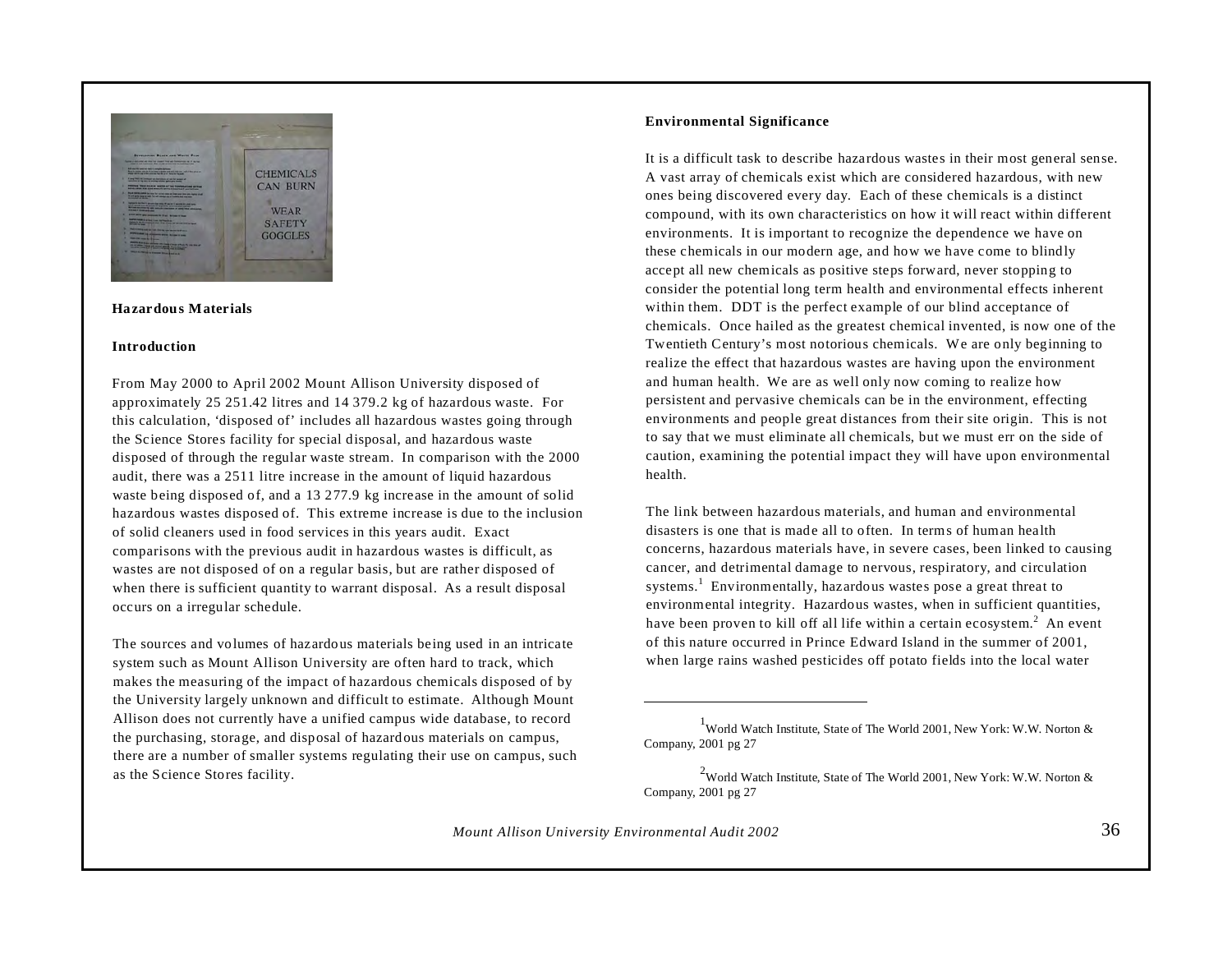systems, where they proceeded to destroy all aquatic life within the river system.<sup>3</sup>

# **Current Environmental Policy**

"Under this policy, the university will endeavour, through the Fine Arts and Safety Committee, to limit the use of Hazardous Materials as follows:

- Pesticides are used on campus only when required
- Micro-scale laboratories are used
- Effective, environmentally friendly cleaning supplies are used
- The transportation of all hazardous materials is monitored." (Section 2.3, Mount Allison University Environmental Policy, www.mta.ca/environment)

## **Audit**

The generation and use of hazardous waste is concentrated in five major areas on campus: scientific research, fine arts, cleaning materials, facilities management trades shops, pesticides/herbicides use, and other sources. As per the previous two audits, these five sections will be audited separately, with a number of recommendations for each specific chapter.

## **Scientific Research**

## **Responsible Parties**

Chemicals used in the university labs are ordered by professors on an

individual basis, however, the chemistry department is generally considered central in possession of chemicals as it houses the Science Stores facility, which is directed by Roger Smith. The Science Stores facility is responsible for the storage and disposal of hazardous wastes on campus.

## **Audit**

As mentioned in the previous two audits, in all possible situations, lab experiments are done using micro scale chemistry. The use of as little chemistry as possible has been implemented in as many classes and research laboratories as possible. Micro scale work reduces cost and toxic waste by using chemicals in as minute quantities as possible.

The Science Stores facility is a centralized service that provides chemicals and coordinates the disposal of hazardous wastes on campus. The facility is located on the ground floor of the Barclay building. Since the last audit in 2000, there have been no major changes to the functioning of the Science Stores facility. Science Stores continues to make use of a database into which all departmental and research purchase orders are compiled and processed. A number of departments acquire their chemicals through Science stores, including all science departments, and the fine arts department. There are a large quantity of chemicals stored at the Science store facility, and effort is made to reuse the chemicals on hand before purchases of new chemicals are made. Purchases tend to be made only in the quantity required to carry out a certain experiment.

The disposal of hazardous wastes on campus is carried out through the Science Stores facility. Each year Science Stores sends out a memorandum to all departments on campus informing them on what information is required for hazardous wastes to be properly disposed of on campus. When chemicals are returned to the facility, they are separated according to content under the Lab Pack categories and stored in large containers on site in the Barclay Building. When sufficient waste has accumulated, Laidlaw Environmental Services Ltd, is contracted to remove the waste. Laidlaw transports the waste to their holding station in Debert, Nova Scotia. From there the waste is shipped for disposal at a number of facilities throughout

<sup>&</sup>lt;sup>3</sup> Global Media, 'Prince Edward Island Fish Kills,' http://www.canada.com/search/site/story.asp?id=F6681196-5FC2-474C-A1AC-EF510FD150 97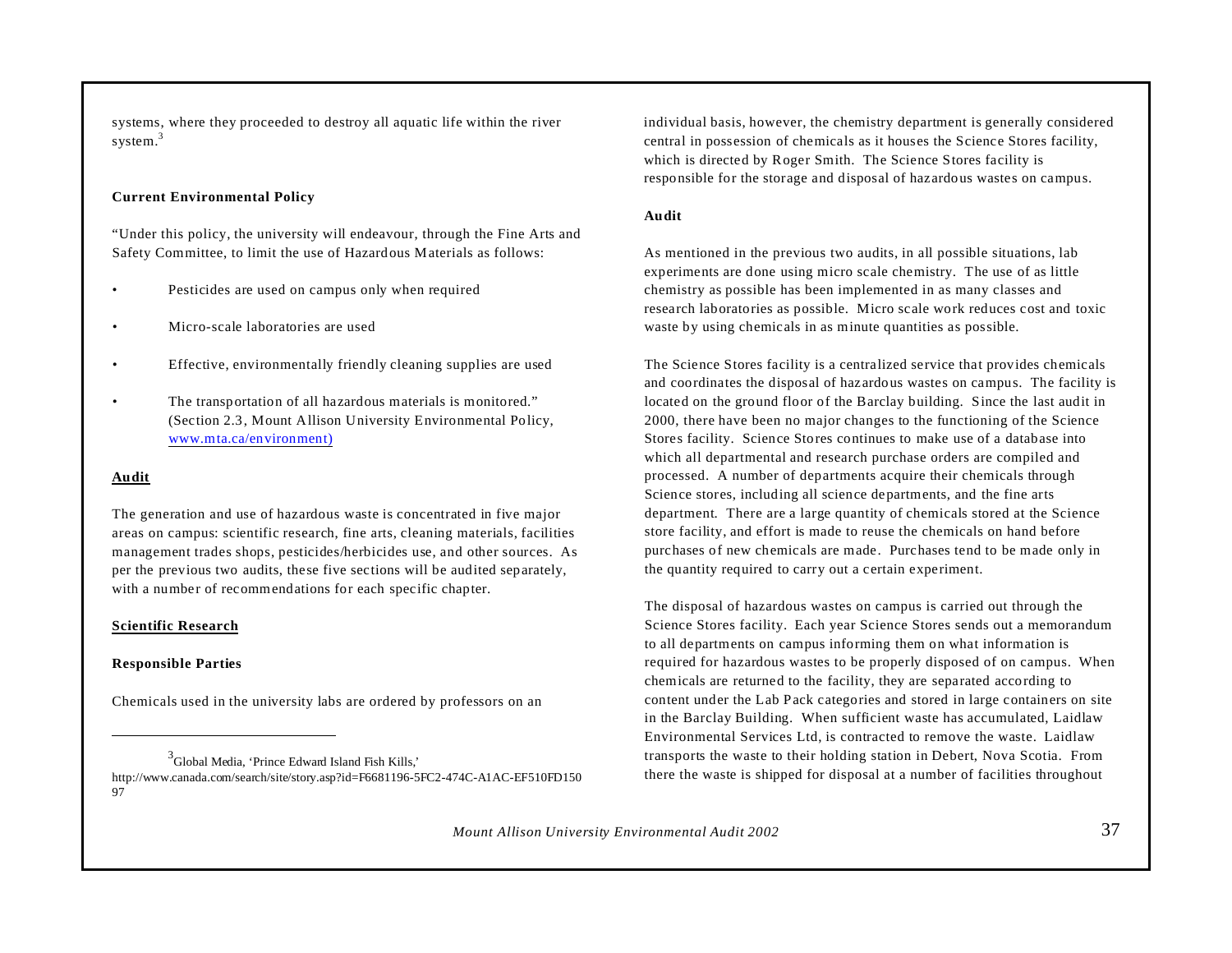Canada. In the past two years, Science Stores disposed of 2350.63 kilograms of solid hazardous wastes and 1305 litres of liquid hazardous wastes. A full break down the wastes disposed of can be seen in Appendix I. An exact comparison with the 2000 audit is not possible, because in the 2000 audit all chemicals were measured in litres, while for this audit, measurements were compiled in both kilogram and litre measurements. It is, as well, difficult to do comparisons from year to year on the disposal of hazardous wastes because lab packs are disposed of only as they reach full capacity. Which means that there is little continuity in the amount or type of chemicals disposed of from year to year. It is hoped that through proper education and awareness, students and staff will choose to dispose of their chemicals in the proper fashion. But it is difficult to ensure that all hazardous wastes are disposed of in the proper manner.

Science Stores and Laidlaw Environmental Services Ltd, are licensed by their respective provincial governments, to both produce and dispose of hazardous wastes, and is audited by the government for compliance with environmental regulations.

For the past two years, radioactive materials on campus have been regulated by Dr. Ralf Bruening of the Physics department. The university is licensed to handle certain radioactive materials through the Atomic Energy Control Board.<sup>4</sup> The use of radioactive materials is designated for use in the Dunn, Flemington, Barclay, and Huntsman marine science centre in St. Andrews New Brunswick. It was noted in the 2000 audit, that the use of radioactive materials on campus has been steadily decreasing. This trend has continued, as radioactive materials have only been used once on campus in the past two years. Because they are quite expensive, many departments have successfully found alternatives to using radioactive materials in teaching and research. As a result, the use of radioactive materials has almost been eliminated on campus. It was however pointed out that Dr. David Fleming, a bio-physicist, who is the recent recipient of a Federal

research chair, will most likely require the use of radioactive materials in his research. It is believed that the university will be required to apply for a new license to accommodate the materials that Dr. Fleming will require to carry out his research.

The storage and disposal of radioactive material is all done according to the regulations set out by the Atomic Energy Control Board. Storage occurs in one of two ways, sealed and unsealed, and both are kept in labeled refrigerators. In January of 2001, there was an inspection carried out by the Canadian Nuclear Safety Commission. They found a number of minor infractions on campus, mostly pertaining to improper labeling and lack of contact numbers, all of which have been subsequently rectified. In the past two years the university disposed of a large portion of the radioactive waste stored on campus. The waste was disposed of according to AECB regulations. A large portion was removed by the inspecting officer, while other material were neutralized and disposed of through the regular waste stream. The University is required, and does keep extensive records of purchase, storage, use and disposal of radioactive materials on campus.

### **Science Research Recommendations**

### **For Faculty**

- 1. Consult Science Stores before purchasing hazardous materials to avoid overlap.
- 2. Ensure proper labelling of all hazardous chemicals in labs so as to avoid unknowns in the disposal procedure.
- 3. Continue to meet regulations for purchasing, using, disposing of hazardous materials. Consider exceeding regulations for the sake of environmental safety beyond human health.
- 4. Educate students on the effects of toxic laboratory chemicals on wildlife and their larger environmental impacts when they are poured down the drain, both in teaching and through signs posted

 $^{4}$ Mount Allison's license is set to expire on January 31 2003. The auditors were told that under the new license the Atomic Energy Control Board would increase the monitoring of nuclear materials.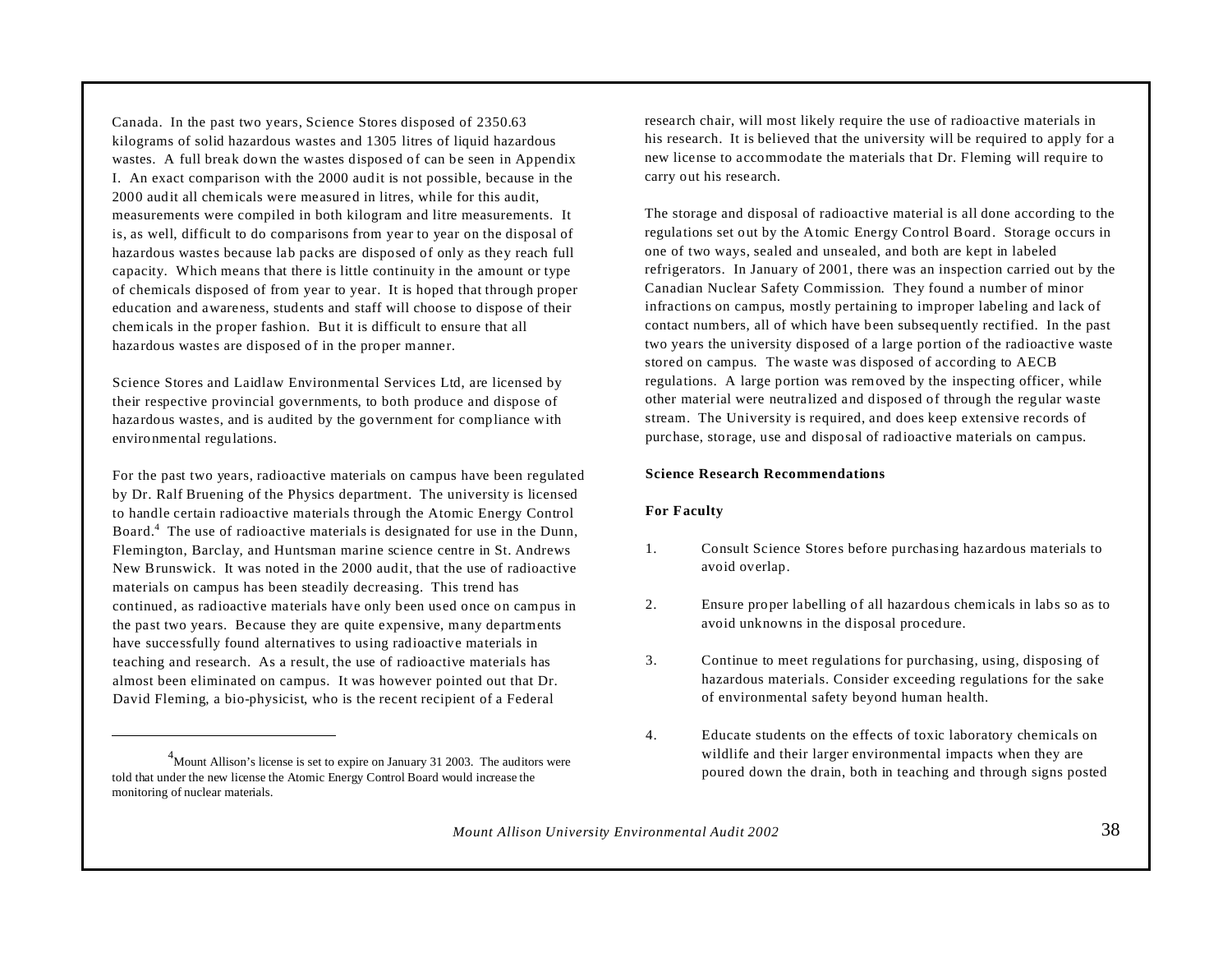## in the labs.

- 5. Take all first year students on a tour of the chemical disposal site and identify procedures at Mount Allison, to increase awareness of responsible disposal methods and hazards.
- 6. Continue to prepare laboratory assignments in groups of two or more, when feasible, to reduce chemical wastage.
- 7. When feasible utilize micro-scale lab techniques in the laboratory portion of classes.

### **For Students**

- 8. Use proper disposal methods when dealing with any chemical waste.
- 9. For senior research students, consult Science Stores when ordering chemicals to avoid overlap.

## **Fine Arts**

### **Responsible Parties**

Thaddeus Holownia, head of the Fine Arts Department and director of the photography program, is responsible for the purchasing of chemicals for the photography lab. The photo technician, is then responsible for the mixing and storing of all photo chemicals. Dan Steeves is responsible for the ordering, storage and disposal of the chemicals used in the printmaking facilities.

### **Audit**

### Photography

Unfortunately, the Fine Arts department was unable to provide the auditors with information on the amount of chemicals used in the photography

department during the past two years. We were informed by the head of the department that the amount of chemicals used does not differ greatly from year to year. As a result, we will include the report from the previous audit on the amount of chemicals used in the photography department, to give an indication of how much hazardous waste is being produced there.

The disposal of all chemical wastes generated by the photography department, except the selenium toner, is done by flushing the waste chemicals into the sewage system, without treatment. The selenium toner is collected throughout the year and disposed of through the Science Stores facility.

Although fixer has notable silver content it continues to be flushed down the drain with the other chemicals. The town of Sackville does not have a by-law specific to silver, although it does have a by-law concerning the disposal of contaminants which states: "no person shall discharge water or wastes containing cyanides, chromium, cadmium, copper, or sulfides; or containing a toxic or poisonous substance in sufficient quantity to infure or interfere with any sewage treatment or constitute a hazard to humans or animals." Silver is not considered a toxic or poisonous substance in this bylaw. The Head of Fine Arts is currently looking into initiating a silver recovery program for the photography department.

|       | Figure 5.1 Quantities of Chemicals used in Photo lab (May 1998 to May |  |  |
|-------|-----------------------------------------------------------------------|--|--|
| 2000) |                                                                       |  |  |

| Product                          | Ouantity      |
|----------------------------------|---------------|
| <b>TMax RS</b> developer         | 304 litres    |
| <b>Dektol Developer</b>          | 1140 litres   |
| <b>Hypoclearing Agent</b>        | 76 litres     |
| <b>Rapid Selenium Toner</b>      | 19 litres     |
| <b>Flexicolor Developing Kit</b> | 19 litres kit |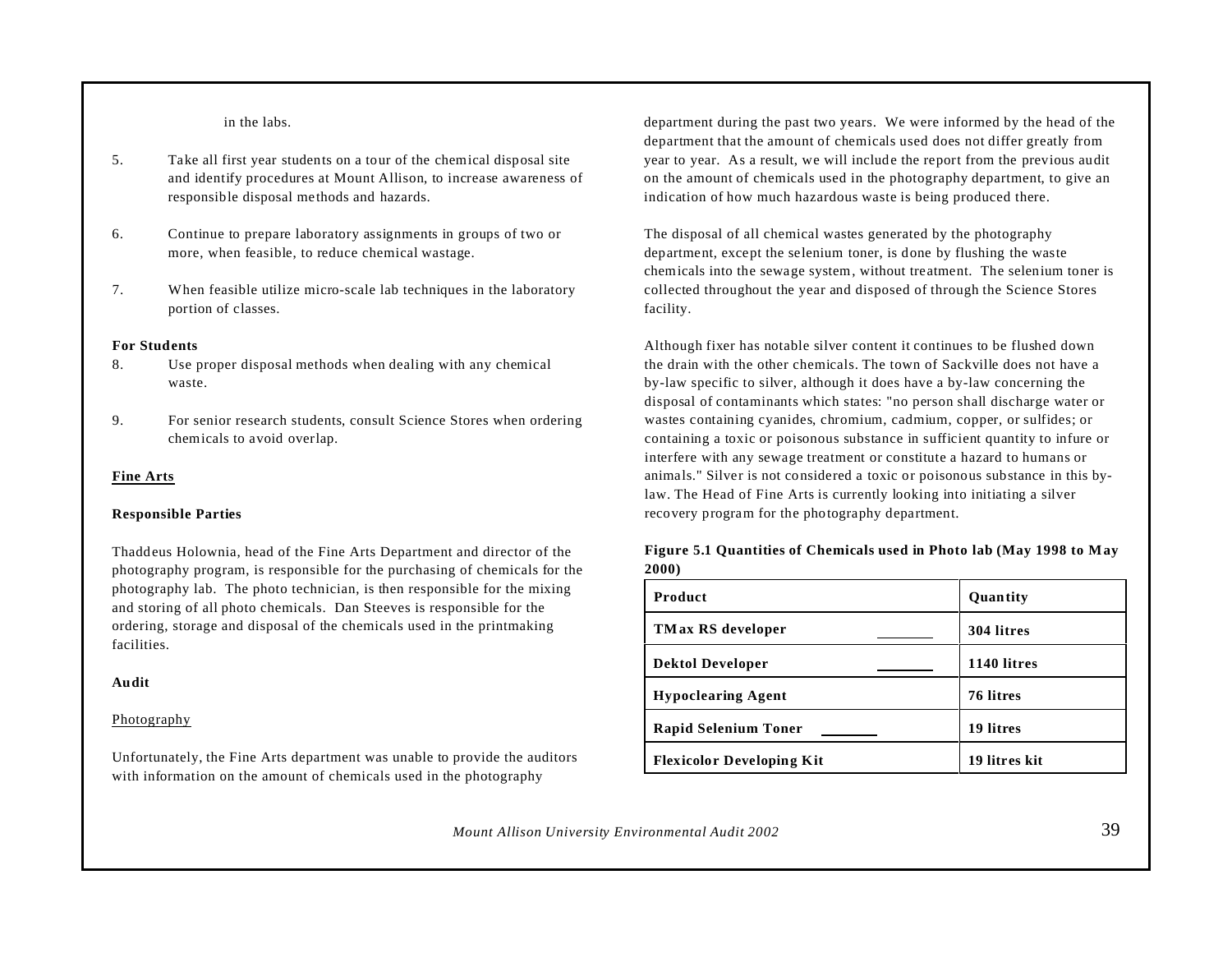| <b>Rapid Fix</b>   | 1710 litres |
|--------------------|-------------|
| E-6 Developing Kit | 30.4 litres |

# Printmaking and Lithography

The auditors requested, but did not receive an inventory of the quantity of chemicals used in printmaking and lithography since 2000. They were informed that use of chemicals has not changed significantly in the past two years.

The printmaking studio currently uses a variety of chemicals, most of which are hazardous. Varsol continues to be the main cleaning agent used in the printmaking studio. The Varsol is recycled as much as possible, and is only discarded of when it is no longer useful for cleaning. When a sufficient quantity of Varsol has accumulated it is disposed of through the Science Stores facility. The auditors were informed that within the Varsol cleaning system, approximately 10 liters of Varsol is lost every month due to evaporation, which must be replaced. The printmaking facility continues to consume, on average, two 45 gallon drums of Varsol each year.

Various types and concentrations of acids are used in the printmaking and lithography process. When ready to be disposed of, all acids are neutralized using sodium bicarbonate. The mixture is then poured into a marble vat where it is further neutralized before being disposed of into the sewage system. When handled by the staff, all acids go through this procedure, but it is difficult to ensure that all students are complying with this procedure for disposal.

The rag service for the Printmaking and Lithography studios is still provided by the Canadian Linen Company. The service picks up dirty rags in exchange for clean rags. The dirty rags are then taken back to the company's facilities where they are washed and made available for future use.

The staff involved in the printmaking and lithography studios educate each student about the proper handling, use and disposal of hazardous waste. They have considered switching to methods of printmaking which do not require as much hazardous chemicals, but are reluctant to switch, as they believe that these systems have not proven themselves as effective as traditional methods.

# **Fine Arts Recommendations**

# **For Senior Administration**

10. Make funds available for a silver recovery program in the photography lab.

# **For Faculty**

- 11. Develop a proposal for the administration outlining what would be required to establish a silver recovery program on campus.
- 12. Conduct workshops for staff, students and faculty teaching them methods for establishing an environmentally sensitive studio.
- 13. Reuse, recycle and share chemicals whenever possible.
- 14. Continue to seek out less hazardous alternatives to chemicals used in Fine Arts.

## **For Students**

- 15. Learn and follow proper disposal methods of chemicals.
- 16. Encourage safe disposal of chemicals amongst fellow students.

# **Cleaning Materials**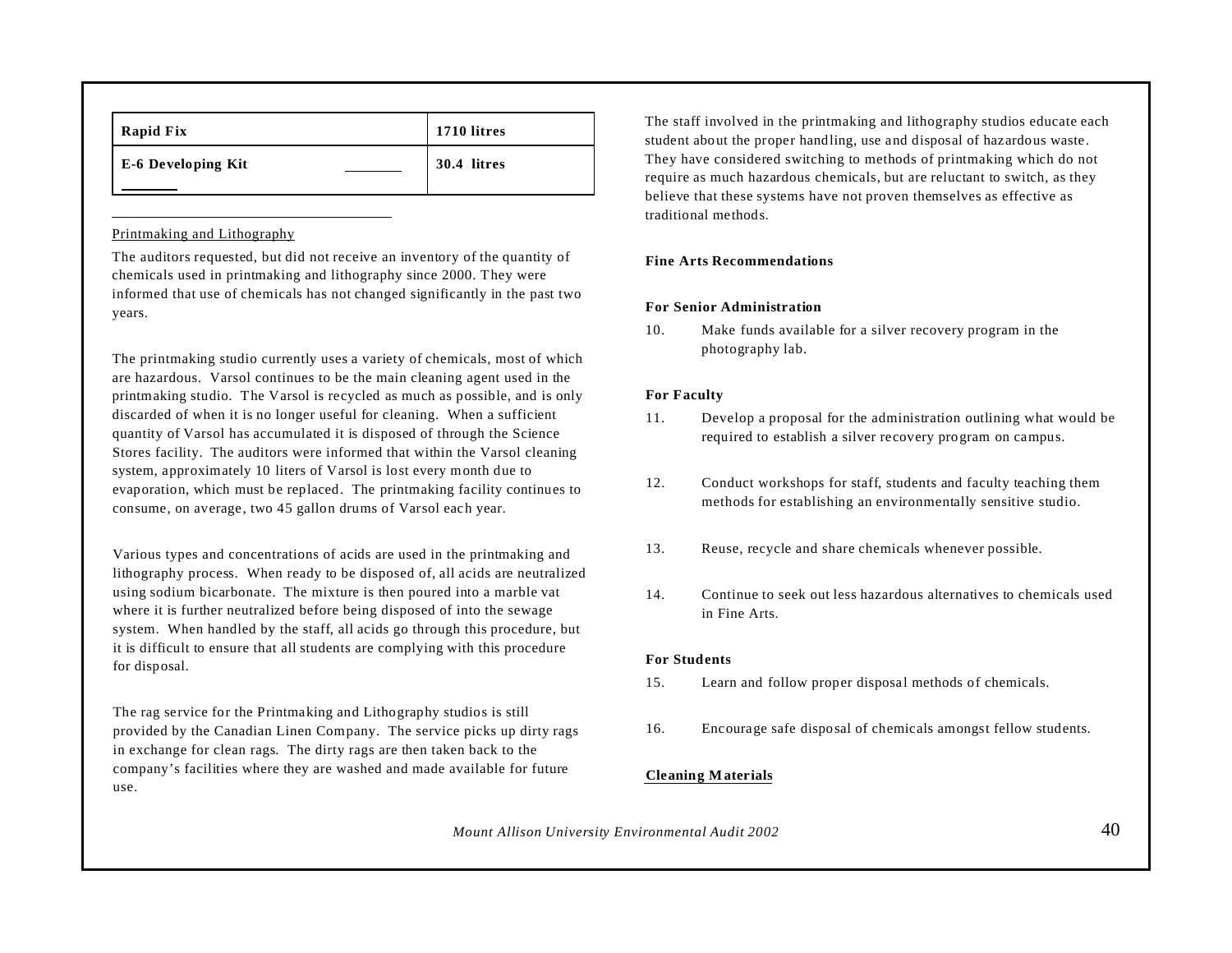## **Responsible Parties**

Cleaning materials at the University are purchased and used by two departments, Facilities Management and Sodexho Alliance. In Facilities Management purchasing is the responsibility of the custodial supervisor. At Sodexho Alliance, the purchasing of cleaning supplies in the responsibility of the director of Sodexho on the Mount Allison campus.

### **Audit**

In the past two years, Facilities Management used 14032.7 litres of cleaning materials. A full break down of the quantity of each products used is located in Appendix J. It is important to note that not all of the cleaning materials used are considered hazardous materials. For those cleaners which contain ingredients hazardous to human health, which require specific handling and disposal procedures, Materials Safety Data Sheets (MSDS) are required. MSDS sheets for specific cleaners contain information on the supplying company, product, use, and toxicology data (effects upon human health). The MSDS information for all products purchased by the department is kept in a binder at the MSDS centre in the Facilities Management building. The binder in continually updated by the Senior Supervisor of Custodial Services. In the past two years, Facilities Management used 10802.9 liters of cleaner considered hazardous enough to require MSDS (approximately 77% of all cleaners used). A comparison with the 2000 audit is difficult, as cleaning products were measured in both litres and kilograms, while all cleaning materials used by Facilities Management currently come in liquid form. In the 2000 audit, 6081.45 litres of cleaning materials were used, which when compared to this years audit, marks a 4 721.45 liter increase. This increase is partly due to the conversion of 1 100.8 kg of cleaning materials in the 2000 audit into litre measurements for this years audit. Custodial services is open to trying new, more environmentally friendly products. In the past two years two environmentally friendly cleaners have been introduced, one being an all purpose general cleaner, while the other is a disinfectant. The use of these products by the custodial staff is optional. It has been found that they are

generally not as effective cleaners as their chemical counterparts, and have as a result, are not used frequently. There is currently no specific procedure for disposal of cleaning materials, all chemicals are simply dumped down the drain.

In the past two years, Sodexho Alliance used 6622.552 kg of solid cleaning products, and 3299.02 litres of liquid cleaning products. Average amounts of the amount of cleaners used in a year were given, and then expanded to fit the two year auditing time frame. Cleaning supplies for food services here on campus is ordered centrally through the Sodexho Alliance Company. All cleaning materials are disposed of by washing them down the drain. It should be noted that the cleaning supply totals were not included in the 2000 audit, and are responsible for the substantial increase in the kilogram amount of hazardous waste produced. A complete list of these cleaners is contained in Appendix K.

## **Recommendations**

### **For Senior Administration**

### **For Staff**

- 17. Request full disclosure for all products and procedures from contracted cleaning supply companies, and companies contracted to do cleaning work on campus.
- 18. Purchase cleaning materials based on environmental indicators beyond human health.
- 19. Investigate more environmentally sound disposal methods for the more hazardous cleaning products used on campus.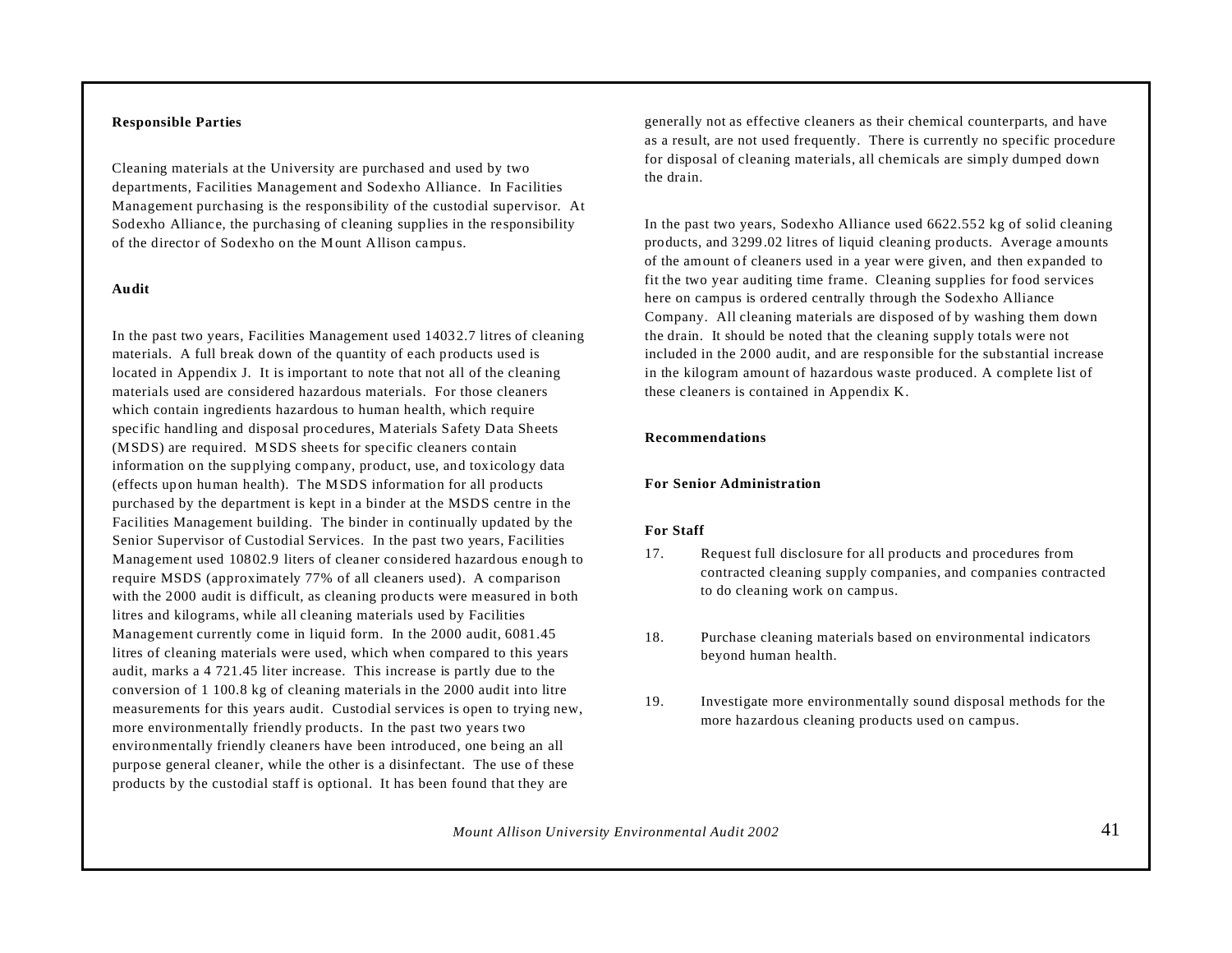# **For Sodexho**

20. Continue to keep an accurate inventory of the volumes of cleaning products used in food services.

### **Pesticides**

### **Responsible Parties**

The maintenance of Mount Allison grounds is the responsibility of the Grounds Superintendent who is assisted by approximately 11 full time grounds staff. Outdoor pesticide application is carried out by the University. Indoor pest control is the responsibility of the Custodial Supervisor and the custodial staff. Its application is the responsibility of a company contracted by the university.

### **Audit**

Pesticide use on campus has fluctuated greatly in the past. From 1994 to 1997 the university undertook a comprehensive spraying program each year, which consisted of two applications of a fertilizer, a pesticide, and a insecticide. From 1997 to 2000 the university used one spraying to apply three different herbicides to the entire campus grounds. Since 2000, the university has not carried out a campus wide herbicide, insecticide, or pesticide spraying. Although no campus wide spraying has occurred in the past two years, it does not mean that the university has phased out the use of pesticides completely. The university is willing to use pesticides in specific situations where an infestation threatens to destroy sections of the university's lawn. Effort is made to avoid spraying, but if deemed necessary, it will be conducted. The University employs a integrated pest management system (IPM) to care for University grounds. In this system, if a pest/disease is located, mechanical methods are first used to try to physically remove the problem. If such methods fail, organic pesticides are used. Only after organic pesticides fail to control the problem are chemical pesticides considered. When deemed necessary, the University will only

spray pesticides on the infested area. Areas of the campus which are not effected are not sprayed. Spot spraying greatly reduces the amount of pesticides applied. Since the last audit, the university sprayed two ounces of Round-Up on stone beds (area directly below benches) and flower beds on campus to limit weed growth. The University also conducted a full spraying of the main football field, and spot treated the lower field. In total, for both fields, 2.7 grams of pesticide was sprayed. The grounds supervisor informed the auditors, that the University continues to look into the use of alternative pesticides, but have not been fully implemented as of yet because they are much more expensive then their traditional chemical counterparts. The auditors were informed that many alternative pesticides have not been approved for use, which necessarily limits the University ability to use them.

Facilities Management continues to explore the use of alternative ground covers on campus. The hope is that by planting of alternative ground cover (grasses and plants), which are native species, they will not require pesticide or fertilizer application. Although this is the hope, Facilities Management has found that some alternative ground covers required the same amount of fertilization as normal grass. The University should continue to investigate the use of native species for ground cover, as they may prove more resistant to pests, and reduce or eliminate the need for pesticide application.

Apart from the use of pesticides, the University sprays its lawns with a number of fertilizers each year. In 2001 the university used 1450 kg of fertilizer upon the university grounds. Although the University has done little fertilizing this year, Facilities Management is hoping to secure funds to carry out an extensive fertilization of the University campus this year. The projected amount of fertilizer which would be used in the coming year is approximately 3110 kg. The exact amount of fertilizer used will be dependent on the amount of money that Facilities Management is able to secure for the project. The breakdown of projected fertilizer use is contained in Appendix L. The main and lower sports fields continue to be on a separate fertilizing schedule, which can be viewed in Appendix M. It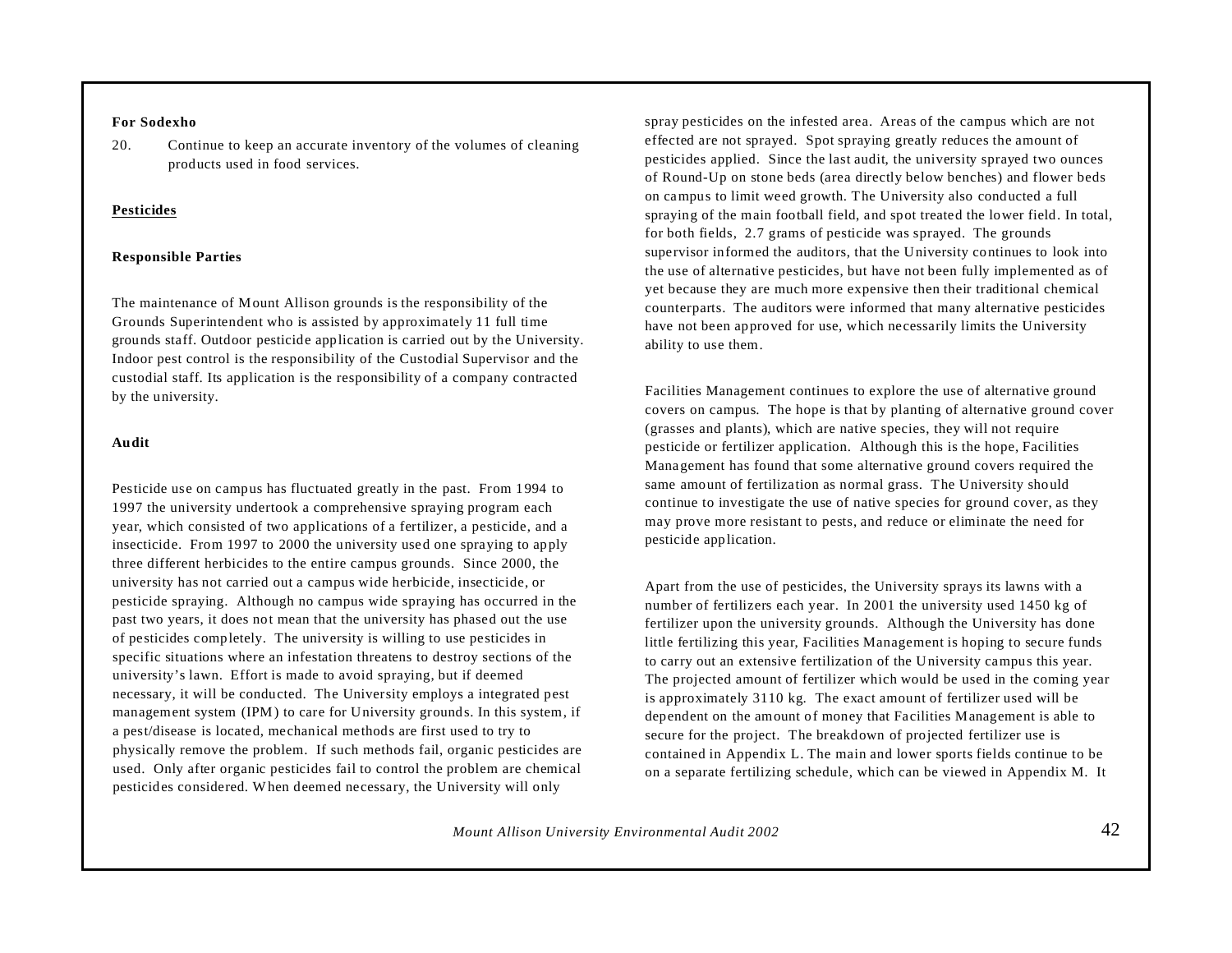is projected that the university will spread 16.33 kg of fertilizer on the fields this year. No numbers were given to the auditors as to the amounts of fertilizers used in previous years. In the past year, the University began composting yard wastes. This material is composted and utilized as fertilizer. Compost material has so far only been used on flower beds, but the Grounds Supervisor hopes that soon, through the use of a screening process, the compost material will be made suitable for use as a lawn fertilizer, which will serve to reduce the University's dependence upon chemical fertilizers. The auditors were informed that fertilization does not occur on the grounds surrounding the Swan Pond, as they do not want the fertilizers leaching into and contaminating the Swan Pond water.

Since May 2000 the University has use 500 ml and 90 grams of indoor pesticide to kill of various insects. A complete break down of indoor pesticides used is available in Appendix N

When asked whether or not they support the spraying of the campus with herbicides in order to maintain a weed free campus, 70% of students, 86% of faculty, and 66% of staff claim that they do not support spraying.

## **Recommendations**

### **For Senior Administration:**

- 21. Make funds available for increased upkeep of grounds to reduce the need for chemical pesticides, herbicides, and fertilizers.
- 22. Make funds available for the purchase of more environmentally friendly pesticides, herbicides, and fertilizers.
- 23. Lift any pressure on the grounds maintenance staff to keep the campus completely weed free.
- 24. Ban pesticide and herbicide use everywhere on university grounds

excluding the main athletic fields.

25. Continue to notify university and local community as to spraying schedule at least one week in advance.

## **For Staff:**

- 26. Experiment by setting aside a patch of lawn to keep pesticide/herbicide free. Use this to measure the potential result of a ban.
- 27. Continue to actively investigate environmentally friendly alternatives for lawn care
- 28. Continue to incorporate alternative ground covers on campus, wherever it can reduce the amount of chemical spraying.
- 29. If Mount Allison does make the switch to pesticide- free grounds, make sure that people know about it through articles in The Tribune, Times and Transcript, The Argosy, and through signs that read "This lawn is pesticide and herbicide free".

## **For Administration, Staff, Faculty, and Students:**

- 30. Educate yourself on the issues surrounding pesticide/herbicide spraying, considering what defines a healthy lawn or healthy campus.
- 31. Avoid using hazardous chemicals on your own lawns and educate those around you who do.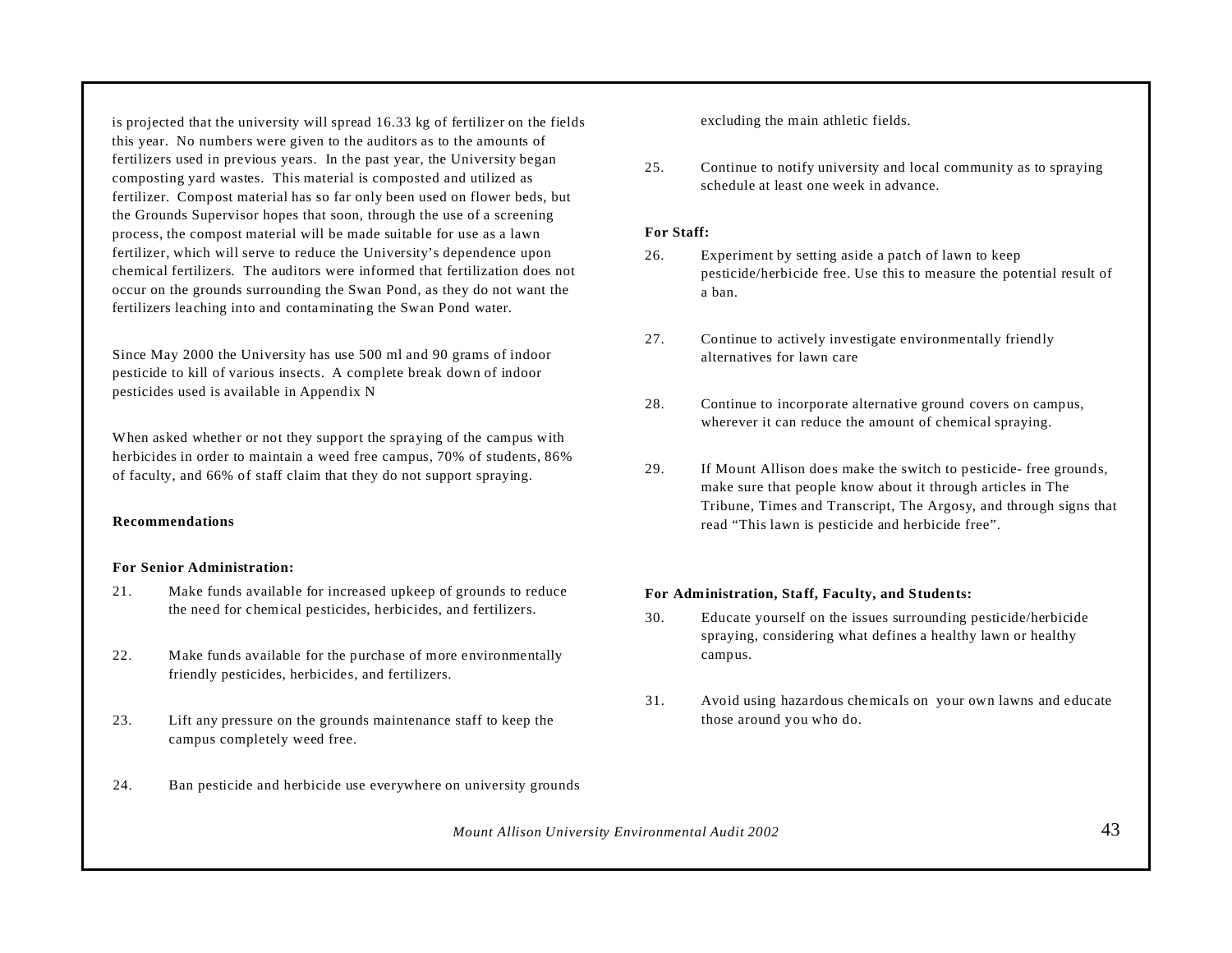# **Shop Chemicals**

#### **Responsible Parties**

Wendell Richards, the trades supervisor at the university's Carpentry shop is responsible for the purchasing, storage, and disposal of all hazardous materials used by shop staff. Perry Eldridge is responsible for the Plumbing shop and the hazardous chemicals in this work.

#### **Audit**

The auditors were informed this year that little change has occurred in the carpentry shop over the past two years. As reported in the previous audit, there is currently no inventory in place to keep track of the products used in the carpentry department. Supplies are purchased when the need arises. All members of the Carpentry department make use of the same materials, avoiding unnecessary overlap. The main sources of hazardous materials in the shop are paints, varnish, solvents, batteries, and various adhesives. Of all the paints and stains purchased, approximately 75 percent of paint is water based, while 50 percent of all stains are water based. Water based paints are chosen due to financial reasons as they are less expensive than oil based paint. The shop has investigated the use of water based alternatives to traditional adhesives, but found that these products much more expensive and not quite as effective. With the exception of batteries used for drills, batteries used by the shop are not rechargeable. Batteries and flourescent lights (containing acid) are clearly labeled and disposed of in the regular garbage waste stream. Other hazardous materials, including varsol, varnish, adhesives, and contact cement are collected, and disposed of at the end of the fiscal year through the Westmorland-Albert solid waste corporation.

The plumbing shop currently makes use of one chemical. In the past two years the University plumbers used 192 litres of Scram sewer pipe cleaner. Scram is a fairly toxic chemical, and is only used when no other option is available. The auditors were informed that in the coming year, the

plumbing department plans on switching to a more environmentally friendly sewer pipe cleaner.

#### **Shop Chemical Recommendations**

## **For Staff:**

- 32. Wherever possible, minimize the use of hazardous materials in carpentry and plumbing work.
- 33. Ensure that the disposal of hazardous materials used in carpentry and plumbing work meets or exceeds government regulations.
- 34. Establish and maintain a complete inventory of all items purchased and stored in the shop (to allow for the measuring of the amount of each chemical used).
- 35. Request full disclosure of procedures from all companies supplying toxic substances to the Mount Allison community. Divest from those companies with violations of environmental regulations.

### **Other Sources of Hazardous Waste**

Photocopiers on campus use toner cartridges and fuser lubricant that contain hazardous materials. The fuser lubricant used by the machines consists of Polydimethylsiloxane. The toner cartridges contain Styrene/butadiene copolymer, steel powder, iron oxide and carbon. While these substances are classified as hazardous according to the Material Safety Data Sheets, none of them are particularly dangerous; the most serious threat posed by these materials is minor respiratory irritation. All of these chemicals are consumed during the photocopying process. Empty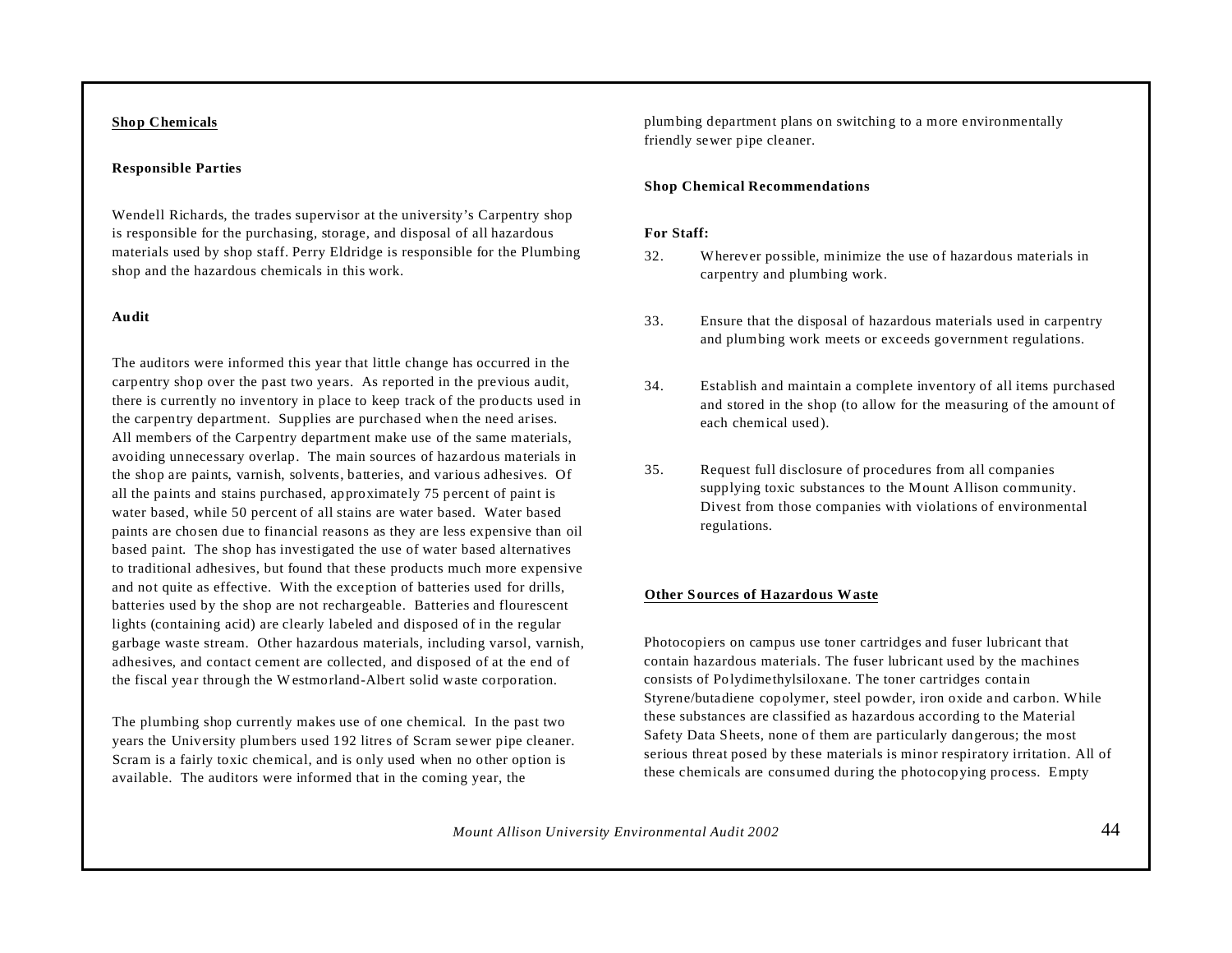cartridges are collected and sent to a recycling company where they are either re-filled or disposed of.

Old computers, which are still functional, are collected and delivered to various school and social groups throughout the region. This program avoids the disposal of functional computers, and ensures that they are used until no longer functional. The disposal of computer parts in the regular waste stream has become a great concern lately, as there are a number of heavy metals and toxic chemicals contained within computer components. Once in the regular waste stream, these parts break down, eventually releasing these chemicals into the environment. Methods to dispose of electronic waste in the most environmentally friendly manner should be investigated by the University.

When disposed of through the regular waste stream, batteries often release large amounts of mercury into the local environment, which has the potential to bio-accumulate and effect the health of plants and animals, including humans. There is currently no system in place to collect and recycle batteries on campus. Various departments recycle the batteries they use, but there is no campus wide system for collecting and recycling batteries. Batteries can be recycled in Sackville by Wheatons recycling facility, and rechargeable batteries can be purchased at various retailers in Sackville.

The University continues to pay 50 dollars for the reclamation of refrigerant (CFCs) from all refrigerators being disposed of. A large number of the refrigerators disposed of each year are left behind by students in the various residences. This process diverts large amounts of hazardous waste from the normal waste stream and allows the chemical to be disposed of in the proper fashion.

From May 2000 to February 2002, 6044.3 litres and 846 kilograms of chemicals were used in the University pool. For a complete breakdown of the amount of each individual chemical refer to Appendix O. In

comparison with the 2000 audit, there was a substantial increase of almost 1700 more litres of chemical used in the pool. There was however, a decrease in the amount of solid chemicals used. In comparison with the 2000 audit, there was 55 fewer kilograms used. There are a number of nonchemical alternatives that the University could employ in the pool, such as ozone, ionizers and magnets to ensure the cleanliness of the pool without the application of large amounts of chemicals. All chemicals are flushed into the sewage system when the pool is drained.

Hazardous materials are occasionally brought in by contractors and used for various maintenance work around campus. The University does not currently track the use of these chemicals or their respective disposal procedures.

## **Recommendations**

## **For Senior Administration**

- 36. Request a \$50 deposit for any mini fridges that are brought onto campus to ensure their removal.
- 37. Establish regulations limiting the quantity and type of products with hazardous materials that residents are permitted to bring onto campus.
- 38. Continue to recycle Freon from all fridges on campus.

## **For Staff**

- 39. Ensure that all waste from electronic equipment, including computers, is disposed of in the most environmentally friendly manner.
- 40. Request information from companies regarding the type and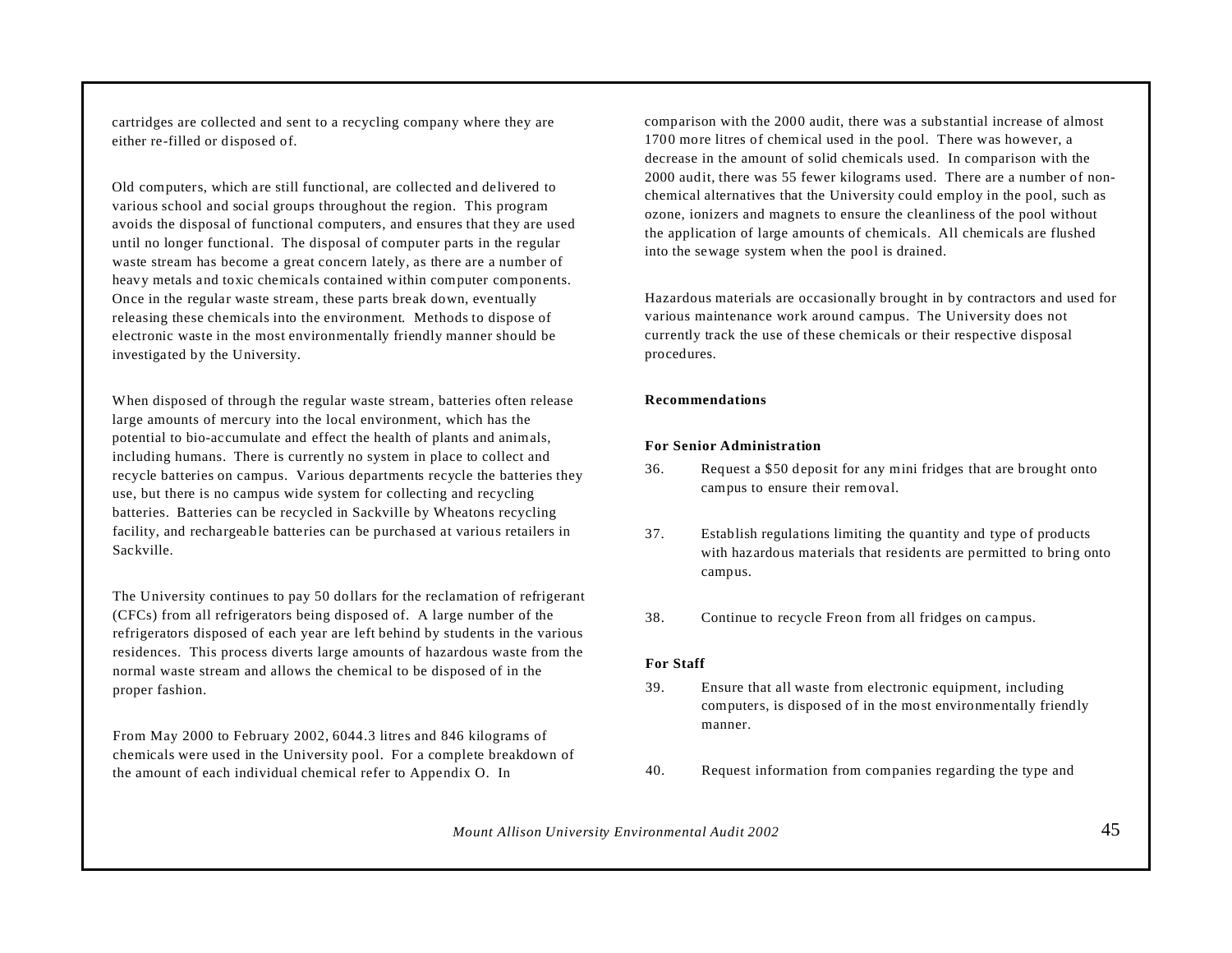amount of hazardous material in products supplied and potentially disposed of.

- 41. Request full disclosure on hazardous materials used by companies contracted to do work on the campus. Consider including a request for less hazardous alternatives to these materials in work contracts.
- 42. Establish and maintain a battery recycling program on campus.

### **Case Study**

The University of Washington is one of the most progressive schools in dealing with and minimizing the impact of hazardous wastes on their campus. The school has created a campus wide data-base containing chemical inventories, which has allowed for the creation of "comprehensive and systematic programs for the sharing of surplus chemicals and the recycling and substitution of hazardous materials campus-wide."<sup>5</sup> This program reduced the amount of chemicals disposed of by the University, and also acted to reduce costs, as fewer chemicals required purchasing. The database contains an 'excess chemical' page on which professors can indicate what excess chemicals they posses. Other professors search this page before purchasing new chemicals. Often the excess chemicals were offered for free or reduced price, which makes greater incentive for reuse. The University of Washington also hired a specific staff member to "minimize hazardous waste by helping lab and physical plant staff identify safer substitutes for commonly used

chemicals."<sup>6</sup> These two activities in conjunction with one another has served to greatly reduce the environmental impact of hazardous waste at the University of Washington.

# **General Recommendations**

## **For Senior Administration:**

- 43. Ensure that a consolidated system of monitoring the purchase, use, storage, and disposal of *all* hazardous materials at Mount Allison University is established.
- 44. Request full disclosure of procedures from all companies supplying toxic substances to the Mount Allison community. Divest from those companies with violations of environmental regulations.

# **For Staff:**

- 45. Ensure that M.S.D.S. centers are kept up to date, including information on all hazardous products in use on campus.
- 46. Ensure proper labeling of all hazardous materials stored on campus. It is much more difficult to safely dispose of unidentified materials.

<sup>5</sup> Keniry, Julian. Ecodemia: Campus Environmental Stewardship at the Turn of the  $21^{st}$  Century.

Washington: National Wildlife Federation, 1995 pg 166

<sup>6</sup> Keniry, Julian. Ecodemia: Campus Environmental Stewardship at the Turn of the  $21<sup>st</sup>$  Century.

Washington: National Wildlife Federation, 1995 pg 159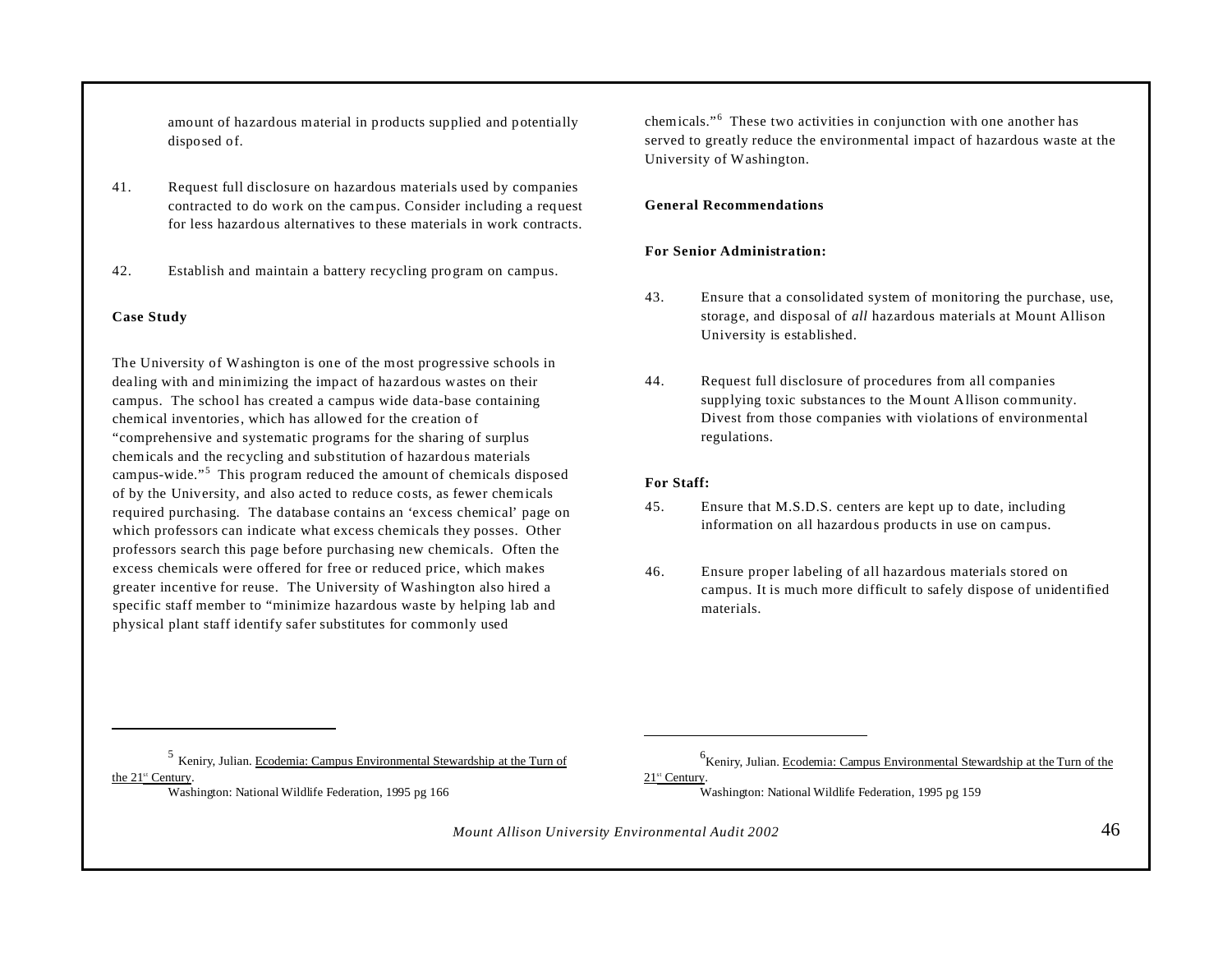| Current Performance Indicator                                     | <b>Current State of Affairs</b>                                                                                                                                                                                                                                                                                                                                    | Proposed Change to Performance Indicator                                                                                               |  |
|-------------------------------------------------------------------|--------------------------------------------------------------------------------------------------------------------------------------------------------------------------------------------------------------------------------------------------------------------------------------------------------------------------------------------------------------------|----------------------------------------------------------------------------------------------------------------------------------------|--|
| Pesticides are used on campus only when required                  | Pesticides are currently used only when pests are<br>Further define the term required, detailing what<br>problem and to what degree of damage. Define<br>sited on campus. Spraying is limited to the<br>what types of pesticides will be used on campus.<br>problem area. The football fields continue to be<br>sprayed with pesticides each year.                 |                                                                                                                                        |  |
| Micro-Scale laboratories are used                                 | The micro-scale method is implemented in the<br>majority of chemistry classes at Mount Allison.                                                                                                                                                                                                                                                                    | No change proposed.                                                                                                                    |  |
| Effective, environmentally friendly cleaning<br>supplies are used | A few Environmentally friendly cleaning supplies<br>Define where these environmentally friendly<br>cleaning products are to be used. Establish<br>are being purchased, but the use of these products<br>is optional. Most products are still purchased with<br>exactly how many environmentally friendly<br>price foremost in mind.<br>products are to be offered. |                                                                                                                                        |  |
| The transportation of all hazardous materials is<br>monitored     | Hazardous Materials are monitored in a series of<br>smaller database systems. A University-wide<br>monitoring database has not yet been created.                                                                                                                                                                                                                   | A University-wide monitoring system to track the<br>transportation, storage, and disposal of hazardous<br>materials should be created. |  |

# **Figure 5.2 Review of Current Environmental Policy**

**Grade Assigned: C**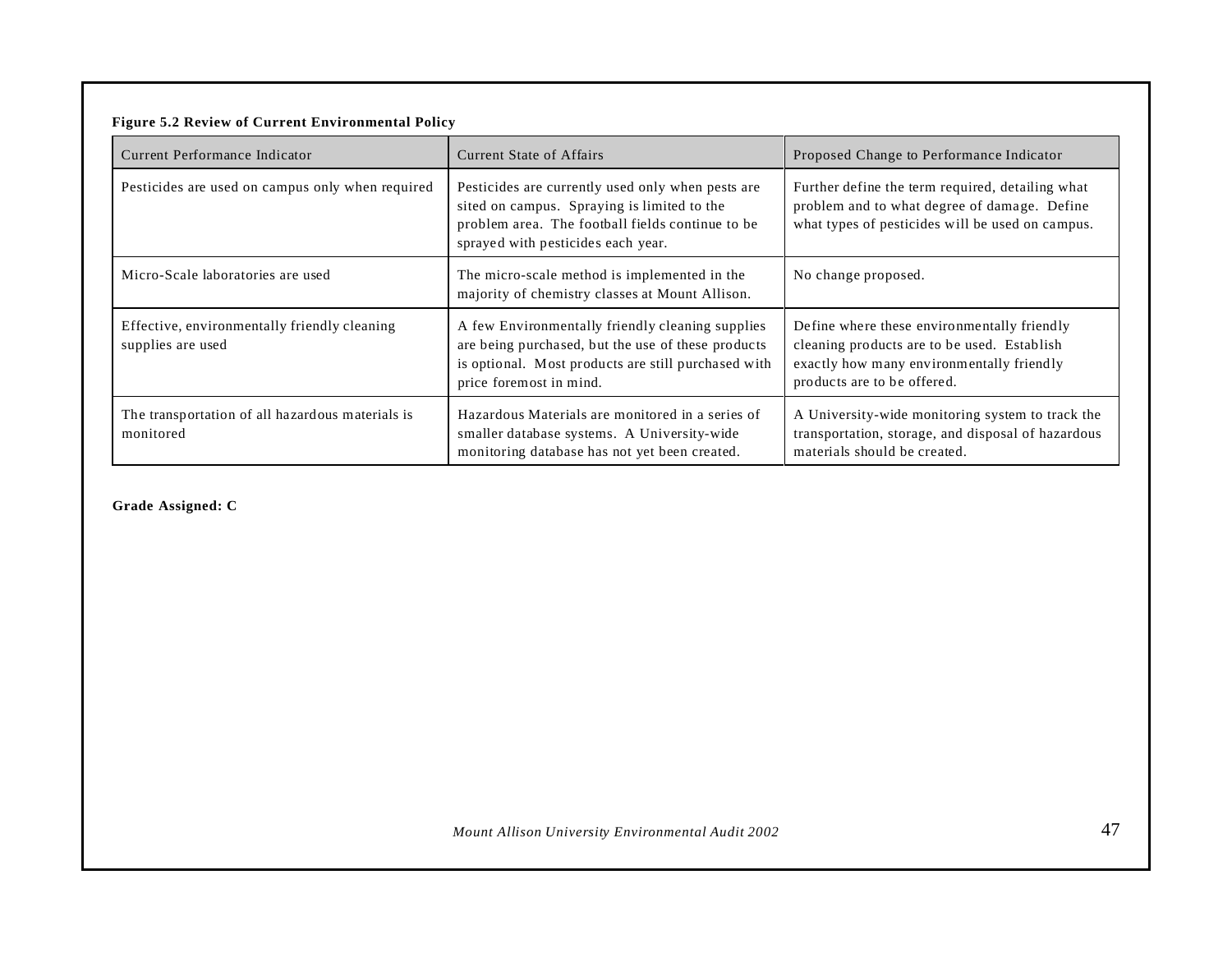

**Solid Waste**

### **Introduction**

An accurate measurement of the amount of solid waste produced by the university is not possible to obtain, as the amount of waste produced by the University is not weighed. Thus a comparison on the amount of waste produced between this audit and the previous audit is impossible. It is important that if the university wishes to accurately gauge its impact upon the environment that it begin to measure the amount of waste produced. Recycling procedures are largely similar to those two years ago, there has been an observed increase in the amount of waste being recycled at the university, but is hard to quantify in specific numbers, as the amount of recycling is, as well, not measured.

# **Environmental Significance**

The accumulation of solid waste is increasingly becoming recognized as a problem that is not best solved by simply finding more places to hide it. We are discovering the alarming effects of landfills on water, soil, and air quality, not only in their immediate surroundings, but globally. The ability of contaminants to move through, and damage, ecosystems is shocking. For example, as of last year, 1/4 of the landfills in the state of Maine were discovered to have contributed to ground water contamination<sup>1</sup>. Methane from the decay of organic material in landfills is currently the  $5<sup>th</sup>$  largest source of greenhouse gas emissions in Canada, and "roughly equal to the

<sup>1</sup>World Watch Institute, State of The World 2001, New York: W.W. Norton  $&$ Company, 2001 p. 34

greenhouse gas emissions from 5 million automobiles"<sup>2</sup>.

Some solid waste sites, including the Westmorland-Albert Solid Waste Corporation (WASWC), are taking advantage of opportunities to divert as much waste as possible from landfill, reaping the economic benefits of selling various materials to be recycled. WASW C serves the residential sectors of Westmorland, Albert, Kings and Kent counties, including the town of Sackville, in total servicing approximately 120,000 households. This past year, the site received 142, 994 metric tonnes of solid waste, approximately 45 percent of which was diverted from landfill and recycled.

But at the same time as recycling technology advances, the number of disposable items on the market is also on the rise. Reusable, washable, refillable goods are being abandoned for disposable products that proclaim to make for a simpler, more hygienic lifestyle. Yet the polluted air and a shortage of clean drinking water resulting from our abundance of waste has so far proven to be neither simple nor hygienic. To address the solid waste issue, be it on campus or on a larger scale, must involve reducing and reusing as much as recycling.

# **Responsible Parties**

The custodial and grounds staff and their respective supervisors, working within the operations of Facilities Management, are responsible for the collection and disposal of solid waste at Mount Allison.

# **Current Environmental Policy**

"The University will endeavour, under the supervision of the Department of Facilities Management, to minimize solid waste production."

The performance indicators for this section are as follows:

 $2$  Alain David, Environment Canada engineer, www.davidsuzuki.org/Climate\_Change/Solutions/Landfills.asp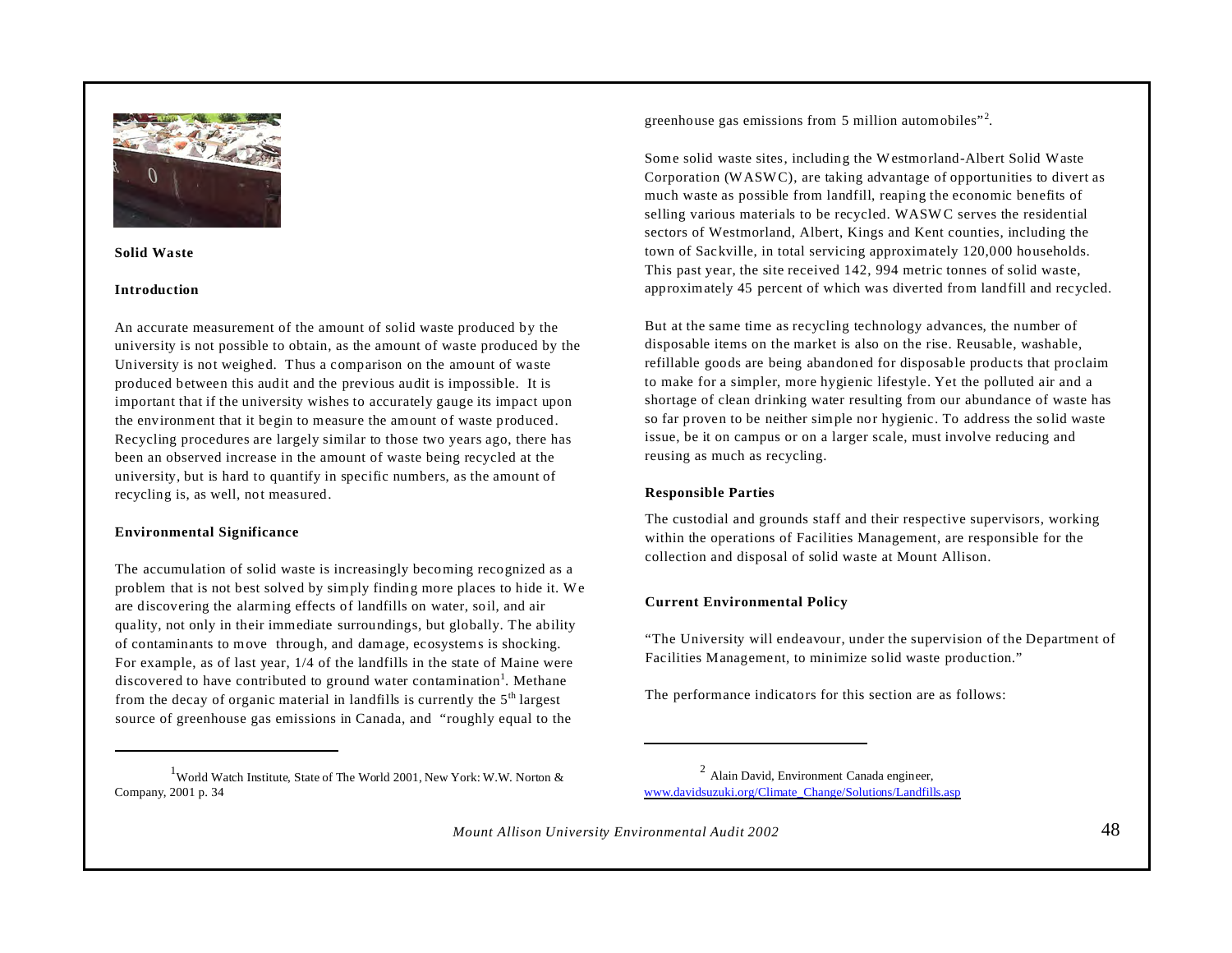- "Solid waste generated by the university is limited.
- There is an effective paper waste reduction program.
- An effective recycling program is maintained across campus.
- Yard waste is used as mulch on campus grounds
- Furniture is offered for sale or donation prior to disposal." (Section 2.6, Mount Allison University Environmental Policy, www.mta/ca/environment )

## **Audit**

# Material Sent to Landfill

A precise measurement of the amount of solid waste produced by the university is impossible to derive, as neither the university, nor the Tantramar Sanitation facility weighs the amount of waste generated. Currently, Tantramar Sanitation charges the university dumping fees based on what type of waste is being disposed of. Tantramar Sanitation service charges the university a flat tonnage rate of 23 tonnes per month from September to April, and 10 tonnes per month from May to August (the University is in full knowledge of this arrangement). The actual amount of waste disposed of naturally fluctuates above and below the amounts agreed upon. If the university wishes to decrease the amount of waste it produces, it is important that they first know exactly how much waste they are producing. By weighing the amount of solid waste produced, the University could potentially save money, as decreases in the amount of waste disposed of would lower dumping fees. If the University is able to determine the amount of waste produced, a base line for solid waste production should be produced.

Solid waste generated on the Mount Allison campus is first collected in individual garbage cans in buildings and on the grounds, where it is

collected and transferred to central locations by the custodial and grounds staff. Following this, it is collected from these sites and transported to the Tantramar Sanitation facility by university vehicles. Tantramar Sanitation then transports the waste to the Westmorland-Albert solid waste facility, located outside of Moncton.

Until recently, the grounds crew at Mount Allison sent yard wastes, including grass clippings, leaves, and branches, to the landfill. During the fall of 2000 grounds crew began composting this yard waste, in the hope to be able to reuse it as a fertilizer on campus grounds. Wood waste generated on campus (fallen branches, trees being removed) are composted if chipped. If the wood is not chipped, it is given to Bermuda House to be used as fire wood or to the Fine Arts department for use in various art projects. The creation of this composting system represents a significant step in reducing the amount of waste generated by the university.

University furniture is replaced when worn out or deemed unsuitable for use. Decisions on what pieces need to be replaced are made by the Facilities Requirements Manager. Old furniture is first made available at the annual university sale, which occurs a number of times throughout the summer months. What does not sell is stored for re-sale the following year. Furniture goes to landfill when it is considered unrepairable.

# *Food Services*

The consolidation of the two meal halls into the renovated Jennings facility in the spring of 2000, has led to a significant reduction in waste output in food services. The director of food services informed the auditors that the amount of food waste has been reduced in the past two years, but the exact amount of waste produced by food services is not measured. Up until January of 2002 food waste from the meal hall was being transported to a local pig farm, to be used as pig feed. In January 2002, the Federal government passed legislation that banned the use of food waste as animal feed. As a result, food wastes from the meal hall were then shipped to the Dorchester penitentiary for composting. For the coming year, food wastes will be sent to the Westmorland-Albert solid waste site for composting. Although composting food wastes is a valuable step, efforts must be made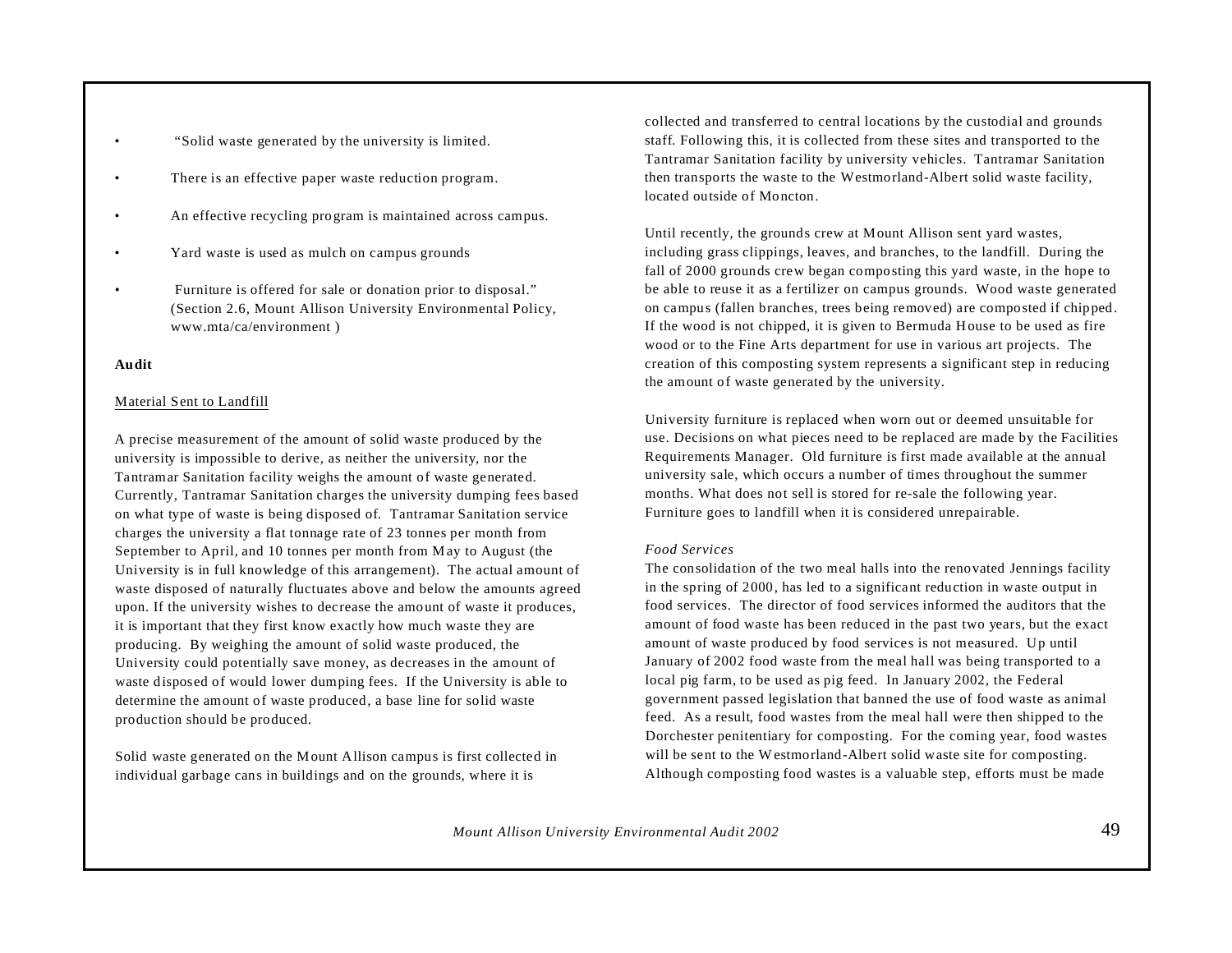to limit the amount of food waste generated. To help decrease the amount of food waste produced, food services have introduced a number of 'onsite' (on-demand) cooking, which eliminates the creation of excess amounts of food. The amount of food waste generated can still be further reduced if students were to take only as much food as they need.

A large portion of dry waste at both the Jennings meal hall and Golden A café is generated from food packaging. The director informed the auditors that whenever possible, products are purchased in bulk. While this is primarily a financial consideration, it does help reduce the amount of packaging per volume of food. In addition, many products that were once packaged in boxes are now packaged in bags, which in turn has decreased the amount of waste produced. All cardboard boxes received by the meal hall are now broken down and recycled, while at the time of the last audit, they were simply thrown out. Unfortunately, due to persistent theft problems, the director of food services has decided to switch from reusable salt and pepper shakers to plastic disposable shakers. Currently, food services uses disposables in the Golden A Café, for catering conferences, at outdoor events, in emergencies, and for sick trays and bag lunches. Accurate records of the number of disposable items used at the meal hall or the Golden A café are not kept. To give an estimation of the number used, last year the meal hall used disposable cutlery for four days, over seven meals, the amount of disposable items used would be approximately 7500 of each plates, cups, and cutlery.<sup>3</sup> This is in no way meant to be an accurate measurement of the use of disposable items on campus, as the actual number is much higher than this. Disposable cutlery is used further, in the Golden A, for sick trays, conferences, and outdoor events. This calculation is merely being used to demonstrate the excessive amount of waste generated by the use of disposable items in food services. No progress has been made to further implement the use of reusable cutlery in the Golden A. A number of years ago Sodexho attempted to implement reusable cutlery in the Golden A, but stopped because of persistent theft,

and inadequate dishwashing facilities on site. In order to reduce the amount of disposable items used, the director of food services informed us that he is currently investigating the possibility of having each residence purchase a set of reusable plates and cutlery which would be used for students who require sick trays. These reusable trays must be supplied by the students, Sodexho is hesitant to purchase these items due to logistical concerns and the threat of theft.

Since the last audit, Sodexho has switched from using 'White Swan' napkins from Scott, which were made with 100% virgin fibre, to using napkins made from recycled content. The switch to recycled napkins was made a year and a half ago. Overall, the number of napkins used in the meal hall is currently under one case per day (one case contains 9000 napkins. But it should be noted that the new napkins are four times smaller than previous napkins). This reduction is in large part due to the use of individual napkin baskets placed on each table in the meal hall, rather than having a single central dispenser. This basket system allows students to take and use napkins as they are needed, avoiding unnecessary consumption of napkins. The switch to recycled napkins has been generally well received by both students and meal hall staff.

# Recycling

The recycling program remains virtually unchanged in the last two years, with paper products and beverage containers (glass and plastic) being recycled by the university. Currently, paper is sent to the Dorchester Penitentiary where it is shredded and reused as animal bedding. This began in September 1998, prior to which time paper was picked up and recycled by Ergon. The exact amount of paper recycled by the university is not recorded. The Director of Custodial Services informed the auditors that there has been an increase in the amount of paper recycled on campus. For the past four years, beverage containers have been recycled through Wheatons all-in-one recycling facility. The Wheatons depot located at the Industrial Park in Sackville accepts both glass and plastic containers. The collection of paper is similar to the collection of waste destined for landfill. Individuals deposit recyclable paper into the appropriate bin on their floor

 $3$ There were seven meals served in this four day period. Assuming that there are approximately 500 students served at breakfast, and 1000 students served at lunch and dinner, this would result in the use of at least 7500 disposable items (plates, cups, cutlery).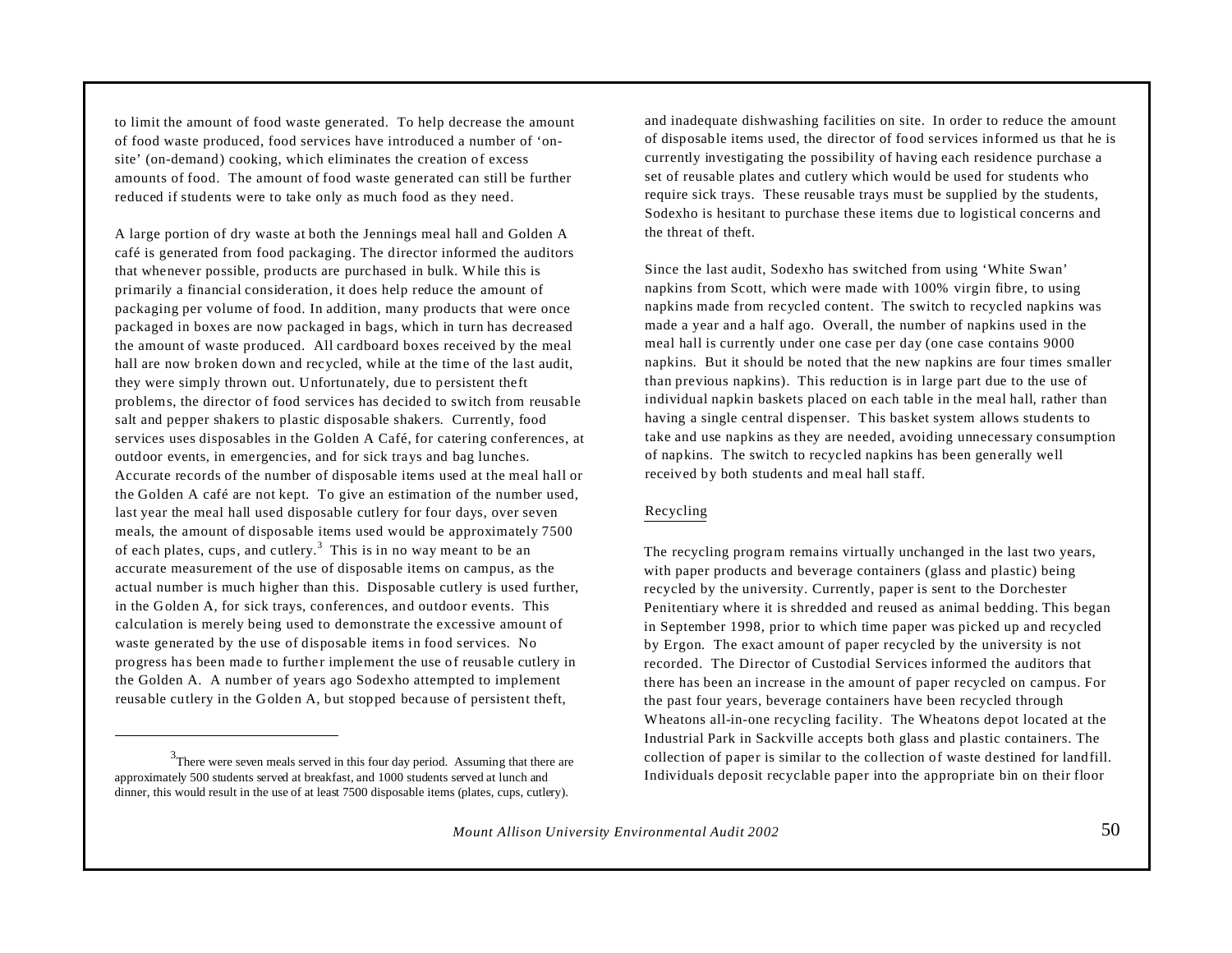or building, after which custodial and/or grounds staff transfer the material to a central location (McConnell Hall). Glass bottles are collected and recycled, by individuals, on a building by building basis.

In the fall of 2000, following recommendations made in the 2000 audit, the university purchased a number of containers designated specifically for can and paper recycling. These containers were placed in all academic, administrative and residential buildings on campus. Educational campaigns were carried out by both the Blue-Green society and Green Ambassadors, informing the university community about how to recycle on campus. There are still however, a number of questions as to exactly which items can and cannot be recycled. It may prove to be worth while for the university to send out a mass e-mail, and post on the Mount Allison web page, exactly which items can and cannot be recycled. Most of the confusion centred around exactly which paper products can be recycled.

When asked whether or not they felt they had an adequate understanding of how to recycle on campus, 71% of students, 66% of faculty, and 66% of staff claimed that they have an adequate understanding. A number of concerns were raised with the auditors, that the recycling program on campus is not clear enough.

In 1999 the town of Sackville switched to the Wet-Dry system introduced by the Westmorland-Albert Solid Waste Corporation. Some confusion associated with the recycling program on campus may have to do with the implementation of a system that is incongruent with the University's. Investigations and experiments are currently taking place to assess the possibility of implementing the Wet-Dry program here on campus. The facilities management department have successfully implemented the Wet-Dry program within their building. It is planned that in the fall of 2002 two buildings, one academic and one residential, will serves as test cases, to assess the viability of implementing the Wet-Dry program on campus. It is currently unknown how much the W et-Dry program will cost the University.

The amount of solid waste that the university sends to the landfill can be

greatly reduced if the University is able to successfully implement the Wet-Dry system on campus. There are however, other methods which the university could undertake to reduce the amount of material sent to the landfill. These measures include, on-site composting, and the further recycling of various materials on campus.

It is important to note, that the University provides waste disposal for companies doing contract work. So the waste generated by renovations, or other projects contracted out, will be included in the amount of waste disposed of by the University.

## *Sodexho*

Paper products continue to be recycled at Sodexho whenever possible. Cardboard boxes are broken down and recycled. A number of other waste products produced by the meal hall are reused by other members of the university. For instance bread bags are reused by the athletic department, and the fine arts department collects a variety of waste products (generally buckets and canisters) from the meal hall.

## **Case Study**

At Johnson State College in Vermont, students worked to integrate composting efforts with food waste resulting from the meal hall, in a project to reclaim the campus farm, and initiate a community garden. Staff in the meal hall separate compostable pre-consumer food scraps out and the compost created is used in the garden on the farm property. Students conduct composting demonstrations for the community and the garden has been managed by a variety of local groups and the produce donated to a food bank and sold locally.<sup>4</sup> This initiative is an excellent model for a holistic approach to learning and practising sustainable solid waste management, organic growing, and community-university partnerships. Here at Mount Allison, this example could be used to further the steps taken toward meeting the Environmental Policy performance indicators in a

<sup>&</sup>lt;sup>4</sup> Keniry, Julian. Ecodemia: Campus Environmental Stewardship at the Turn of the 21<sup>st</sup> Century. Washington, DC: National Wildlife Federation, 1995. p.149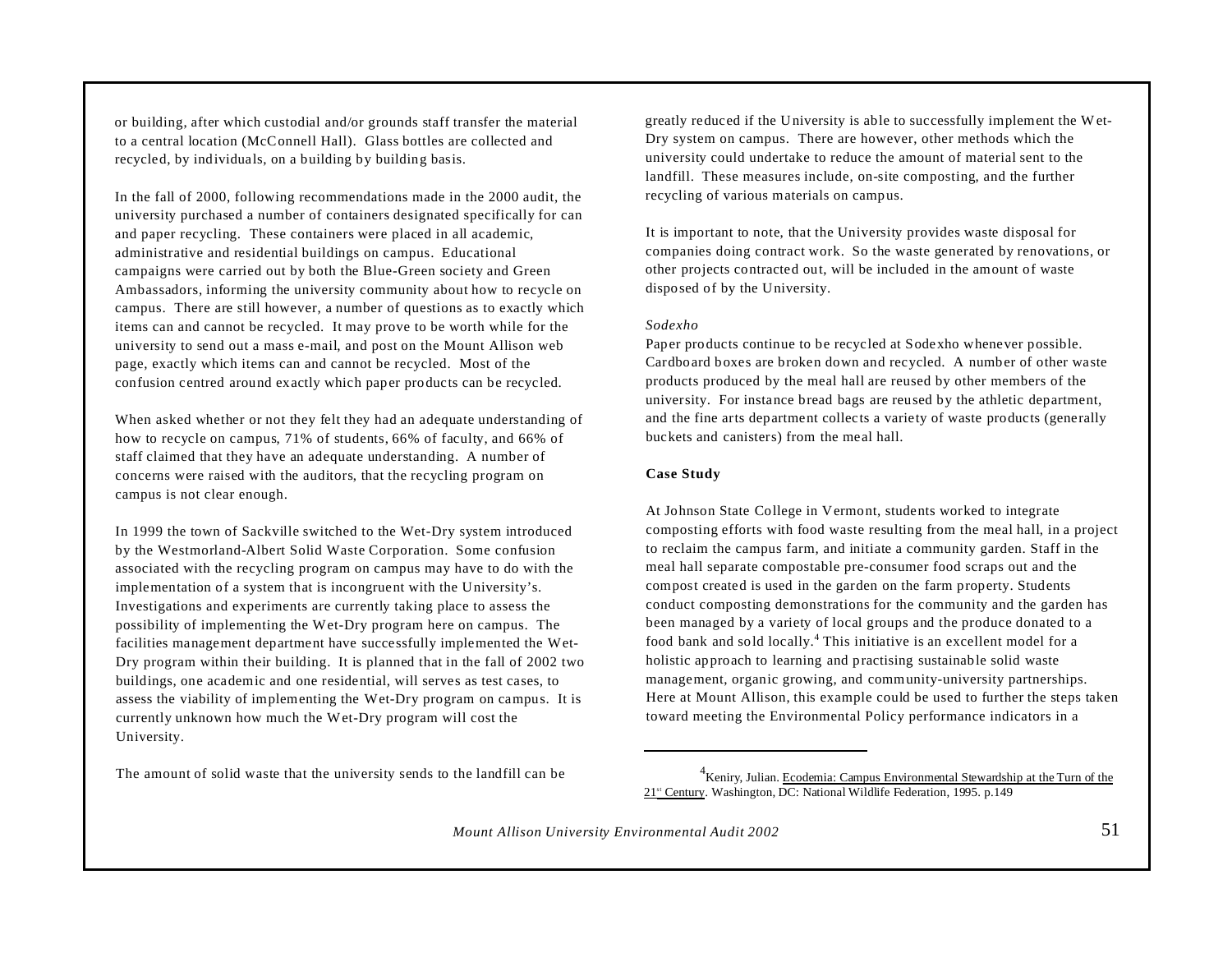number of areas, including Solid Waste, Food, and Education.

## **Recommendations**

## **For Senior Administration:**

- 1. Ensure that the university's solid waste is being weighed accurately, either on site or at Tantramar Sanitation Service.
- 2. Make funds available for implementing the Wet-Dry program on campus.

# **For Sodexho:**

- 3. Pursue the possibility of recycling more of the solid waste generated in food services. These materials could either be picked up or be transported to the Westmorland-Albert Solid Waste Corporation. These materials include plastic, cardboard and aluminum/tin cans.
- 4. Research the possibility of composting food waste on site.
- 5. Switch to reusable cutlery and dishes in the Golden A Cafe.

# **For Faculty and Staff:**

5. Ask suppliers of products to minimize packaging and inquire as to whether they`ll pick up and reuse bubble paper, Styrofoam packing pieces, etc.

# **For Staff:**

- 5. In addition to regular garbage cans outside add a bin for recycling drink containers next to all outside garbage cans.
- 6. Label all garbage cans and recycling bins on campus with signs clearly stating what can be disposed of in each container.
- 7. Periodically remind the university community of the recycling program on campus via the Argosy, CHMA radio, and

communication with residence staff.

- 8. On the Environment page of the Mount Allison website, post a comprehensive description of the university's recycling program (listing what can and cannot be recycled on campus).
- 9. Consider coordinating a year-end collection of furniture, electronics, kitchenware, and other household items being discarded by leaving students. These things can be sorted and resold to incoming and returning students in September.

# **For Students:**

- 8. The recycling representative in each residence should have a much larger role than making sure all bottles are ready for pick up. Duties could include:
	- Posting signs over bins instructing what can and can't be recycled and ensuring that they are followed.
	- Setting up containers for reusables like yogurt containers and plastic bags and taking them to preschools, the Salvation Army,etc .
	- Putting out a box in September and April to collect discarded clothes and other items, when students are packing or unpacking, to take to the Salvation Army.

# **For Administration, Faculty, Staff, and Students:**

- 8. Make an effort to ensure that everything that can be reused or recycled is not thrown out.
- 9. If living off campus Wheatons (536-0351) will pick up recyclables and also give information about what can and can`t be recycled.
- 10. Canvas bags and backpacks can be used instead of plastic bags. If you do have plastic bags, the Salvation Army will accept them and reuse them.
- 11. Daycares, kindergarten class rooms etc. will often gladly take old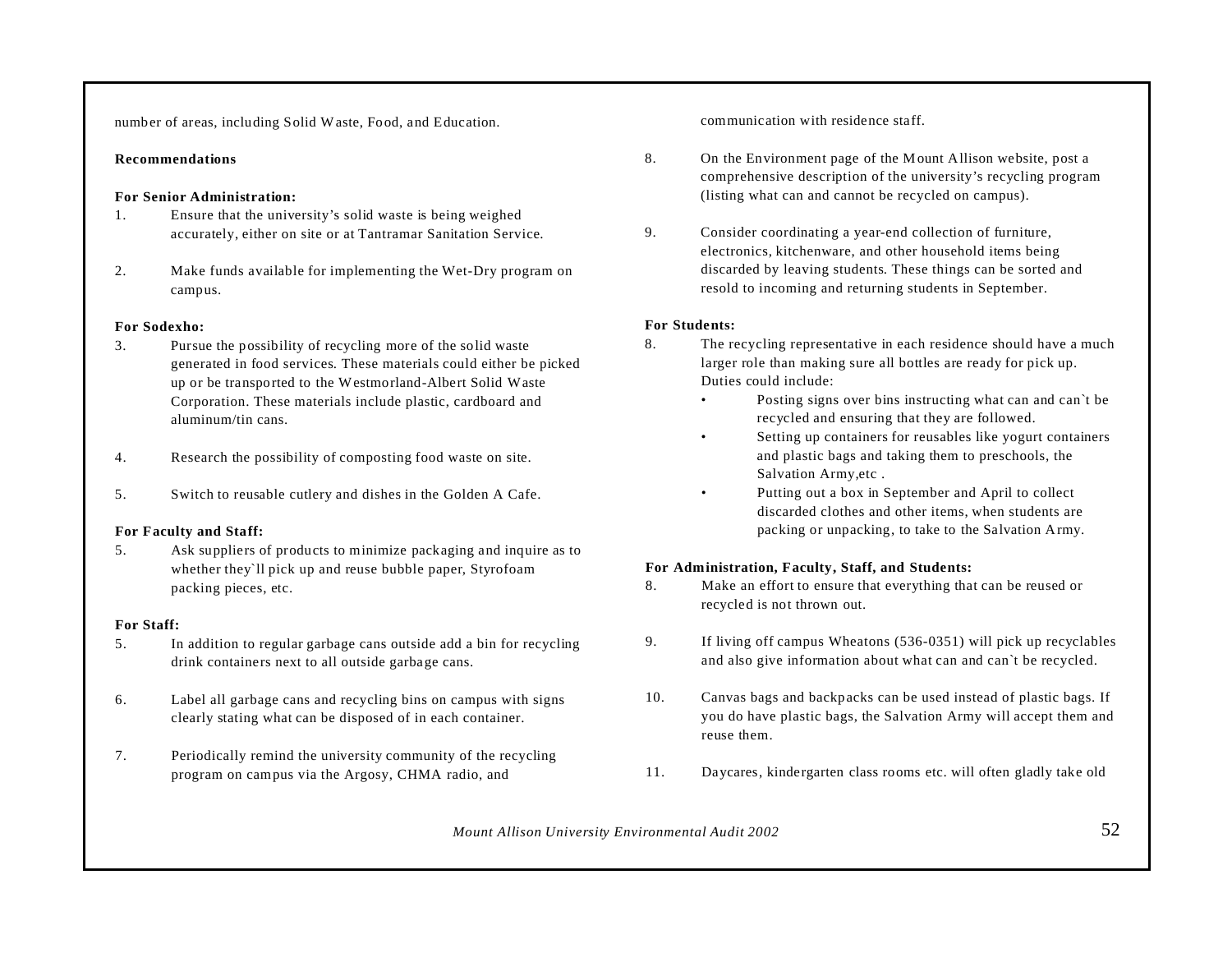yogurt containers, etc. for arts and crafts.

- 12. Bring unwanted clothing, books, furniture, etc. to the Salvation Army.
- 13. Educate those around you if you notice them throwing out something which could be recycled or reused.
- 14. Before making any purchase, business related or personal, consider the following questions before making a decision:
	- Do I really need this product ?
	- Can I buy it used ?
	- Could I repair or refurbish the old item instead ?
	- Can I loan or lease it from someone else ?
	- Does it contain recycled/recovered materials ?
	- Will this product reduce waste in my office ?
	- Is it made from non toxic materials ?
	- What kind of packaging is used ?
	- Is it reusable or recyclable ?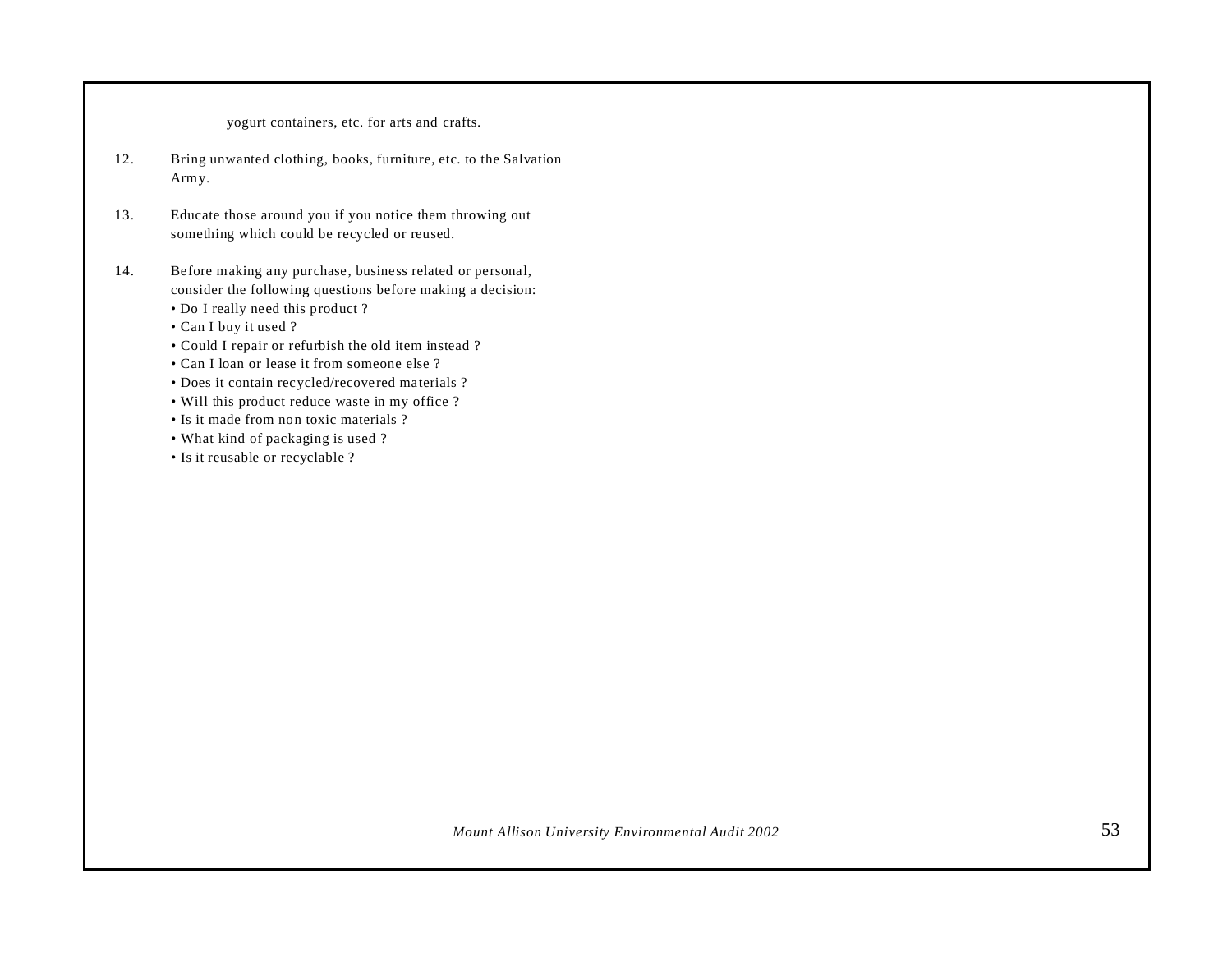| Figure 6.1 Review of Current Environmental Policy             |                                                                                                                                 |                                                                                                                                                                                                             |  |  |
|---------------------------------------------------------------|---------------------------------------------------------------------------------------------------------------------------------|-------------------------------------------------------------------------------------------------------------------------------------------------------------------------------------------------------------|--|--|
| Current Performance Indicator                                 | <b>Current State of Affairs</b>                                                                                                 | Proposed Change to Performance Indicator                                                                                                                                                                    |  |  |
| There is an effective paper waste reduction<br>program        | Paper waste continues to be a major issue at<br>Mount Allison, paper consumption has steadily<br>risen over the past six years. | Establish a specific section of the Environmental<br>Policy dealing with paper consumption on<br>campus. Create effective polices to reduce paper<br>consumption and set target dates for<br>implementation |  |  |
| An effective recycling program is maintained<br>across campus | In order to increase participation, participants<br>require more information, and increased number<br>of bins.                  | Define what participation levels, and quantity of<br>products recycled, renders a system effective.                                                                                                         |  |  |
| Furniture is offered for sale or donation to<br>disposal      | Effort is made to make furniture available for sale<br>or donation                                                              | No change proposed                                                                                                                                                                                          |  |  |
| Yard Waste is used as mulch on campus grounds                 | Yard waste is composted and re-used as fertilizer                                                                               | No change proposed                                                                                                                                                                                          |  |  |

## **Figure 6.1 Review of Current Environmental Policy**

**Letter Grade: C**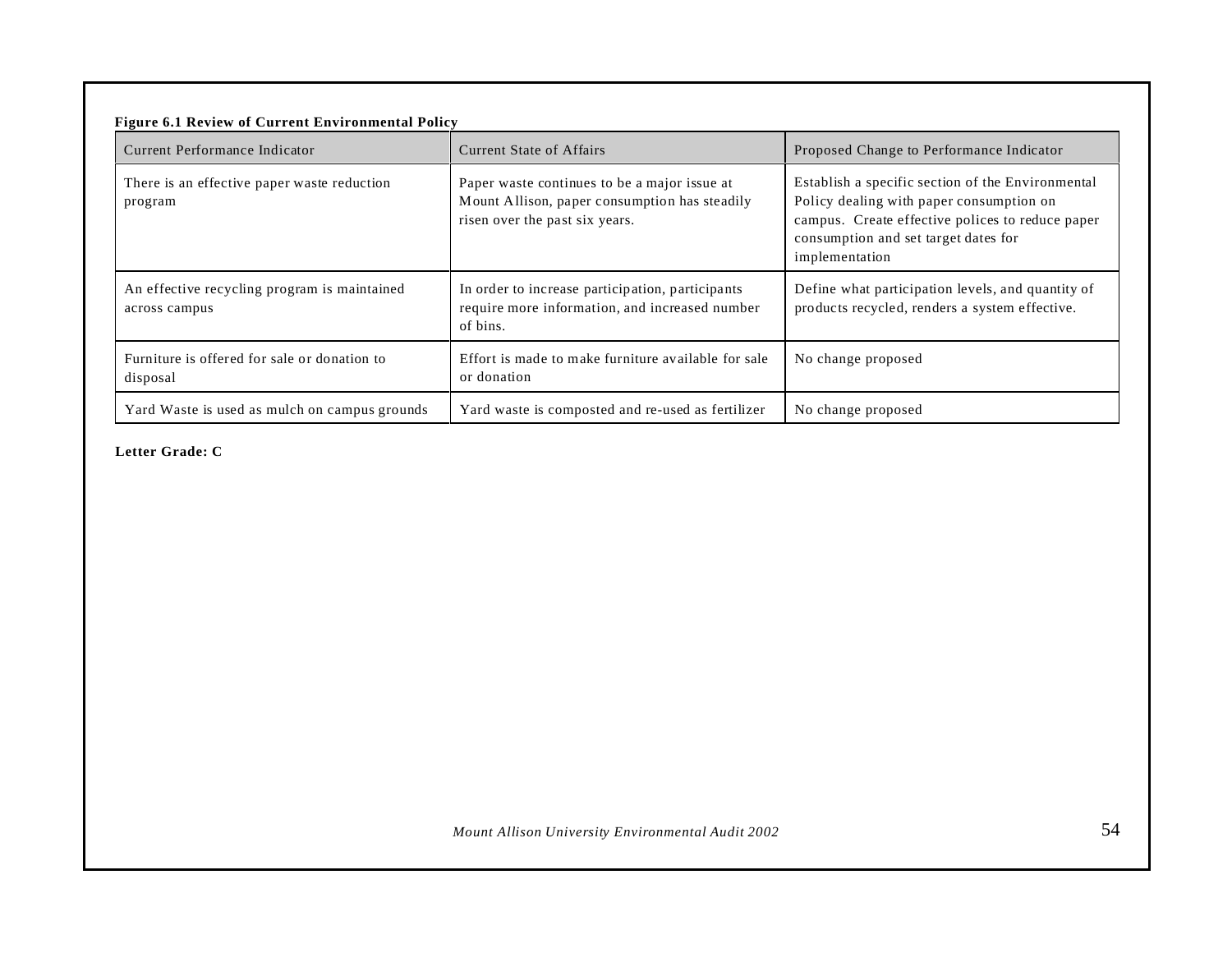

#### **Paper**

## **Introduction**

The 1998 audit reported that 4 498 218 sheets of paper were consumed between 1997 and 1998. The 2000 audit reported that 6 450 000 sheets of paper had been consumed from May 1998 to April 2000. From May 2000 to April 2002 Mount Allison University consumed 8 275 681 sheets of paper. This marks a 1 825 681 increase in the amount of paper consumed at the University. This increase is partly due to greater consumption, and partly due to more accurate accounting of paper used on campus.

## **Environmental Significance**

Global paper consumption continues to increase at an unrelenting pace. In their report, *The State of the World 2000*, the World Watch Institute claims that "by 2010, global demand for paper is expected to rise by nearly 31 percent."<sup>1</sup> At this rate of consumption, the U.N. Food and Agriculture Organization (FAO) predicts that by 2010 the amount of paper consumed globally will reach 391 million tons.<sup>2</sup> Pulp and paper industries throughout the world consume large quantities of energy, and have, per product of output, one of the highest pollution emission level of any industry.<sup>3</sup> The

paper production process effects all dimensions of our environment, "from soil erosion and species loss when forests are harvested in British Columbia or Chile, to air pollution from pulp mills and waste incinerators in Japan, to the deadly dioxins released by mills along lakes in North America and Russia, to life-less rivers in China and India. Paper's impacts spread far and wide, and can persist for decades to centuries."<sup>4</sup>

The situation in Canada is no different, current trends, in both the production and consumption of paper, continue to create a number of environmental problems. Within Canada, "over 45% of. . .surface area is covered by forest," which represents "approximately 10% of the worldwide vegetation cover."<sup>5</sup> Canada currently "ranks number one in the world for newsprint production and export, number one for exports of softwood lumber and wood pulp and ranks number two for production of softwood lumber"<sup>6</sup> Despite these seemingly impressive statistics, most of Canada's forests are harvested in a very unsustainable manner. It is estimated that approximately 90% of all forests in Canada are harvested by clear cutting, causing severe ecological damage, including soil erosion, the loss of carbon sinks, and the loss of bio-diversity through species habitat depletion.<sup>7</sup> Deforestation is coupled with the release of numerous, hazardous chemicals during the paper production process, including, carbon dioxide (a greenhouse gas), chlorine and chlorine dioxide, chloroform (known carcinogen), and Phenols (which impair human immune and nervous

5 Stats Canada, "Loggin Industry in Canada," http://www.statcan.ca/english/research/25F0002MIE/25F0002MIE2000001.htm

6 Natural Resources Canada, "Canadian Forestry Facts," http://www.pfc.cfs.nrcan.gc.ca/monitoring/inventory/facts/facts\_e.html

7 Global Forest Watch, "Canada Overview," http://www.globalforestwatch.org/english/canada/index.htm

<sup>1</sup>World Watch Institute, State of the World 2000, Chapter 6, New York: W.W. Norton & Company 2000 pg 102

<sup>2</sup>World Watch Institute, State of the World 2000, Chapter 6, New York: W.W. Norton & Company 2000 pg 117-118

<sup>3</sup>World Watch Institute, State of the World 2000, Chapter 6, New York: W.W. Norton & Company 2000 pg 107-108

 $^4\!$  World Watch Institute, State of the World 2000, Chapter 6, New York: W.W. Norton & Company 2000 pg 104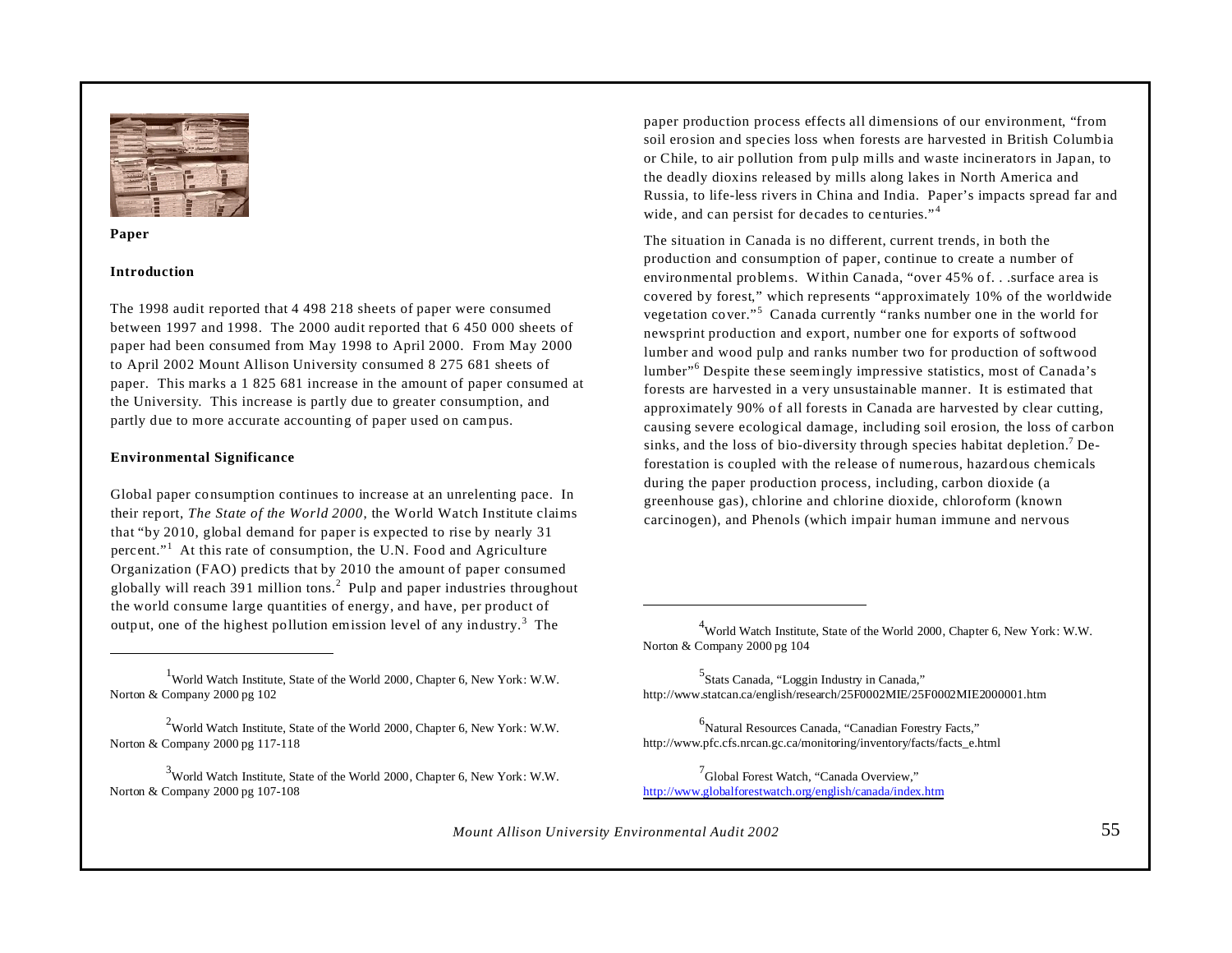systems).<sup>8</sup> Specifically in New Brunswick, forests currently occupy approximately 85 percent of the land,  $9$  with over 70 percent of wood harvested using clear cutting methods.<sup>10</sup> New Brunswick alone currently has 10 paper mills in operation.<sup>11</sup> As current practices in the consumption and production of paper bring high environmental costs, we must seek to reduce unnecessary paper use, reuse whenever possible, and when no longer useful, recycle.

# **Current Environmental Policy**

There is currently no policy regarding paper, except for four performance indicators contained within other sections. Within the Solid Waste section, the performance indicator states:

-"There is an effective paper waste reduction program."

In the Purchasing section, there are three performance indicators specifically regarding paper, they state:

-"Photocopiers and printers minimize the required use of paper;"

-"Recycled and post-consumer paper is purchased;"

-"Unbleached recycled paper is available in the Bookstore."

## **Responsible Parties**

8 'Reach For Unbleached,' Health Effects of Pulp Mill Pollutants, http://www.rfu.org/Health.htm

<sup>9</sup>Information Canada, 'New Brunswick," http://www.infocan.gc.ca/facts/newbrunswick\_e.html

 $10$ New Brunswick Forestry Association, 'New Brunswick Forestry Statistics," http://www.nbforestry.com/e/dyk/index.htm

<sup>11</sup>New Brunswick Forestry Association, 'New Brunswick Forestry Statistics," http://www.nbforestry.com/e/dyk/index.htm

Michelle Strain, Manager of Support Services at Mount Allison, coordinates the ordering of paper for photocopy machines and printers in all campus departments. Support Services also oversees the activities of Repro graphics.

## **Audit**

This summer Michelle Strain conducted an extensive campus wide audit of paper use. It is from this paper audit that the majority of the information in this chapter comes from. From May 2000 until April 2002, the University community consumed 8 275 681 sheets of paper. The 2000 audit reported that paper use, from 1998 to 2000, was 6 450 000 sheets. This marks a 1 825 681 increase the amount of paper consumed at the University. This substantial increase can be attributed partly to an increase in paper use, and partly to the inclusion of paper use which may have been missed in the previous audits. The purchasing of paper is done by individual departments through their budget. A pie chart depicting the percentage of total paper consumed by department is available in Appendix ? and ?.

Of total paper consumption on campus, the majority can be attributed to the Bookstore (12.94% and 16.38%), the library photocopiers (12.25% and 9.75%), Student Administrative Services (7.18% and 7.34%), and Financial Services (5.48% and 4.16%), and the President's Office (3.29% and 4.51%). The increase in the amount of paper consumed by the Bookstore is a direct result of more classes using course and lab packs (which are printed by the Bookstore). Although there was a substantial decrease in the amount of paper consumed at the photocopiers in the Library, they still represent a large section of the paper consumption on campus. This decrease is due in part to the increased use of course packs, which has served to decrease the amount of photocopying undertaken by students. High paper consumption in Student Administrative Services, Financial Services, and the President's Office is due to the large number of communications undertaken by these departments. The high numbers for Social Sciences is due to the fact that paper consumption is tallied for the entire Faculty, and not individual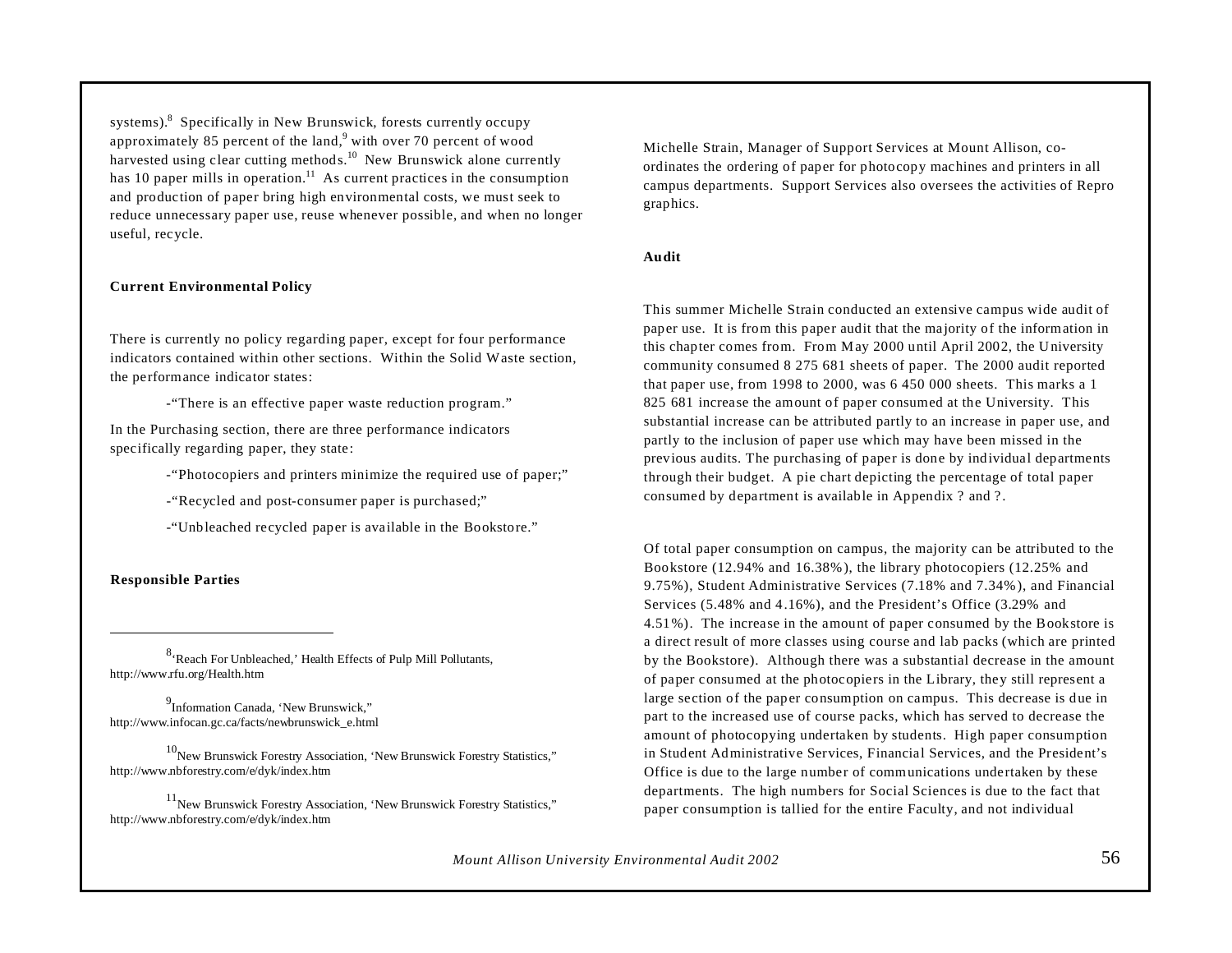departments. The faculty of Social Science is composed of five different departments, which gives each department an average paper use of 1.48% from May 2000 to April 2001, and 1.32% from May 2001 to April 2002. Appendix ?, represents the changes in consumption over the past two years, illustrating an increase or decrease in the amount of paper consumed by the various departments on campus.

The largest increases, over the two year period, in the amount of paper consumed occurred in the following departments; Bookstore(206568 sheet increase), The President's Office (67589 sheet increase), SAC-CHMA-Pub-Sodexho (62313 sheet increase), SAS (incl Massie) (38806 sheet increase), Psychology (31063 sheet increase), Computing Services (25458 sheet increase), Math/Computer Science (24268 sheet increase), and Chemistry (23064 sheet increase). The largest decreases in the amount of paper consumed over the past two years occurred in the following areas; Library photocopiers (55000 sheet decrease), Financial Services (33524 sheet decrease), Printing Labs (30000 sheet decrease), Library Administration (20572 sheet decrease), and History (17333 sheet decrease). A full break down of the total amount of paper consumed can be viewed in appendix (\*\*\*insert appendix number here\*\*\*).

In 2000, Mount Allison purchased all of its paper from Xerox. As noted in the previous audit, Xerox has a policy to only purchase paper from companies that "are committed to sound environmental practice and sustainable forestry management...(these) companies must be in full compliance with environmental regulatory requirements in the countries where they operate." The auditors were unable to find out exactly from who Xerox purchases its paper, and the old growth content of its paper. In 2001, Mount Allison switched contracts for paper supply to Econosource. Paper from Econosource has no recycled content, and is made entirely from virgin fiber. However, coloured paper from Econosource contains 30% post-consumer content, while card stock contains 50% post-consumer content. The auditors were unable to determine where exactly econosource paper comes from, and whether or not they have an environmental policy to which they abide.

The two largest sources of paper consumption on campus are photocopying and printing. Mount Allison, along with all other Maritime Universities, is

a part of a collective bargaining group which forms collective contracts for photocopy suppliers. In August 2000, Mount Allison entered into a new contract with Canon.<sup>12</sup> The University currently employs 6 public copiers and 27 departmental copies. All of the new machines from Canon are consolidated digital photocopiers and printers. The consolidation of the two greatly reduces the amount of tonner consumed. The Canon copiers also allow for easier double-siding of documents, which, if used, can drastically reduce the amount of paper consumed. In the coming academic year (2002- 2003) all Canon copiers on campus will have their default setting placed on double sided printing. A number of departments on campus still have single function printers. Although these single function printers are not being removed, the trend is towards using the Canon copiers as much as possible, as they decrease both the amount of tonner and paper (through easier double siding printing) consumed.

During the past academic year, a new printing program was begun, which has dramatically reduce the amount of paper consumed by student printing. The new system sends print jobs to a central computer which is linked directly to the printer. After sending a print job to this central computer, the user must click on their work and enter their password in order for it to print. This process eliminates the printing of unwanted copies, ensuring that only the documents that are wished to be printed are. Although there maybe other factors contributing to the decrease in the amount of printing taking place at University Print labs, there was a substantial decrease of 30 000 sheets in the past year, which can partly be attributed to the implementation of this new printing system.

The "Record", is Mount Allison's alumni magazine, which is published by the external relations office. Approximately 15000 copies of each issue are printed and distributed to alumni. The Record is published three times during the year, with two issues being approximately 40 pages, and the other being approximately 56 pages. As was noted in the previous audit, the Record continues to be printed on recycled paper.

<sup>&</sup>lt;sup>12</sup> Canon's environmental policy can be found on the companies web site: http://www.canon.com/environment/a-01.html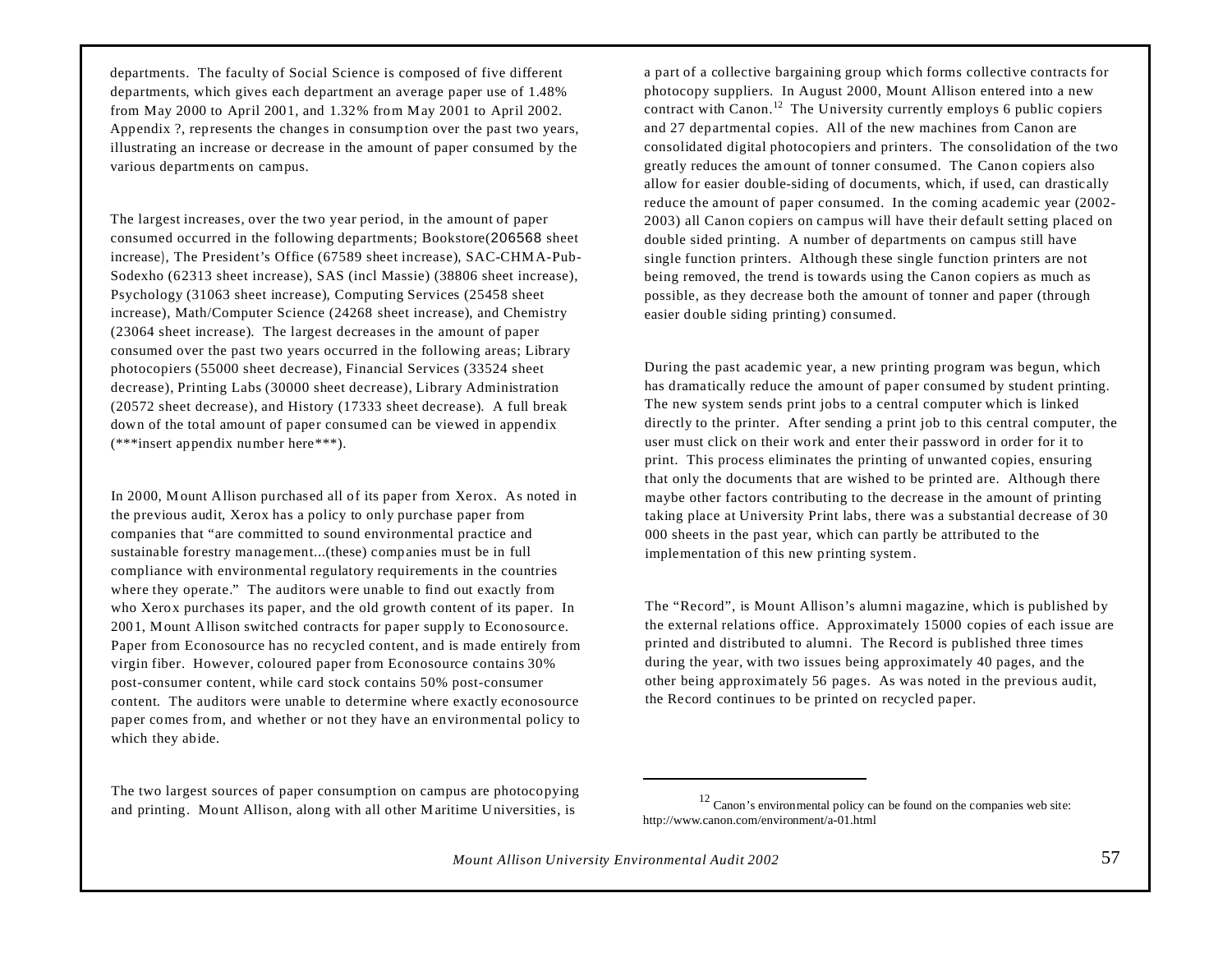The paper towel used by the University is 100% recycled with 80% post consumer content. The paper towel at the University is supplied by Unisource. Toilet paper is purchased from G.H. Wood and is also 100% recycled.

Letterhead on campus has for many years been printed on 50% preconsumer recycled content, 20% post-consumer recycled content, with the remaining 30% composed of virgin fiber. As noted, the amount of letter head used by the University is included in the total amount of paper used by the University.

At Mount Allison, a paper recycling program has been in place since 1989. Currently, most kinds of paper can be recycled, including newsprint, foolscap, white and coloured paper, and cardboard (except corrugated). Paper in recycling bins continue to be shredded and sent to the Dorchester Penitentiary, where it is used as animal bedding. In the fall of 2000, a number of new paper and can/bottle recycling bins were placed throughout the University campus. In the past, Facilities Management has investigated the feasibility of placing individual recycling bins in each office and residence room to encourage recycling. This project has been sidelined by investigations into the possibility of implementing the wet-dry system on campus (see solid waste chapter).

The University continues to increase the use of its web site for communication and teaching needs. A number of faculty have taken to placing teaching materials, course outlines, handouts, supplementary material, on the web site, eliminating the need to print out hard copies for each student. The University is encouraging staff and faculty to purchase a version of Adobe Acrobat Reader, which allows for faculty and staff to create secure documents which they can then post on the Web CT program (for teaching and communication purposes). The secure nature of Adobe eliminates the fear of alteration of electronic material. So far, only 65 members of the University community have purchased this program. If implemented on a campus wide basis, it could serve to greatly reduce paper consumption. A number of departments already make use of the web site for various communications, for instance, Financial Services, in the coming year, are going to be placing Student financial accounts on the web SIS program. Currently they send out three financial statement per year to all students. They hope to reduce this to one statement per year (for tax and legal purposes), while the other two statements will be posted on web SIS.

In April 2000, the Library switched its overdue notification system, from computer printouts, to an e-mail based system. It was noted in the last audit that between May 1999 and April 2000, the library sent out 14 000 notices, each on a large sheet of paper. This switch to electronic notification system has resulted in a significant decrease in the amount of paper consumed by the Library. Student Administrative Services continues to employ the use of an on-line application system on the University's website. A large number of students have taken advantage of this on-line service each year. Although S.A.S. is required to print out these applications for processing, a significant amount of paper is saved in a reduction of the amount of applications mailed to students. This year S.A.S., in compliance with the environmental policy, reduced the number of academic calendars it printed. All new students were given calendars, while returning students were asked to rely upon web based versions (the academic calendar is available in both html and adobe format on the University's website).

The Department of Support Services (D.S.S.) continues a number of paper recycling initiatives. D.S.S. continues to collect all one sided scrap paper, which is cut and glued together into scratch pads. A number of departments make use of this program, to the extent where many have eliminated the purchasing of these products from outside sources. D.S.S is also running a joint program with various departmental secretaries to recycle unused pages in old exam booklets.

The University's bulk email policy has not been amended since the last audit. Certain departments are given permission to send out one mass email per week. Beyond this, permission is required on a per-email basis from one of the Vice Presidents. It is feared that without this policy, the amount of mass emails would become burdensome, resulting in important messages not being read. There are still a variety of intra-University mailings that use a large amount of paper, often unnecessarily (most often these are advertisements for various products or events). In addition, many people still insist on printing out hard copies of all e-mails, which can be a source of great paper waste.

The calculation of a paper-to-tree ratio is highly variable, as the exact ratio depends on a number of variables, such as the pulping process, and size of the tree. Using the variables given by the University of British Columbia, the consumption of 8 275 681 sheets of paper at Mount Allison resulted in the following:

• 702 trees cut down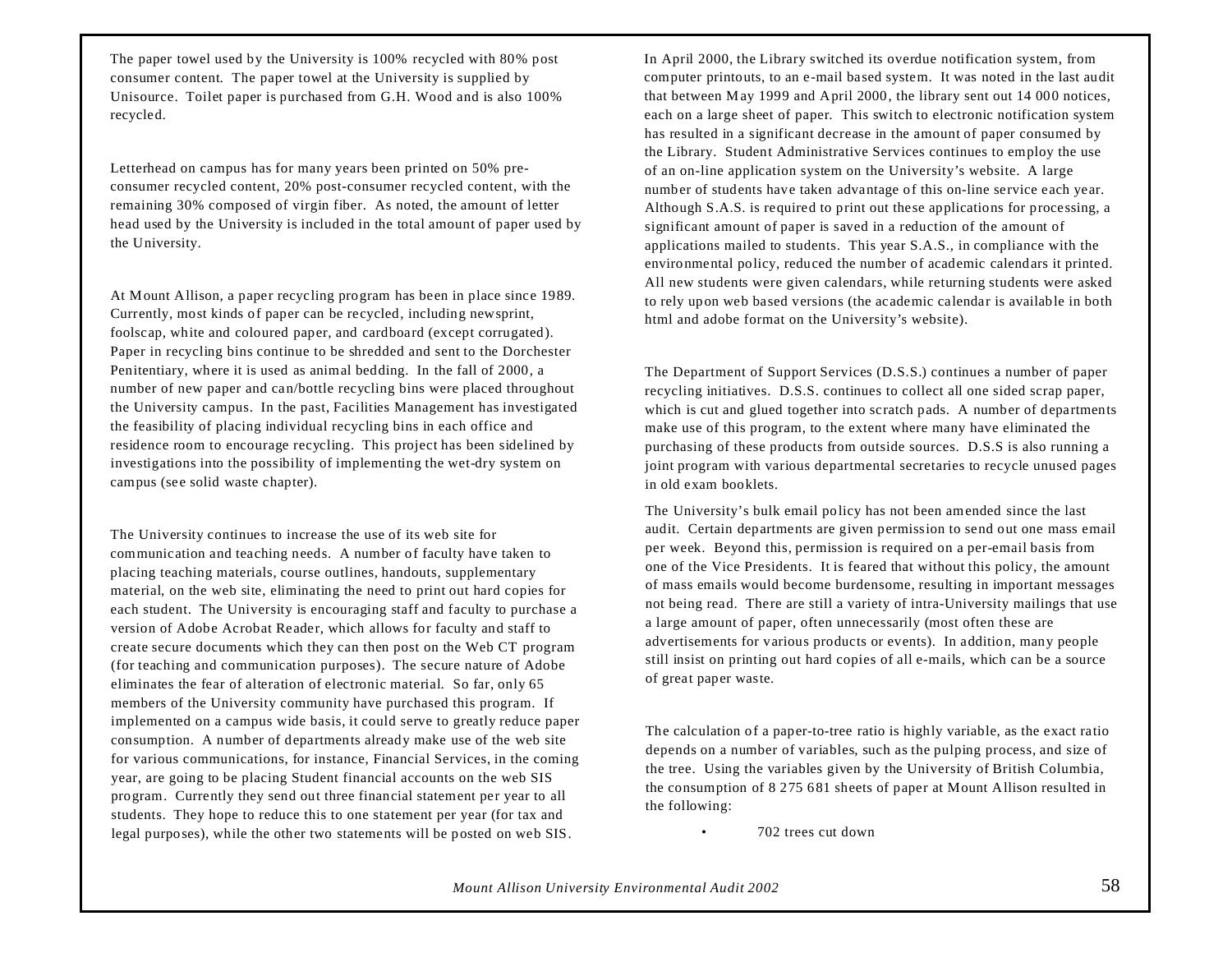- 62 895.2 litres of oil burned
- 1556 kg of air pollution released
- 3 211 179.2 litres of water consumed
- 262 371.3 kWh of energy consumed
- 4122.6 kg/yr of CO2 filtering capacity lost<sup>13</sup>

The results from the environmental survey indicate the both faculty and students are more than willing to undertake a number of paper saving measures. 100% of Faculty respondents to the environmental survey indicated that they would be willing to use unbleached and/or recycled paper if it were available. 33% of faculty support an increase of 10% in spending to purchase environmentally friendly products, while 44% support an increase in 5%. 72% of faculty would accept assignments via email. 94% would accept assignments printed on both sides of the page, while 91% would accept assignments printed on one-sided paper (paper on which one side has already been used). 94% of students responded that they would use unbleached and/or recycled paper if it were available. 25% of students indicated that they would support a 10% increase in cost to support environmentally friendly products, while 33% indicated that they would support an increase of 5%. 89% indicated that they would hand in assignments via email. 81% would print assignments on both sides of the page, while only 63% said that they would hand in assignments printed on one-sided paper. 100% of staff respondents indicated that they would use unbleached and/or recycled paper if it were offered. The high results from faculty and students indicates a willingness on both sides to conserve the amount of paper being consumed.

# **Case Study**

In 1998, the University of British Columbia committed itself to reducing its paper consumption by 20% by 2004. The University is taking a pro-active paper reduction program, singling out the largest paper users on campus and working within the department to decrease the amount of paper they consume. In conjunction with this reduction campaign, the University is encouraging individual departments to purchase 30% post-consumer recycled paper, which has been successfully implemented in a number of

http://www.sierrayouthcoalition.org/en\_CA/SusCamp/resources/FINEPAPE.PDF

departments with only minor increase in costs.<sup>14</sup>

# **Recommendations**

# **For Senior Administration**:

- 1. Create a section on paper consumption for the Environmental Policy, complete with performance indicators.
- 2. Make a policy of eliminating purchases of all paper products containing old growth wood fibre.
- 3. Continue to make post-consumer paper available at the bookstore for departments and individuals to purchase.
- 4. Encourage prospective students to use the Mount Allison website for information and applying instead of hard copies received in the mail.
- 5. Encourage other universities under the inter-university tender to switch to recycled paper.
- 6. Make it university policy that all internal communication be done on E-mail to save paper.
- 7. Inform all contracted companies of the university's concern about paper wastage, and ask that all communication and information from them be printed double-sided.
- 8. Request that Econosource disclose the forest management practices of the timber companies that supply its pulp.

# **For Faculty:**

- 9. Discuss with your department the possibility of order less paper each year and using the savings toward the purchase of recycled content paper.
- 10. Suggest a departmental policy that all copying be done on both sides of the paper
- 11. Encourage students to submit assignments printed on both sides of the paper, either by printing double-sided or by printing on paper

<sup>&</sup>lt;sup>13</sup>Clark, Amelia, and Joshua Campbell. "An Environmental Review of Fine Paper Use at Dalhousie University."

<sup>14</sup>UBC Campus Sustainability Office: "Paper Reduction Program." http://www.sustain.ubc.ca/2ourinitiatives/paper\_reduction.html#1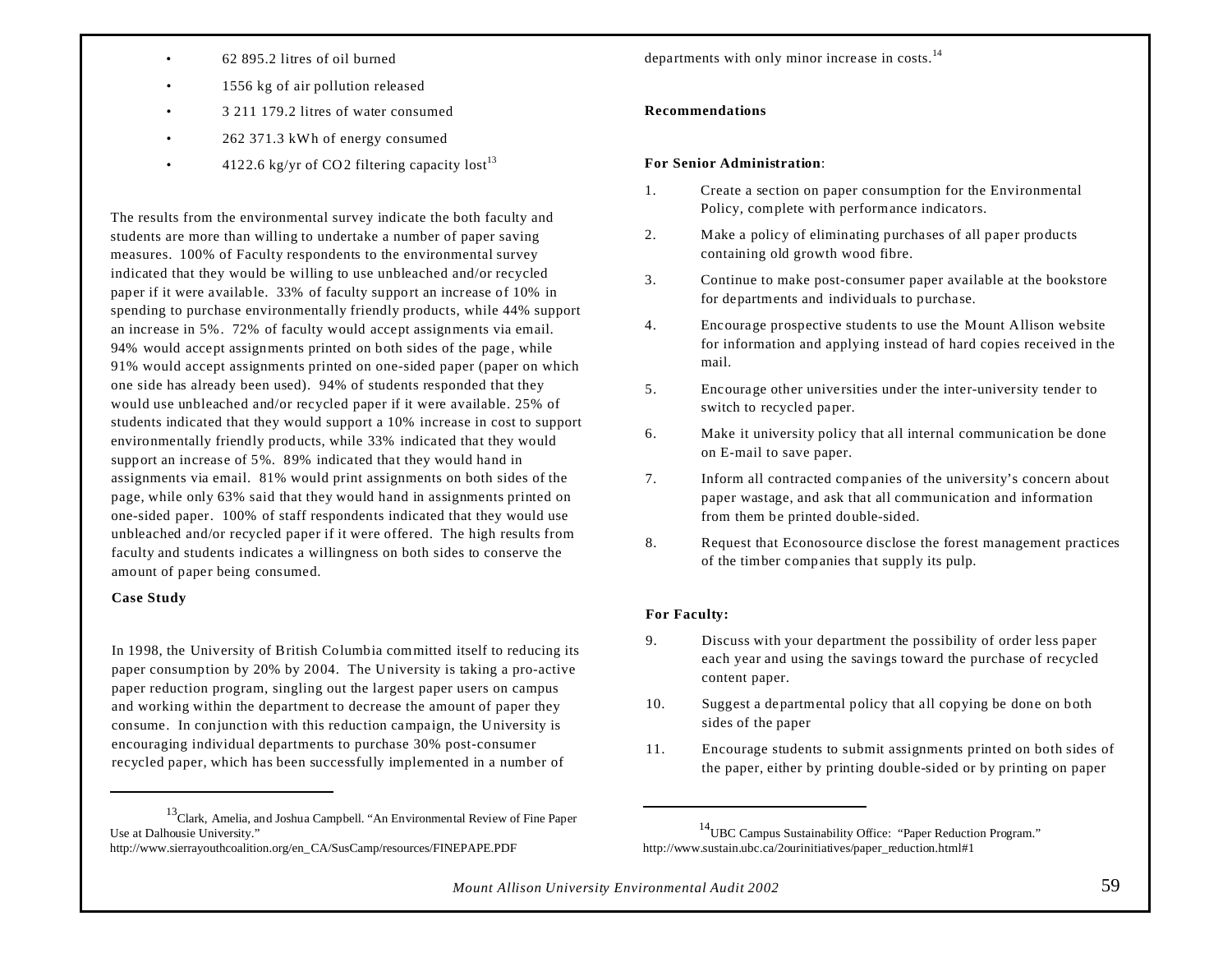already used on one side.

- 12. Encourage students to submit shorter assignments via E-mail and allow students to use this method when submitting longer essays as well.
- 13. Reduce your own paper consumption by using E-mail as much as possible and not printing anything you don't have to.
- 14. When possible, use overheads instead of handouts.
- 15. Reuse all paper that has only been used on one side. One-sided paper can also be made into scratch pads free of charge at Central Stores. (One-sided paper should not be recycled since half of it is still useful.)
- 16. Recycle paper once it has been used on both sides.
- 17. Consider using part of the department's budget for a paper shredder so that confidential documents can be recycled.

## **For Staff:**

- 18. Discuss with your department the possibility of order less paper each year and using the savings toward the purchase of recycled content paper.
- 19. Suggest a departmental policy that all copying be done on both sides of the paper
- 20. Reuse all paper that has only been used on one side. One sided paper can also be made into scratch pads free of charge at Central Stores. One sided paper should not be recycled, half of it is still perfectly good.
- 21. Consider using part of the department's budget on a paper shredder so confidential documents can be recycled.
- 22. Reduce your own paper consumption by using E-mail and not printing anything that you don't have to.
- 23. Print all exams and exam booklets on both sides of the paper.
- 24. Recycle paper once it has been used on both sides.

# **For Students:**

- 25. Ask your professor if you can hand in assignments single spaced, double sided, or via E-mail. If told that you can't, ask why not.
- 26. Encourage the SAC office to purchase recycled paper products.
- 27. Read books on course reserve in the library rather than photocopying them.
- 28. Photocopy double-sided or onto paper that has already been used on one side.
- 29. Use posters minimally, and if you do make them, use paper that has already been used on one side.
- 30. Reuse all one sided paper (to print assignments on the other side, for signs, for rough work, for class notes, etc.)
- 31. If you live in residence, keep a box in your room to be emptied periodically into the main paper recycling bin. If you live off campus, keep paper products and all other recyclables separate (including cardboard) and ask Wheatons to come and pick them up. Call 536-0351.
- 32. When buying new paper, buy unbleached and with the greatest post-consumer available. If the store does not carry recycled paper, request it.

# **Letter Grade:**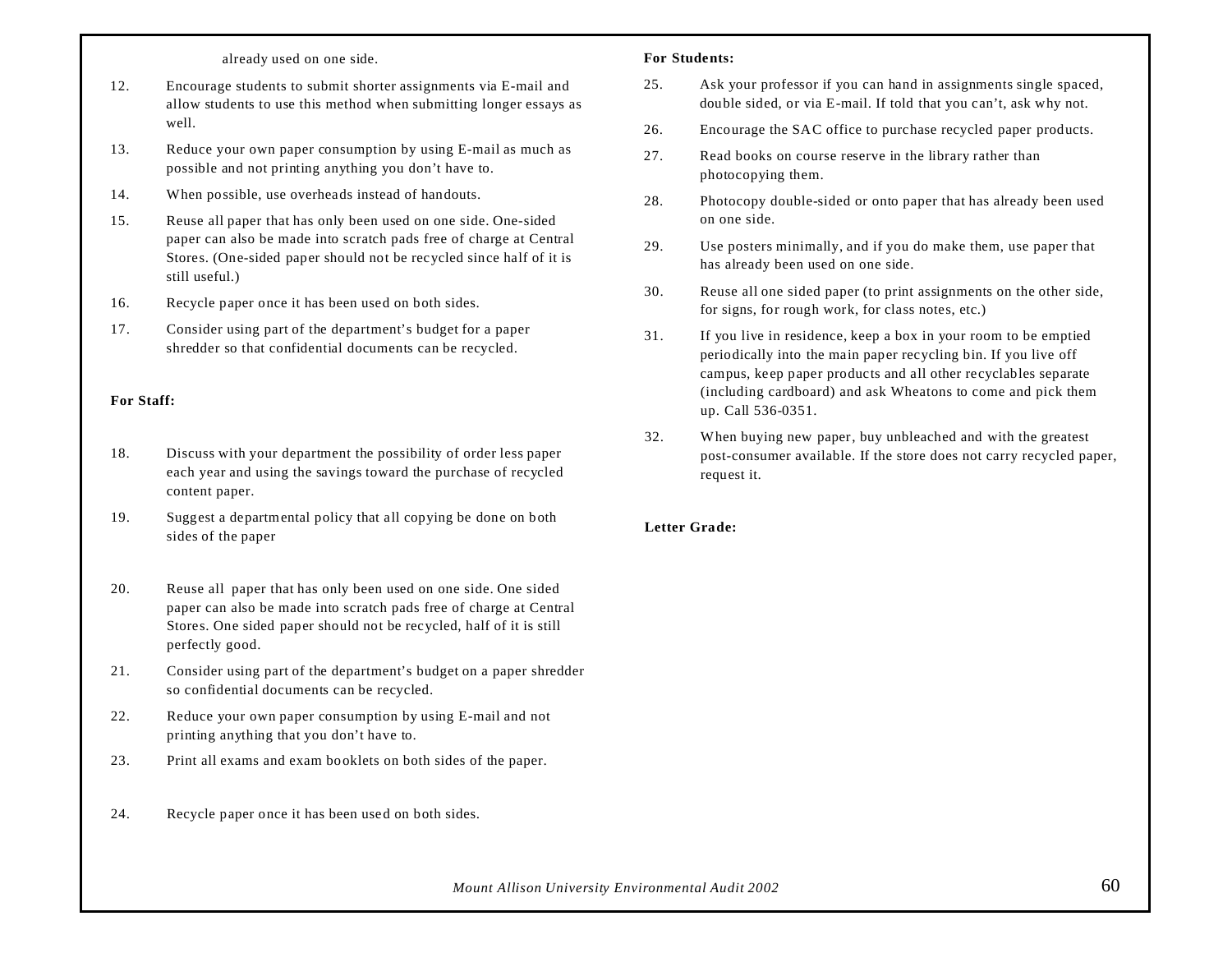

#### **Food**

#### **Introduction**

Sodexho continues to be the primary food provider on campus. Approximately \$42,000 are spent each week of the school year on food served at Jennings and the Golden A Café. A small portion of this is supplied by local sources and some adjustments are made to the menu according to the season. Unfortunately, organic food is not yet served by Sodexho.

### **Environmental Significance**

The interrelationship between the food we produce and the health of the environment is one that is often over looked. Not only how we choose to produce our food, but what we choose to consume, has a profound effect upon the health of our environment. It is a delicate balance, as the foods we choose to produce and consume has a direct impact upon the environment, while environmental conditions largely dictate what foods we are able to produce. Agriculture world wide is in a state of disarray environmentally, from the use and run-off of pesticides, to increased rates of soil erosion, to bacterial contamination, the 'factory' farm constitutes a great threat to the integrity of the environment.

The use of pesticides is one of the greatest environmental concerns today. A wide variety of pesticides in use today are known to cause cancer and birth defects, while others can act as hormone mimickers causing adverse health effects. Health Canada estimates that "food generally accounts for about 80 to 95 percent of our daily intake of most persistent toxic contaminants."<sup>1</sup> The result being, that a large portion of the pesticides sprayed upon our food is absorbed into our bodies. Pesticides as well, besides being disastrous to human health, are devastating to health of the environment. The accumulation of pesticides in an ecosystem have been known to cause, the re-gendering of amphibians, the build up of bacterial matter, and if in high enough concentrated, the destruction of entire ecosystems.

On average, the typical North American diet derives 25% of its calories from animal products. Besides generally being a fattier diet, the grain used to produce one pound of hamburger, through animal feed, could other wise be used to produce 8 loaves of bread or 24 plates of spaghetti. The amount of water used to produce that same amount of hamburger (2,500 gallons) could be used to grow more than 50 pounds of fruits and vegetables. It is estimated that cattle consume 70 percent of all grain in the United States, and that half of all water consumed in the United States is used to grow feed and provide drinking water for cattle and other livestock.<sup>2</sup> In a world of over six billion people, with what little resources we have, the typical North American diet is simply no longer sustainable. By eating lower on the food chain more often, we are able to lessen our impact upon the environment.

Often the transportation involved in shipping the foods we consume is over looked in its impact upon the environment. The purchasing of tropical foods, or foods grown great distances from where they are consumed

<sup>2</sup> Earthsave Canada www.earthsave.bc.ca

<sup>1</sup> Health Canada. "The Health and Environment Handbook for Health Professionals"

http://www.hc-sc.gc.ca/ehp/ehd/catalogue/bch\_pubs/98ehd211/chapter8.pdf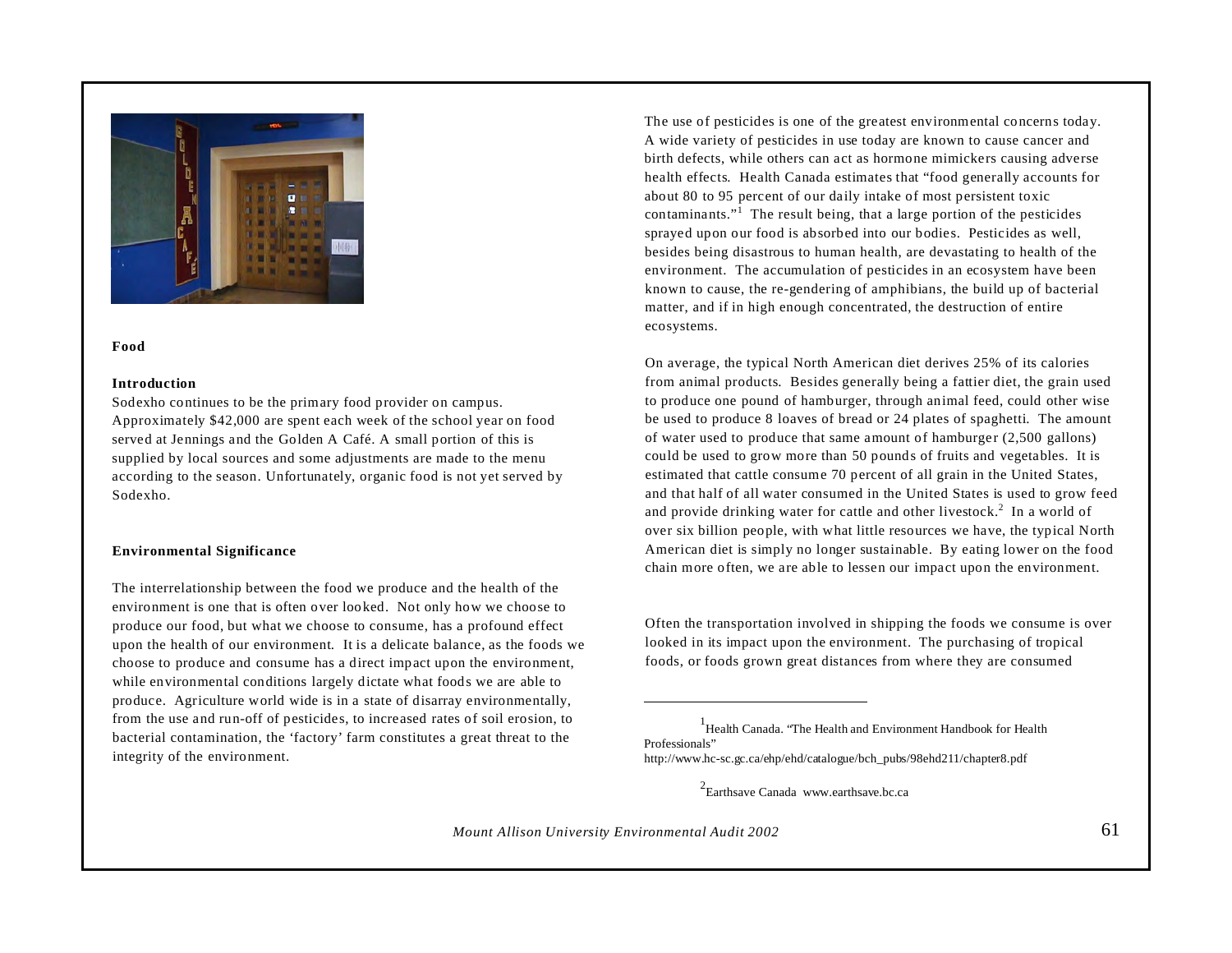require large quantities of fossil fuels to be burned in the transportation process, contributing to urban smog problems and climate change. A focus on purchasing local foods when ever possible can greatly decrease the amount of fossil fuels burned in the transportation process.

Mount Allison university, as a representative of a large population, holds a significant amount of purchasing power. The decisions the university makes on what it chooses to consume effects not only the health of the environment, but the health of all members of the university community. The choice to purchase local-organic food, not only promotes sustainable agriculture and environmentally friendly practices, but improves the health of university personal, and spurs development in the regional economy. David Orr writes, "agriculture (not argibusiness) would be given a large economic boost if a number of these institutions purchased locally grown food from farms operated sustainably. In return they would raise the quality of the food they serve, thereby improving the health of their students, lowering expenditures by reducing the costs of transporting food long distances, strengthening the local economy, and improving their ethical posture by reducing their complicity in a food system that is neither just nor sustainable."<sup>3</sup>

## **Current Environmental Policy**

"The University will endeavour, through the Department of Administrative Services, to minimize the ecological impact of food consumption on campus."

The performance indicators for this section are as follows:

- " Packaging and waste are minimized.
- Organic(pesticide/herbicide free) and seasonal options(food that does not have to be preserved) are used.
- Food is procured from local sources
- Information regarding ingredients and processing practices are made available to students
- Products which meet or exceed the standards outlined by the National Ecology labelling system are purchased.
- Environmentally friendly cleaning supplies are being used
- China or reusable plastics are used
- Food and cardboard recycling programs are used" (Section 2.7, Mount Allison University Environmental Policy, www.mta.ca/environment/)

## **Responsible Parties**

All food on campus, with the exception of that served by the President's Cottage and Cranewood, is supplied by Sodexho. Under the direction of Mark Henchey, Sodexho is responsible for the operation of the Golden A Café and the Jennings meal hall. Changes to food service are made through a suggestions board and through residence representatives.

### **Audit**

"Sodexho believes that we have a special responsibility to protect our environment for future generations. This responsibility has grown from our unique relationship with millions of consumers throughout North America, whose quality of life tomorrow will be affected by our stewardship of the environment today. We share their belief that the right to clean air, clean earth, and clean water is fundamental and unwavering. Sensitivity to environmental issues is an integral part of Sodexho's way of doing business. Vendors must demonstrate that their production process is as

 $^3$ David Orr, <u>Rooted in the Land: Essays on Community and Place</u> eds. William Vitek and Wes Jackson. New Haven and London: Yale University Press, 1996 pg 232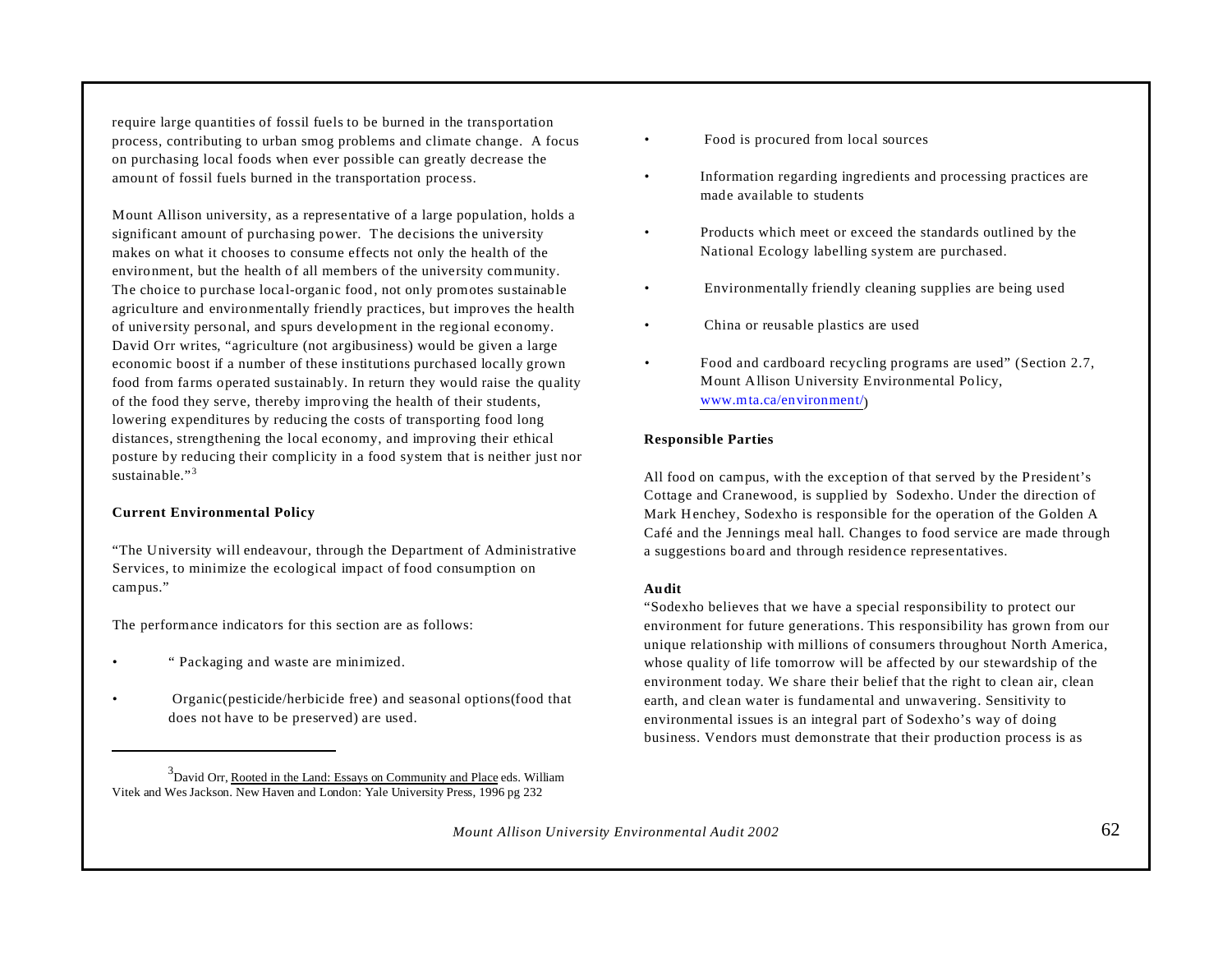environmentally friendly as possible."<sup>4</sup>

With the exception of the food served at the President's Cottage and at Cranewood, all food on campus is prepared by Sodexho. This food is served at the Golden A Café and at the Jennings meal hall. Food at the café is sold on an item by item basis. All students living in residence, with the exception of those in the Pavilion Bousquet, are required to purchase a meal plan which entitles them to 14 or 19 all-you-can-eat meals per week. Those not on the meal plan can purchase meals individually. Approximately 1150 members of the university community are on the full meal plan. This shows no marked change since the last environmental audit. Because the director does not keep records of the amount of food purchased, it is difficult to make any comparison with the activities in previous years. In particular, it makes gauging the environmental impact of food consumption on campus largely inaccurate.

The meal hall and the café offer only limited quantities of locally grown food. Neither the meal hall nor the café offers organic options. According to the Director, these items are too expensive and not available in large enough quantities for Sodexho. Because the company operates under national contracts for larger quantities in order to receive a better unit price it is not possible for them to buy from small organic growers. Though such companies might indeed be able to supply the needs of Mount Allison's food services, Sodexho signs contracts to supply for all of its Canadian locations.

Much of the food served by Sodexho is distributed by Sysco (formerly Serca) operating under a national contract. Sysco supplies food services at Mount Allison with baked goods, non-perishable food, and cleaning products and delivers once weekly.

The university receives some of its food supply from Maritime sources, including Baxter milk products, Sterling apples, Hub Meat Packers of

4 Sodexho, 'Environmental Policy,' http://www.sodexhousa.com/corp\_environ.html Moncton, and potatoes from Nova Scotia.

On its website, Sodexho Canada advertizes the availability of fair trade coffee at its locations. Currently the coffee served at Mount Allison is purchased from Nabob and Nestle, though the director has said he will look into the possibility of purchasing fair trade coffee if Sodexho does in fact have a contract with a fair trade coffee supplier.

As planned at the time of the 2000 environmental audit, information on the ingredients of the dishes served at Jennings is now contained in a binder in the meal hall. The preservatives, additives, and processing practices of ingredients are not listed in this binder. Students with allergies or specific dietary needs must communicate these to the director so that alternatives can be provided.

The consolidated Jennings meal hall has now been open for two full academic years. The director has noted increased efficiency in the various materials used in food services, including food itself. In addition to consolidation, a number of the meals served at Jennings are now cooked on demand, for example stir-fry and omelettes. This means that prepared food is not wasted. (For specifics on the amount of waste resulting from food services on campus, please refer to the Solid Waste chapter of this report)

### **Case Study**

### Bates Dining at Bates University in Lewiston, ME

"A member of the Maine Organic Farmers and Growers Association (MOFGA), Bates Dining has established connections to buy organic produce from local farmers. Bates College began to buy locally in 1996. Through the efforts of our purchasing manager, we became affiliated with MO FGA. We currently buy turkeys, potatoes and tomatoes from the association. Another great aspect of our purchasing program is smart purchasing. We always buy products from companies which try to minimize waste. We also purchase our coffees from Equal Exchange, a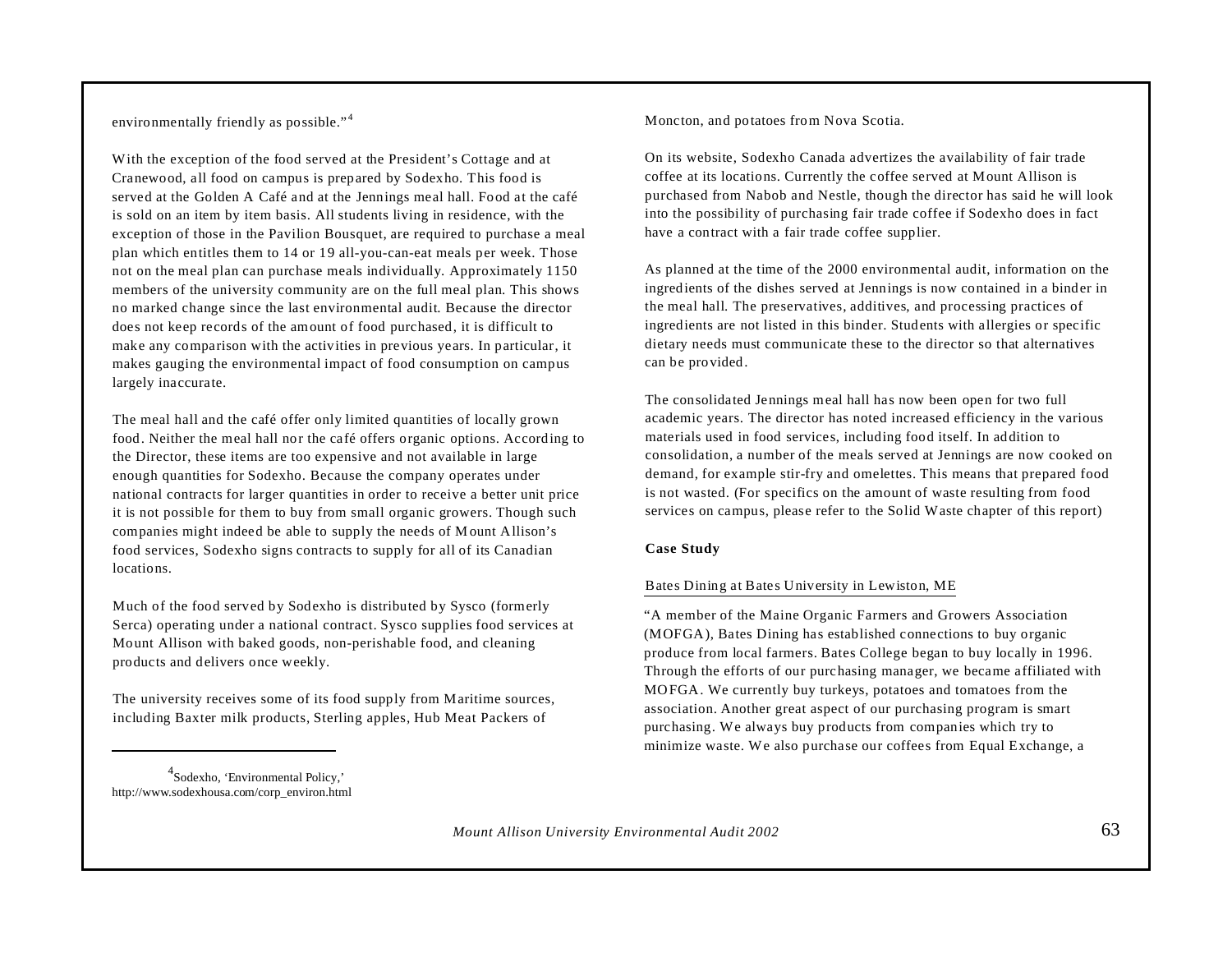distributor of organic coffees."<sup>5</sup> Bates College has a population of approximately 1650 students.

# 8. Limit the meat content in your diet. Eating lower on the food chain requires the input of less energy and fewer resources.

## **Recommendations**

## **For the Director of Food Services:**

- 1. Begin offering an organic option in the Golden A and meal hall by providing one meal with organic ingredients every week. With sufficient student demand, increase the amount of organic options available.
- 2. Purchase produce from local growers whenever possible.
- 3. Request product information regarding ingredients, processing methods and suppliers for all food items supplied by Sodexho and make it available to students.
- 4. Consider donating extra food to a charitable cause, such as a soup kitchen or a Meals-on-Wheels program.

### **For Students:**

- 5. Request product information from Sodexho regarding ingredients, processing methods and suppliers for all food items.
- 6. Avoid eating those foods which do not meet environmental and socially acceptable standards.
- 7. Reduce food waste, only put on your plate what you can eat.

<sup>5</sup> Bates College, 'Environment Initiatives,' http://www.bates.edu/dining-environment.xml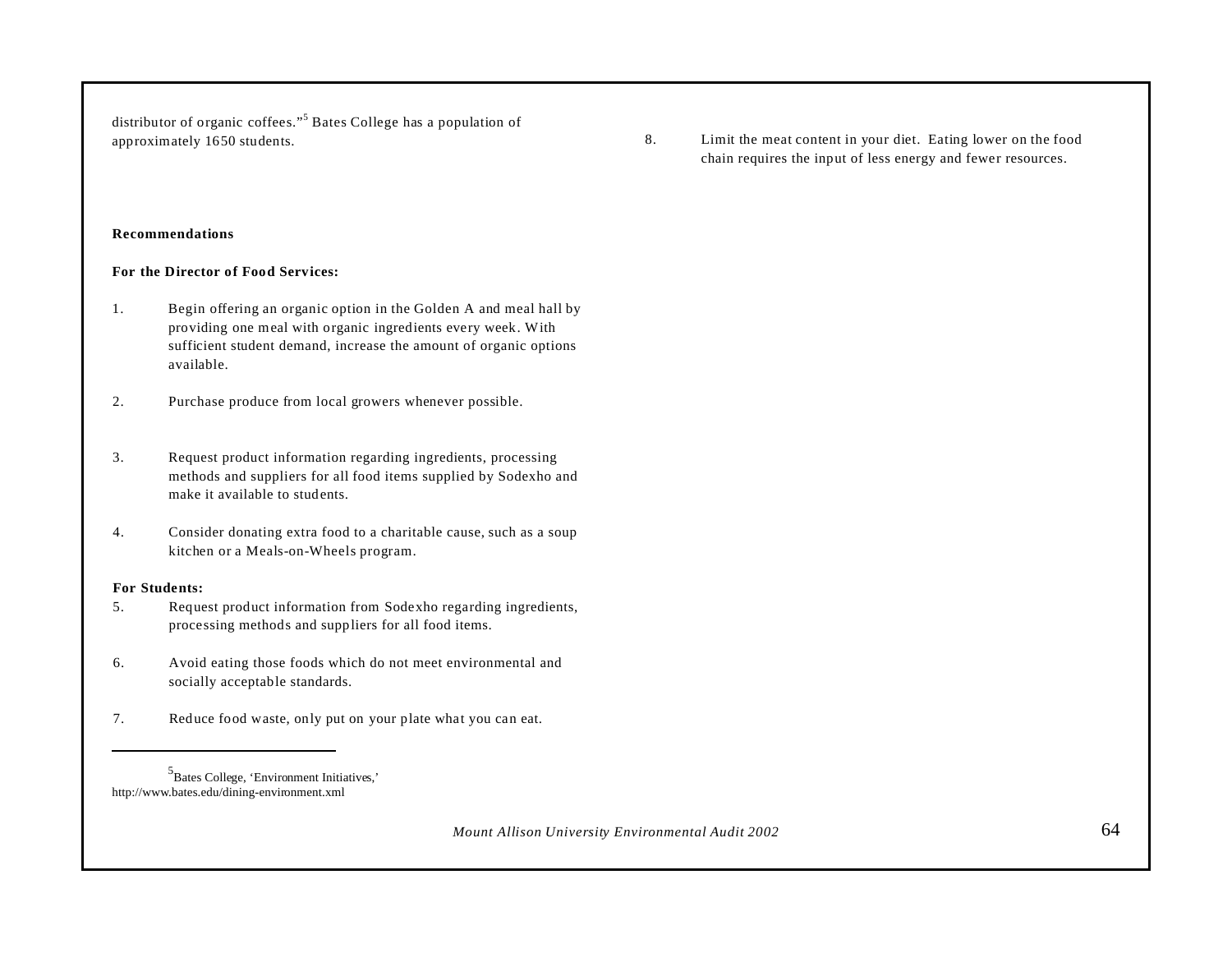# **Figure 8.1 Review of Environmental Policy:**

| Current Performance Indicator                                                                                                                                      | <b>Current State of Affairs</b>                                                                                                              | Proposed Changes to Performance Indicator                                                                          |  |
|--------------------------------------------------------------------------------------------------------------------------------------------------------------------|----------------------------------------------------------------------------------------------------------------------------------------------|--------------------------------------------------------------------------------------------------------------------|--|
| Packaging and waste are minimized.                                                                                                                                 | Some packaging is avoided by purchasing in<br>bulk. Wastes are not measured.                                                                 | Separate the components of this indicator to<br>address packaging, dry waste, and food waste<br>specifically.      |  |
| Organic (pesticide/herbicide free) and seasonal<br>options (food that does not have to be preserved)<br>are used.                                                  | No organic options are currently available; some<br>changes in foods offered depending on the<br>season.                                     | No change proposed.                                                                                                |  |
| Food is procured from local sources                                                                                                                                | A small portion of food is procured from local<br>sources.                                                                                   | No change proposed.                                                                                                |  |
| Information regarding ingredients and processing<br>practices are made available to students                                                                       | A binder is available that lists the ingredients of<br>all dishes served in the meal hall. It does not<br>include information on processing. | No change proposed.                                                                                                |  |
| Products which meet or exceed the standards<br>outlined by the National Ecology labelling system<br>are purchased.                                                 | The National Ecology labelling system does not<br>contain many food products in its listings.                                                | Research a labelling system specific to the food<br>industry and revise this performance indicator<br>accordingly. |  |
| Environmentally friendly cleaning supplies are<br>being used                                                                                                       | The products used are biodegradable.                                                                                                         | No change proposed.                                                                                                |  |
| China or reusable plastics are used                                                                                                                                | China is used in the meal hall. Food at the Golden<br>A Café is served on Styrofoam and<br>picnics/outdoor functions also use Styrofoam.     |                                                                                                                    |  |
| Food will be sent to Westmorland-Albert<br>Food and cardboard recycling programs are used.<br>beginning in September, 2002. Cardboard<br>continues to be recycled. |                                                                                                                                              | No change proposed.                                                                                                |  |

**Grade Assigned: D**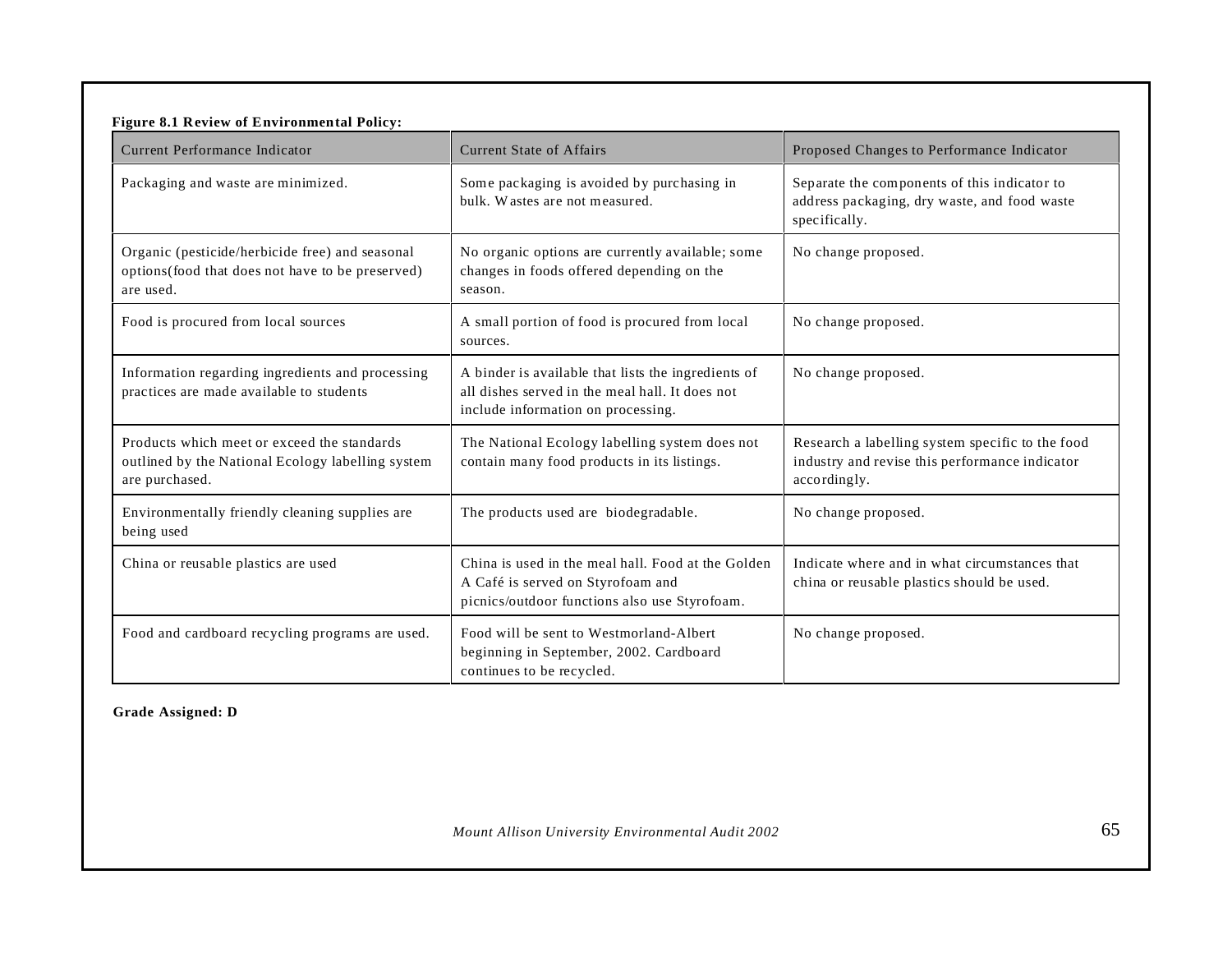

#### **Water**

#### **Introduction**

In 2001, Mount Allison's water consumption increased by 3,147,000 litres over the previous year to a total of 174,386,000 litres. Retrofits, a decrease in activity in some labs, and the combination of the two meal halls, has reduced consumption in some of the larger buildings, however the overall trend has been an increase. The university continues to install more efficient fixtures whenever renovations are done, and is open to testing water saving technologies. The quality of incoming water from the Town meets health regulations, however the university remains somewhat vague on the impact of its activities on waste water.

### **Environmental Significance**

In Sackville the water supply comes from Tantramar River watershed, a ground source. 91% of the population in the Atlantic region<sup>1</sup>, and approximately a third of the world's population $^2$  rely entirely on groundwater supply. It has long been thought that groundwater was safe

<sup>1</sup>Environment Canada's State of the Environment Report: www.ec.gc.ca/soer-<br>Environment Canada's State of the Environment Report: www.ec.gc.ca/soerree/English

<sup>2</sup>World Watch Institute, State of The World 2001, New York: W.W. Norton & Company, 2001

from contamination, but in May 2000, the catastrophe in Walkerton, Ontario challenged that notion. The death of 7 people as a result of an E. Coli outbreak caused by leaching of manure from a nearby farm into the groundwater supply of this small town, was a wake up call in Canada. All over the world, fresh water supply is being depleted as a result of overuse and contamination. We are only now discovering contamination caused by chemicals phased out decades ago. At the same time, with water consumption increasing at twice the rate of population growth, the demand for water is predicted to increase to 56 percent more than is currently available<sup>3</sup>. Clearly then, contamination of and dependence on water cannot continue indefinitely. Here at Mount Allison, this relationship is largely hidden in the plumbing. Clean water comes out of the tap, and potential contaminants vanish down the drain or are shipped away for disposal in landfill. It is essential that in managing water as a finite resource, we do our part to conserve water *and* avoid spoiling water both for those supplied by the local watershed and beyond.

### **Responsible Parties**

The Technical Service Manager at Facilities Management is responsible for monitoring water consumption on campus as well as the upkeep and replacement of fixtures, piping, and equipment.

## **Current Environmental Policy**

"Under this policy, the university will endeavour, through the supervision of Facilities Management, to minimise water consumption.

The performances indicators for the following section are as follows:

Water efficient models are installed when replacing any water

<sup>&</sup>lt;sup>3</sup> Council of Canadians : www.canadians.org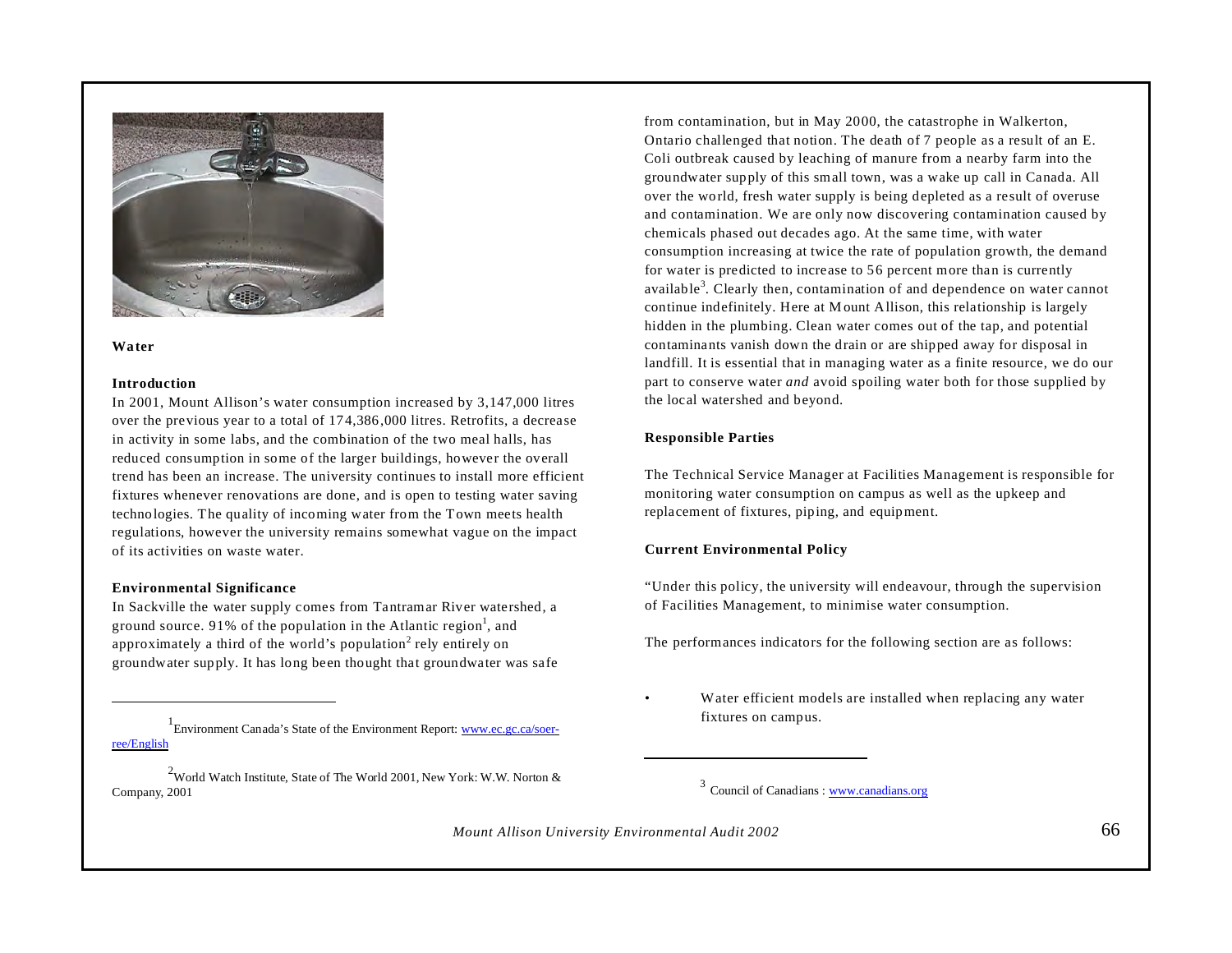- Projects are undertaken to decrease water usage.
- Longevity and water efficiency are primary considerations when purchasing water fixtures." (Section 2.5, Mount Allison University Environmental Policy, www.mta.ca/environment)

## **Audit**

Mount Allison's water supply comes from the Tantramar River watershed, a groundwater source that is piped and treated by the Town of Sackville, for a charge of \$0.80 per 1000 litres. The piping and treatment of water and sewage remains unchanged since the time of the last audit. According to the Public Works and Water Department, our watershed appears to be safe from contamination and depletion. 11 locations are monitored every two weeks and show that New Brunswick regulations for quality are consistently being met. In addition, the town's committee on water and sewer is spearheading research to quantify more accurately the amount of water in the ground source. It is hoped that this will provide the basis from which to improve local watershed management.<sup>4</sup>

Mount Allison's total water consumption in 2001 was 174,386,000 litres of water, showing an increase of 3,147,000 litres compared with total consumption for 2000. This translates into approximately 780,000 litres per student last year, or 215 litres daily per student. The quantity of water consumed by each of the buildings on campus in the last two years is contained in Appendix Q, with an analysis of those numbers in the paragraphs below.

Water is used at Mount Allison primarily in bathrooms, in science and photography labs, for food preparation, for outdoor watering, for air conditioners in select buildings, and for the fountain in the Swan Pond. The sites of major water consumption on campus have not changed a great deal in the last two years. The top water consumers last year in descending order

<sup>4</sup>Information on the Town's water management obtained from a phone interview with Town of Sackville Engineer, George Woodburn, June 2002.

were Harper/Jennings, Trueman/McConnell, Barclay, Windsor, Athletic Centre, Crabtree, Bennett/Bigelow, Edwards/Thornton, Palmer, Allison Gardens, University Centre, Flemington, Heating Plant, and Hart Hall. The total consumption in each of these buildings has fluctuated somewhat over the last three years. There has been a marked improvement in the water consumption for these top buildings, with a decrease of  $13,630m^3$  since 1999, though the campus wide trend has been an increase. Figure 9.1 charts the last three years of water use in the buildings with the highest consumption on campus and notes the percentage these buildings contributed to the total consumption on campus most recently. In 2001, these fifteen buildings comprised 71 percent of the total consumption, with the remaining 24 buildings totalling 29 percent.

| <b>Building:</b>       | 1999                 | 2000   | 2001   | % of total<br>in 2001 |  |
|------------------------|----------------------|--------|--------|-----------------------|--|
| Trueman/McConnell      | $40,363 \text{ m}^3$ | 20,143 | 20,564 | 11.79                 |  |
| Barclay                | 16,328               | 20,443 | 19,334 | 11.09                 |  |
| Harper/Jennings        | 15,336               | 24,051 | 21,984 | 12.6                  |  |
| Crabtree               | 12,993               | 10,022 | 10,625 | 6.09                  |  |
| Windsor                | 12,879               | 12,438 | 12,733 | 7.3                   |  |
| <b>Athletic Centre</b> | 10,384               | 14,425 | 12,192 | 6.99                  |  |
| Edwards/Thornton       | 9,229                | 9,228  | 8,478  | 4.86                  |  |
| Bennett/Bigelow        | 8,468                | 8,205  | 9,330  | 5.35                  |  |
| Flemington             | 6,374                | 5,248  | 5,134  | 2.94                  |  |
| Hart Hall              | 5,105                | 4,670  | 3,455  | 1.98                  |  |

#### **Figure 9.1:**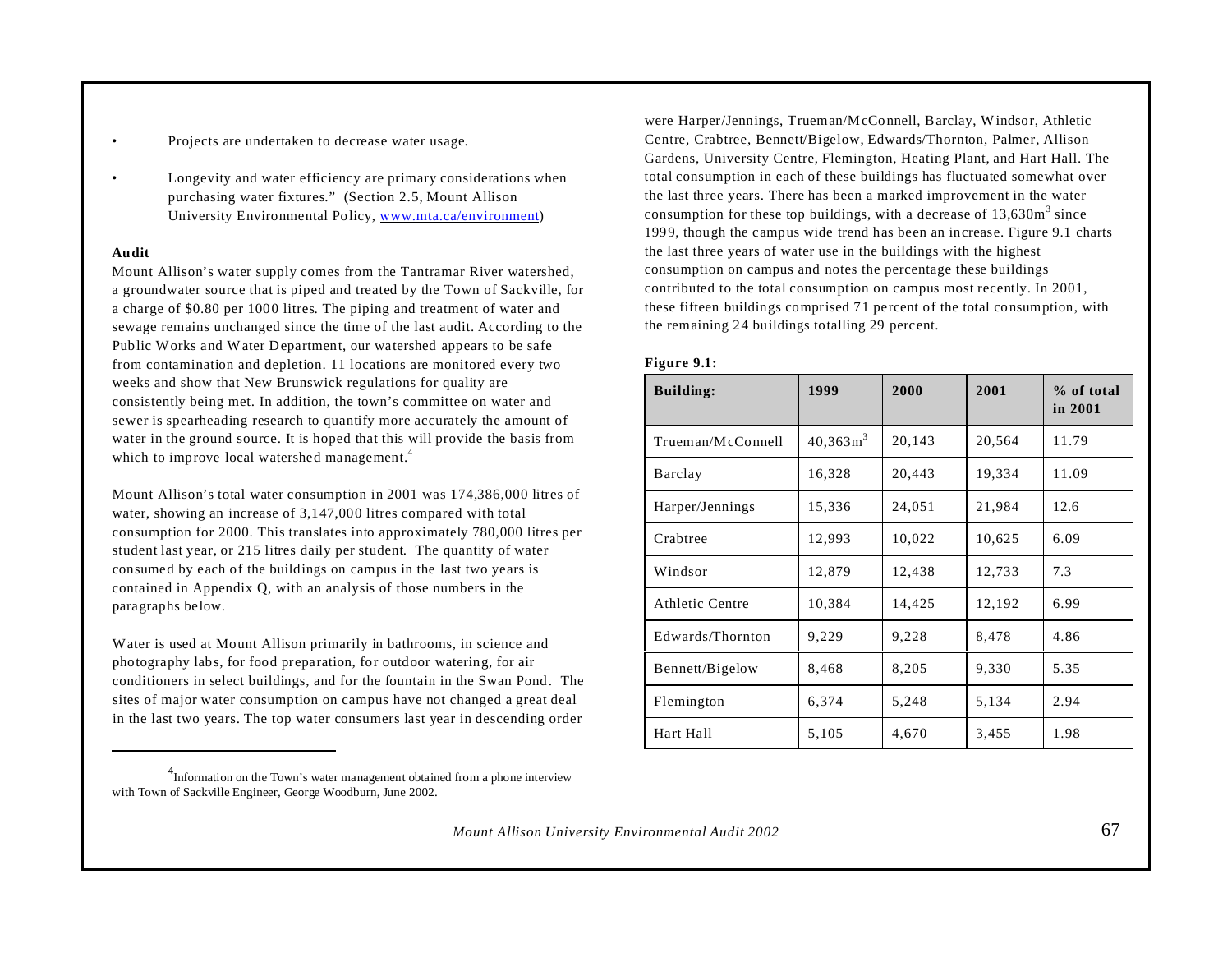The combination of two meal hall facilities into one, beginning in March 2000, resulted in an overall decrease in water used for food services, though the meter readings for Harper/Jennings and Trueman/McConnell are among the highest because they are two of the largest residences on campus, each housing approximately 170 students. Barclay and Flemington both operate a number of laboratories that make use of water both for cleaning equipment, and for water aspirators. Although the Coastal Wetlands Institute has been added to the water meter at Flemington (as of 2000), it is not yet fully operational and has thus not had any notable impact on the total consumption. The overall drop in consumption at Flemington, as well as the increase in Barclay can be attributed to the level and type of research being done in those buildings. The steady decline in consumption at Hart Hall is the result of reduced activity in the photo labs located there. Figure 9.2 graphs the consumption in these buildings in 2001 for comparison.

Buildings on campus vary somewhat in terms of the style and efficiency of bathroom fixtures-showers, faucets, toilets, and urinals. Showers range from 42 to 3 litres per minute, sinks from 31 to 4.68 litres per minute, toilets from 22.5 to 1.6 litres per flush, and urinals from 5 to 2.8 litres per minute, depending on the model. Currently, when buildings are renovated the fixtures are replaced with a more efficient model. Washroom retrofits since the 1998 survey include the Dunn Building, the CLT, one washroom in Bigelow House. Those since the 2000 audit, include the completion of the third floor of Avard Dixon, and a shower repair in Bennett House. Hunton House is currently undergoing a complete renovation of the interior, which will include retrofits of all water fixtures.

Figure 9.2 compares the water consumption in each residence building per capita, showing results for 2000 and 2001 (measured from January-December of each year).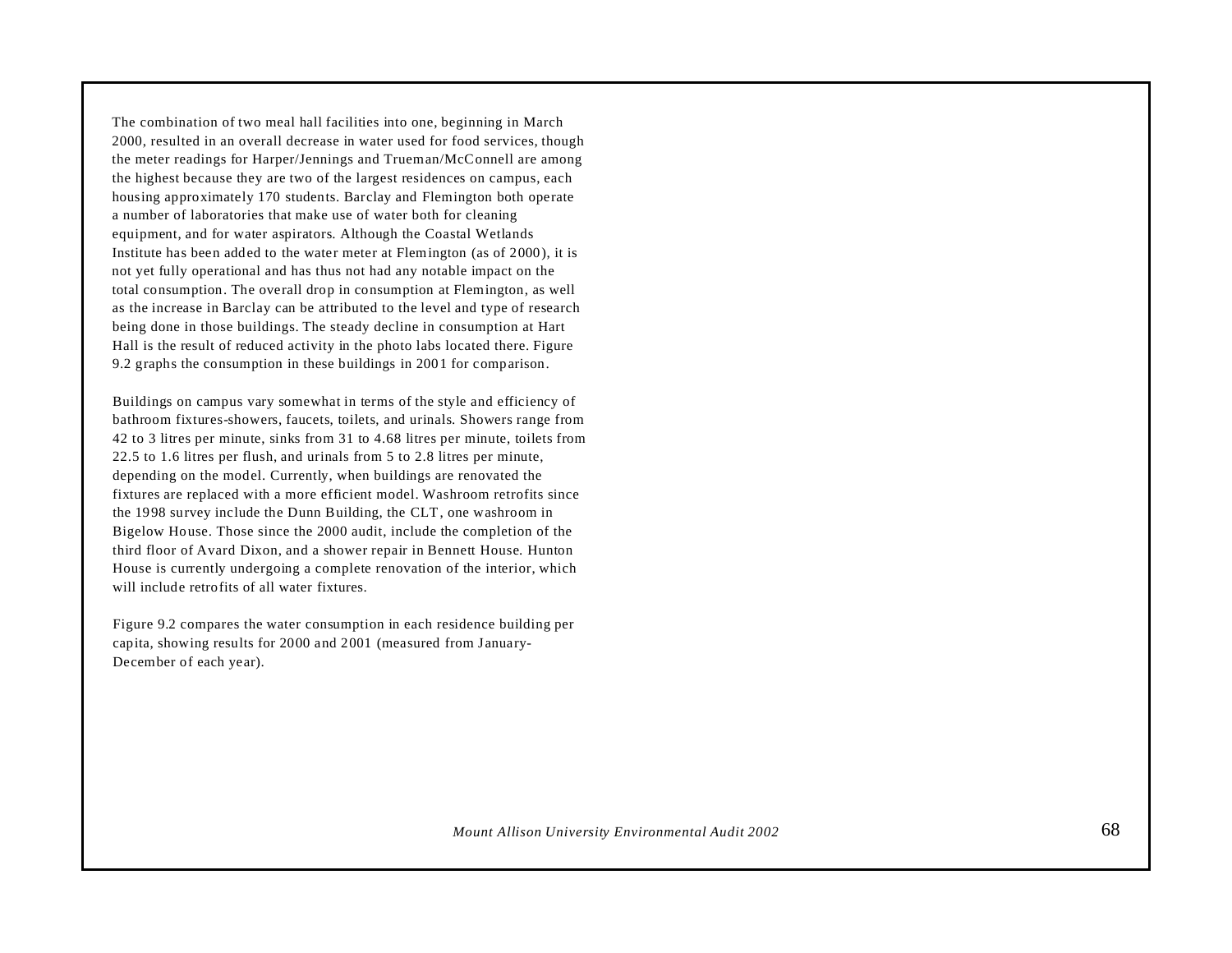

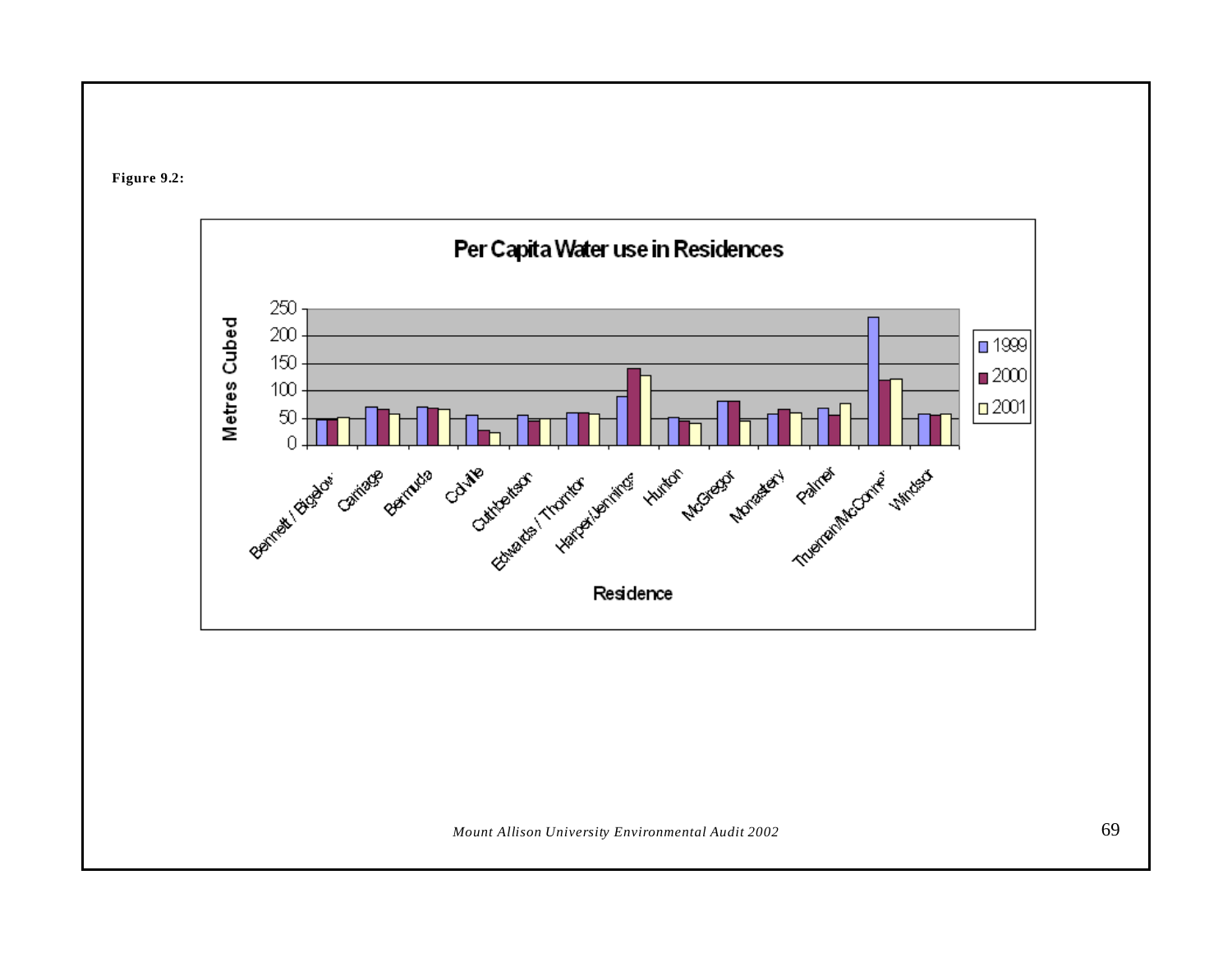The water use per capita last year in descending order was as follows: Harper, Trueman, Palmer, Bermuda, Monastery(Pavilion Bousquet), Carriage, Windsor, Edwards/Thornton, Bennett/Bigelow, Cuthbertson, McG regor, Hunton, Colville. Both Trueman and Harper share water meters with McConnell and Jennings meal halls, respectively. From September 1999 to February 2000, McConnell was the only meal hall open and since March 2000, Jennings has become the sole meal hall, serving nearly all students living in residence. This can be seen in the fluctuations in water consumption for these two buildings. It was noted in the 1998 audit that Trueman housed the most inefficient water fixtures compared to the other residences. The sprinklers used to water the football field is measured in the Trueman/McConnell metre. It is also worth pointing out that in 2001, when McConnell was no longer used and Jennings served double the population, Trueman's per capita water consumption was only 8 cubic metres lower than Harper's. Water use has steadily decreased in a number of residences, including Carriage, Bermuda, Colville, Hunton, McGregor, and Edwards/Thornton. A complete listing of the total and per capita water consumption in residences can be found in Appendix R.

Outdoor water use at Mount Allison grew substantially in the past two years. The majority of the water used in outdoor sprinklers is measured in the metre of the building from which the water is drawn. Only the football fields, places where sod has been replaced, flower beds, and trees are habitually watered. In 2001, 4963 $m<sup>3</sup>$  of water were used on the football fields. In the first half of 2002 this has totalled  $1489\text{m}^3$  with an additional charge of \$1333.37 for un-metered sprinklers and hydrants on campus.

Future projects to reduce Mount Allison's water consumption include a pilot test of a waterless urinal in Facilities Management, ongoing work at making the waterlines leak-free, and continued retrofitting of fixtures with increasingly efficient models.

### **Case Study**

In 1993, the University of British Columbia constructed the C.K. Choi building. Among other ecological design features, the building uses excellent water saving techniques and equipment. "Composting toilets

installed in this project do not require water for flushing. City water is generally only required for low flow lavatory faucets (spring loaded to further reduce waste) and kitchen sinks. Irrigation of site planting material is provided solely from collected rain water (stored in an 8000 gallon subsurface cistern) and recycled grey water from the building. Projected water usage is approximately 300 gallons per day."<sup>5</sup> **Recommendations**

#### **For Senior Administration**

1. Make funds available for immediate retrofitting of particularly inefficient water fixtures.

#### **For Staff**

- 2. Declare a baseline for water consumption based on the water invoices from 2001 and set targets for reduction from the baseline.
- 3. Continue to replace inefficient water fixtures with more efficient models.
- 4. Accurate records of water saving measures should be compiled and unified by Facilities Management. These records should include all low-flow toilets, showers, and faucets installed on campus, as well as a current list of all water saving features included in new and renovated buildings.
- 5. Look into alternatives to water consuming appliances such as composting toilets.
- 6. Follow through with the testing of a waterless urinal at Facilities Management.
- 7. Investigate the possibility of collecting and using rainwater on campus.

<sup>5</sup> www.iar.ubc.ca/choibuilding/matsuzaki.html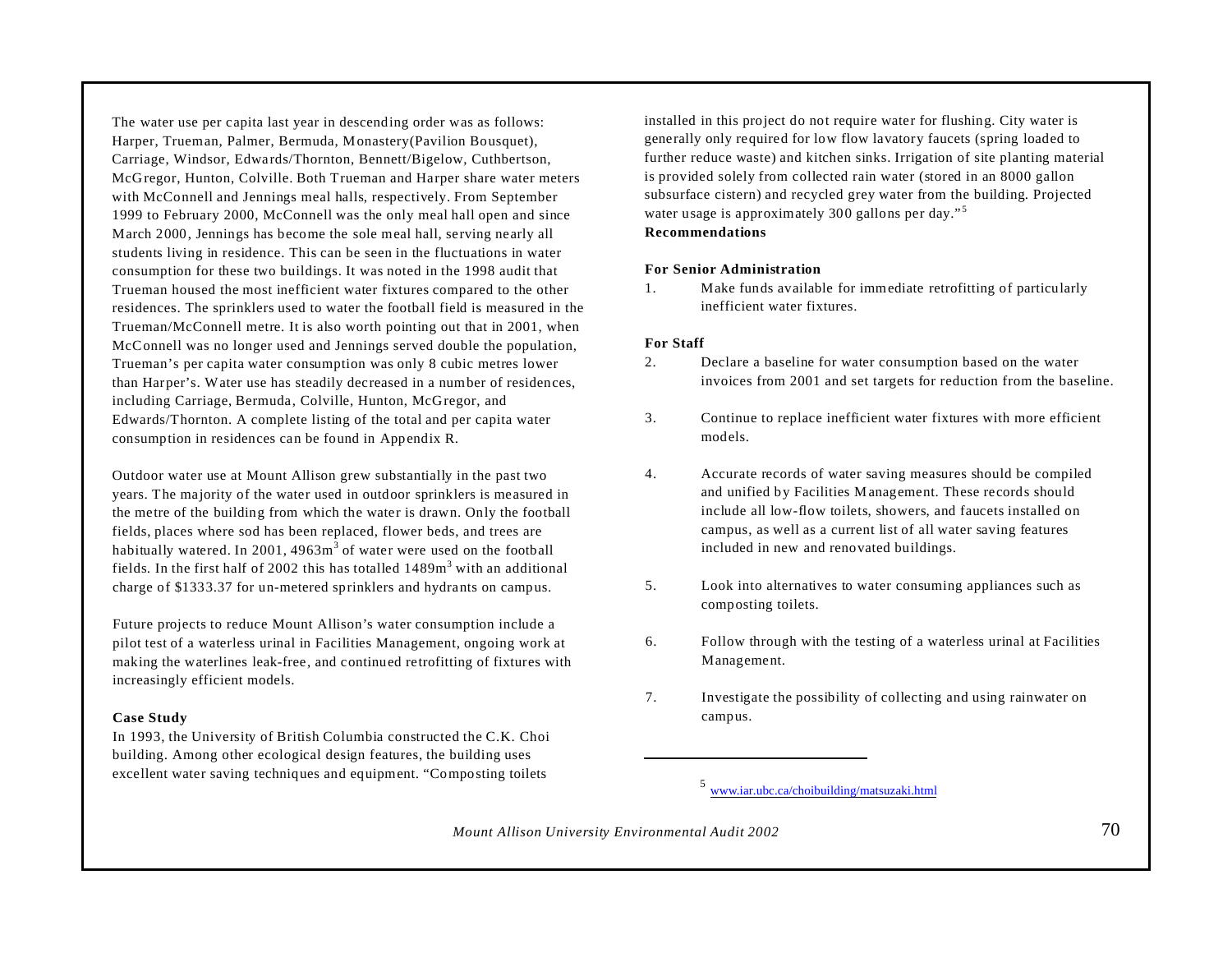- 8. Wash vehicles only when necessary.
- 9. Conserve water on a individual basis.

### **For Faculty**

- 1. In labs, encourage students to conserve water whenever possible (ie washing test tubes all at once rather than individually).
- 2. Conserve water on a individual basis.
- 3. Report any leaks immediately to Facilities Management (fixit@mta.ca)

#### **For Students**

- 4. Limit shower length to about 8 minutes.
- 5. Turn off water taps when brushing your teeth.
- 6. Report any leaks or dripping faucets immediately to Facilities Management (fixit@mta.ca)
- 7. Post a sign in your residence bathroom asking people to help conserve water by following the above recommendations for students.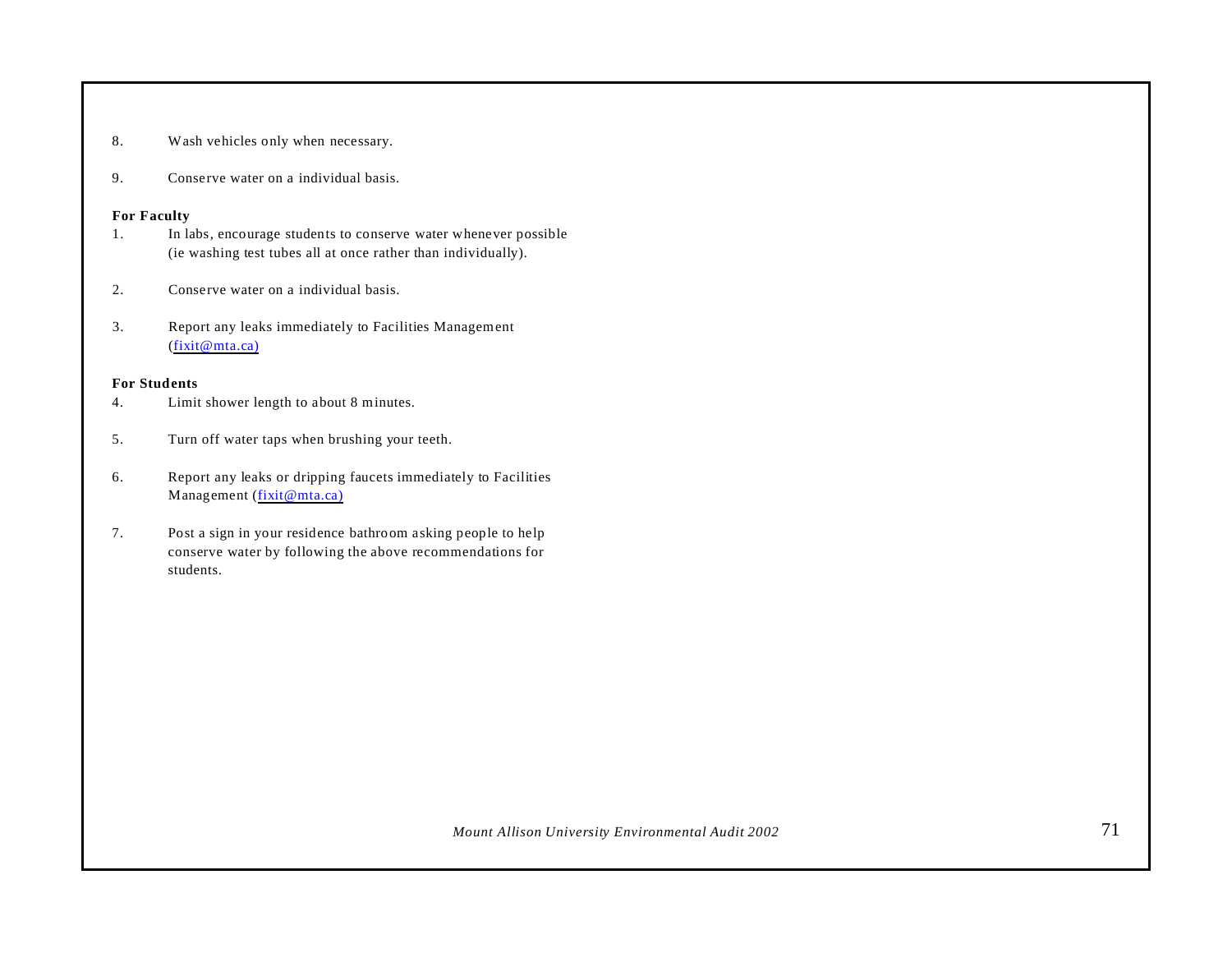# **Figure 9.3 Review of Current Environmental Policy:**

| Current Performance Indicator                                                                | <b>Current State of Affairs</b>                                                                                                    | Proposed Change to Performance Indicator |
|----------------------------------------------------------------------------------------------|------------------------------------------------------------------------------------------------------------------------------------|------------------------------------------|
| Water efficient models are installed when<br>replacing any water fixtures on campus.         | Water fixtures are being replaced by more<br>efficient models when the fixture needs replacing<br>or when a building is renovated. | No change proposed.                      |
| Projects are undertaken to decrease water usage.                                             | Projects are undertaken to reduce leaks.                                                                                           | No change proposed.                      |
| Longevity and water efficiency are primary<br>considerations when purchasing water fixtures. | These two factors are considered when purchasing<br>water fixtures.                                                                | No change proposed.                      |

**Grade Assigned: C**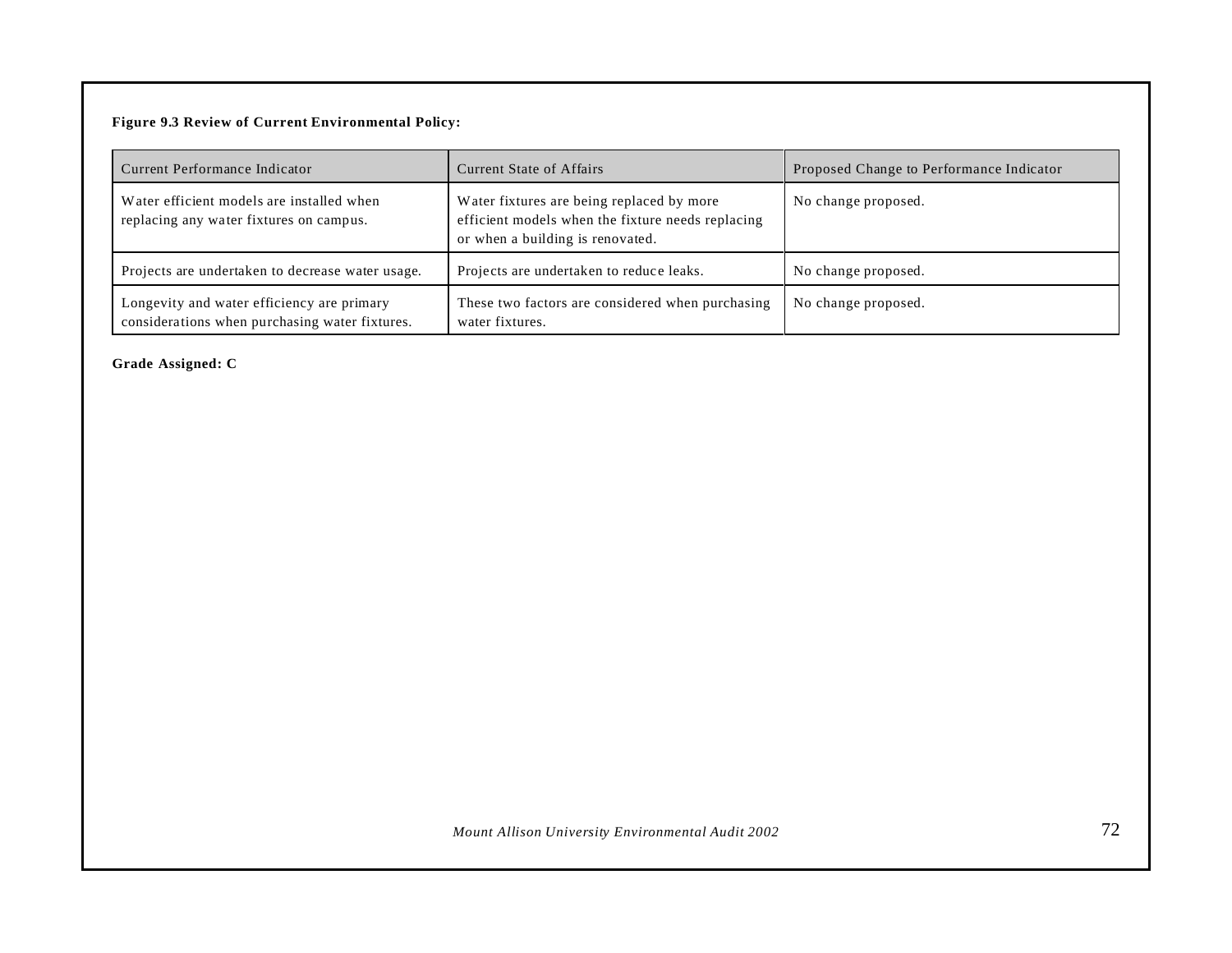

#### **Finance**

#### **Introduction**

This year, Mount Allison will have a total of \$44,349,377 with which to operate the university. The source and spending of these dollars stretch the university's environmental impact far beyond the bounds of the campus. There is room to minimize this impact in the areas of income, purchasing, and investments. Though the larger majority of the university's income is in the form of government grants and student fees (85.5%), our operations are also dependent on endowments and donations. Currently, the External Relations department does not screen donors on the basis of ethics or environmental practice. Though an environmental purchasing policy is not yet in place, some effort is made in the purchasing department to address the environmental impact of the university's expenditures. A number of materials are purchased in bulk, and the Purchasing Manager encourages departments to order more environmentally friendly or efficient items when they are available. Two years ago, it was proposed that the Board of Regents consider switching some of the university's investments to an ethical portfolio, however, the university continues to invest in unscreened funds.

### **Environmental Significance**

Without a comprehensive understanding of the practices Mount Allison is

condoning though the money it takes from donors and invests through purchasing and holdings, it is difficult to assess the full reach of the university's environmental impact. Supporting companies with environmentally destructive practices has a negative impact on many levels. It provides companies with an incentive to operate irresponsibly, slows the development of more environmentally friendly goods and services, and depletes resources necessary for the mere continuation of industry and university alike.

#### **Current Environmental Policy**

"The University will endeavour, under the supervision of the Controller to minimize the ecological impact of the products and services purchased in support of campus operations. By choosing to take responsibility for the whereabouts of our finances, we can come to better understand the university's environmental impact and ultimately reduce it.

The performance indicators for this section are as follows:

- 1. Photocopiers and printers minimize the required use of paper.
- 2. Recycled and post-consumer paper is purchased.
- 3. Unbleached recycled paper is available in the Bookstore.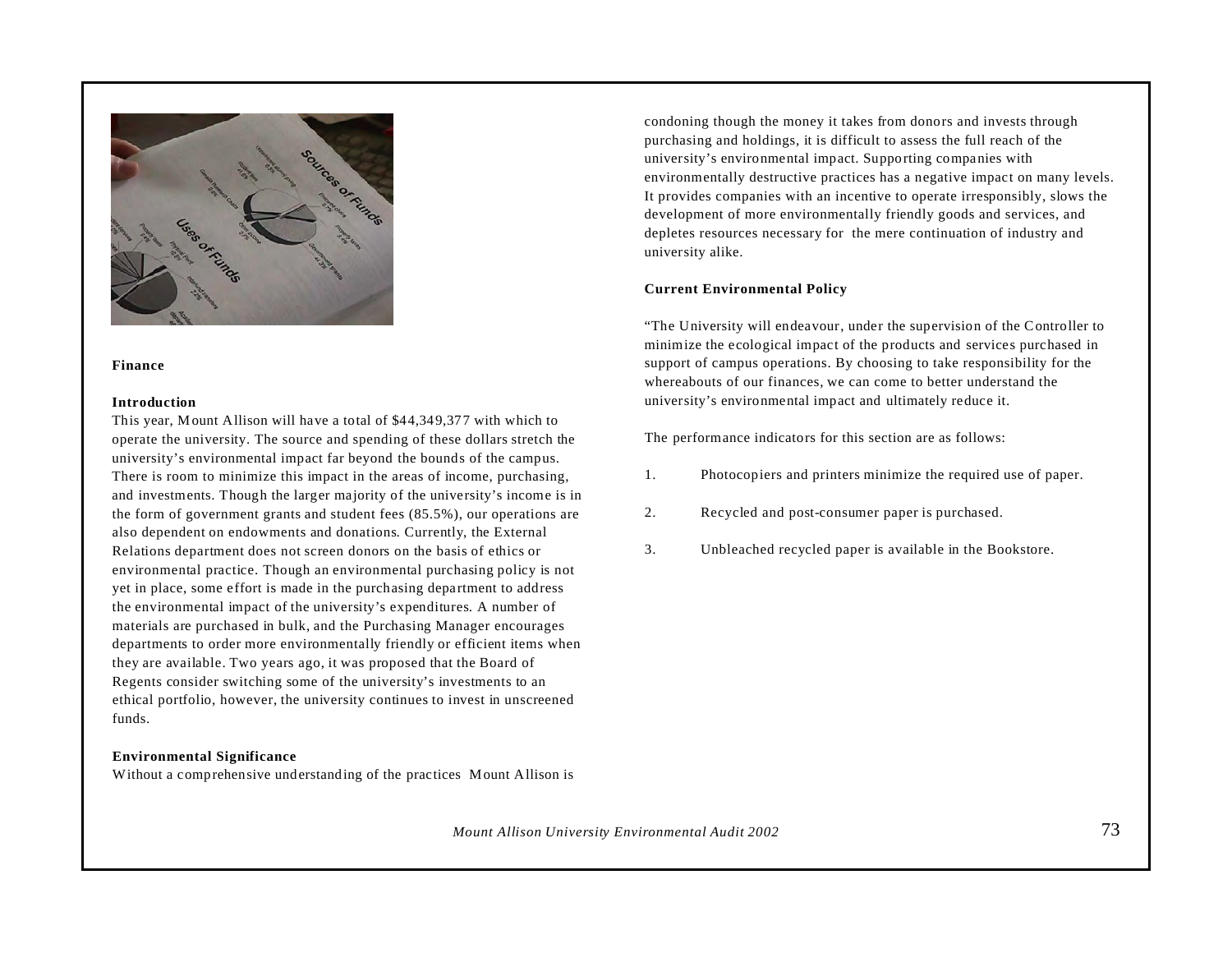- 4. In the purchase of products, the following factors are taken into consideration:
	- a) reduced packaging;
	- b) environmental performance(i.e. energy saving),
	- c) reduced consumption;
	- d) construction (i.e. recycled materials rather than tropical hardwoods, PVC); and longetivity.
- 5. Information is provided to departments comparing the environmental performance of different products. I.e. Fax machines that can use recycled paper, etc." (Section 2.8, Mount Allison University Environmental Policy, www.mta.ca/environment )

### **Responsible Parties**

The Purchasing Manager in the Financial Services department is responsible for all purchase orders from the university, the External Relations office is responsible for all incoming funds to be used for the university's operations, and the Board of Regents University Investment Committee is responsible for the university's investment portfolios.

#### **Audit**

#### University Funding

Mount Allison receives funding for its operations from government grants, student fees, alumni giving, endowed chairs, Canada Research Chairs, as well as about 3.3% from various other sources. Figure 10.1 shows the breakdown of funding sources:



Government grants make up a larger portion of total incoming funds this year, whereas student fees, despite increase, contribute a slightly smaller portion. Likewise, alumni giving will contribute 0.1% more to the budget than last year, while endowment income will contribute 0.6% less.

The External Relations department at Mount Allison is responsible for soliciting alumni, foundations, and corporations for donations to the university. At this point, donors are not screened based on their environmental practices or ethics. The auditors requested, but did not receive a list of the major donations received in the last two years.

Figure 10.2 shows the consolidated budgets for the past two years, and the projections for the upcoming 2002-2003 academic year. It should be noted that the dollars shown for 2000-2001 and 2001-2002 are taken from the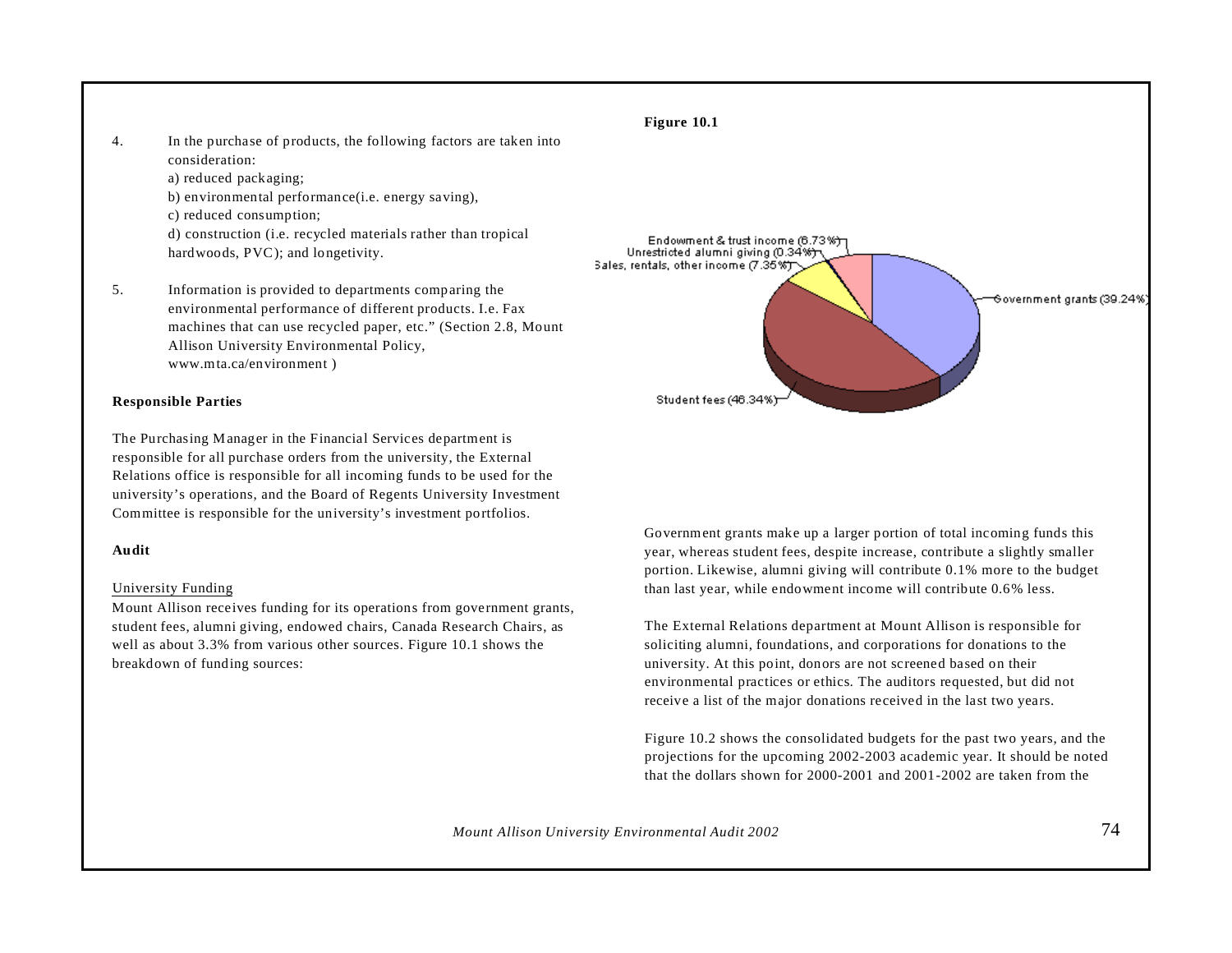adjusted and not the original budgets, so as to accurately reflect actual funds spent in those years. This information is as reported in the university budgets produced by the budget officer and review committee, available at Financial Services.

# **Figure 10.2:**

| Department                    | Amount in<br>2000-2001 | $\frac{0}{0}$ | Amount in<br>2001-2002 | $\%$  | Amount in<br>2002-2003 | $\%$  |
|-------------------------------|------------------------|---------------|------------------------|-------|------------------------|-------|
| Faculty of Arts               | 5,429,333              | 14.1          | 5,545,693              | 13.8  | 5,791,683              | 13.1  |
| Faculty of Social Science     | 2,777,561              | 7.2           | 2,904,605              | 7.2   | 3,176,836              | 7.2   |
| Faculty of Science            | 4,394,126              | 11.4          | 4,548,651              | 11.3  | 4,931,509              | 11.1  |
| Academic Affairs and Con't Ed | 2,324,006              | 6.0           | 2,447,710              | 6.1   | 2,846,853              | 5.6   |
| Library                       | 1.990.697              | 5.2           | 2,019,158              | 5.0   | 2,108,614              | 4.8   |
| <b>Computing Services</b>     | 1,247,775              | 3.2           | 1,345,535              | 3.4   | 1,454,781              | 3.3   |
| Admin, and General Services   | 4,770,581              | 12.4          | 4,527,264              | 11.3  | 4,750,670              | 10.7  |
| Physical Plant                | 6,806,111              | 17.7          | 8,088,220              | 20.1  | 10,396,190             | 23.4  |
| <b>Student Services</b>       | 2,596,007              | 6.8           | 2,704,365              | 6.7   | 2,769,542              | 6.2   |
| Direct ancillary expenditures | 4,763,607              | 12.4          | 4,536,512              | 11.3  | 4,794,700              | 10.8  |
| Other budgets                 | 501,523                | 1.3           | 389,640                | 1.0   | 763,000                | 1.7   |
| Interfund transfers           | 870,575                | 2.3           | 1,105,147              | 2.8   | 925,000                | 2.1   |
| Total net expenditures:       | 38,417,902             | 100.1         | 40,162,500             | 100.0 | 44, 349, 377           | 100.0 |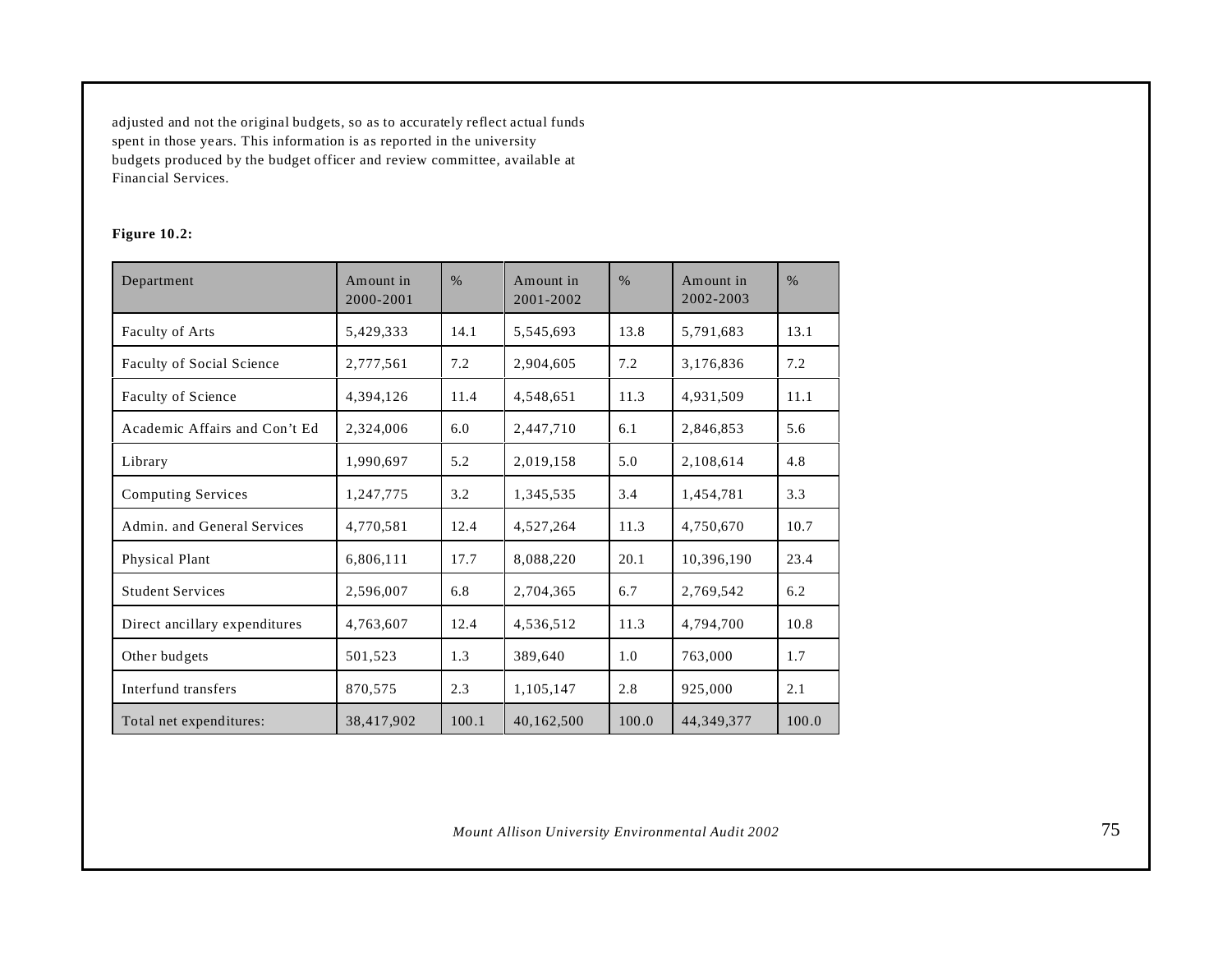The university's total consolidated budget has increased by approximately 13% since 2000-2001. Although actual funding for each department is budgeted to increase, the portion of the total devoted to each area has changed somewhat, with a larger portion going to the Physical Plant and to Other Budgets in the coming year than has in the past. Each department receives funding for salaries and benefits, employment related expenses, and supplies. The allocation of funds to each of these areas varies greatly between departments. High priority items identified by the budget committee for this year are library acquisitions, alterations and renovations, and scholarships.

In addition to funds from the university budget, academic departments also receive grants for research projects, equipment and student hirings. The Natural Science and Engineering Research Council of Canada (NSERC), Social Science and Humanities Research Council of Canada (SSHRC), as well as a number of other Federal and Provincial foundations accept research proposals in a wide variety of disciplines. Figure 10.3 lists the amount of funding received by Mount Allison in the past two school years:

#### **Figure 10.3:**

| Foundation          | Amount Received in<br>2000-01 | Amount Received in<br>$2001 - 02$ |
|---------------------|-------------------------------|-----------------------------------|
| <b>NSERC</b>        | \$620,814                     | \$626,506                         |
| <b>SSHRC</b>        | \$128,140                     | \$151,509                         |
| other federal funds | \$342,450                     | \$1,683,319                       |
| provincial funds    | \$148,828                     | \$100,580                         |

#### University Procurement

The purchasing process at Mount Allison has not changed significantly in the past two years. There have been amendments to the purchasing policy, however these have been clarifications and not additions. The policy to date does not contain any reference to the university environmental policy, nor does it make any stipulations on the environmental impact of purchases, or bans on particularly harmful or products or endangered species. The full policy can be found at

www.mta.ca/administration/financial/policpurch.htm.

Though environmental considerations have not been made official in the purchasing department, some efforts are being made to address the issues outlined in the Purchasing section of the environmental policy. Since 1999, the Purchasing Manager has included a request for information on environmental practices in each of the bids that are done by public tender. As of yet, the information obtained from this request has not been a deciding factor in any of the deals closed. In the fall of 2001 the department put purchase requisition forms on the Financial Services website as part of an attempt to make internal communications more time and resource efficient. Though forms must be submitted to the purchasing department in hard copy, it has meant an overall reduction in paper wastage. Currently, Purchasing is working to connect their system to the Facilities Management online work order system, in part to reduce written communications between the two departments. Externally, a number of companies with whom the university does business have switched to electronic ordering. Although this minimizes paper needed at the ordering stage, we still require paper invoicing for the purpose of financial audits. A more significant reduction in paper consumption in university procurement would be possible through an electronic data storage system.

Mount Allison continues to do some of its larger purchases through Interuniversity Services Inc.(ISI), a purchasing cooperative that includes 17 maritime universities and colleges. The purchasing departments of these schools meet twice a year to review their contracts. Products and services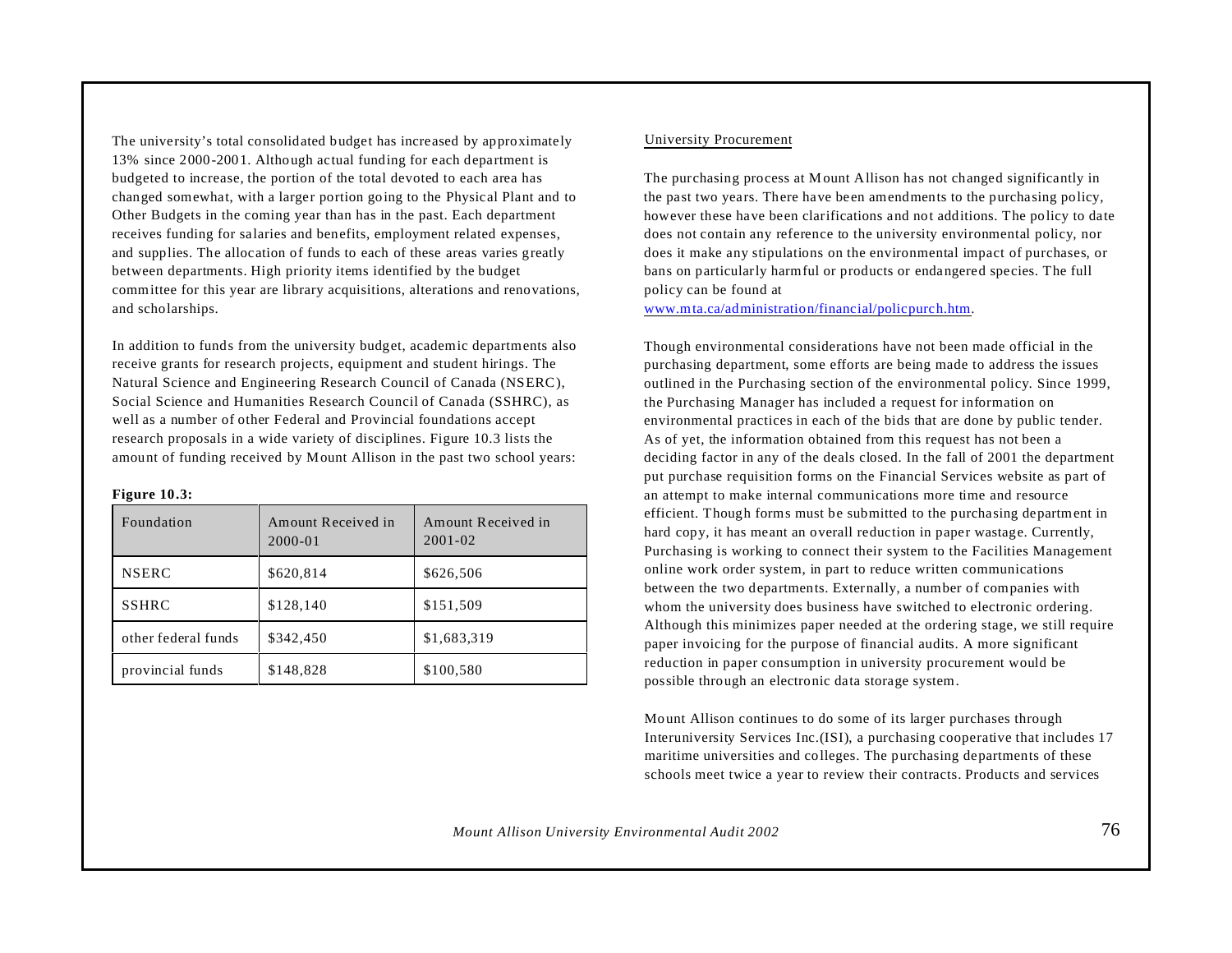for which the cooperative has agreements include benefit plans, courier, moving, paper, light bulbs, fuel oil, garbage bags, and linen. Last year, Mount Allison spent \$1.15 million through these agreements. ISI has adopted an environmental policy entitled "Environmentally Aware Procurement" which includes a policy statement, guiding principles, and supplier requirements. This policy is accessible to the Purchasing Manager on the ISI website.

Figure 10.4 lists the university's top 15 suppliers and their environmental policies and accountability. It is important to note that the existence of a policy does not necessarily or accurately reflect corporate efforts to reduce environmental impact. Wherever possible, a company should be researched on the impact of its product and/or operations on humans and the environment both locally and globally. The university can send a strong message by choosing to do business with companies that practice a concern for these issues.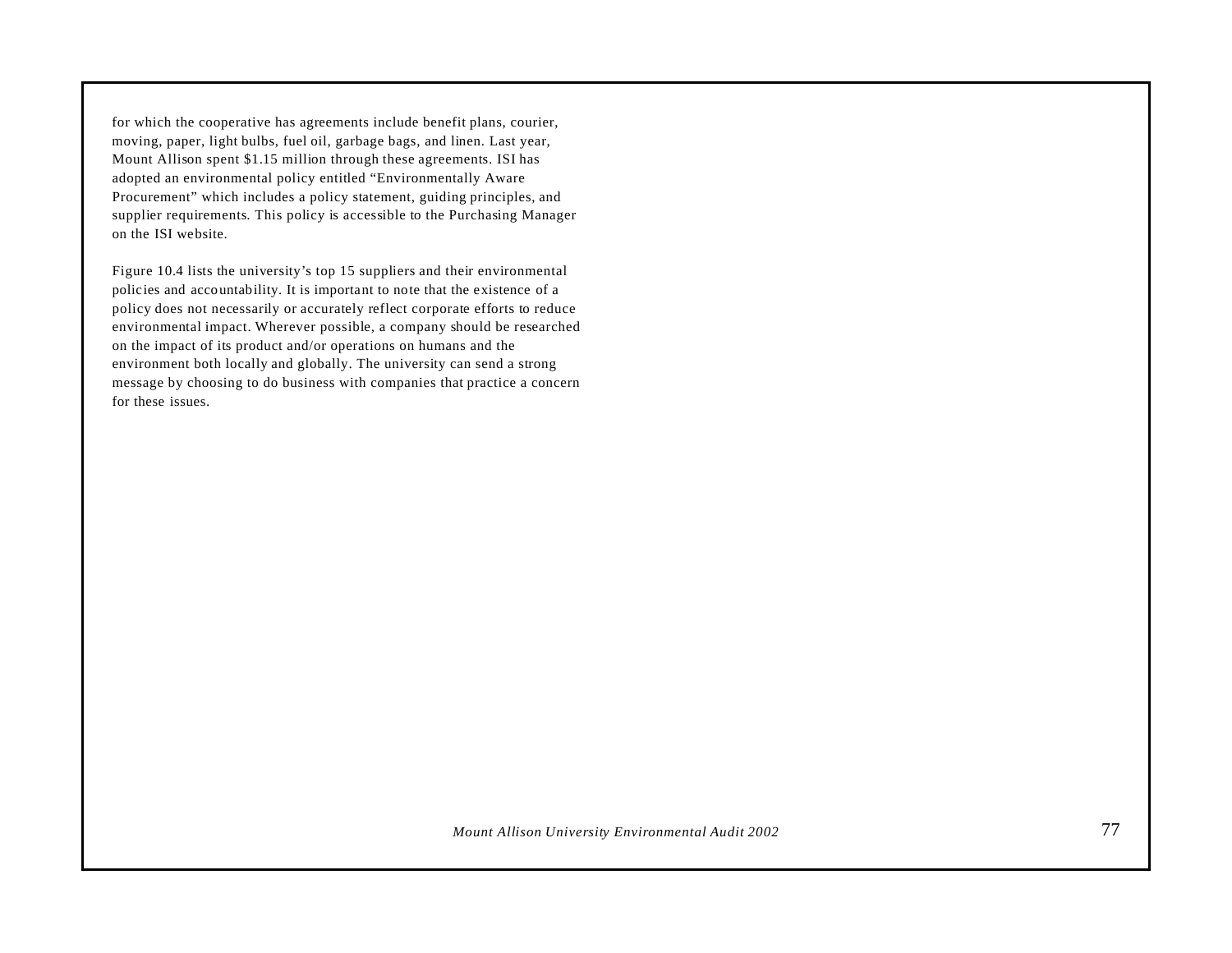| Figure 10.4:                      |                              |                                                                                                                                                                                                                                      |
|-----------------------------------|------------------------------|--------------------------------------------------------------------------------------------------------------------------------------------------------------------------------------------------------------------------------------|
| Company                           | <b>Product/Service</b>       | <b>Environmental Policy</b>                                                                                                                                                                                                          |
| <b>Arthur Arseneau Architects</b> | construction                 | No response.                                                                                                                                                                                                                         |
| <b>Avondale Construction</b>      | construction                 | No response.                                                                                                                                                                                                                         |
| Blackwell North America           | publishers, library services | No information available.                                                                                                                                                                                                            |
| <b>Blue Cross</b>                 | insurance                    | No information available.                                                                                                                                                                                                            |
| <b>BSM</b> Services               |                              | No information available.                                                                                                                                                                                                            |
| CIBC Mellon                       | financial services           | No information available.                                                                                                                                                                                                            |
| Dell                              | computers                    | Dell's environmental policy can be found at<br>www.dell.com/us/en/gen/corporate/vision_003_environ.htm                                                                                                                               |
| Faxon Canada                      | library services             | No information available.                                                                                                                                                                                                            |
| Imperial Oil                      | oil                          | The environmental policy for Imperial Oil (owned by Esso) can be found at:<br>http://www.imperialoil.ca/thisis/she/index_she.html                                                                                                    |
| Jones Masonry                     | stone work                   | No response.                                                                                                                                                                                                                         |
| NB Power                          | electricity                  | http://www.nbpower.com/en/enviro/index.html                                                                                                                                                                                          |
| Prentice Hall Canada              | books                        | No information available.                                                                                                                                                                                                            |
| Sodexho                           | food services                | Sodexho does not have an official environmental policy, though it does post<br>statements on its website<br>(http://www.sodexhousa.com/corp_responsibility.html) regarding corporate<br>responsibility for people and the ecosystem. |
| Sunlife Canada                    | life insurance               | No information available.                                                                                                                                                                                                            |
| Town of Sackville                 | water                        | The Town does not have an environmental policy, but does have a number<br>of committees working on local environmental issues.                                                                                                       |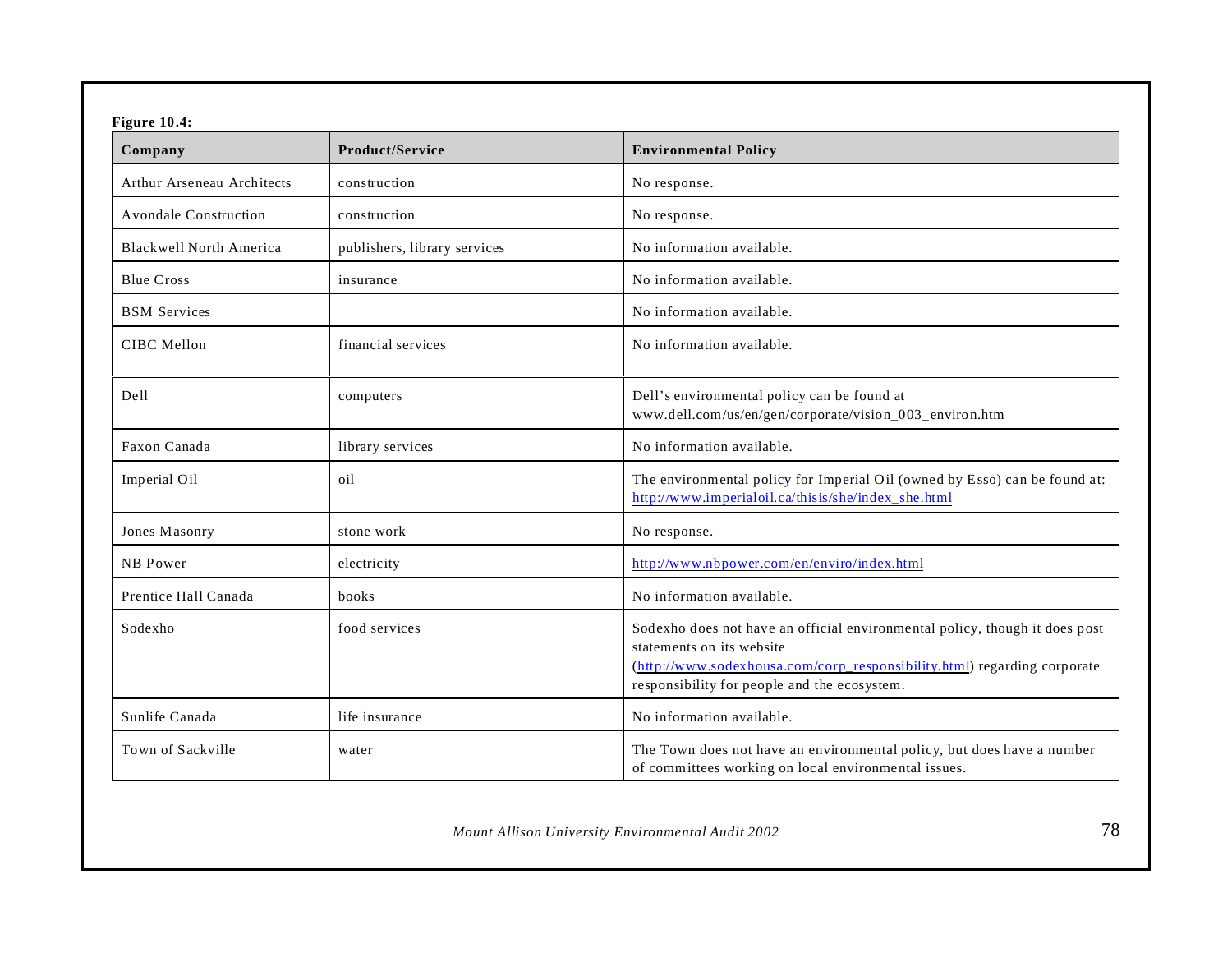### University Investments

The structure, allocation, and management of the university's investments remain virtually unchanged since the last audit. Investments are organized and managed as follows: Long term financial investments are in the General Endowment Fund, which contains approximately \$55 million, the Bell Fund, which has increased in the past two years to from \$15 to \$25 million, and a defined benefit pension plan fund of \$11 million. Both endowment funds provide scholarships and money to the university's operating budget. The pension plan provides pensions for university staff (with the exception of faculty).

The Investment Committee of the Board of Regents oversees the General Endowment Fund and the pension funds, while the Bell Endowment Fund Committee oversees the Bell Endowment Fund. The funds are subsequently managed by Common Fund, Barclay's Global Investors, and Jarislowski Fraser. The assets of these funds are held by CIBC Mellon and Royal Trust banks.

The university's investments are in pooled funds and indexes not subject to screening. The possibility of moving a portion of the university's investments into ethical portfolios was brought forth by former Mount Allison student and Student Administrative Council VP Finance, Ted Rutland. In October 2000, he gave presentation of his report entitled "Aligning Investment with Mission: The Case for Missions-Based Investing at Mount Allison" to the university Board of Regents. Representing the board, Vice President Administration, David Stewart informed the auditors that at this time the university cannot consider screening investments or switching to screened portfolios simply because the Board of Regents has a fiduciary responsibility to invest money in a manner that will provide the highest return. Unfortunately, this means that Mount Allison continues to invest in an index of stocks that includes companies known to have contributed disproportionately to environmental degradation and injustice to people in other parts of the world.

### **Case Study**

When it first opened in the 1970s, Hampshire College in Amherst Massachusetts developed a socially responsible investment policy to favour investment in companies that demonstrated responsibility for the environment as well as for providing a healthy workplace.

### **Recommendations**

### **For Senior Administration**

- 1. Establish an Environment Purchasing policy demanding the following:
	- recycled, non toxic and renewable product alternatives be favoured by the purchasing department whenever the product is less than 5% more expensive than its conventional alternative.
	- full disclosure of environmental practices and policies be provided by companies under contract.
	- university investments be restricted to investment funds with commitments to pursue environmental responsibility.
	- funding provided by environmentally responsible sources be favoured by the university.
	- all funding sources provide full disclosure of any environmental policies and declare any conflicts of interest between the environment and funding sources.
- 2. Buy only those products which meet or exceed the standards outlined by the National Ecologo labelling system.. Products certified by the Ecologo system "are proven to have less of an impact on the environment because of how they are manufactured, consumed or disposed of. Certification of products and services is based on compliance with stringent environmental criteria that are established in consultation with industry, environmental groups, and independent experts."
- 3. Sign the Valdez Principles and abide by them in all business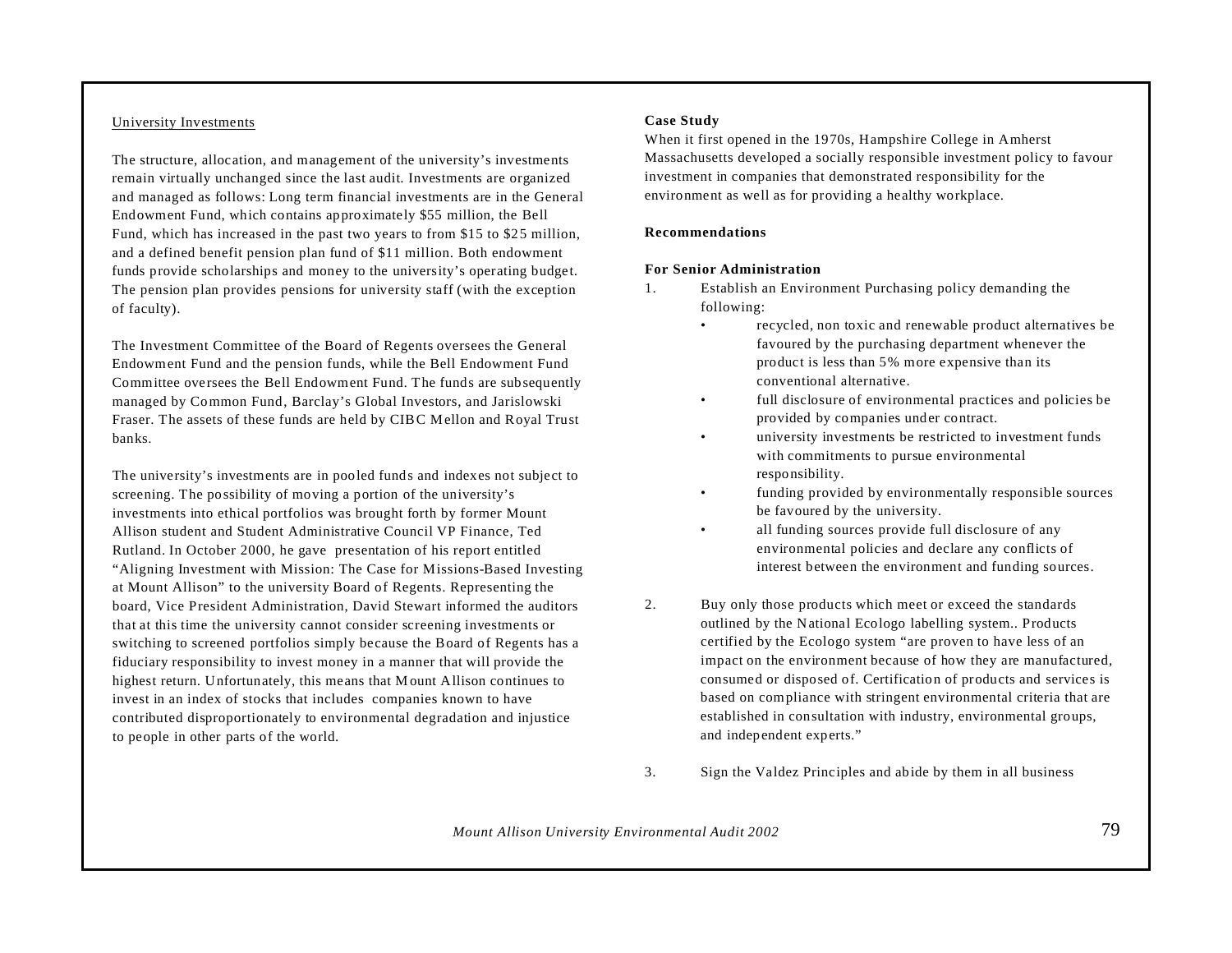transactions (see Appendix U for the Valdez Principles

- 4. Conduct a comprehensive environmental and social audit of all university investments and provide a unified investment portfolio for the public.
- 5. Conduct a comprehensive audit of all donor corporations and foundations from whom the university accepts financial support and make this information available to the public.
- 6. Establish a unified list of all the companies with whom the university has contract agreements and make this information available to the public.

### **For Staff**

7. Ask suppliers of products to minimize packaging and inquire as to whether they`ll pick up and reuse bubble paper, Styrofoam packing pieces, etc.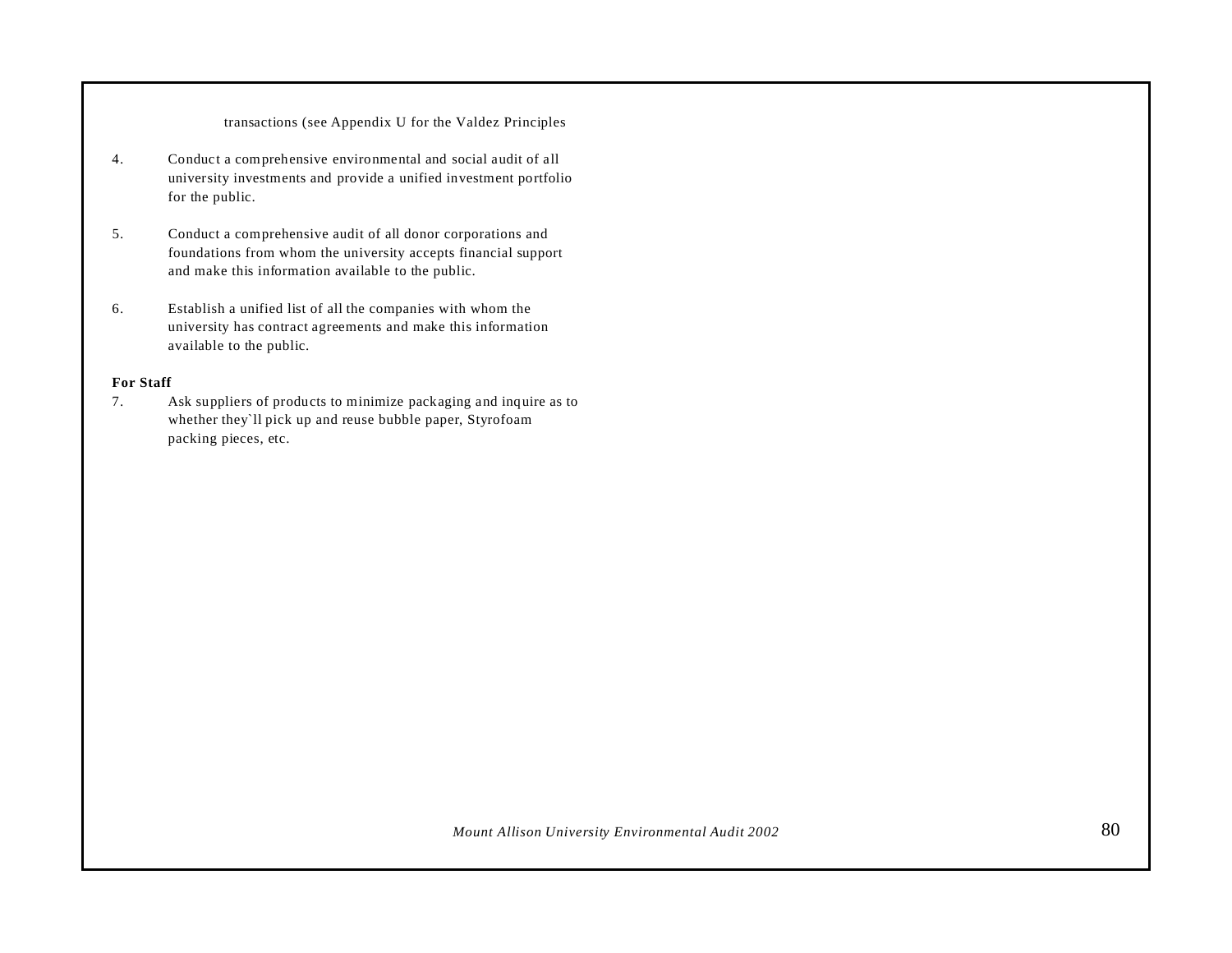| <b>Figure 10.5 Environmental Policy Review:</b>                                                                                                                                                                                                                                                |                                                                                                                                                                                                                                                                   |                                            |
|------------------------------------------------------------------------------------------------------------------------------------------------------------------------------------------------------------------------------------------------------------------------------------------------|-------------------------------------------------------------------------------------------------------------------------------------------------------------------------------------------------------------------------------------------------------------------|--------------------------------------------|
| <b>Current Performance Indicators</b>                                                                                                                                                                                                                                                          | <b>Current State of Affairs</b>                                                                                                                                                                                                                                   | Proposed Changes to Performance Indicators |
| Photocopiers and printers minimize the required<br>use of paper.                                                                                                                                                                                                                               | The Canon printer units will be set to print<br>double-sided as the default option at the beginning<br>of this school year.                                                                                                                                       | No change proposed.                        |
| Recycled and post-consumer paper is purchased.                                                                                                                                                                                                                                                 | Number 5 paper contains 30% post-consumer and<br>20% pre-consumer content. Coloured papers<br>contain 30% post-consumer content.                                                                                                                                  | No change proposed.                        |
| Unbleached recycled paper is available in the<br>Bookstore.                                                                                                                                                                                                                                    | 100% post-consumer paper is available at the<br>Bookstore.                                                                                                                                                                                                        | No change proposed.                        |
| In the purchase of products, the following factors<br>are taken into consideration: a) reduced<br>packaging; b) environmental performance (i.e.<br>energy saving), c) reduced consumption; d)<br>construction (i.e. recycled materials rather than<br>tropical hardwoods, PVC); and longevity. | Energy efficiency, and longevity are taken into<br>account in the purchase of products for financial<br>reasons. Recycled building materials are used if<br>stipulated in the contract. Reduced packaging is<br>not currently a priority in purchasing decisions. | No change proposed.                        |
| Information is provided to departments comparing<br>the environmental performance of different<br>products. I.e. Fax machines that can use recycled<br>paper, etc.                                                                                                                             | This information is provided only when the<br>purchasing manager is aware of alternatives.                                                                                                                                                                        | No change proposed.                        |

**Grade Assigned: Pass**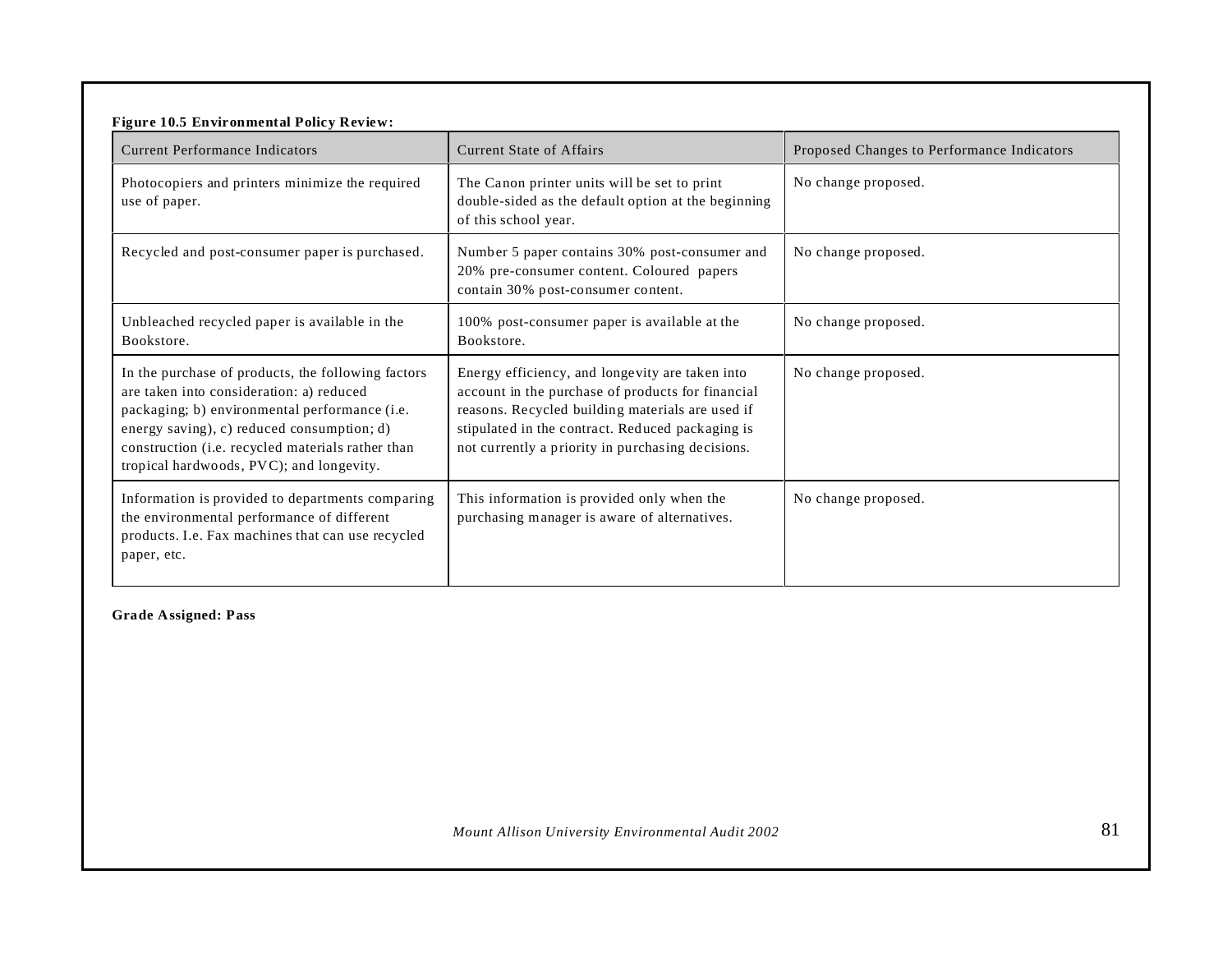



#### **Introduction**

At Mount Allison University, a number of programs exist, both academic and extracurricular in nature, which seek to educate the university community about environmental issues. The university continues to offer Environmental Science and Environmental studies programs, which integrate environment-related courses from a variety of departments. A number of faculty have expressed concern over the lack of resources devoted to the Environmental Science program, however. In addition to academic programs, a number of extracurricular environmental initiatives have been undertake in the attempt to raise environmental awareness. These initiatives, in large part, have been undertaken by the Blue Green Society and Green Ambassadors, both of whom have sought to increase environmental awareness within the university community through a number of educational campaigns. Unfortunately, many members of the university community remain unaware of the university's impact on the local and global environment.

#### **Environmental Significance**

The world is currently faced with a significant number of environmental problems. If positive environmental change is to be realized, we, as human

beings and citizens, must become more informed of the exact nature of these environmental crises. From global climate change, to deforestation, to the pollution of local water systems, we must learn and become aware of the role we play in both creating and solving these environmental problems. As institutions of higher education, universities are granted the unique opportunity to assume a lead role in educating students about environmental sustainability. Our educational institutions hold the responsibility of training students to become well informed and socially conscious decision making citizens. David Orr writes in *People, Land, and Community*, that "the ecological emergency is about the failure to comprehend our citizenship in the biotic community," which can only be resolved, "if enough people come to hold a bigger idea of what it means to be a citizen, and this knowledge will have to be taught carefully at all levels of education."<sup>1</sup> Although an environmental education must account for, and encompass, the global significance of environmental issues, it must simultaneously strive to be rooted within the local environs. This "will require a curriculum shaped in part by the particularities of location, bioregion, and culture."<sup>2</sup>It is through an understanding of our local environment that we are able to understand the ways in which ecosystems function, and the impact we have upon them. Kirkpatrick Sale writes, our crucial task as human beings is to come "to understand the place, the immediate, specific place, where we live."<sup>3</sup> Only through an understanding of place are we able to take global environmental issues, which seem so large and distant from ourselves, and place them within our immediate local environment to see their effects and possible solutions. Given the pervasive nature of environmental problems, a basic understanding of environmental issues will allow students to be capable of lessening their impact upon the

<sup>3</sup> Hannum, Hildegrade ed. <u>People, Land, and Community</u>. New Haven: Yale University Press, 1997 p. 220

<sup>&</sup>lt;sup>1</sup> Hannum, Hildegrade ed. People, Land, and Community. New Haven: Yale University Press, 1997 pg 243

 $^{2}$ "Re-ruralizing Education" by David Orr. Rooted in the Land: Essays on Community and Place eds. William Vitek and Wes Jackson. New Haven and London: Yale University Press, 1996 p.231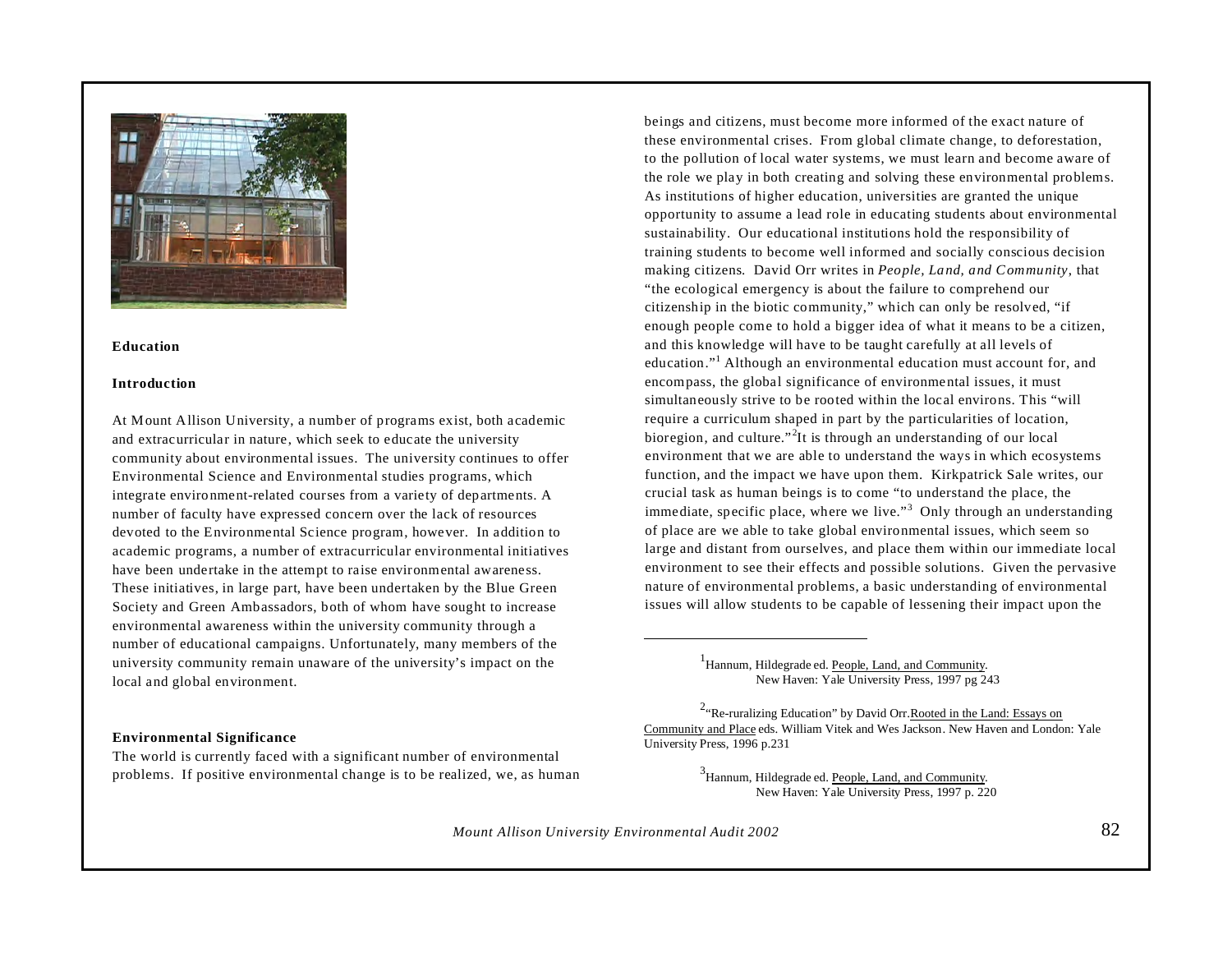environment. It is only through education, learning about the causes, consequences, and possible solutions to environmental issues, that we will be capable of bringing about positive change.

### **Current Environmental Policy**

"The University encourages faculty and senate to consider, where appropriate, taking steps to incorporate environmental content throughout existing curriculum, increasing environment related course offerings and programs seeking more resources to dedicate to environmental research."

The performance indicators for this section are as follows:

-"Cases and examples derived from the audit or other on campus environmental work are incorporated into course-work.

-Local-community resources such as Canadian Wildlife Services are utilized, and local regional issues are integrated into course work.

-An environmental certificate acknowledging that a student is graduating with an understanding of environmental issues, resulting from taking a certain number of related courses, is awarded upon graduation.

-Speakers, presentations, debates and other such methods are utilized to educate students on environmental topics." (Section 2.1 Mount Allison University Environmental Policy, www.mta.ca/environment)

### **Responsible Parties**

The University Senate is responsible for making decisions regarding academic affairs.

### **Audit**

There have not been any additions to environmental course offerings since the 2000-2001 calendar was printed, however there are a handful of courses with environmental content that were not listed in the 2000 Environmental Audit that are starred in the chart above. It should be noted that a number of the courses listed in the academic calendar have not been offered in recent years, including Biology 1211, Sociology 3611 and Chemistry 3011. Economics 3821 Natural Resource Economics, Anthropology 4521, and Anthropology 2501 will not be offered in the coming school year 2002- 2003. Figure 11.1 lists the environmental courses and course with environmental content listed in the university calendar.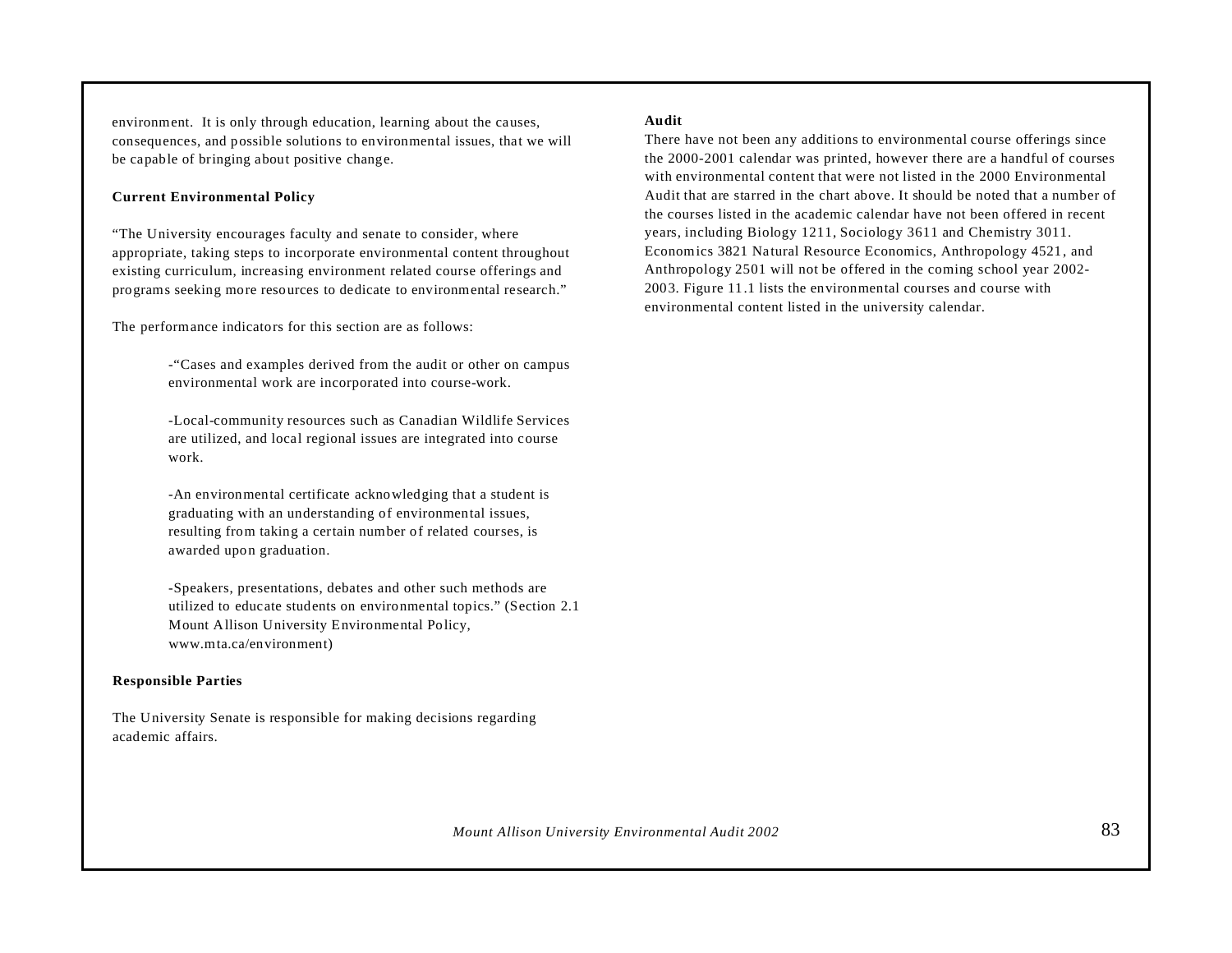# **Figure 11.1:**

| <b>Environment Courses</b>                                                                                                                                                                                                                                                                                                                                                                                                                                                                                                                                                                                                                                                                                                                                                     | <b>Course with Environmental</b><br>Content                                                                                                                                                                                                                                              |
|--------------------------------------------------------------------------------------------------------------------------------------------------------------------------------------------------------------------------------------------------------------------------------------------------------------------------------------------------------------------------------------------------------------------------------------------------------------------------------------------------------------------------------------------------------------------------------------------------------------------------------------------------------------------------------------------------------------------------------------------------------------------------------|------------------------------------------------------------------------------------------------------------------------------------------------------------------------------------------------------------------------------------------------------------------------------------------|
| Anthropology 2501 "Environment and Society"<br>Anthropology 4521 "Ecological Anthropology"<br>Anthropology 4531* "Cultural Ecology"<br>Chemistry 3011 "Environmental Chemistry"<br>Environmental Science 4901 "Environmental Issues"<br>Environmental Studies 4000 "Issues in Environmental Studies"<br>Environmental Studies 4951 "Special Topics in Environmental Studies"<br>Geography 2101 "Natural Resources Management"<br>Geography 3101 "Environment and Development"<br>Geography 3201 "Geography and Public Policy"<br>Geography 4101" Seminar in Environmental Issues"<br>Geoscience 2031 "Global Environmental Change"<br>Philosophy 1651 "The Changing Image of Nature"<br>Philosophy 3721 "Environmental Ethics"<br>Sociology 3611 "Environmental Controversies" | Biology 1211, 2101, 3011, 3501,<br>3551, 3911*<br>Canadian Studies 3400<br>Chemistry 1501<br>Commerce 3371<br>Economics 3551, 3801, 3821<br>Geography 1201, 2221, 2311<br>Geoscience 1001, 2101<br>History 3360<br>Math $1131*$<br>Philosophy 3511<br>Religious Studies 1651, 3911, 3921 |
|                                                                                                                                                                                                                                                                                                                                                                                                                                                                                                                                                                                                                                                                                                                                                                                |                                                                                                                                                                                                                                                                                          |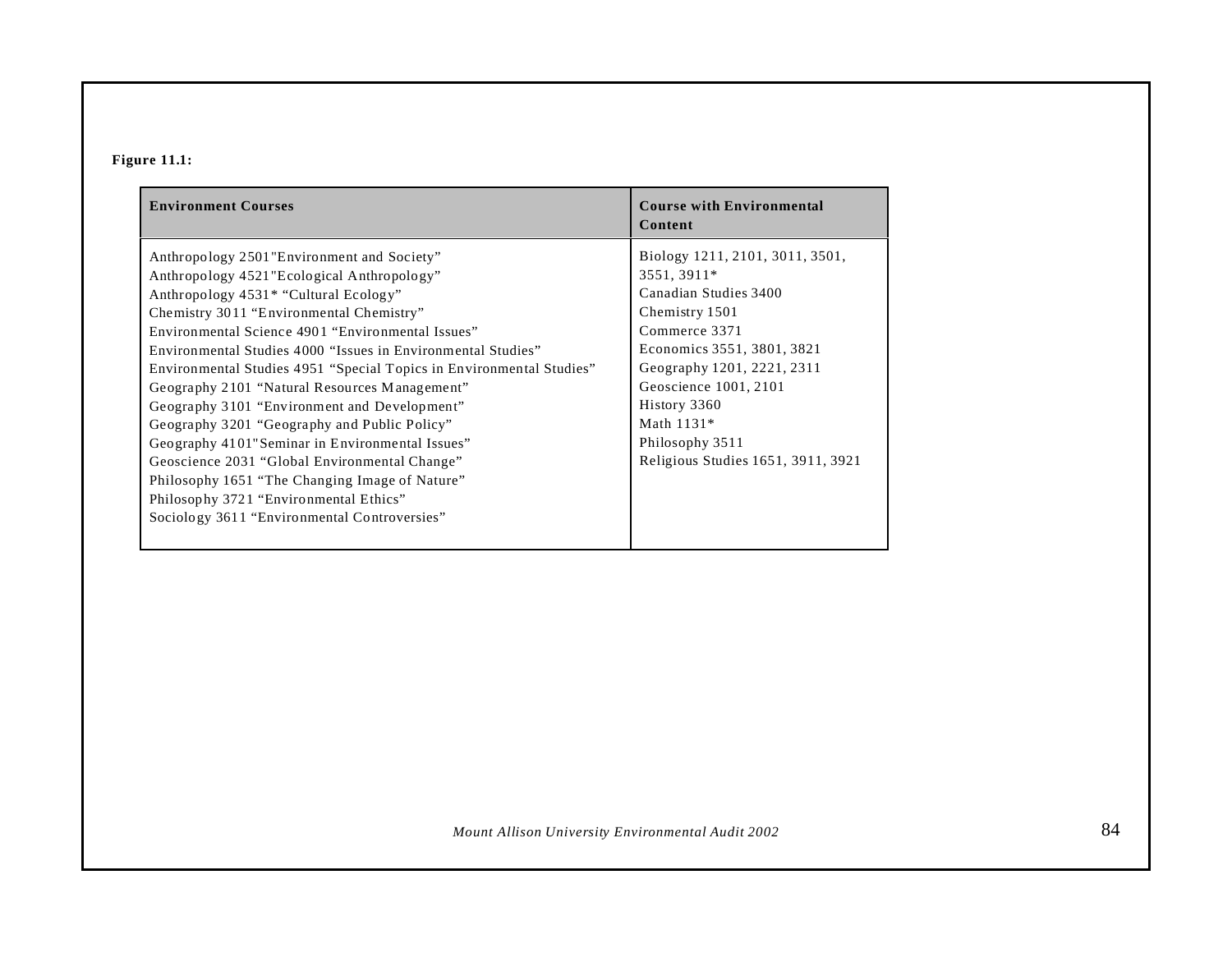The auditors and faculty from the Environmental Science and Studies programs identified a number of courses and charted their registration levels in the last five school years as a means of determining student interest in environmental topics. The results of this study were not conclusive. Registration levels fluctuated for most courses, some of which have not been offered every year. The totals are listed in Appendix S.

There have not been any developments to the Environmental Studies department since the requirements listed in the 2000-2001 academic calendar. The number of students pursuing declared environmental studies majors in the 2000-2001 academic year was 7, and the number pursuing declared environmental studies minors was 13. In the 2001-2002 year, these numbers increased to 13 and 14, respectively. The number of students who graduated with a major in environmental studies in 2001 was 0. This increased to 5 in 2002.

The Environmental Science program, though it continues to be offered as an interdisciplinary science major, lacks the necessary leadership to develop as a particular field of study. Presently, the requirements make it a fairly rigorous general science degree. The current director of the program is optimistic that the return of a separate capstone course on environmental issues, Environmental Science 4901, which this past year (2001-2002) was shared with the Environmental Studies department, will help to fine tune the major. This coming year (2002-2003), the capstone will be taught by Dr. Duffy of the Chemistry department. It will centre on a major theme that will integrate science-based project work with an issue that is subject to environmental policy and debate. In addition, the course will include material on a range of environmental issues and presentations from experts in these fields.

The faculty interviewed regarding the Environmental Science program shared the opinion that the leadership necessary to shape the program would best come from the creation of a part-time or full-time faculty position that would have as its job description the development of Environmental Science and teaching the capstone course. It was also suggested that at least one other Environmental Science course be added to the elective options for the major, a course that would integrate the sciences as opposed to one taught within any of the four science departments.

The number of students pursuing declared Environmental Science majors in the 2000-2001 academic year was 9. In the 2001-2002 year, the total of declared majors increased to a total of 11 students. The number of students who graduated with a major in Environmental Science in 2001 was 1. This increased to 12 in 2002, demonstrating a clear interest in this program on the part of students. It will be pertinent after the 2002-2003 academic year to evaluate the program, including a survey of students who have completed the program and the professors who have taught courses that contribute to the requirements.

In response to the establishment of the Environmental Studies and Science programs, the library has created a \$10,000 account for books, films and other resources on environmental topics to be purchased in the 2002-2003 school year. This account is funded by the Student Donation Fund for library acquisitions. At the time of this report, \$7000 worth of materials are already on order.<sup>4</sup>

In December 2000, the university approved the Institutional Strategic Research Plan to direct the allocation of Canada Research Chairs  $(CRC)^5$ . The university senate opted to expand the number of chair positions by splitting the single Tier 1 position (senior researcher) into two Tier 2 (junior researcher) positions, giving the university funding for a total of six Tier 2 positions to be allocated over five years beginning in 2000. Each chair position is funded for five years by the CRC and can be renewed after that time. The plan's success will be measured on the basis of (among others)increased numbers of students engaged in research, increased levels

<sup>&</sup>lt;sup>4</sup>Information obtained from an email to faculty from Brian McNally, Systems Library, Ralph Pickard Bell Library, Mount Allison University.

<sup>5</sup> The Canada Research Chairs were referred to as Millenium Chairs in the 2000 Environmental Audit.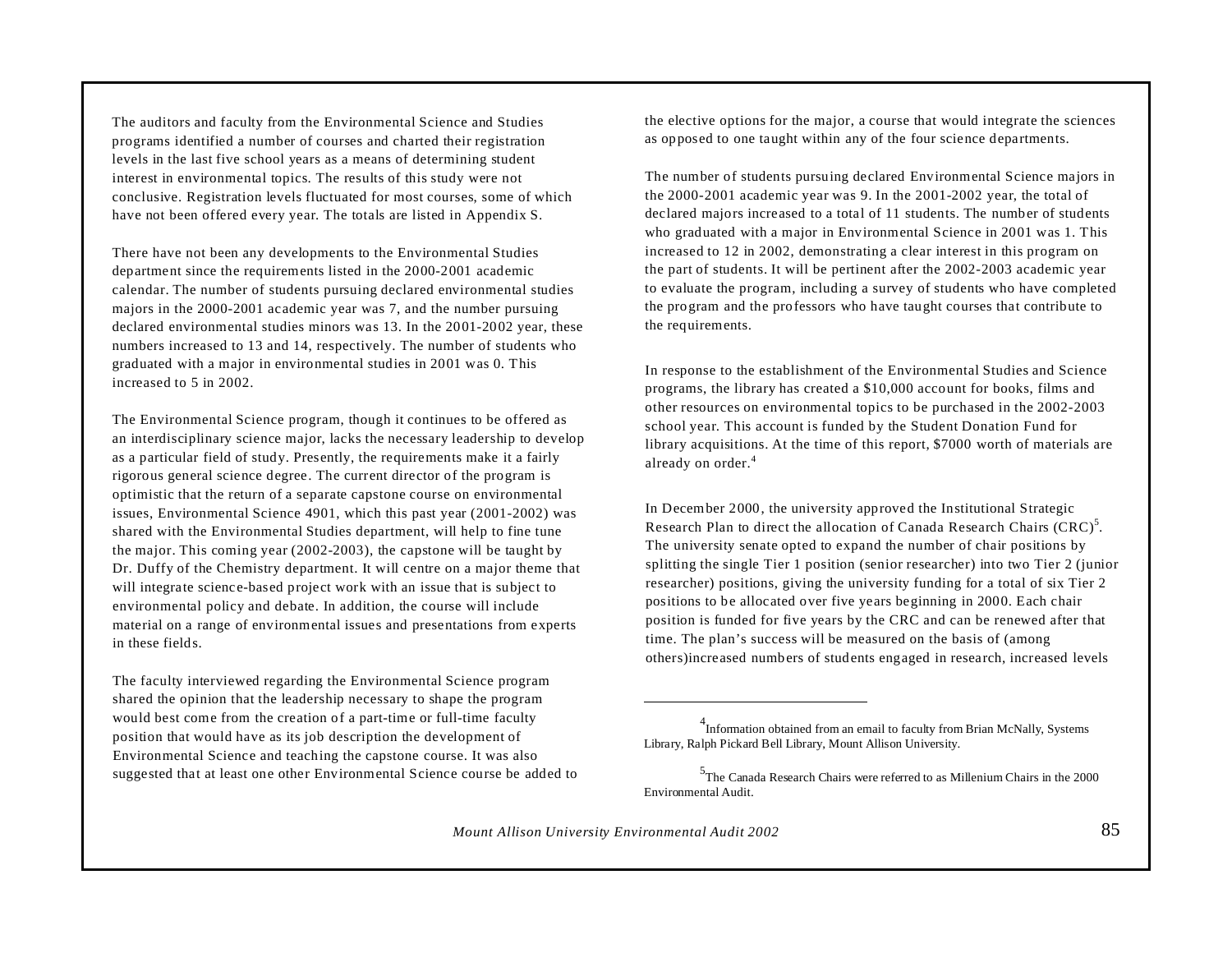of multi-disciplinary research being conducted, and increased numbers of visiting researchers to the university for collaborative projects in the major research themes identified. The chairs have been and will be selected on the basis of four major research themes: Coastal Wetland Environmental Sciences, Health-Related Research, Canadian Studies, and Critical Cultural Theory. Of these the first is has a predominantly environmental focus. It was intended to provide a common research focus for ten faculty in the Biology and Geography departments and opportunities for collaboration with related agencies and other universities.

The Coastal Wetlands Institute facility was completed in 2000. The building houses the Chignecto Herbarium, sedimentology lab, GIS mapping facility, molecular biology lab, and controlled-environment facilities including the greenhouse visible from the centre of campus. The institute was created with funding from the Canadian Foundation for Innovation, private donation, and maintenance and in-kind support from the university itself. It was designed to draw together researchers from multiple departments on campus, as well as provide an important and long-needed connection between the university, government researchers (Canadian Wildlife Service, Ministry of Environment, Department of Fisheries), and community members. To date, it has engaged researchers with the Atlantic Canada Conservation Data Centre of the New Brunswick Government, the Canadian W ildlife Service, and a number of researchers from abroad. It specializes in the study of coastal wetlands as fragile ecosystems threatened by numerous human impacts, including climate change, air pollution, water contamination, agriculture, and development. As such it has the potential to be a critical source of new information on the local significance of environmental problems currently being experienced all over the world. At this point, the greenhouse portion of the facility is not yet achieving the conditions it was designed to match. It will require more precise temperature and humidity controls, in order to be useful for research and teaching. Because of this, a number of the faculty who had planned to gear their research toward the coastal wetlands have in the meantime focussed on other areas of interest. It is hoped that with more funding and attention to the equipment and hiring necessary to operate the facility to the capacity first proposed, Mount Allison will ultimately house a key resource for

learning more about the local ecosystem.

Atlantic Canada Conservation Data Centre (ACCDC) of the New Brunswick government is currently housed in the President's Cottage on the Mount Allison Campus. Though there has been some communication between the data centre and the science departments, there is much more room for collaboration between the two. Together with the CW S, this centre provides access to local resources and data that can be made an integral part of course material. There are currently a number of courses, mostly in the Geography and Environmental Studies programs, which do utilize community organizations. Involvement of community organizations is usually up to the discretion of the individual professor. Although there is still room for further utilization of community resources, the use of community resources has grown in the past two years.

In response to the Environmental Audit Survey, 66% of faculty answered yes when asked whether they felt they were adequately educated on environmental issues. When asked if they felt their knowledge of environmental issues was such that it could be incorporated into their teaching material, 69% answered yes. When asked if they did in fact incorporate environmental issues into their teaching, 72% answered yes. While these are encouraging results, it should be noted that the number of total responses represented approximately a quarter of the faculty teaching at Mount Allison.

Another recent development in environmental education at Mount Allison is the proposed introduction of a sustainable residence. In the winter prior to the last audit, Blue Green Society first began what is now known as the Mount Allison Sustainable Residence Initiative or MAUSRI. That spring a presentation was made to the administration to have the initiative taken up by the university officially. The project has had an exciting development in the last two years including an ecological design seminar in February 2001, fundraising efforts for a conceptual design contract, the official endorsement of the project by the university administration, and a number of special topics research projects conducted in the Winter 2002 semester devoted to exploring the scope for community involvement in the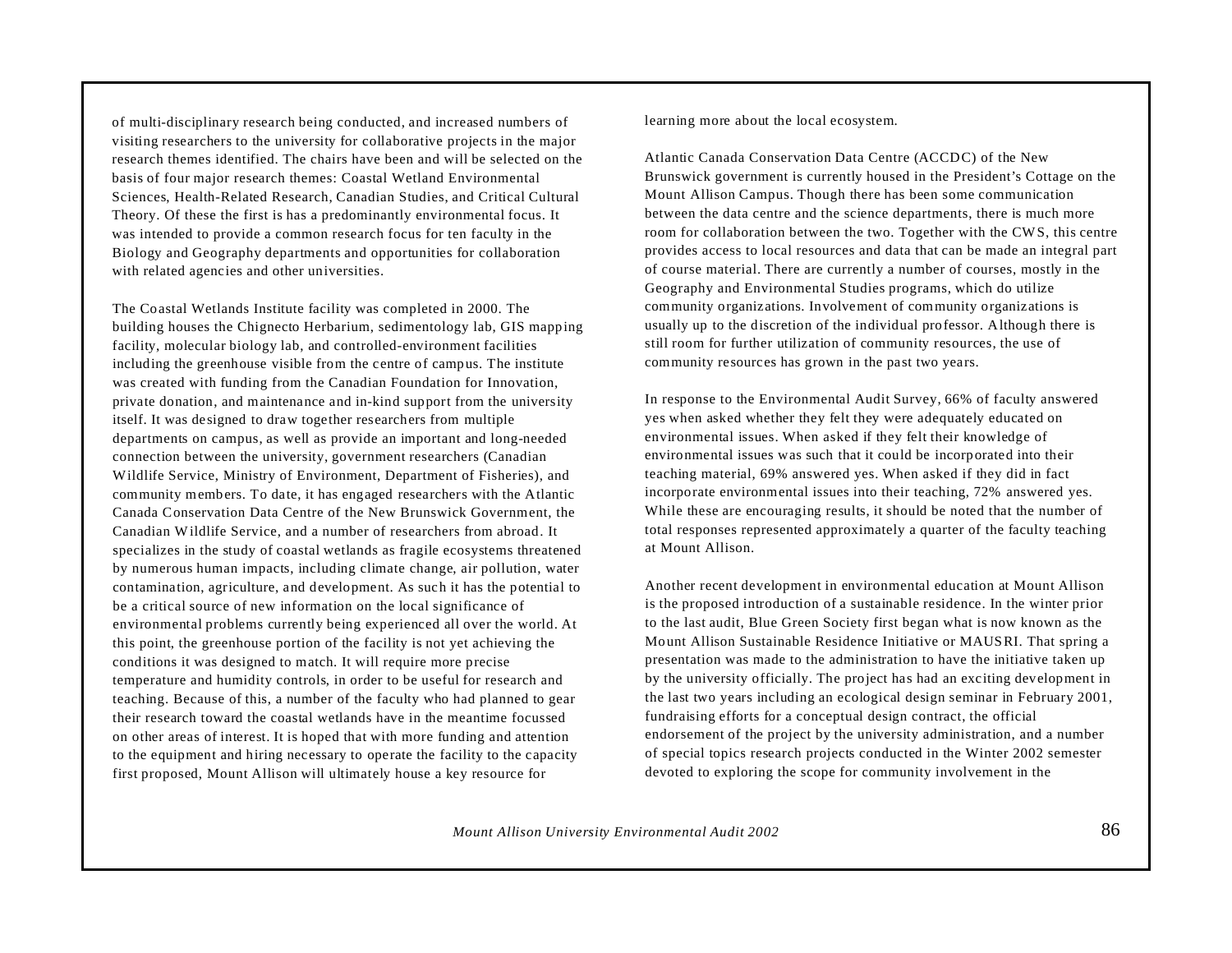residence.

In the past two years, the Blue Green Society has undertaken a number of initiatives designed to increase environmental awareness on campus. In 2000-2001, these initiatives focussed around campus greening and recycling, MAUSRI, the Free Trade Area of the Americas summit, a double-sided photocopying campaign (carried out in conjunction with Michelle Strain), and an educational campaign for the international Buy Nothing Day in November. As well, during that year, a number of students planned and organized the Climate Change Caravan, a cross country bicycle trip which sought to educate Canadians on the issues surrounding climate change. In the 2001-2002 academic year, environmental initiatives focussed on the sustainable residence initiative, the school group, which conducted environmental education in local schools, and the forestry group, which completed the initial steps to begin a native tree nursery on the university farm. The Blue Green Society was also involved in the initial stages of a project seeking to developing wind turbines in the Tantramar area.(Please consult the Energy chapter of this report for further details on this endeavour).

There have also been a number of environmental initiatives undertaken by groups, which, although not technically affiliated with the university, include many members from the university and Tantramar community, and are a valuable educational resource. The two main local organizations are the Tantramar Environmental Alliance (TEA) and the Council of Canadians. Some of the campaigns carried out include awareness on water supply, food safety, and pesticide use.

In the past two years, there have been a number of speakers brought to the university to speak on environmental issues. During the 2000-2001 events included presentations by David Suzuki and Lloyd Augustine, and a weekend workshop on the sustainable residence initiative which featured experts in the field of ecological design, including Robert Peña, Kevin Jeffrey, Robert Eaton, and Martin Liefhebber. Events in the 2001-2002 academic year included: the Coming Together Conference on Maritime globalization issues, a work shop presentation on straw bale construction,

and some progress on the potential for generating wind power on campus. Environmental speakers continues to represent a significant portion of the Environmental Studies program budget.

Leadership Mount Allison has been a source of funding for guest speakers to the university in what is known as the Leadership Series, and in recent years for student curricular and co-curricular initiatives. In the past two year, a number of environmental projects have been granted Leadership Mount Allison funding. Since the first call for proposals went out in September 2000, 4 of 32 curricular projects, and 7 of 62 co-curricular projects have had an environmental focus. Curricular projects have included the Environs journal for student environmental writing, and a weekend workshop of professors and students working on developing special topics projects around the future sustainable residence. Co-curricular projects funded included the Climate Change Caravan, MAUSRI, a World University Service of Canada seminar on Human Rights and the Environment, and a seminar on human rights abuses in the oil industry.

Awareness about the university's efforts to reduce its environmental impact vary between faculty, staff and students. In response to the Environmental Audit Survey this year, 42 percent of faculty, 67 percent of staff, and 22 percent of students were aware of the previous environmental audits having been conducted. 42 percent of faculty, 68 percent of staff, and 16 percent of students were aware of the university's environmental policy. Although these numbers are lower than they were two years ago, the response to the survey increased fourfold since it was done two years ago and may be more representative of the entire campus community.

#### **Case Study**

Bowdoin College in Brunswick, Maine offers a course in its Environmental Studies program called *Campus: Architecture, Landscape, Planning in the Groves of Academe* which"(e)xamines a range of different American campuses as a mirror in miniature of changing urban planning, architecture, and landscape practices beyond the walls of academe. Moreover, the American campus's built environment expresses changes in attitudes toward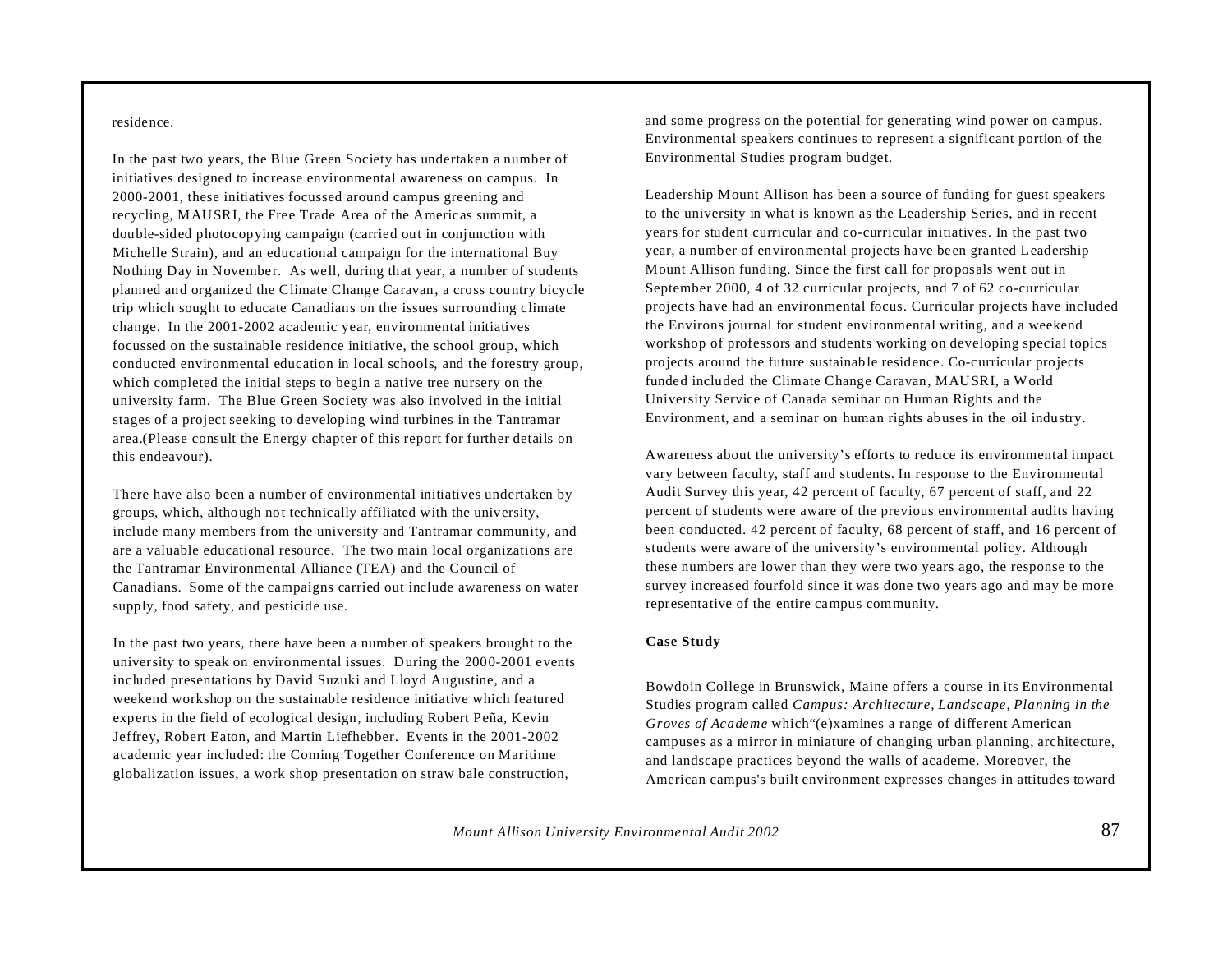higher education and the collegiate experience over time...Bowdoin's built environment is the seminar's most valuable resource."<sup>6</sup> This seminar could be used as a model for a future course at Mount Allison integrating the sustainable residence.

#### **Recommendations**

#### **For Senior Administration**

- 1. Appoint an environmental literacy task force to work towards the implementation of the following recommendations:
- 2. Include the statement "all students, upon graduating, will possess the knowledge, skills, and values to work towards an environmentally sustainable future" (Blueprint for a Green Campus) as part of the university's mission statement.
- 3. Consider hiring an environmental science professor specifically to coordinate the Environmental Science program.
- 4. Make funds available for the creation of more Environmental Studies and Environmental Science courses.
- 5. Develop a mandatory first year course, which would focus on the problem of environmental degradation and, more importantly, the possible solutions. This course would focus on students' individual responsibility for the environment and provide them with the tools needed to be environmentally responsible citizens. The course could also include a section on the environmental impacts of campus life and methods to reduce that impact.

<sup>6</sup>Bowdoin College, 'Campus: Architecture, Planning, and Landscape in the Groves of Academe,' http://academic.bowdoin.edu/courses/f01/es011/

- 6. Sign and abide by the Talloires Declaration (see Appendix T).
- 7. Encourage faculty to incorporate and highlight environmental content in their courses.
- 8. Organize workshops for faculty in all relevant disciplines to teach professors how to add environmental content to their courses. This could be done with the help of an organization such as Second Nature, which provides training to faculty so that students will be environmentally literate when they graduate.
- 9. Make funds available for supervisors and management staff to learn more about minimizing the university's environmental impact in their area of responsibility. This might include workshops, conferences, and reading material.
- 10. Co-ordinate the selection of environmental representatives from each department (both academic and non-academic) on campus. These representatives would be responsible for implementing the environmental policy in their departments. They could hold a training session on environmentally friendly practices in the office and classroom, including how to copy on paper that has already been used on one side, how to copy on both sides, what can be recycled, as well as how to save energy and water in the workplace.

#### **For Faculty**

- 11. Research environmental issues applicable to your field with the purpose of including these in your course material.
- 11. When discussing an environmental issue in class be sure to carry through on the subject by informing students of the university's environmental impact, as well as actions they can take to reduce it. For example: while discussing global warming in geo-science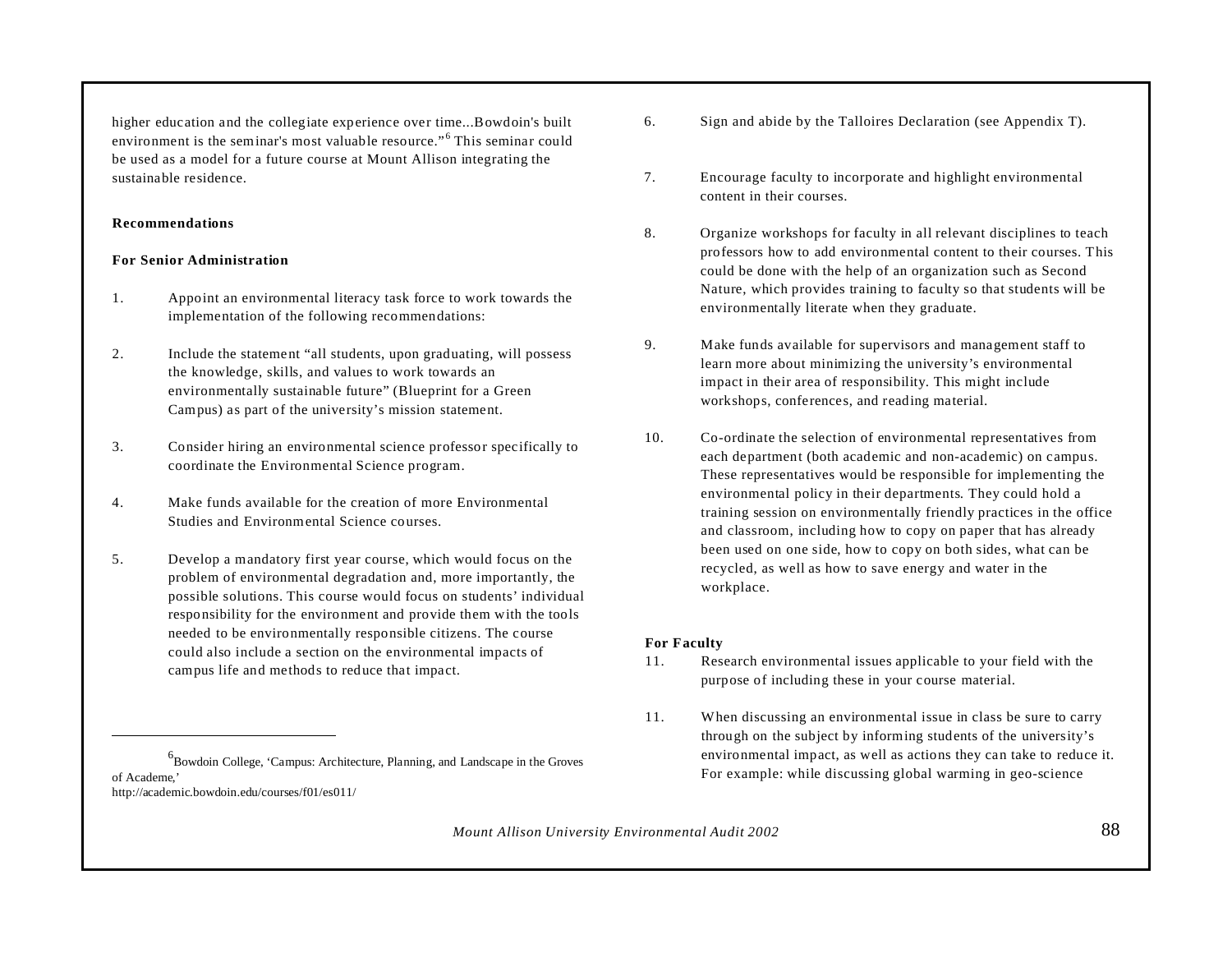class, be sure to mention that turning off lights and computers when not in use and walking or cycling rather than driving can help to reduce the greenhouse effect.

12. Wherever possible, make use of community resources such as the Canadian Wildlife Service and the Tantramar Environmental Alliance to incorporate local environmental issues into your teaching.

#### **For Students**

- 13. Take the initiative to educate yourself on environmental issues through books, newspapers, television etc.
- 14. Encourage faculty to include environmental issues in their courses through questions and comments in class.
- 15. Invite guest speakers to your society meetings to discuss relevant environmental issues. For example, the commerce society could have someone speak about environmental cost analysis.
- 16. Help organize and advertise an event such as a Mount A Earth Day to educate fellow students on environmental issues.
- 17. Teach by example, bring a reusable cup when you get coffee, turn the lights out when you leave your room, use a canvas bag when you buy groceries, et cetera.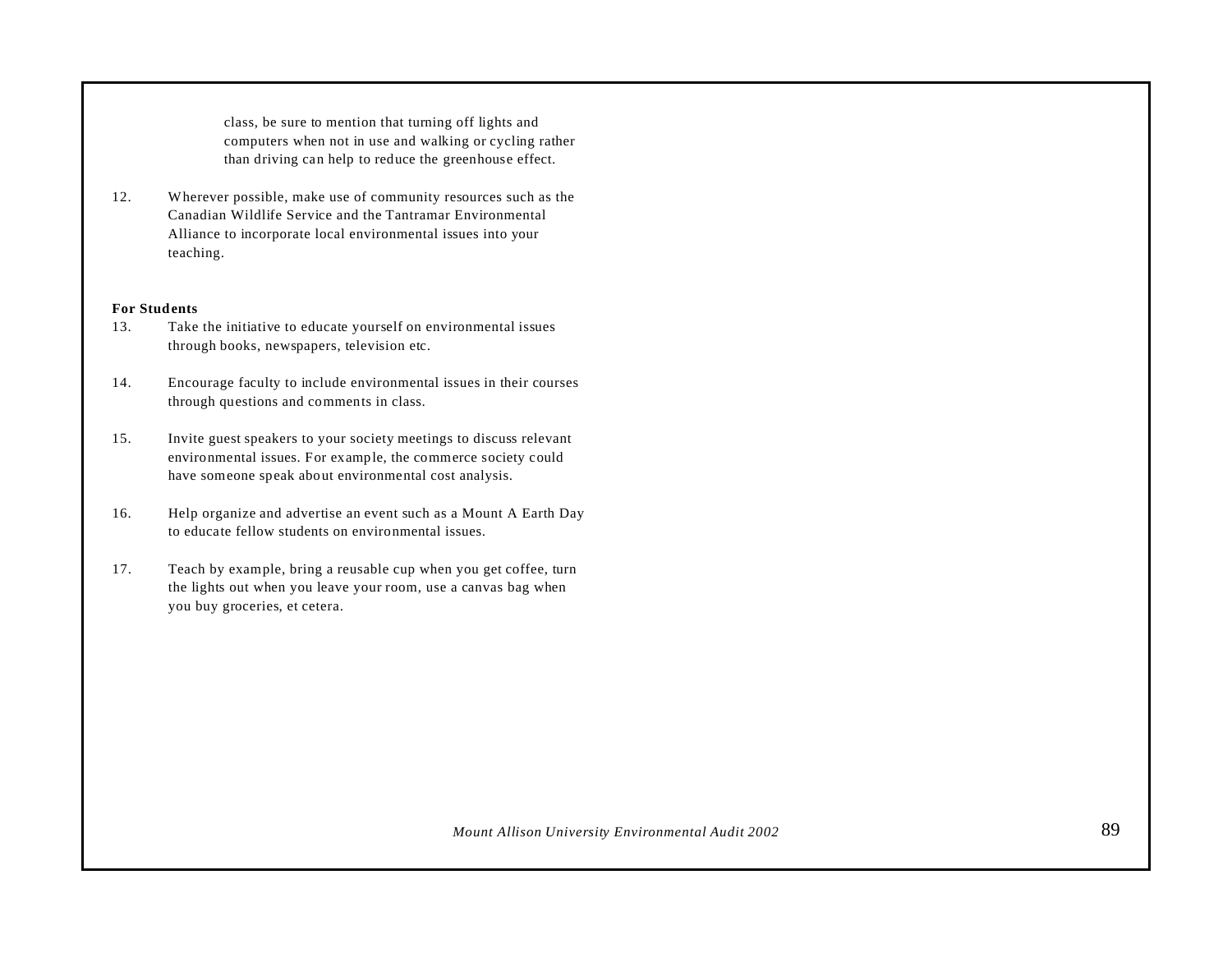# **Figure 11.2 Review of Environmental Policy:**

| Performance Indicator                                                                                                                                                                                                     | Progress                                                                                                                                                                                                                    | Proposed change to performance indicator                                                                                                                                   |
|---------------------------------------------------------------------------------------------------------------------------------------------------------------------------------------------------------------------------|-----------------------------------------------------------------------------------------------------------------------------------------------------------------------------------------------------------------------------|----------------------------------------------------------------------------------------------------------------------------------------------------------------------------|
| Local-community resources such as Canadian<br>Wildlife Services are utilized, and local regional<br>issues are integrated into course work.                                                                               | This has not been formalized. Some independent<br>study projects are done with the CWS. Local and<br>regional issues are integrated depending on the<br>professor's interest.                                               | Because use of local resources and teaching of<br>local issues are different components, this<br>indicator should be separated into two.                                   |
| Cases and examples derived from the audit or<br>other on-campus environmental work are<br>incorporated into course-work.                                                                                                  | These examples are dependent on a professors<br>knowledge of these issues.                                                                                                                                                  | No change proposed.                                                                                                                                                        |
| An environmental certificate acknowledging that a<br>student is graduating with an understanding of<br>environmental issues, resulting from taking a<br>certain number of related courses, is awarded<br>upon graduation. | This certificate has not yet been developed and<br>has been challenged by Senior Administration as<br>giving priority to one special interest group over<br>another.                                                        | This indicator should be reconsidered and perhaps<br>replaced with one that better measures the<br>education offered, as opposed to a reward system<br>for this education. |
| Speakers, presentations, debates and other such<br>methods are utilized to educate students on<br>environmental topics.                                                                                                   | The university continues to bring environmental<br>speakers onto campus and host conferences and<br>meetings on environmental issues, however the<br>number of environmental speakers has declined<br>since the last audit. | No change proposed.                                                                                                                                                        |

**Grade Assigned: C**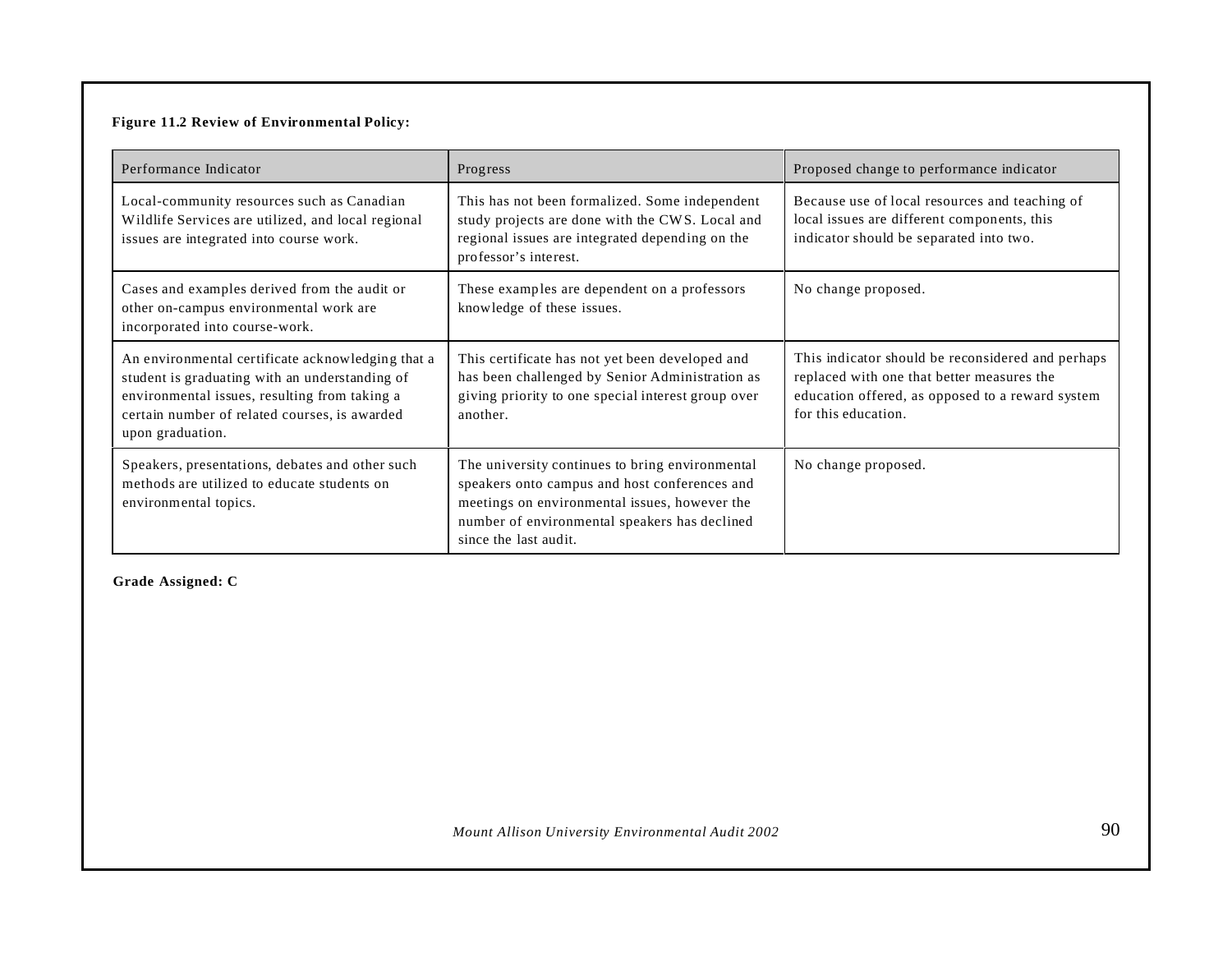### **Environmental Audit Survey 2002: Student Results**

**1. If acceptable would you hand in assignments via e-mail ?**  [ ] Yes [ ] No 406 respondents yes: 361 no: 45

**2. If acceptable would you hand in assignments printed double sided ?**  $[ ]$  Yes  $[ ]$  No 412 respondents yes: 335 no: 77

**3. If acceptable would you print assignments on one-sided paper (paper which has already been used on one side) ?**

[ ] Yes [ ] No 412 respondents yes: 260 no: 152

**4. Are you familiar with the university's Environmental Policy, which was approved in May, 1999 ?**

[ ] Yes [ ] No 405 respondents yes: 58 no: 347

**5. Are you familiar with the university's Environmental Audits, conducted in 1998 and 2000 ?**

[ ] Yes [ ] No 411 respondents yes: 74 no: 337

**6. What method of transportation do you most commonly use to**

#### **commute to work/class every day ?**

[ ] Car [ ] Bicycle [ ] Foot 419 respondents car: 32 bicycle: 22 foot: 365

#### **7. How far do you live from campus ? (Km)**

395 respondents 0-5km: 376 6-15km: 0 16-30km: 5 31-45km: 7 46km+: 7

**8. Would you use unbleached and/or recycled paper if it was offered ?** [ ] Yes [ ] No 403 respondents

yes: 380 no: 23

**9. Would you support a university purchasing policy which favoured environmentally friendly products, equal in quality to the unfriendly alternative, at a cost;**

> [ ] 10% more expensive [ ] 5% more expensive (as per the current policy) [ ] Equal in price [ ] Other

409 respondents 10%: 105 5%: 138 equal: 157 other: 9

### **10. Would you prefer the university invest in "Ethical Investment" funds over standard investment funds ? Please comment.**

[ ] Yes [ ] No [ ] don't know 404 respondents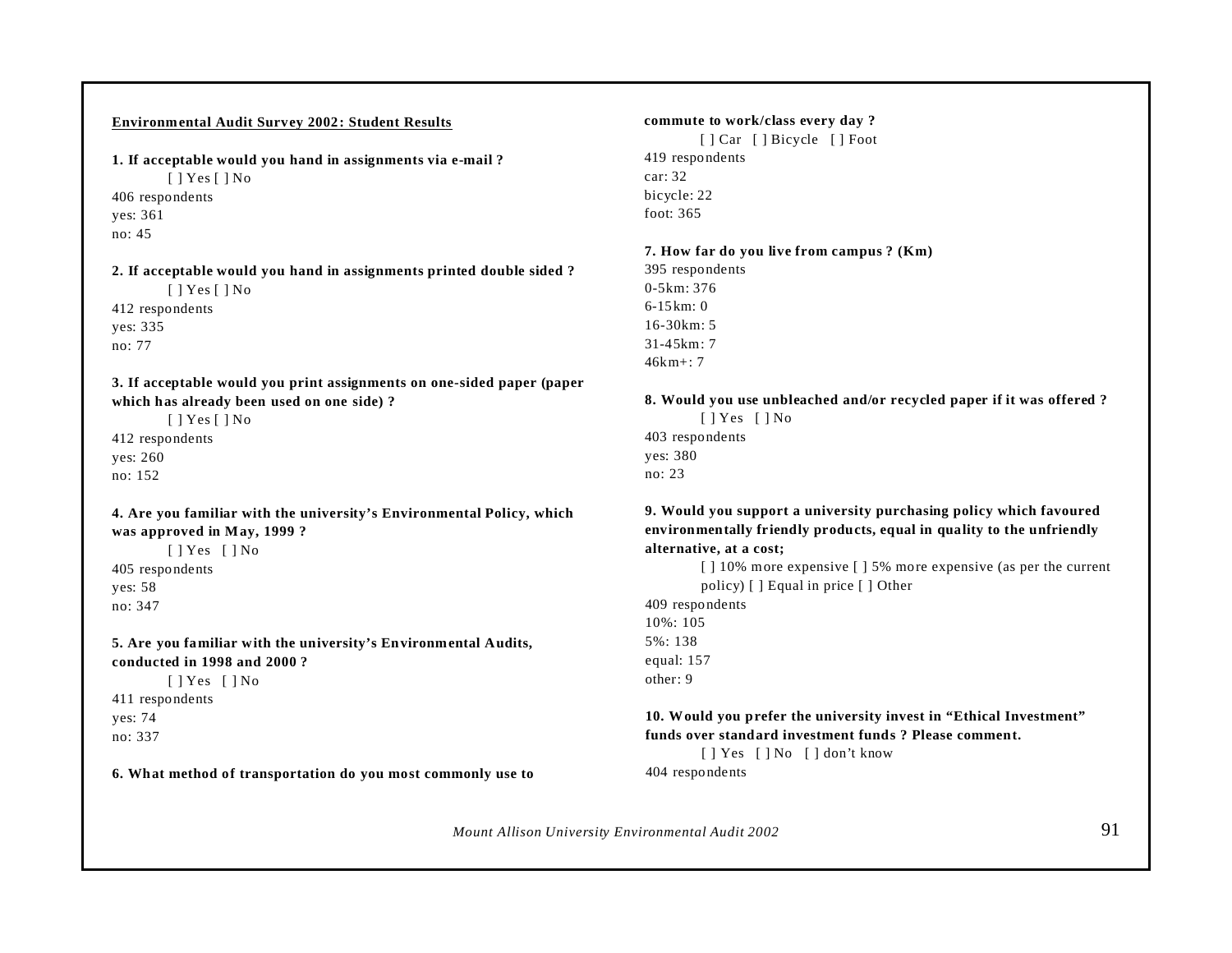yes: 134 no: 33 don't know: 237

**11. Do you support the spraying of the campus with herbicides in order to maintain a weed free campus ?**

[ ] Yes [ ] No 383 respondents yes: 112 no: 271

**12. Do you feel you are adequately educated on environmental issues ?**

 $[ ]$  Yes  $[ ]$  No  $[ ]$  N/A 393 respondents yes: 120 no: 230 N/A: 43

**13. Do you feel that there is an adequate number of courses offered that focus specifically on environmental issues ? If no, in which area would you like to see more focus on environmental issues (ie biology, political science)**

 $[ ]$  Yes  $[ ]$  No  $[ ]$  N/A

399 respondents

yes: 85 no: 140

N/A: 174

Suggestions for departments where students would like to see more environmental course offerings varied greatly and included almost every discipline. Political Science, Philosophy, Commerce, Biology, Biochemistry, Economics, and Geography. There were also a number of respondents who suggested that all departments needed more environmental content.

**14. Would you consider the ventilation, heating and cooling in the building you live/most often work in on campus to be:**

[ ] Very poor [ ] Poor [ ] Fair [ ] Good [ ] Excellent Name of Building: 387 respondents Very poor: 44 Poor: 116 Fair: 127 Good: 88 Excellent: 12 Student opinion on air quality varied greatly even within the buildings noted. It was difficult to trace any trends.

**15.Do you support the introduction of alternative energy sources (wind turbines, solar panels, et cetera) as a means of supplementing the current energy sources used on campus ? Why or why not.**

[ ] Yes [ ] No 394 respondents yes: 368 no: 26

Reasons for supporting alternative energy sources included environmental impact, and demonstrating leadership as an institution. Reasons against included concern for cost, and inefficiency.

### **16. What areas of wastage do you see in your department and around campus ?**

Some of the common areas listed were paper, water, energy, food in the mealhall, and mass mailings.

### **17. Do you feel you have an adequate understanding of how to recycle on this campus ? Please comment.**

[ ] Yes [ ] No 396 respondents yes: 283 no: 113

**18. How would you rate the disposal methods for hazardous wastes on**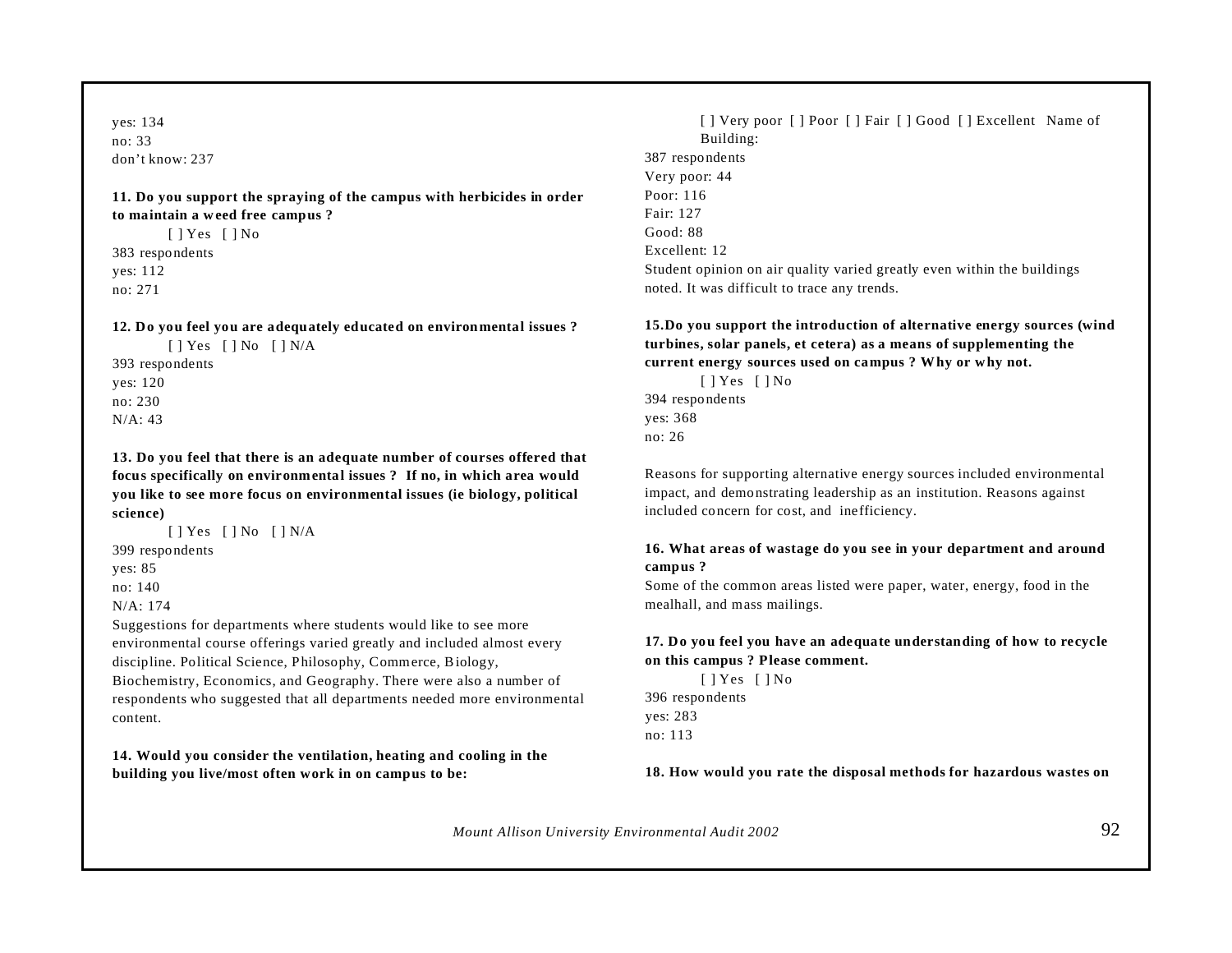### **this campus ? Please comment further if there are hazardous wastes specific to your area of study.**

[ ] Very poor [ ] Poor [ ] Fair [ ] Good [ ] Excellent [ ] N/A 353 respondents very poor: 11 poor: 6 fair: 39 good: 65 excellent: 15 N/A: 217 The responses for this question varied widely within the areas of study listed.

**Food Services** (applicable only to those who use the meal hall or the Golden A Café) **19. Would you eat organic food were it offered ?** [ ] Yes [ ] No

348 respondents yes: 297 no: 51

### **20. Are you vegetarian ?**

[ ] Yes [ ] No 367 respondents yes: 68 no: 299

### **21. If so, do you feel there are adequate vegetarian options available ?**

 $[ ] Yes ] No$ 66 respondents yes: 20 no: 46

**22. Do you support the use of reusable containers, and/or reduced packaging overall in food services on this campus?**

 $[$   $]$  Yes  $[$   $]$  No 364 respondents yes: 344 no: 20

### **23. What ideas do you have to improve the environmental practices of this university ?**

Suggestions included more education campaigns, improved recycling system, reducing food waste in the meal hall, and composting in the meal hall and residences.

# **24. Do you have any suggestions for this year's auditors, beyond the questions asked in this survey ?**

Very few people responded to this question.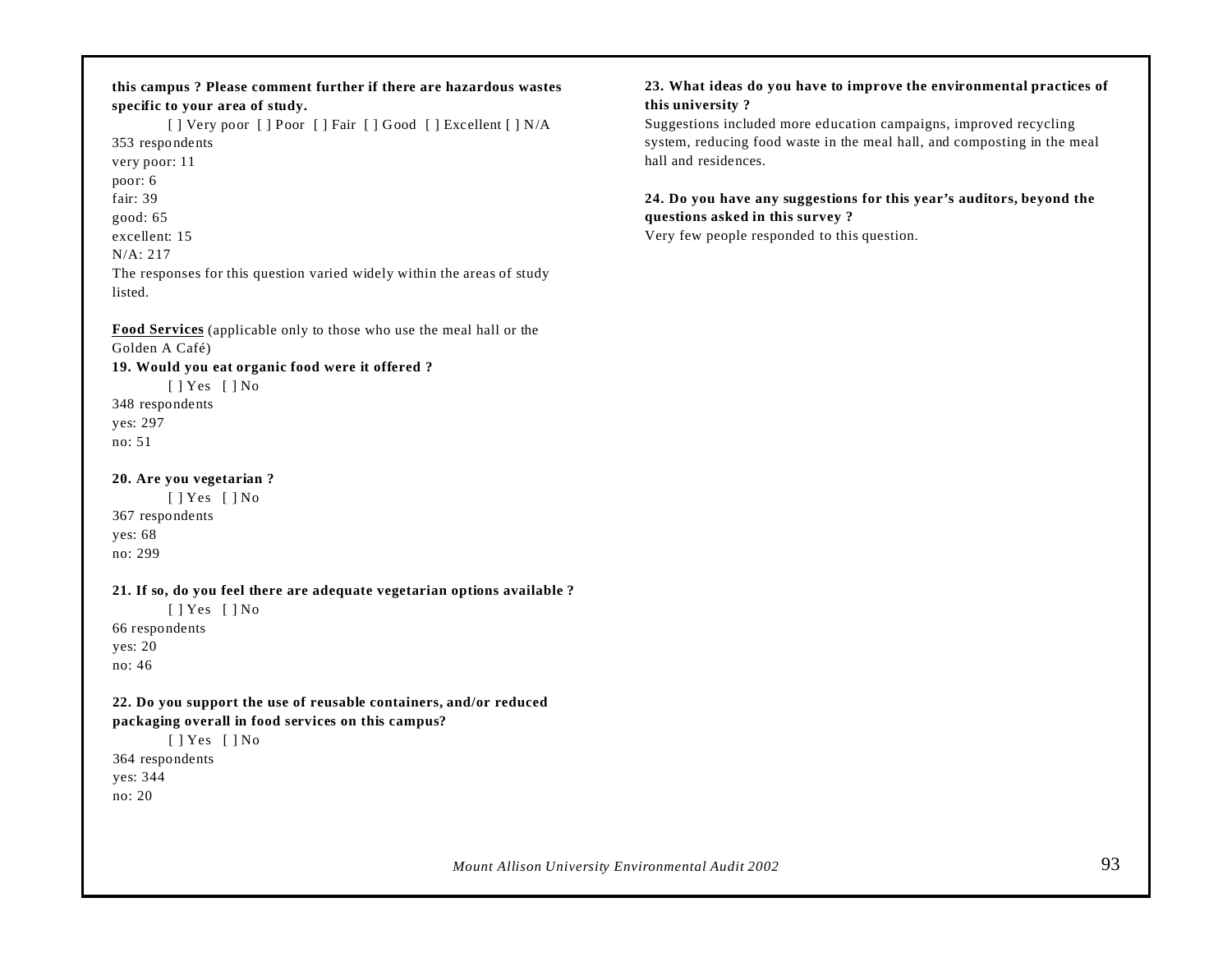#### **Environmental Audit Survey 2002: Faculty Results**

**1. Are you familiar with the university's Environmental Policy, approved in May, 1999 ?**

[ ] Yes [ ] No 36 Respondents Yes: 15 No: 21

**2. Are you familiar with the university's Environmental Audits, conducted in 1998 and 2000 ?**

[ ] Yes [ ] No 36 Respondents Yes: 15 No: 21

**3. What method of transportation do you most commonly use to commute to work/class every day ?**

[ ] Car [ ] Bicycle [ ] Foot 39 Respondents Car: 18 Bicycle: 2 Foot: 19

### **4. Do you car-pool regularly ?**

[ ] Yes [ ] No [ ] N/A 36 Respondents Yes: 3 No: 19 N/A: 14

**5.Would you be interested in car-pooling ?**

 $[ ]$  Yes  $[ ]$  No  $[ ]$  N/A 34 Respondents Yes: 6 No: 14 N/A: 14

**7. How far do you live from campus ? (Km)** 16 Respondents

5km or less: 9 6km to 15km: 0 16km to 30km: 3 Over 30 km: 4

### **8. Would you use unbleached and/or recycled paper if it was offered ?**

[ ] Yes [ ] No 34 Respondents Yes: 34  $No: 0$ 

### **9. Would you support a university (and departmental) purchasing policy which favoured environmentally friendly products, equal in quality to the unfriendly alternative, at a cost;**

[] 10% more expensive [] 5% more expensive (as per the current policy) [ ] Equal in price [ ] Other 36 Respondents 10%: 12 5%: 16 Equal: 8 Other: 0

### **10. Would you prefer the university invest in "Ethical Investment" funds over standard investment funds ? Please comment.**

[ ] Yes [ ] No [ ] don't know 35 Respondents Yes: 21 No: 5 Don't Know: 9

**11. Do you support the spraying of the campus with herbicides in order to maintain a weed free campus ?**

[ ] Yes [ ] No 36 Respondents Yes: 5 No: 31

**12. Do you feel you are adequately educated on environmental issues ?** [ ] Yes [ ] No 36 Respondents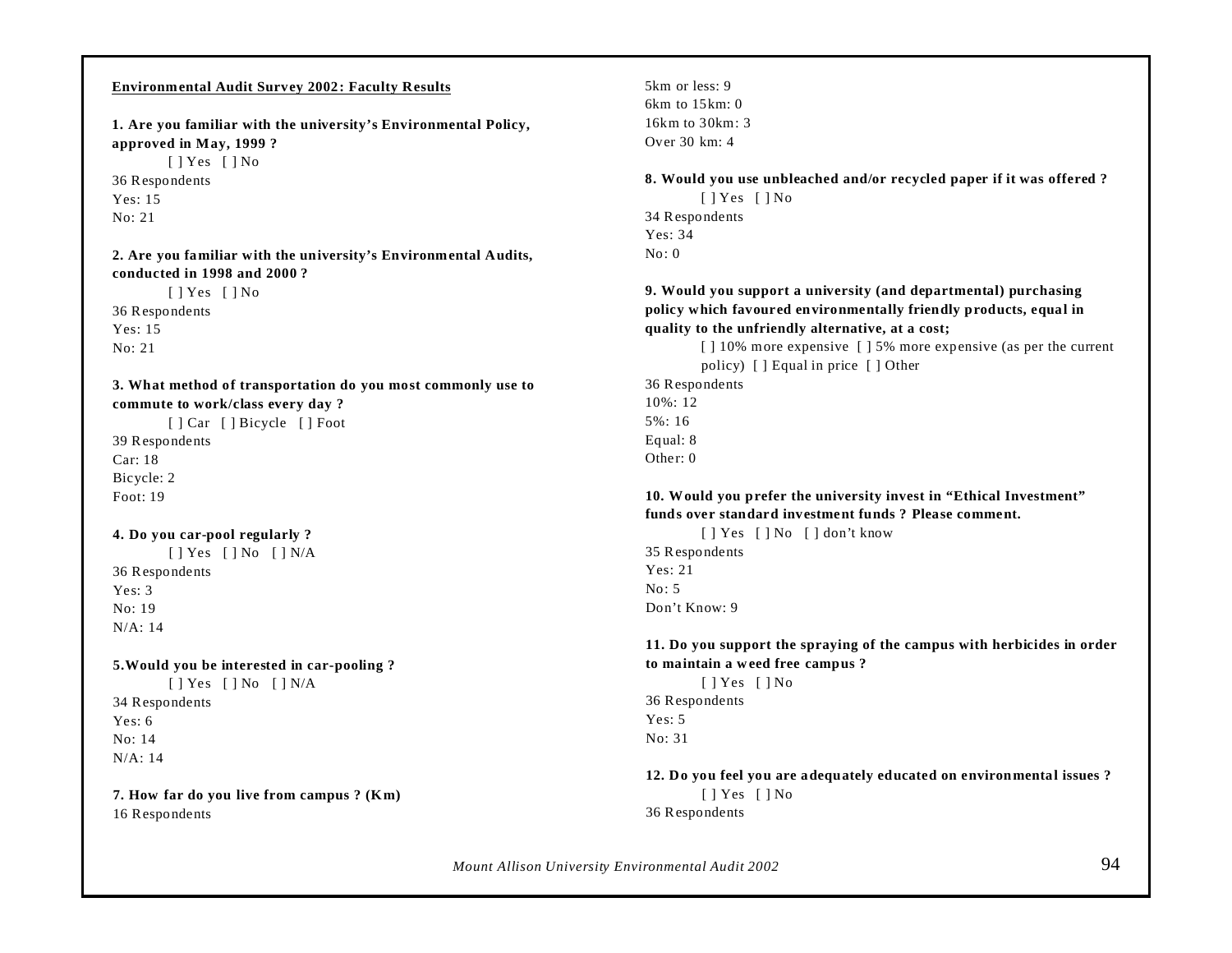Yes: 24 No: 12

**13. Do you feel your knowledge of environmental issues is adequate to incorporate environmental concepts into your daily teaching ?** 

[ ] Yes [ ] No 36 Respondents Yes: 25 No: 11

**14. Do you incorporate environmental content into any of your teaching material ?**

[ ] Yes [ ] No 32 Respondents Yes: 23 No: 9

**15. Would you accept assignments via E-mail from students ?**

 $[ ]$  Yes  $[ ]$  No  $[ ]$  N/A 33 Respondents Yes: 24 No: 8 N/A: 1

### **16. Would you accept assignments double sided from students ?**

[ ] Yes [ ] No [ ] N/A 34 Respondents Yes: 32 No: 1  $N/A:1$ 

**17. Would you accept assignments on one-sided paper (paper which has been used on one side) from students?**

 $[ ]$  Yes  $[ ]$  No  $[ ]$  N/A 34 Respondents Yes: 31 No: 2 N/A: 1

# **18. Would you consider the ventilation, heating and cooling in the**

### **building you work/live in on campus to be:**

[ ] Very poor [ ] Poor [ ] Fair [ ] Good [ ] Excellent Name of Building: 36 Respondents Very Poor: 6 Poor: 12 Fair: 15 Good: 3 Buildings identified as Very Poor: Crabtree, Flemington, Barclay, Harthall, Avard-Dixon, Sprague House

### **19.Do you support the introduction of alternative energy sources (wind turbines, solar panels, et cetera) as a means of supplementing the current energy sources used on campus ? Why or why not.**

[ ] Yes [ ] No 34 Respondents Yes: 34 No: 0

**20. What areas of wastage do you see in your department and around campus ?**

**21. Do you feel you have an adequate understanding of how to recycle on this campus ? Please comment.**

[ ] Yes [ ] No 36 Respondents Yes: 24 No: 12

**22. How would you rate the disposal methods for hazardous wastes on this campus ? Please comment further if there are hazardous wastes that are specific to your department.**

[ ] Very poor [ ] Poor [ ] Fair [ ] Good [ ] Excellent 7 Respondents Very Poor: 1 Poor: 0 Fair: 1 Good: 3 Excellent: 2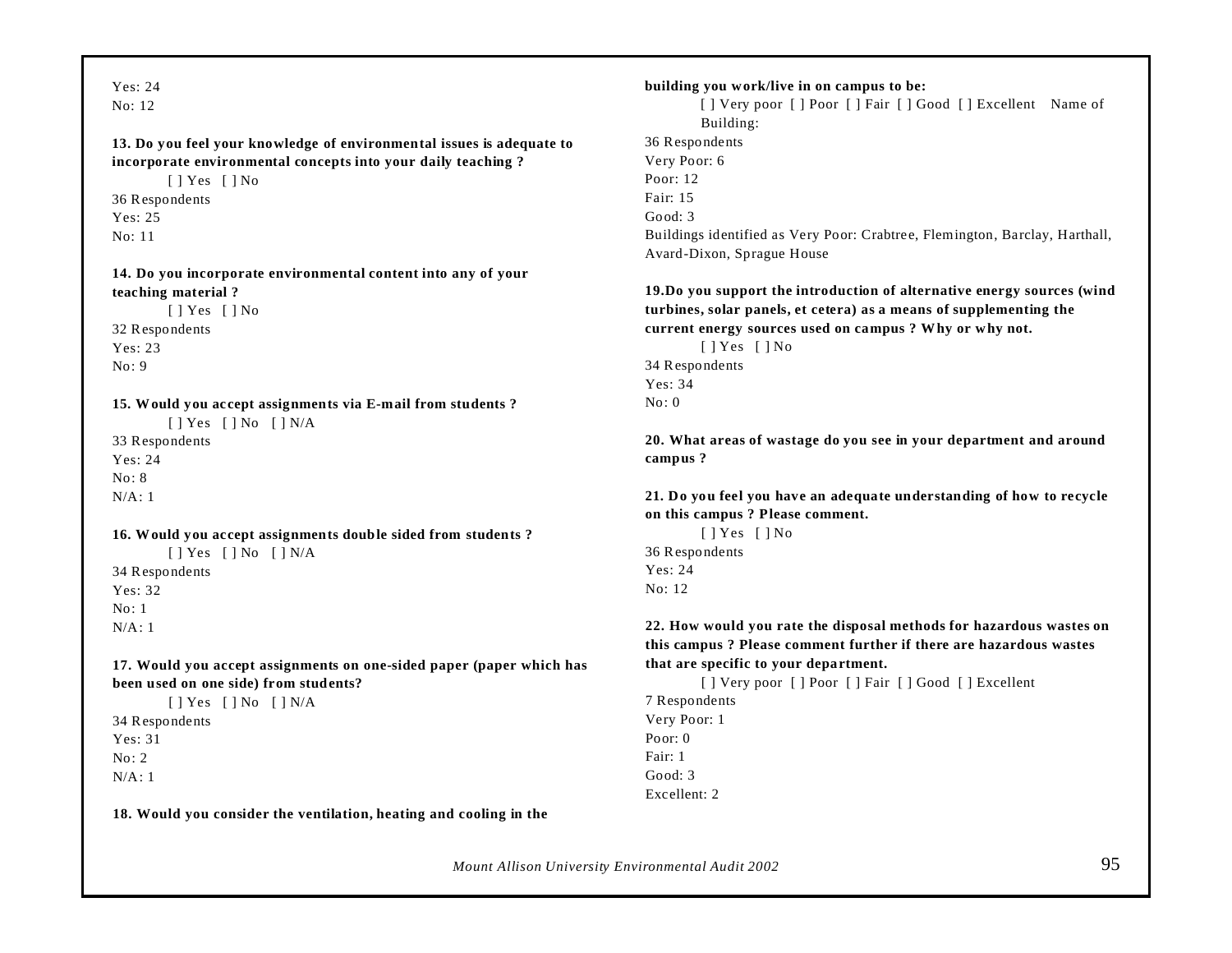#### **Environmental Audit Survey 2002: Staff Results**

**1. Are you familiar with the university's Environmental Policy, which was approved in May, 1999 ?**

[ ] Yes [ ] No 51 Respondents Yes: 35 No:16

**2. Are you familiar with the university's Environmental Audits, conducted in 1998 and 2000 ?**

[ ] Yes [ ] No 51 Respondents Yes: 34 No: 17

### **3. What method of transportation do you most commonly use to commute to work/class every day ?**

[ ] Car [ ] Bicycle [ ] Foot 56 Respondents Car: 34 Bicycle: 4 Foot: 18

### **4. Do you car-pool regularly ?**

[ ] Yes [ ] No [ ] N/A 53 Respondents Yes: 7 No: 28 N/A: 18

### **5.Would you be interested in car-pooling ?**

 $[ ]$  Yes  $[ ]$  No  $[ ]$  N/A 51 Respondents Yes: 5 No: 24 N/A: 22

### **7. How far do you live from campus ? (Km)** 24 Respondents 5km or less: 16 6km to 15km: 3 16km to 30km: 1 Over 30 km: **4**

### **8. Would you use unbleached and/or recycled paper if it was offered ?**

[ ] Yes [ ] No 50 Respondents Yes: 50  $No: 0$ 

### **9. Would you support a university purchasing policy which favoured environmentally friendly products, equal in quality to the unfriendly alternative, at a cost;**

[ ] 10% more expensive [ ] 5% more expensive (as per the current policy) [ ] Equal in price [ ] Other 50 Respondents 10%: 11 5%: 25 Equal: 14 Other: 0

### **10. Would you prefer the university invest in "Ethical Investment" funds over standard investment funds ? Please comment.**

[ ] Yes [ ] No [ ] don't know 49 Respondents Yes: 16 No: 9 Don't Know: 24

### **11. Do you support the spraying of the campus with herbicides in order to maintain a weed free campus ?**

[ ] Yes [ ] No 47 Respondents Yes: 16 No: 31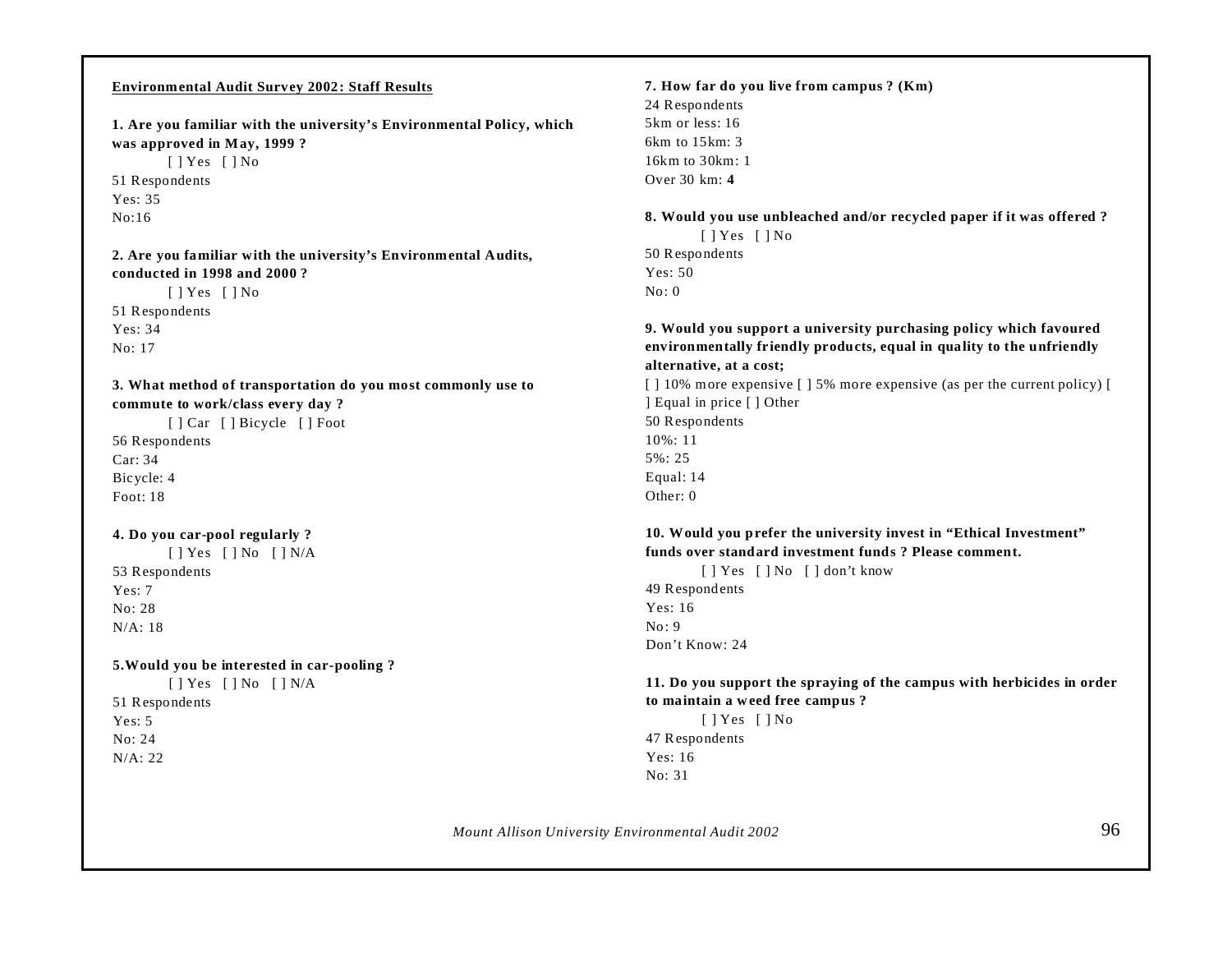**12. Do you feel you are adequately educated on environmental issues in your work at Mount Allison?**

[ ] Yes [ ] No 49 Respondents Yes: 20 No: 29

### **13. Would you consider the ventilation, heating and cooling in the building you work/live in on campus to be:**

[ ] Very poor [ ] Poor [ ] Fair [ ] Good [ ] Excellent Name of  $Building(s)$ : 51 Respondents Very Poor: 12 Poor: 19 Fair: 9 Good: 9 Excellent: 2

**14.Do you support the introduction of alternative energy sources (wind turbines, solar panels, et cetera) as a means of supplementing the current energy sources used on campus ? Why or why not.**

[ ] Yes [ ] No 52 Respondents Yes: 52 No: 0

**15. What areas of wastage do you see in your department and around campus?**

**16. Please identify any ways you know of to reduce water wastage on campus.**

**17. Do you feel you have an adequate understanding of how to recycle on this campus ? Please comment.**

[ ] Yes [ ] No 48 Respondents Yes: 32

#### No: 16

**18. How would you rate the disposal methods for hazardous wastes on this campus ? Please comment further if there are hazardous wastes that are specific to your department.**

[ ] Very poor [ ] Poor [ ] Fair [ ] Good [ ] Excellent 17 Respondents Very Poor: 0 Poor: 3 Fair: 6 Good: 7 Excellent: 1

**19. What ideas do you have to improve the environmental practices of this university ?**

**20. Do you have any suggestions for this year's auditors, beyond the questions asked in this survey ?**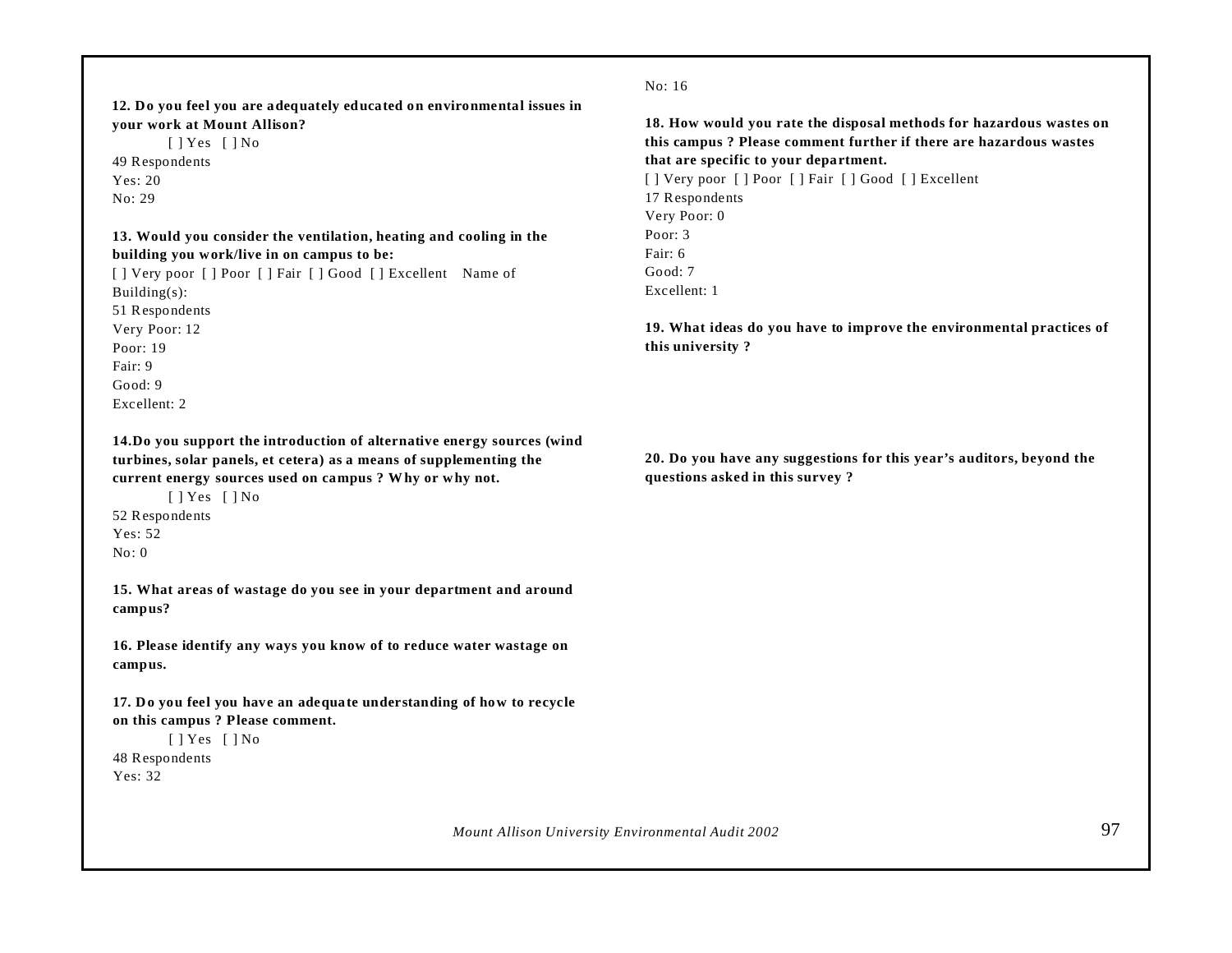### **Bibliography**

### **General**

Mount Allison University Environmental Audit, 1998, 2000

Mount Allison University Environmental Policy, 1999

### **Buildings**

'Campus Facilities Master Plan: Option Analysis' paper.

Eldridge, Perry, Technical Services Manager, Mount Allison University, Interview by Auditors, June 2002, Sackville NB

Orr, David, Greening the College Curriculum, Washington D.C. Island Press, 1996

Hannum, Hildegarde ed. People, Land and Community. New Haven: Yale University Press, 1997

Lamb, Jeff, Director of Facilities Management, Mount Allison University, Interview by Auditors, June 2002, Sackville NB

Payne, Mark, Maintenance Project Coordinator, Mount Allison University, Interview by Auditors, July 2002, Sackville NB

### **Energy**

David Suzuki Foundation, 'Huge Energy Appetite,' http://www.davidsuzuki.org/Climate\_Change/Politics/Huge\_Energy\_Appeti te.asp

'Comparative Study of Hydroelectric Projects in Canada and India,' http://www.expert-eyes.org/report.html

Eldridge, Perry, Technical Services Manager, Mount Allison University, Interview by Auditors, June 2002, Sackville NB

'James Bay Project: Electricity and Impact,' http://www.american.edu/TED/JAMES.HTM

Lamb, Jeff, Director of Facilities Management, Mount Allison University, Interview by Auditors, June 2002, Sackville NB

NB Power, 'Corporate Review,' http://www.nbpower.com/en/about/corpinfo/review.pdf

NB Power, 'Power Generation,' http://www.nbpower.com/en/about/generation/system\_map.html

"Top 10 myths of the nuclear industry" Action Group on Nuclear Issues, Sussex NB, 1997.

### **Transportation**

Climate Change Solutions, 'Transportation,' http://www.climatechangesolutions.com/english/individuals/opportunities/tr ansport

Climate Change Solutions, 'Transportation,' http://www.climatechangesolutions.com/english/individuals/opportunities/tr ansport/chart1.htm

David Suzuki Foundation, 'Huge Energy Appetite,' http://www.davidsuzuki.org/Climate\_Change/Politics/Huge\_Energy\_Appeti te.asp

Lamb, Jeff, Director of Facilities Management, Mount Allison University, Interview by Auditors, June 2002, Sackville NB

National Wildlife Federation, 'Bio-diesel use on campus at the University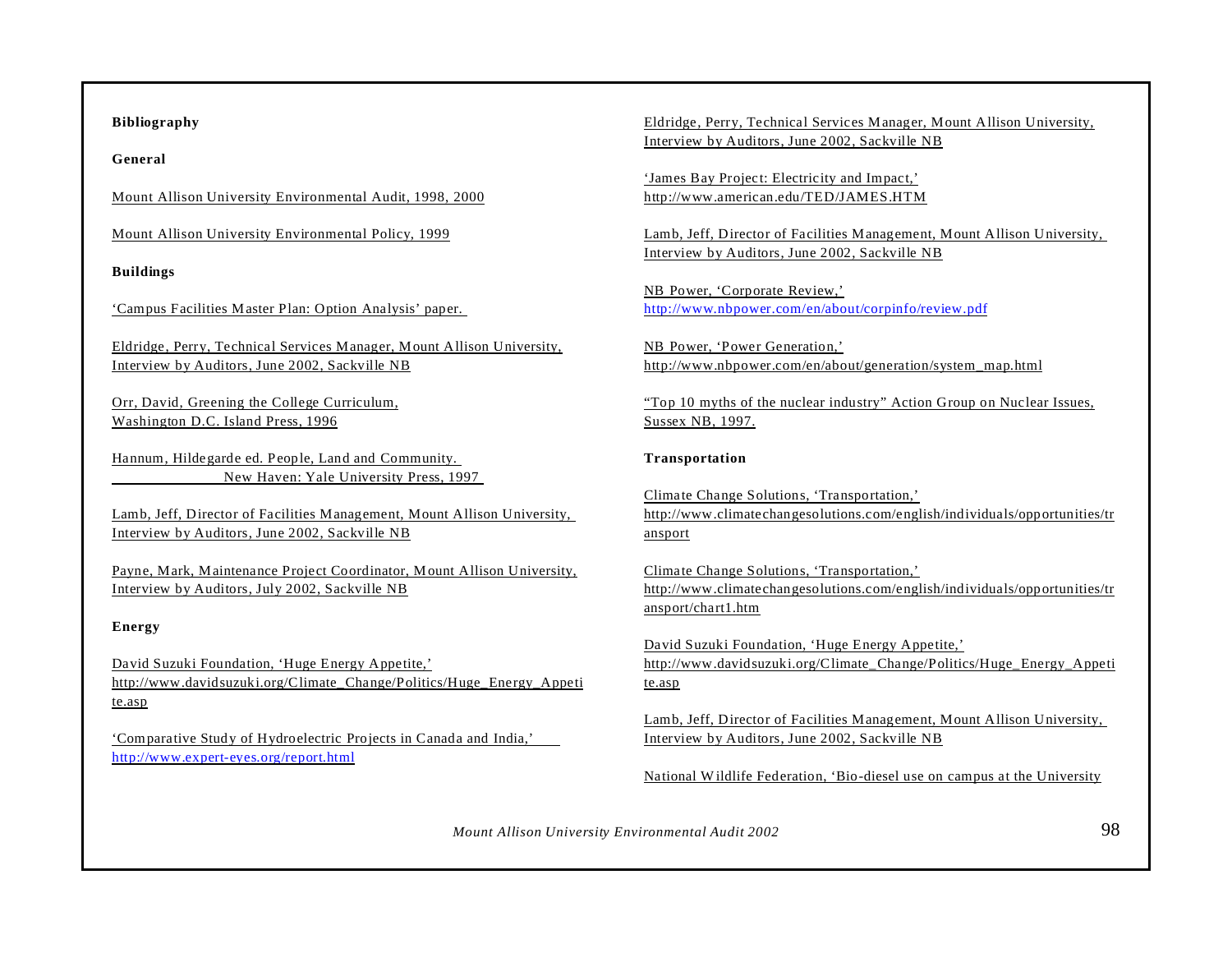of Vermont,'

http://www.nwf.org/campusecology/pdfs/uvm\_bus.pdf Think Technologies, 'Electric Vehicles,' http://www.thinkmobility.com/tech\_gallery.asp?PRODCODE=RANGER

Wright State University, 'Costs Saving From Electric Vehicles,' http://www.wright.edu/cgibin/news\_item.cgi?43

World Watch Institute, State of The World 2001, New York: W.W . Norton & Company, 2001

### **Air Quality**

Dautremant-Smith, Julian, 'Guiidlines for College-Level Greenhouse Gas Emission Inventories,' Lewis & Clark College, July 15, 2002. (Available of G-drive)

Eldridge, Perry, Technical Services Manager, Mount Allison University, Interview by Auditors, June 2002, Sackville NB

Environment Canada, 'Air Pollution Facts,' http://www.ec.gc.ca/envpriorities/cleanair\_e.htm

"Greenhouse Gas Emission Questionnaire" Calgary Herald, HS3, May 20, 2000

Health Canada, 'Environmental Determinants on Human Health,' http://www.hc-sc.gc.ca/ehp/ehd/catalogue/bch\_pubs/98ehd211/chapter7.pdf

#### **Hazardous Material**

Bruning, Ralf, Physics Professor, Mount Allison University, Interview by Auditors, July 2002, Sackville NB

Computing Services, Mount Allison University,

Interview by Auditors, May 2002, Sackville NB

Eldridge, Perry, Technical Services Manager, Mount Allison University, Interview by Auditors, August 2002, Sackville NB

Global Media, 'Prince Edward Island Fish Kills,' http://www.canada.com/search/site/story.asp?id=F6681196-5FC2-474C-A1 AC-EF510FD15097

Henchy, Mark, Director of Food Services, Mount Allison University, Interview by Auditors, May 2002, Sackville NB

Keniry, Julian. Ecodemia: Campus Environmental Stewardship at the Turn of the  $21<sup>st</sup>$  Century. Washington: National Wildlife Federation, 1995

Kenny, Audrey, Custodial Senior Supervisor, Mount Allison University, Interview by Auditors, June 2002, Sackville NB

Read, John, Head of Chemistry Department, Mount Allison University, Interview by Auditors, July 2002, Sackville NB

Smith, Roger, Supervisor of Science Stores, Mount Allison University, Interview by Auditors, July 2002, Sackville NB

Steeves, Dan, Fine Arts Technician, Mount Allison University, Interview by Auditors, July 2002, Sackville NB

Ward, Andrea, Grounds Supervisor, Mount Allison University, Interview by Auditors, June 2002, Sackville NB

World Watch Institute, State of The World 2001, New York: W.W . Norton & Company, 2001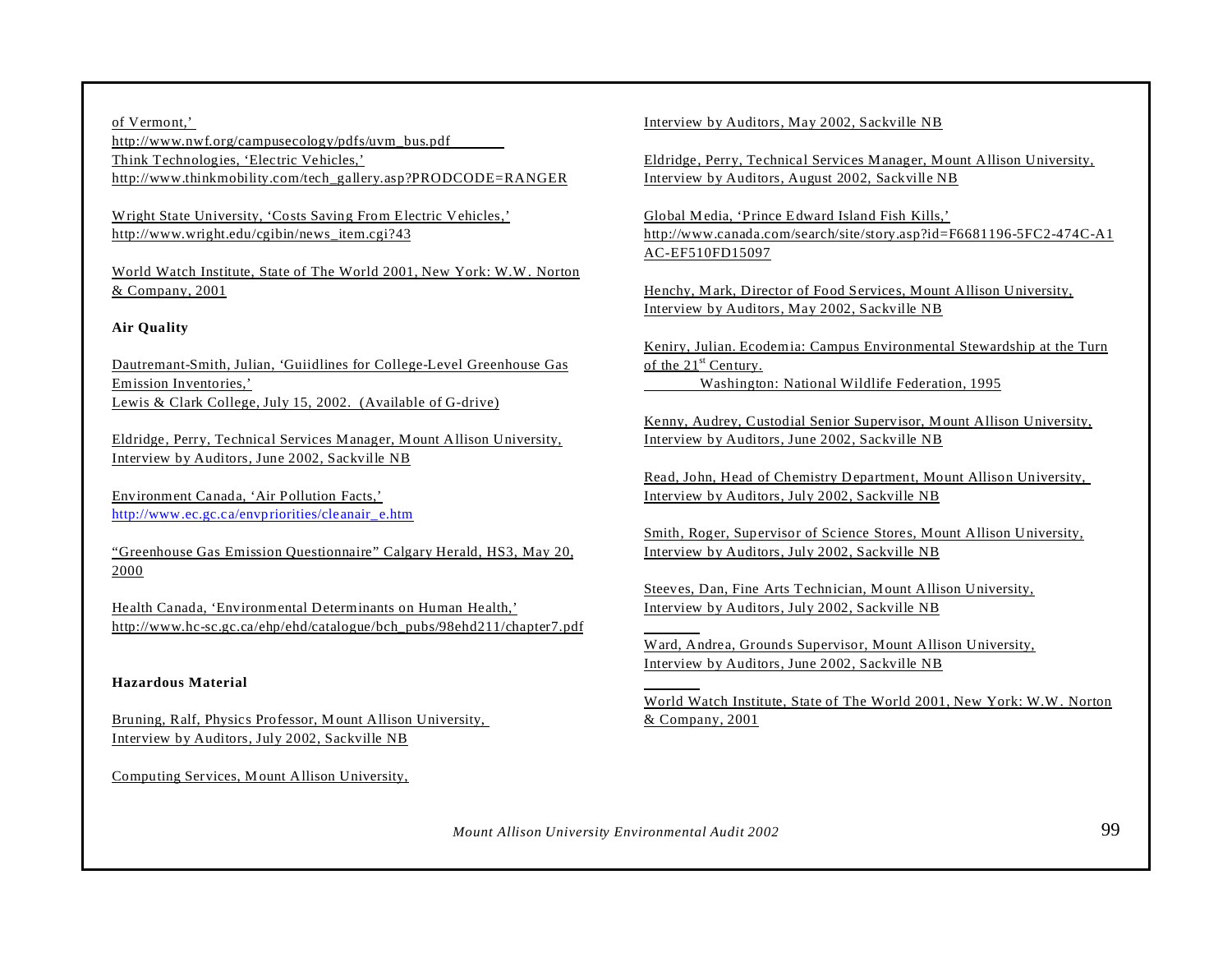### **Solid Waste**

Alain David, Environment Canada engineer, www.davidsuzuki.org/Climate\_Change/Solutions/Landfills.asp

World Watch Institute, State of The World 2001, New York: W.W . Norton & Company, 2001

Henchy, Mark, Director of Food Services, Mount Allison University, Interview by Auditors, May 2002, Sackville NB

Keniry, Julian. Ecodemia: Campus Environmental Stewardship at the Turn of the 21st Century. Washington, DC: National Wildlife Federation, 1995

Kenny, Audrey, Custodial Senior Supervisor, Mount Allison University, Interview by Auditors, June 2002, Sackville NB

Ward, Andrea, Grounds Supervisor, Mount Allison University, Interview by Auditors, June 2002, Sackville NB

#### **Paper**

Canon Environmental Policy http://www.canon.com/environment/a-01.html

Clark, Amelia, and Joshua Campbell. "An Environmental Review of Fine Paper Use at Dalhousie University." http://www.sierrayouthcoalition.org/en\_CA/SusCamp/resources/FINEPAP E.PDF

Global Forest Watch, "Canada Overview," http://www.globalforestwatch.org/english/canada/index.htm

Information Canada, 'New Brunswick," http://www.infocan.gc.ca/facts/newbrunswick\_e.html

Natural Resources Canada, "Canadian Forestry Facts,"

http://www.pfc.cfs.nrcan.gc.ca/monitoring/inventory/facts/facts\_e.html

New Brunswick Forestry Association, 'New Brunswick Forestry Statistics," http://www.nbforestry.com/e/dyk/index.htm

Stats Canada, "Loggin Industry in Canada," http://www.statcan.ca/english/research/25F0002MIE/25F0002MIE2000001 .htm

Strain, Michelle. Director of Support Services, Mount Allison University, Interview by auditors, August 2002, Sackville NB

'Reach For Unbleached,' Health Effects of Pulp Mill Pollutants, http://www.rfu.org/Health.htm

UBC Campus Sustainability Office: "Paper Reduction Program." http://www.sustain.ubc.ca/2ourinitiatives/paper\_reduction.html#1

World Watch Institute, State of the World 2000, Chapter 6, New York: W.W. Norton & Company 2000

#### **Food**

Bates College, 'Environment Initiatives,' http://www.bates.edu/dining-environment.xml

Earthsave Canada www.earthsave.bc.ca

Health Canada. "The Health and Environment Handbook for Health Professionals" http://www.hc-sc.gc.ca/ehp/ehd/catalogue/bch\_pubs/98ehd211/chapter8.pdf

Henchy, Mark, Director of Food Services, Mount Allison University, Interview by Auditors, May 2002, Sackville NB

David Orr, Rooted in the Land: Essays on Community and Place eds.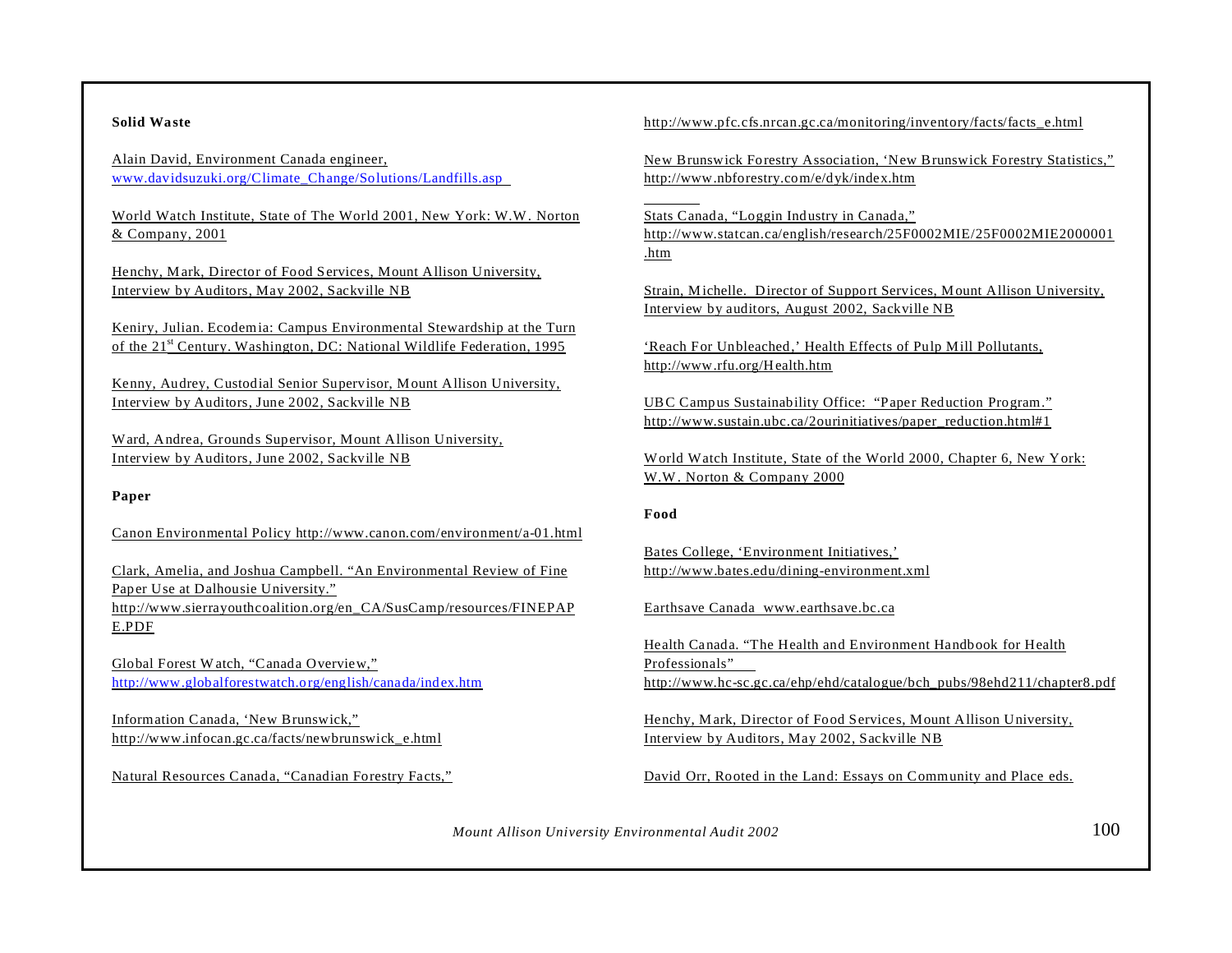William Vitek and Wes Jackson. New Haven and London: Yale University Press, 1996

Sodexho, 'Environmental Policy,' http://www.sodexhousa.com/corp\_environ.html

#### **Water**

Council of Canadians : www.canadians.org

Eldridge, Perry, Technical Services Manager, Mount Allison University, Interview by Auditors, July 2002, Sackville NB

Environment Canada's State of the Environment Report: www.ec.gc.ca/soer-ree/English

Woodburn, George, Town of Sackville Engineer, Town of Sackville, Interview by Auditors, June 2002, Sackville NB

World Watch Institute, State of The World 2001, New York: W.W . Norton & Company, 2001

#### **Finance**

Creelman, Dale, Purchasing Manager, Mount Allison University, Interview by Auditors, July 2002, Sackville NB

Stewart, Dave, Vice-President Administration, Mount Allison University, Interview by Auditors, July 2002, Sackville NB

#### **Education**

Beaton, Margaret, Co-ordinator Environmental Science, Mount Allison University,

Interview by Auditors, May 2002, Sackville NB

Bowdoin College, 'Campus: Architecture, Planning, and Landscape in the Groves of Academe,' http://academic.bowdoin.edu/courses/f01/es011/

Duffy, Stephen, Chemistry Professor, Mount Allison University, Interview by Auditors, June 2002, Sackville NB

Ennals, Peter, Vice President Academic and Research, Mount Allison University, Interview by Auditors, May 2002, Sackville NB

Godin, Jean-Guy, Dean of Science, Mount Allison University, Interview by Auditors, May 2002, Sackville NB

Hannum, Hildegrade ed. People, Land, and Community. New Haven: Yale University Press, 1997

Ireland, Robert, Biology Professor, Mount Allison University, Interview by Auditors, May 2002, Sackville NB

"Re-ruralizing Education" by David Orr.Rooted in the Land: Essays on Community and Place eds. William Vitek and Wes Jackson. New Haven and London: Yale University Press, 1996

Walters, Brad, Co-ordinator Environmental Studies, Mount Allison University, Interview by Auditors, May 2002, Sackville NB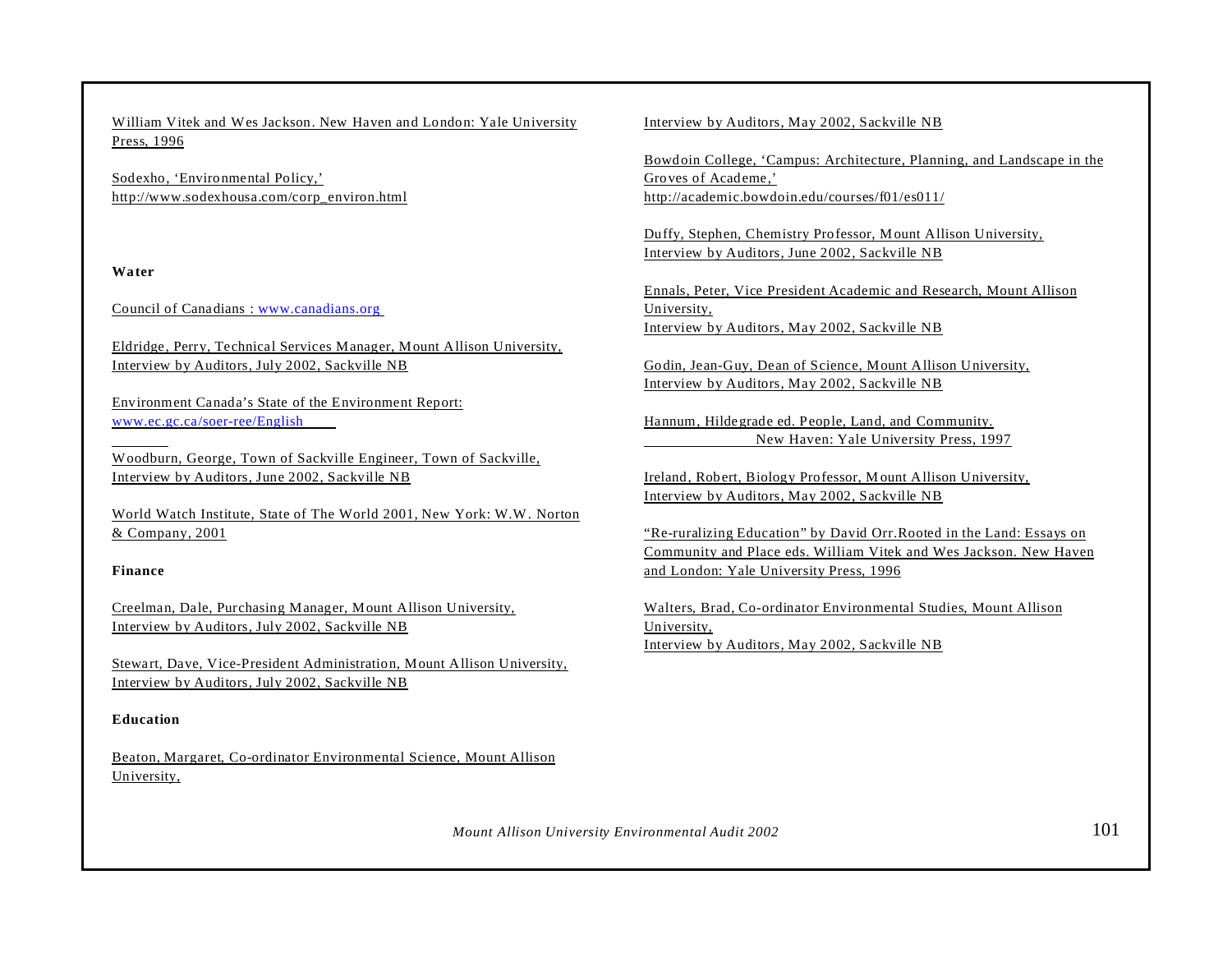#### Appendix A - Major Repairs and Renovations

| <b>Building</b>                           | Use                              | Date Built   | <b>Floor Area</b> | <b>Basement Floor Area</b> | Date               |                      | Job                                                          | Date                     | Job                                      | Date        | Job                                                                         | Date     | Job                                    |
|-------------------------------------------|----------------------------------|--------------|-------------------|----------------------------|--------------------|----------------------|--------------------------------------------------------------|--------------------------|------------------------------------------|-------------|-----------------------------------------------------------------------------|----------|----------------------------------------|
| Flemington                                | Labs/Class                       | 1933         | 32010             |                            | 3261               |                      | September 2000 waterproofing foundation                      |                          |                                          |             |                                                                             |          |                                        |
| <b>CLT</b>                                | Office/Class                     | 1958         | 10246             |                            | 2895               |                      |                                                              |                          |                                          |             |                                                                             |          |                                        |
| <b>Con Hall</b>                           | Auditorium                       | 1966         | 48565             |                            | 9711 ?             |                      | roof replacement                                             |                          |                                          |             |                                                                             |          |                                        |
| Crabtree                                  | Offices/Classes                  | 1979         | 43505             |                            | 10876              |                      |                                                              |                          |                                          |             |                                                                             |          |                                        |
| Fawcett                                   | Support Services/B               | 1960         | 7950              |                            | 7950               |                      |                                                              |                          |                                          |             |                                                                             |          |                                        |
| <b>Gairdner Fine Arts</b>                 | Studios                          | 1965         | 14593             |                            |                    | 4892 October 2000    | gutter/eavestrough repairs                                   |                          |                                          |             |                                                                             |          |                                        |
| Harper                                    | Residence                        | 1964         | 44000             |                            | 11000 April 2001   |                      | roof repair                                                  |                          |                                          |             |                                                                             |          |                                        |
| <b>Hunton House</b>                       | Residence                        | 1958         | 20500             |                            | 5130               |                      |                                                              |                          |                                          |             |                                                                             |          |                                        |
| Jennings                                  | Dining Hall                      | 1965         | 16685             |                            | 16685              |                      |                                                              |                          |                                          |             |                                                                             |          |                                        |
| MacGregor                                 | Residence                        | 1920         | 3100              |                            | 900                |                      |                                                              |                          |                                          |             |                                                                             |          |                                        |
| Monastery                                 | Residence                        | 1920         | 9200              |                            |                    | 3100 November 2000   | microbial remediation                                        |                          |                                          |             |                                                                             |          |                                        |
| Owens Art Gallery                         | Gallery                          | 1900         | 22546             |                            | 8245               |                      |                                                              |                          |                                          |             |                                                                             |          |                                        |
| Palmer                                    | Residence                        | 1934         | 24343             |                            | 6319               |                      |                                                              |                          |                                          |             |                                                                             |          |                                        |
| <b>President's Cottage</b>                | Offices/Dining                   | 1910         | 6468              |                            | 1325               |                      |                                                              |                          |                                          |             |                                                                             |          |                                        |
| <b>Allison Gardens</b>                    | Arena                            | 1946         | 25000             |                            | 3200               |                      |                                                              |                          |                                          |             |                                                                             |          |                                        |
| <b>Sprague House</b>                      | Offices                          | 1900         | 3200              |                            | 900                |                      |                                                              |                          |                                          |             |                                                                             |          |                                        |
| Thornton                                  | Residence                        | 1968         | 24800             |                            | 6200               |                      |                                                              |                          |                                          |             |                                                                             |          |                                        |
| <b>University Centre</b>                  | Offices                          | 1928         | 36446             |                            |                    | 10716 September 2000 | sloped roof replacement                                      | October 2000             | masonry repairs                          |             |                                                                             |          |                                        |
| <b>Windsor Hall</b>                       | Residence                        | 1962         | 59650             |                            | 12050              |                      |                                                              |                          |                                          |             |                                                                             |          |                                        |
| Library                                   | Library                          | 1970         | 76245             |                            | 34320              |                      |                                                              |                          |                                          |             |                                                                             |          |                                        |
| PEG                                       | Offices/Labs                     | 1957         | 34220             |                            | 9859               |                      |                                                              |                          |                                          |             |                                                                             |          |                                        |
| Trueman/Tweedie/McConn(Residence/Dining H |                                  | 1946         | 76000             |                            | 37000 January 2001 |                      | replace condensate pump and steam trap                       | March 2001               | repair steam piping in tunnels           |             |                                                                             |          |                                        |
| <b>Athletic Center</b>                    | Athletics                        | 1968         | 53169             |                            | 5302               |                      |                                                              |                          |                                          |             |                                                                             |          |                                        |
| <b>Avard Dixon</b>                        | Offices/Classes                  | 1958         | 36073             |                            |                    | 9641 summer 2001     | 3rd floor reno                                               |                          |                                          |             |                                                                             |          |                                        |
| Barclay                                   | Offices/Labs                     | 1968         | 57856             |                            | 15710 August 2000  |                      | reno chem labs into biochem, removal of radioactive material | April 2001               | final upgrade of fume hood vent. systems |             |                                                                             |          |                                        |
| <b>Baxter House</b>                       | Offices                          | 1900         | 3566              |                            | 925                |                      |                                                              |                          |                                          |             |                                                                             |          |                                        |
| Cranewood                                 | Private Home                     | 1836         | 7000              |                            | 1500               |                      |                                                              |                          |                                          |             |                                                                             |          |                                        |
| <b>Bennett House</b>                      | Residence                        | 1958         | 20100             |                            |                    | 5025 September 2000  | addition of student room                                     | $\overline{\phantom{a}}$ | reno of Don's apt.                       | August 2001 | repair showers, cleaning exhaust and antimicrobial treatment in 7 bathrooms | May 2001 | Wattstoppers installed in all hallways |
| <b>Bermuda House</b>                      | Residence                        | 1920         | 10140             |                            | 2220               |                      |                                                              |                          |                                          |             |                                                                             |          |                                        |
| <b>Bigelow House</b>                      | Residence                        | 1958         | 20100             |                            | 5025               |                      |                                                              |                          |                                          |             |                                                                             |          |                                        |
| <b>Black House</b>                        | Offices                          | 1920         | 10025             |                            | 2965               |                      |                                                              |                          |                                          |             |                                                                             |          |                                        |
| Carriage                                  | Residence                        | 1920         | 3303              |                            | 1128               |                      |                                                              |                          |                                          |             |                                                                             |          |                                        |
| Anchorage                                 | Offices<br>Offices               | 1920         | 5435              |                            | 1358.75            |                      |                                                              |                          |                                          |             |                                                                             |          |                                        |
| <b>Centennial Hall</b>                    |                                  | 1883         | 17442             |                            | 4791               |                      |                                                              |                          |                                          |             |                                                                             |          |                                        |
| Chapel                                    | Religious Ceremoni<br>Residence  | 1965         | 10428             |                            | 1500               | 4258 October 2000    | masonry repairs                                              |                          |                                          |             |                                                                             |          |                                        |
| <b>Colville House</b>                     |                                  | 1920<br>1966 | 3500<br>31166     |                            |                    |                      |                                                              |                          |                                          |             |                                                                             |          |                                        |
| Conservatory<br>Cuthbertson               | Offices/Conservator<br>Residence | 1920         | 5200              |                            | 500                | 12140 September 2001 | replace front doors                                          |                          |                                          |             |                                                                             |          |                                        |
| Edwards                                   | Residence                        |              |                   |                            |                    |                      |                                                              | October 2000             |                                          |             |                                                                             |          |                                        |
| <b>Facilities Management</b>              | Physical Plant/Offic             | 1968         | 24800<br>11481    |                            | 8697               | 6200 September 2000  | stone repair                                                 |                          | (link) roof replacement                  |             |                                                                             |          |                                        |
| <b>Hart Hall</b>                          | Offices/Classes                  | 1920         | 7750              |                            | 1550               |                      |                                                              |                          |                                          |             |                                                                             |          |                                        |
| <b>Rectory Lane House</b>                 | Studios                          | 1940         | 3000              |                            | 1000               |                      |                                                              |                          |                                          |             |                                                                             |          |                                        |
| <b>Hillcrest</b>                          | offices                          | 1880         | 3060              |                            |                    |                      |                                                              |                          |                                          |             |                                                                             |          |                                        |
|                                           |                                  |              |                   |                            |                    |                      |                                                              |                          |                                          |             |                                                                             |          |                                        |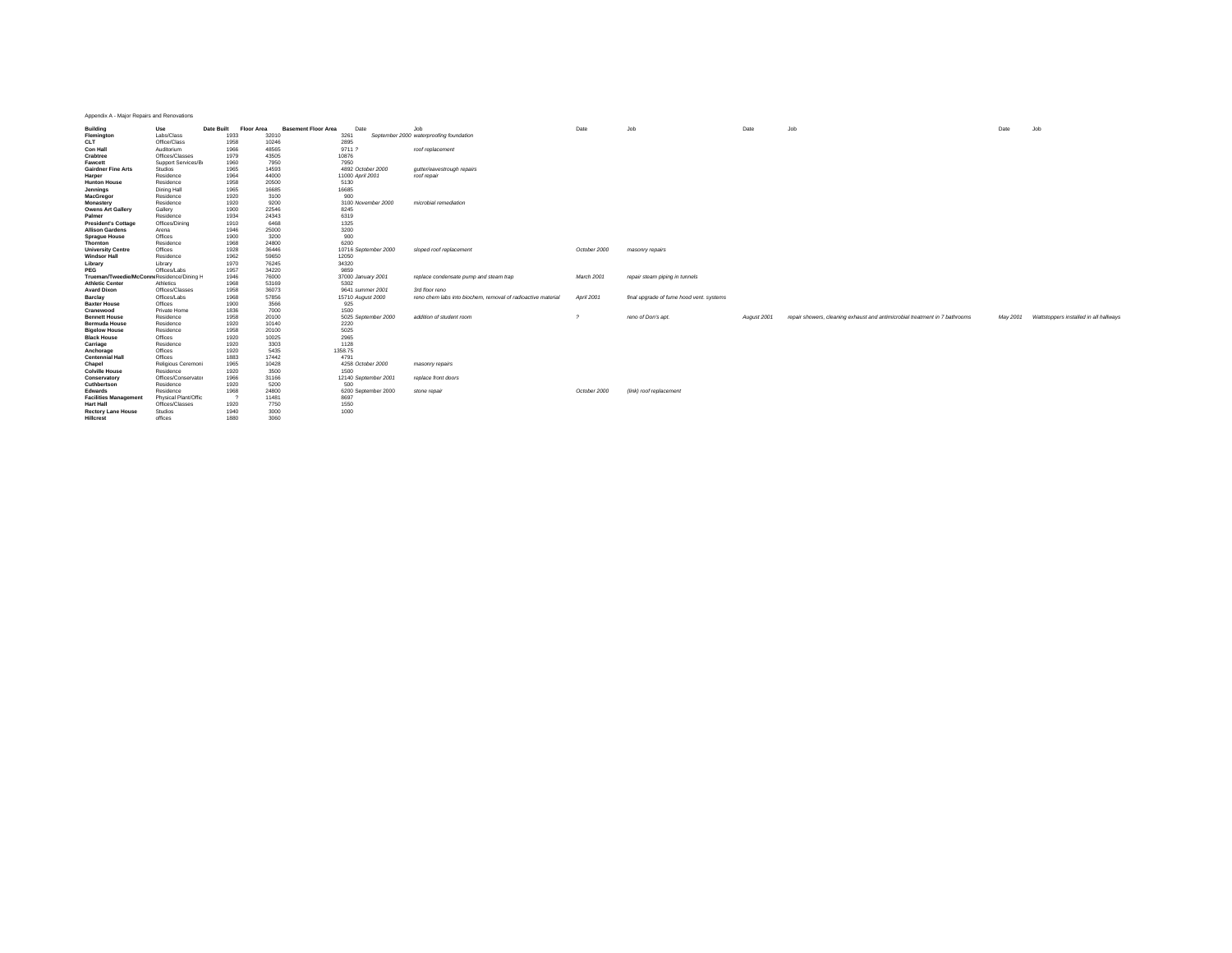|                              | Electricity Demand at 10:12am on June 26, 2002<br>kW | Steam Flow at 10:39 am on June 26, 2002 |                                                                      |  |
|------------------------------|------------------------------------------------------|-----------------------------------------|----------------------------------------------------------------------|--|
| <b>Building</b>              |                                                      | <b>Building</b>                         | pounds per hour                                                      |  |
| <b>Centennial Hall</b>       | 18.25                                                | Harper/Jennings                         | 87.18                                                                |  |
| Chapel                       | 5015                                                 | Palmer                                  | 0                                                                    |  |
| Crabtree                     | 60.44                                                | Windsor                                 | 172.1                                                                |  |
| Library                      | 222.1                                                | <b>University Centre</b>                | 0                                                                    |  |
| Owens                        | 63.53                                                | <b>Avard Dixon</b>                      | 93                                                                   |  |
| Dunn                         | 25                                                   | Conservatory                            | 0                                                                    |  |
| <b>Bennett Building</b>      | 0                                                    | Bennett/CLT                             | 50.83                                                                |  |
| Trueman/McConnell            | 104                                                  | <b>Hart Hall</b>                        | 18.78                                                                |  |
| <b>Hunton</b>                | 1.45                                                 | <b>Centennial Hall</b>                  | 0                                                                    |  |
| Edwards/Thornton             | 16.01                                                | Flemington                              | 1043                                                                 |  |
| <b>Athletic Centre</b>       | 0                                                    | <b>Barclay</b>                          | 48.37                                                                |  |
| <b>Allison Gardens</b>       | 1.95                                                 | Crabtree                                | 88.84                                                                |  |
| <b>Convocation Hall</b>      | 37.16                                                | Chapel                                  | 26.91                                                                |  |
| <b>Fine Arts</b>             | 19.2                                                 | Dunn                                    | $\Omega$                                                             |  |
| Jennings/Harper              | 90.09                                                | Owens/Fine Arts                         | 174.4                                                                |  |
| Palmer                       | 2.48                                                 | Library                                 | 861.7                                                                |  |
| Windsor                      | 16.98                                                | <b>Convocation Hall</b>                 | 0                                                                    |  |
| <b>Facilities Management</b> | 106.4                                                | Bennett/Bigelow                         | 0                                                                    |  |
| <b>Avard Dixon</b>           | 24                                                   | Trueman/McConnell                       | 0                                                                    |  |
| <b>University Centre</b>     | 54.55                                                | <b>Athletic Centre</b>                  | 0                                                                    |  |
| Flemington                   | 56.03                                                | Hunton                                  | 0                                                                    |  |
| <b>Presidents Cottage</b>    | 4.45                                                 | <b>Allison Gardens</b>                  | 150.4                                                                |  |
| Conservatory                 | 33.4                                                 | Edwards/Thornton                        | 401.4                                                                |  |
| <b>Barclay</b>               | 194.7                                                |                                         |                                                                      |  |
| Bennett/Bigelow              | 19.21                                                | <b>Total campus:</b>                    | 3471.83                                                              |  |
| <b>Hart Hall</b>             | 16.41                                                |                                         |                                                                      |  |
| <b>Campus</b>                | 1225.04                                              |                                         | (Includes all 23 buildings fed by the main boiler at Physical Plant) |  |

# **Appendix B - Sample of electricity demand and steam flow from meter readings**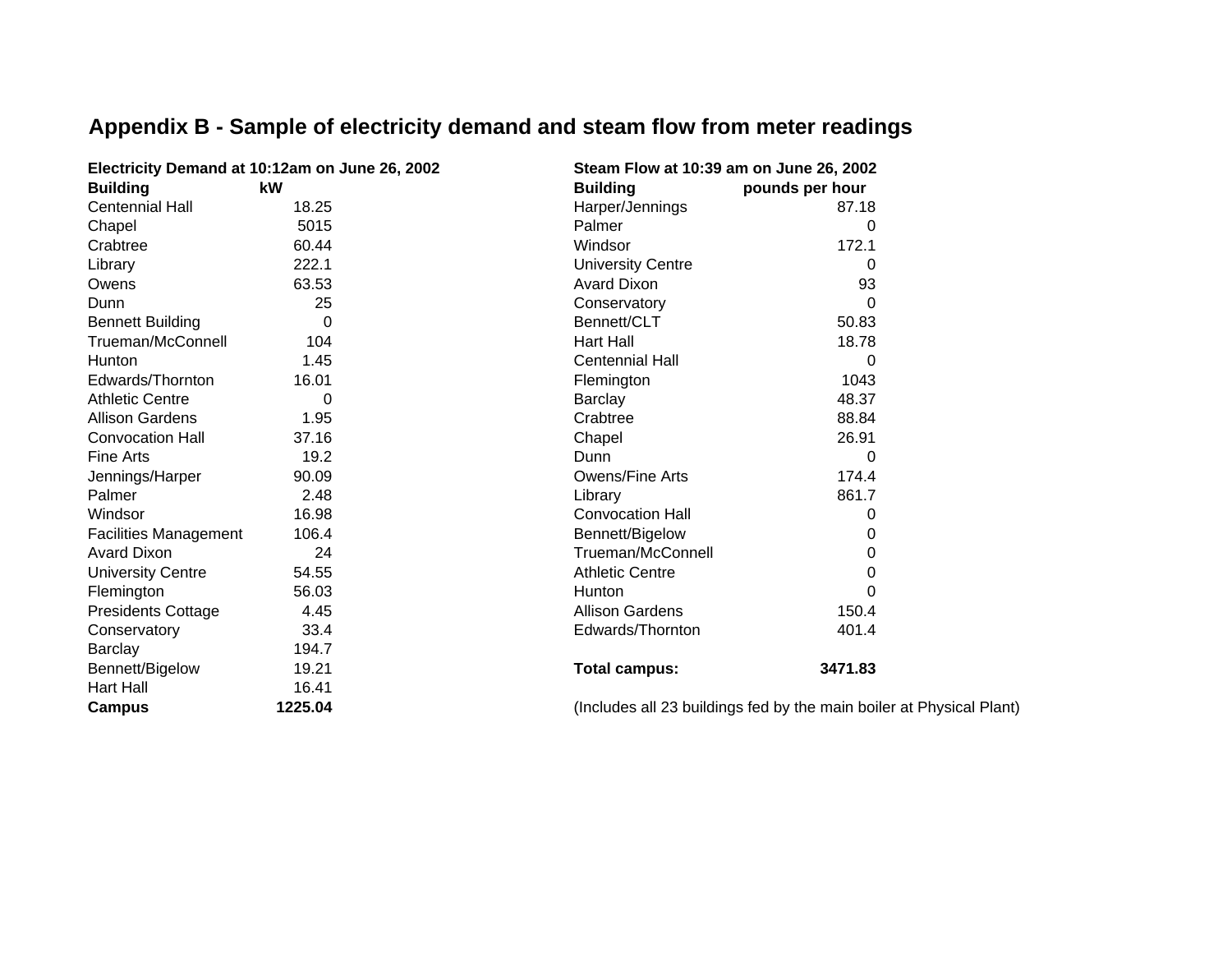#### **Appendix C - Power Consumption: June 1, 2000-May 31, 2002**

| Building                 | KwH      |          |        |        |        |         |         |        |        |        |         |        |        |        |        |        |        |         |          |            |        |        |        |        |        |
|--------------------------|----------|----------|--------|--------|--------|---------|---------|--------|--------|--------|---------|--------|--------|--------|--------|--------|--------|---------|----------|------------|--------|--------|--------|--------|--------|
|                          |          | 2000     |        |        |        |         |         |        | 2001   |        |         |        |        |        |        |        |        |         |          |            | 2002   |        |        |        |        |
|                          | June     | July     |        | August | Sept   | Oct     | Nov     | Dec    | Jan    | Feb    | March   | April  | Mav    | June   | July   | August | Sept   | Oct     | Nov      | Dec        | Jan    | Feb    | March  | April  | May    |
| <b>Allison Gardens</b>   |          | $\Omega$ | 6480   | 4560   | 4080   | 53280   | 64800   | 75120  | 32880  | 53520  | 51120   | 7680   | 4320   | 1451   | 3120   | 3600   | 3600   | 56880   | 75840    | 65040      | 59280  | 61680  | 64320  | 11520  | 4320   |
| <b>Baxter House</b>      |          | 1225     | 1247   | 1308   | 1428   | 2126    | 2108    | 1845   | 1941   | 1777   | 1706    | 1994   | 1725   | 50797  | 1847   | 1805   | 1628   | 2212    | 2544     | 2941       | 2040   | 1986   | 2106   | 2216   | 1567   |
| <b>Black House</b>       |          | 2058     | 1964   | 1923   | 2228   | 2618    | 3421    | 400    | 4193   | 4346   | 3349    | 3010   | 2397   | 5669   | 1766   | 1755   | 1557   | 2724    | 4010     | 3729       | 3824   | 3869   | 3345   | 3748   | 3308   |
| <b>Burmuda House</b>     |          |          | 11120  | 3760   | 7680   | 14560   | 17760   | 20560  | 28640  | 27920  | 20800   | 17440  | 9280   | 2957   | 5600   | 4400   | 7440   | 11440   | 17120    | 18960      | 24000  | 24400  | 20640  | 15760  | 9520   |
| <b>Canadian Studies</b>  |          | 1003     | 945    | 1017   | 1194   | 1650    | 1771    | 2074   | 1135   | 1566   | 1502    | 1374   | 1582   | 3565   | 1242   | 1243   | 1205   | 1192    | 798      | 716        | 721    | 865    | 791    | 774    | 730    |
| <b>Carriage House</b>    |          | 1863     | 2449   | 1587   | 3070   | 4906    | 6622    | 8576   | 11544  | 11162  | 1116    | 5459   | 3529   | 9887   | 3327   | 1888   | 2935   | 5478    | 7366     | 8012       | 9351   | 10630  | 9095   | 7428   | 4553   |
| <b>Central Stores</b>    |          | - 0      | 8800   | 4160   | 5440   | 6720    | 14720   | 16960  | 30080  | 27040  | 21120   | 18560  | 12480  | 2092   | 3520   | 4160   | 4640   | 7200    | 16160    | 18880      | 24480  | 24960  | 21920  | 16640  | 12480  |
| <b>Children's Centre</b> |          | 1200     | 920    | 800    | 880    | 2160    | 3360    | 5440   | 5880   | 5760   | 4320    | 3480   | 2120   | 2762   | 1080   | 960    | 1240   | 1640    | 3440     | 4440       | 5400   | 5800   | 4600   | 3280   | 2480   |
| <b>Colville House</b>    |          | 908      | 1196   | 947    | 765    | 733     | 716     | 611    | 562    | 508    | 503     | 477    | 584    | 1733   | 1153   | 1169   | 1628   | 2094    | 2021     | 1458       | 1731   | 1902   | 1709   | 1736   | 1474   |
| Cranewood                |          | 2064     | 1437   | 1293   | 2302   | 2879    | 3429    | 3553   | 3437   | 3215   | 2763    | 2665   | 2271   | 53958  | 1278   | 1792   | 1199   | 1490    | 1710     | 1837       | 1626   | 1484   | 1283   | 1526   | 1426   |
| <b>Cuthbertson House</b> |          | 3088     | 2584   | 1718   | 3436   | 6897    | 10625   | 13761  | 17845  | 15971  | 12663   | 10061  | 7677   | 16802  | 2731   | 1844   | 2588   | 5402    | 9111     | 11310      | 13139  | 14384  | 12166  | 9713   | 8109   |
| <b>Hillcrest House</b>   |          | 2699     | 1616   | 1297   | 2086   | 4343    | 2258    |        |        |        | -0      | - 0    |        |        | 0      |        |        | - 0     | $\Omega$ | $\epsilon$ |        |        |        | -0     |        |
| <b>McGregor House</b>    |          | 2117     | 2051   | 2015   | 1744   | 2561    | 2926    | 3789   | 2391   | 3386   | 2869    | 2656   | 1456   | 3762   | 1095   | 1079   | 1762   | 2280    | 2473     | 2179       | 2296   | 2547   | 2510   | 2352   | 1579   |
| Monastery                |          | 5680     | 4960   | 4720   | 5920   | 8320    | 7520    | 6960   | 7600   | 7520   | 7440    | 8000   | 4960   | 5520   | 5760   | 4960   | 4800   | 6960    | 6400     | 5200       | 5360   | 6480   | 6400   | 6640   | 4320   |
| <b>Physical Plant</b>    |          | 632800   | 65160  | 674800 | 16200  | 965200  | 896400  | 028000 | 05200  | 001800 | 880000  | 862200 | 695600 | 653200 | 722600 | 771600 | 791000 | 024200  | 950000   | 854200     | 891600 | 936600 | 896000 | 869200 | 753400 |
| <b>Sprague House</b>     |          |          | 1880   | 600    | 1280   | 3120    | 5080    | 8560   | 9600   | 8960   | 6960    | 5560   | 3680   | 3936   | 880    | 840    | 1320   | 2760    | 5520     | 6560       | 7040   | 7160   | 5600   | 4600   | 3920   |
| Total:                   |          | 656705   | 701249 | 706505 | 859733 | 1082073 | 1043516 | 199816 | 862928 | 117445 | 1018231 | 950616 | 75366  | 818091 | 756999 | 803095 | 828542 | 1133952 | 1104513  | 1005462    | 051888 | 104747 | 052485 | 957133 | 813186 |
| June 1'00-Mary 31'01:    | 11009484 |          |        |        |        |         |         |        |        |        |         |        |        |        |        |        |        |         |          |            |        |        |        |        |        |
| June 1'01-May 31'02:     |          | 11430093 |        |        |        |         |         |        |        |        |         |        |        |        |        |        |        |         |          |            |        |        |        |        |        |
|                          |          | 420609   |        |        |        |         |         |        |        |        |         |        |        |        |        |        |        |         |          |            |        |        |        |        |        |
|                          |          |          |        |        |        |         |         |        |        |        |         |        |        |        |        |        |        |         |          |            |        |        |        |        |        |

**Year**<br>98\99<br>99\00<br>00\01<br>01\02 r KwH 98\99 10909197 99\00 10962308 00\01 11009484 01\02 11430093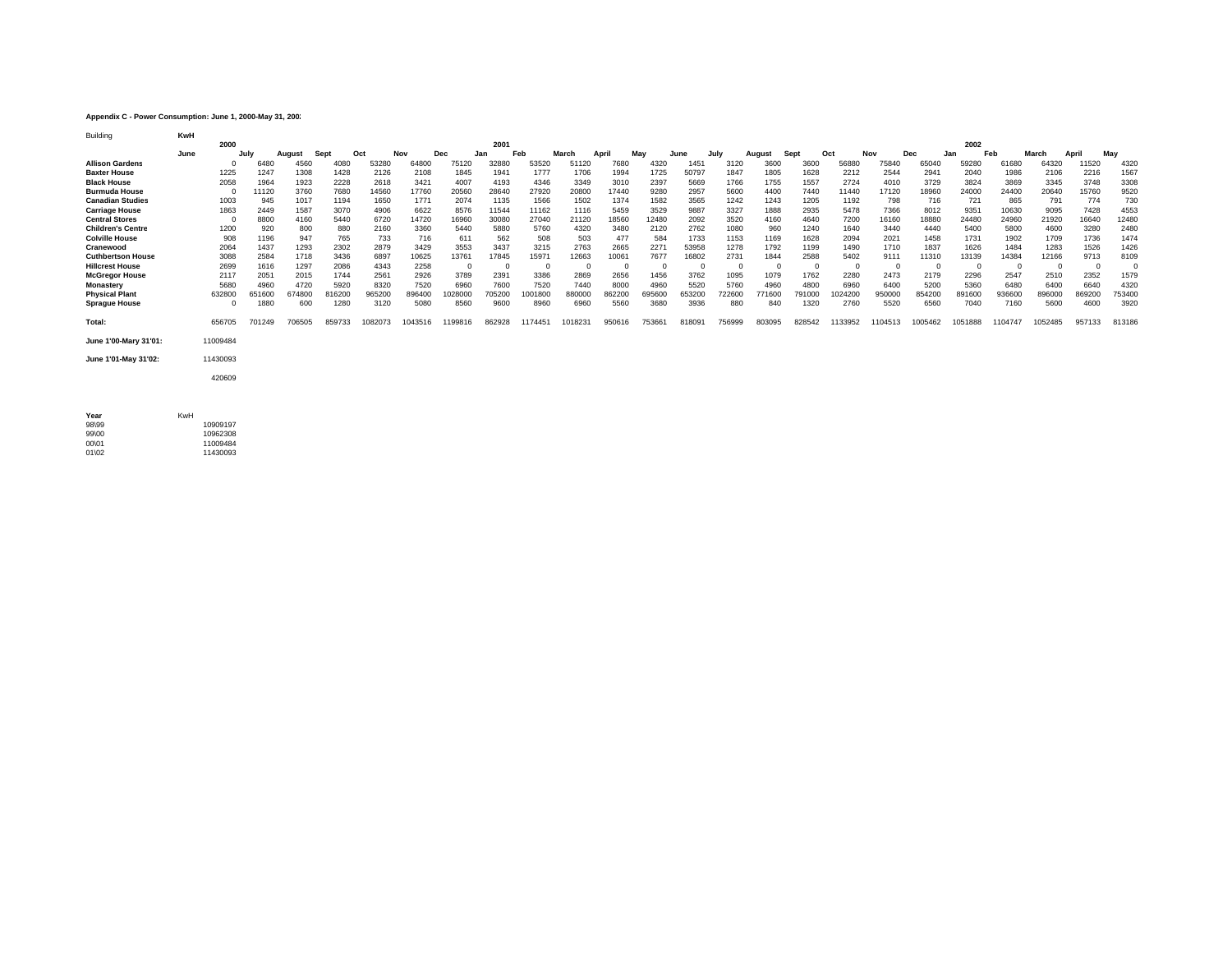### **Appendix D - Light Oil Consumption May 1, 2000-April 30, 2002**

|                         |     | 2000  |      |      |        |      |      |      |       | 2001  |       |            |       |     |      |      |     |        |      |     |      |      |       | 2002  |       |       |       |
|-------------------------|-----|-------|------|------|--------|------|------|------|-------|-------|-------|------------|-------|-----|------|------|-----|--------|------|-----|------|------|-------|-------|-------|-------|-------|
| <b>Building</b>         | Mav | June  | July |      | August | Sept | Oct  | Nov  | Dec   | Jan   | Feb   | March      | April | Mav | June | Julv |     | August | Sept | Oct | Nov  |      | Dec   | Jan   | Feb   | March | Apri' |
| Cranewood               |     | 985   | 1499 | 305  | 632    | 186  | 1478 | 2048 | 2633  | 4458  | 3240  | 2586       | 3467  |     | 1152 | 565  |     |        |      |     | 390  | 1403 | 1947  | 2221  | 2449  | 1770  | 1583  |
| <b>Baxter House</b>     |     |       | 167  |      | 86     |      | 613  | 752  | 1122  | 634   | 1067  | 1422       | 686   |     | 358  | 515  |     |        |      | 12  | 187  | 821  | 1139  | 1089  | 1081  | 841   | 583   |
| <b>Black House</b>      |     | 1426  |      | 531  |        |      | 581  | 1552 | 1554  | 2620  | 1797  | 1157       | 1218  |     | 467  | 769  |     |        |      |     | 997  | 1048 | 1448  | 1643  | 1854  | 1451  | 1071  |
| <b>Canadian Studies</b> |     | 1402  | 523  | 406  |        | 379  | 638  | 1793 | 2434  | 3308  | 1860  | 2237       | 1658  |     | 380  | 1241 |     |        |      |     | 1451 | 1894 | 2442  | 2263  | 2500  | 2165  | 1722  |
| McGregor House          |     |       |      | 268  |        |      | 174  | 1043 | 369   | 960   |       | 794<br>703 |       |     |      | 261  |     |        |      |     | 81   | 338  | 561   | 444   | 728   | 388   | 288   |
| Monastery               |     | 2082  | 1349 | 558  | 28     | 28   | 727  | 2691 | 2785  | 2151  | 2441  | 2068       | 1826  |     | 1288 | 495  | 694 |        |      | 435 | 337  | 2061 | 2057  | 2080  | 2255  | 2361  | 2265  |
| Colville                |     | 315   | 315  | 180  | 185    | 185  | 175  | 622  | 1223  | 1544  |       | 567<br>990 | 696   |     | n    | 321  |     |        |      |     | 159  | 707  | 1074  | 1146  | 1143  | 954   | 665   |
| Total:                  |     | 6210  | 3853 | 2248 | 931    | 778  | 4386 | 1050 | 12120 | 15675 | 11766 | 11163      | 9551  |     | 3645 | 4167 | 694 |        |      | 447 | 3602 | 8272 | 10668 | 10886 | 12010 | 9930  | 8177  |
| May1'00-April 31'01:    |     | 89182 |      |      |        |      |      |      |       |       |       |            |       |     |      |      |     |        |      |     |      |      |       |       |       |       |       |

**May 1'01-April 31'02:** 72498

| 98\99 | 151481 |
|-------|--------|
| 99\00 | 84220  |
| 00\01 | 89182  |
| 01\02 | 72498  |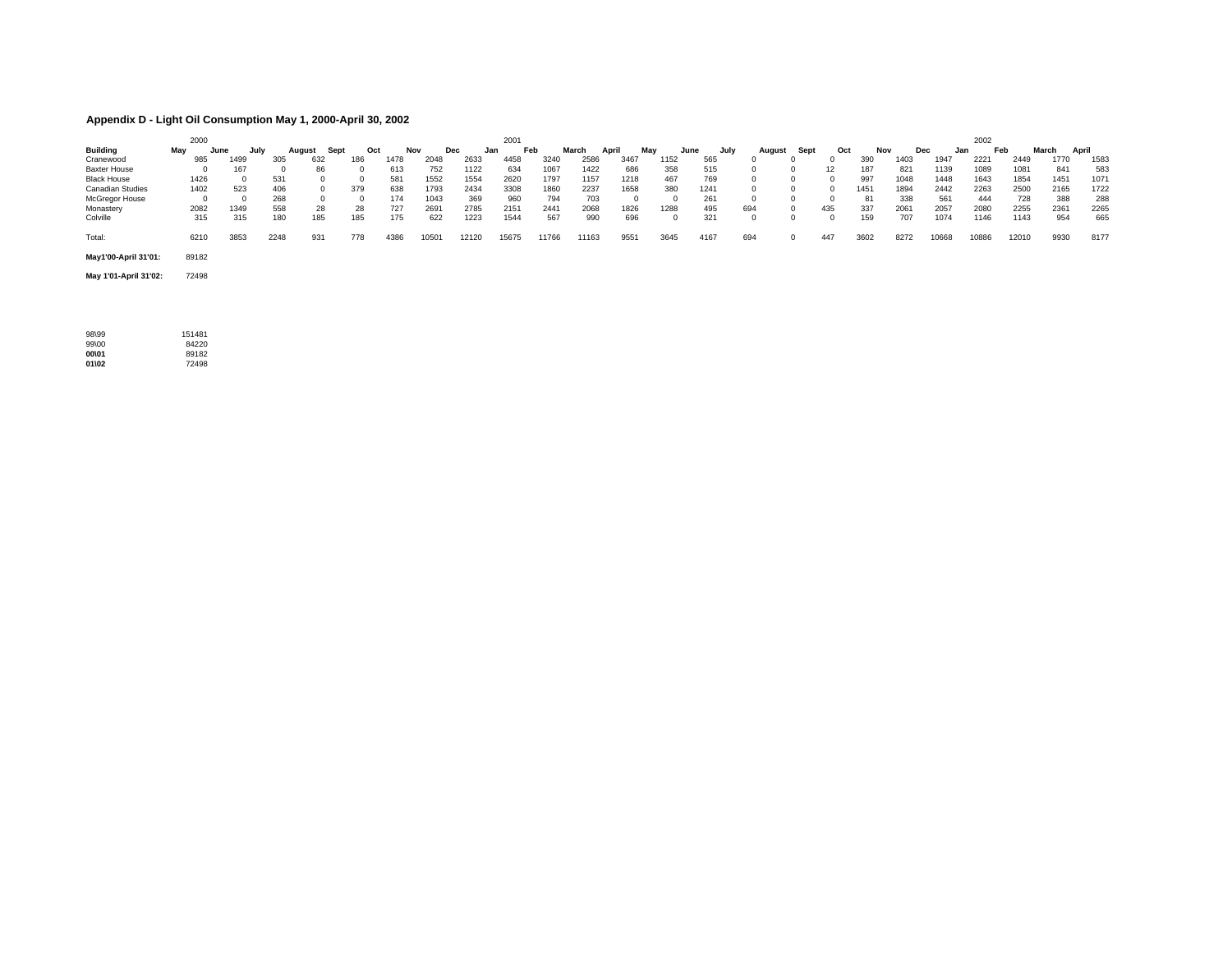# Appendix E - Bunker A Oil Consumption

|                     | <b>Month</b> | Litres  | Dollars (before tax) |
|---------------------|--------------|---------|----------------------|
| <b>2000 May</b>     |              | 127684  | 29504.79             |
|                     | June         | 83459   | 19478.76             |
|                     | July         | 42230   | 10997.53             |
|                     | August       | 41960   | 10309.57             |
|                     | Sept         | 85703   | 34872.68             |
|                     | Oct          | 170778  | 44009.49             |
|                     | Nov          | 256332  | 69898.57             |
|                     | Dec          | 331807  | 81361.99             |
| 2001 Jan            |              | 341160  | 79431.85             |
|                     | Feb          | 339412  | 76299.11             |
|                     | March        | 297959  | 66398.16             |
|                     | April        | 232798  | 53867.23             |
| <b>Total 00/01:</b> |              | 2351282 | 576429.73            |
|                     |              |         |                      |
|                     | May          | 166193  | 36317.26             |
|                     | June         | 41056   | 9348.45              |
|                     | July         | 40982   | 9102.1               |
|                     | August       | 42107   | 8636.15              |
|                     | Sept         | 39081   | 9031.62              |
|                     | Oct          | 168263  | 40653.95             |
|                     | Nov          | 252297  | 56998.64             |
|                     | Dec          | 291648  | 60279.78             |
| <b>2002 Jan</b>     |              | 327806  | 65931.43             |
|                     | Feb          | 302733  | 61017.05             |
|                     | March        | 310645  | 62062.73             |
|                     | April        | 227239  | 53602.71             |
| <b>Total 01/02:</b> |              | 2210050 | 472981.87            |

| Year  | <b>Total Litres</b> |
|-------|---------------------|
| 98\99 | 2131155             |
| 99\00 | 2022800             |
| 00/01 | 2351282             |
| 01/02 | 2210050             |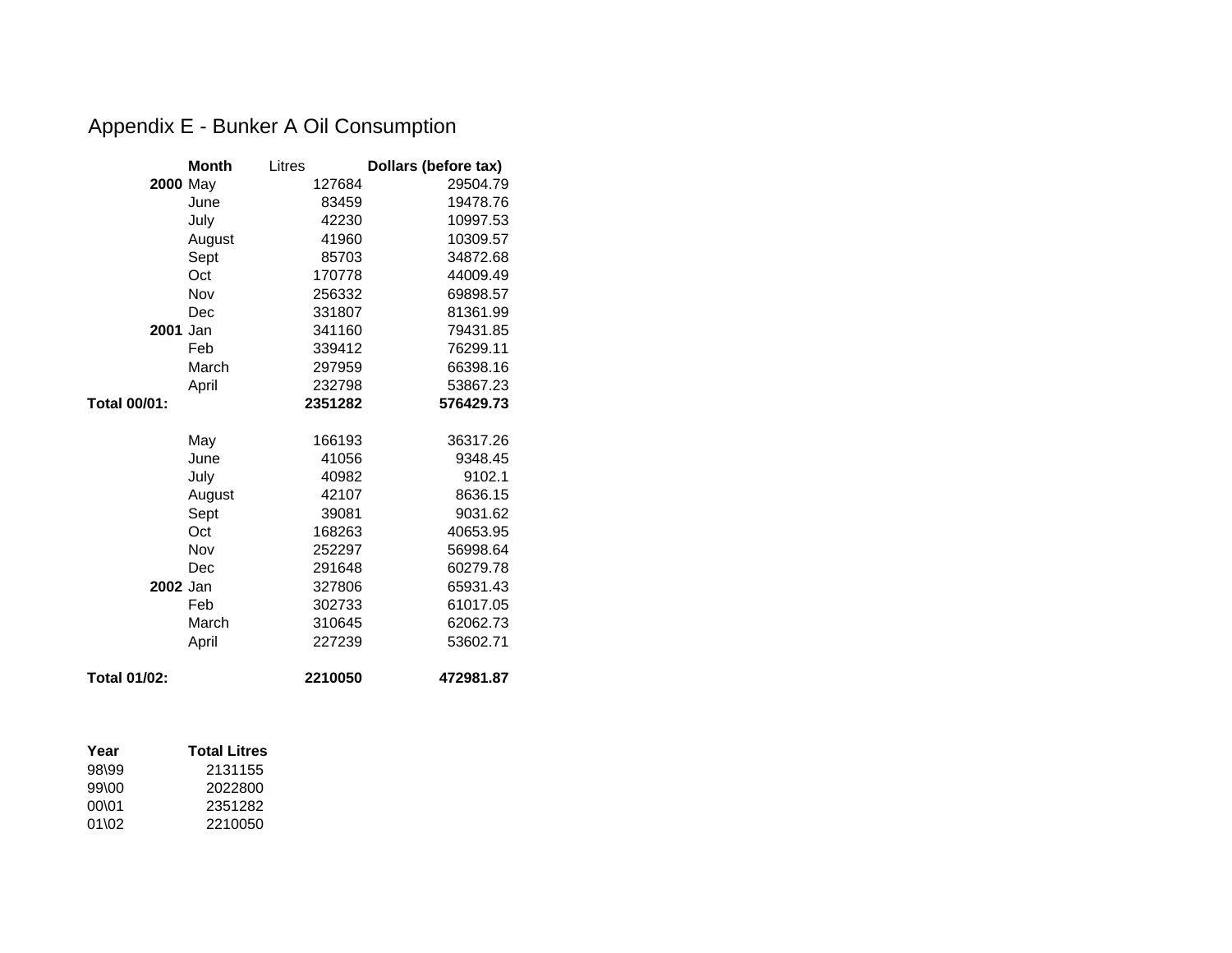## **Appendix F - Steam Consumption**

| <b>Building</b>         | <b>Flow</b> | Jan      | Feb      | <b>March</b> | April    | May      | June     | July     | August   | Sept     | Oct      | Nov      | <b>Dec</b> |
|-------------------------|-------------|----------|----------|--------------|----------|----------|----------|----------|----------|----------|----------|----------|------------|
| Jennings/Harper         | 87.18       | 1321933  | 1190666  | 1422841      | 769253.1 | 383233   | 39373.02 | 45359    | 23484.2  | 195801   | 489598.2 | 0        | 1041527    |
| Palmer                  | 0           | 338368.7 | 316192   | 309381.5     | 235344   | 168085.8 | 9223.24  | 39000.2  | 28395.9  | 44692.3  | 141824.7 | 700749   | 365219     |
| Windsor                 | 172.1       | 742634   | 693144   | 628313       | 447499   | 222769   | 234044   | 175310   | 172097   | 205351   | 296212   | 475047   | 572610     |
| University Centre       | $\Omega$    | 235293   | 213028.4 | 173934.8     | 19836.1  | 53423.32 | 2115.89  | 0        | 0        | 0        | 40696.29 | 133523   | 208509.9   |
| <b>Avard Dixon</b>      | 93          | 488206.7 | 29249.33 | 200140.3     | 243585   | 178744.3 | 112661.5 | 121330.4 | 119278   | 147342   | 181437   | 226128   | 411606     |
| <b>Bennet Building</b>  | 50.83       | 115642.2 | 110932.3 | 113253.4     | 103368.1 | 50533.02 | 93.96    | 0        | 0        | 486.68   | 8080.44  | 75670.4  | 108574.8   |
| Flemington              | 1043        | 334038   | 314184   | 306478       | 236888   | 0        | 37673.2  | 34209.3  | 32093.83 | 29246.27 | 119847.2 | 217332   | 268957     |
| Hart Hall               | 18.78       | 257807   | 0        | 161981       | 145002   | 86334.31 | 81749.9  | 10762.93 | 1552.24  | 4627.51  | 77960.58 | 158561   | 197165     |
| Conservatory            | 0           | 77142    | 231108.9 | 187550       | 154144.8 | 869.67   | 0        | 931.21   | 0        | 0        | 0        | 10478.1  | 221686.6   |
| Barclay                 | 48.37       | 132114   | 1153533  | 112781       | 930510   | 651244   | 54699.5  | 123833.9 | 116938   | 118826   | 488151   | 867711   | 1223960    |
| Centennial              | 0           | 209699   | 212169.1 | 198291       | 158808   | 73364    | 37469.3  | 18381.13 | 10975.5  | 992.19   | 100291   | 173065   | 206808     |
| Chapel                  | 26.91       | 173397   | 151592.3 | 163837       | 119382   | 82268    | 23758.2  | 18036.2  | 18972.1  | 17558.95 | 68082.9  | 115125   | 154991     |
| Crabtree                | 0           | 217503   | 0        | 137361       | 130167   | 41785    | 107467   | 96430    | 84198    | 73840    | 106212   | 133039   | 179832     |
| Library                 | 861.7       | 276964   | 769217   | 801589       | 688301   | 775478   | 0        | $\Omega$ | 0        | $\Omega$ | 0        | 0        | 116174     |
| Owens/Fine Arts         | 174.4       | 481746   | 431402   | 410851       | 306381   | 216568   | 167562   | 93676    | 71088    | 90421    | 176276   | 300763   | 373257     |
| Dunn                    | $\Omega$    | 301978   | 270784   | 254960       | 237164   | 124189   | 0        | 25477.8  | 60299.52 | 60478.61 | 161635   | 232551.3 | 280043     |
| Bennett/Bigelow         | 0           | 371913   | 363337   | 373816       | 269942   | 125807   | 307536   | 39115    | 41261    | 88597    | 192198   | 279580   | 299133     |
| Trueman/McConnell       | $\Omega$    | 917202   | 910364   | 895067       | 742234   | 601633   | 65263    | 114861   | 95754    | 147527   | 29311    | 717937   | 942572     |
| Hunton                  | $\Omega$    | 347456   | 326071   | 347724       | 316581   | 145323   | 281118   | 251532   | 240948   | 244296   | 272088   | 288063   | 314182     |
| Edwards/Thornton        | 401.4       | 681533   | 603926   | 598560       | 473551   | 346780   | 267985   | 303111   | 291746   | 293828   | 416788   | 593346   | 571530     |
| Athletics               | 0           | 363184   | 353077   | 401824       | 293147   | 159373   | 23191    | 32826    | 58742    | 26919    | 124895   | 352349   | 306478     |
| <b>Allison Gardens</b>  | 150.4       | 287210   | 291335   | 324042       | 180728   | 173397   | 30598    | 59809    | 58742    | 64323    | 160178   | 359361   | 282997     |
| <b>Convocation Hall</b> | 0           | 211651   | 194344   | 160093       | 210616   | 177872   | 1173569  | 0        | 951388   | 270033   | 131935   | 179665   | 223838     |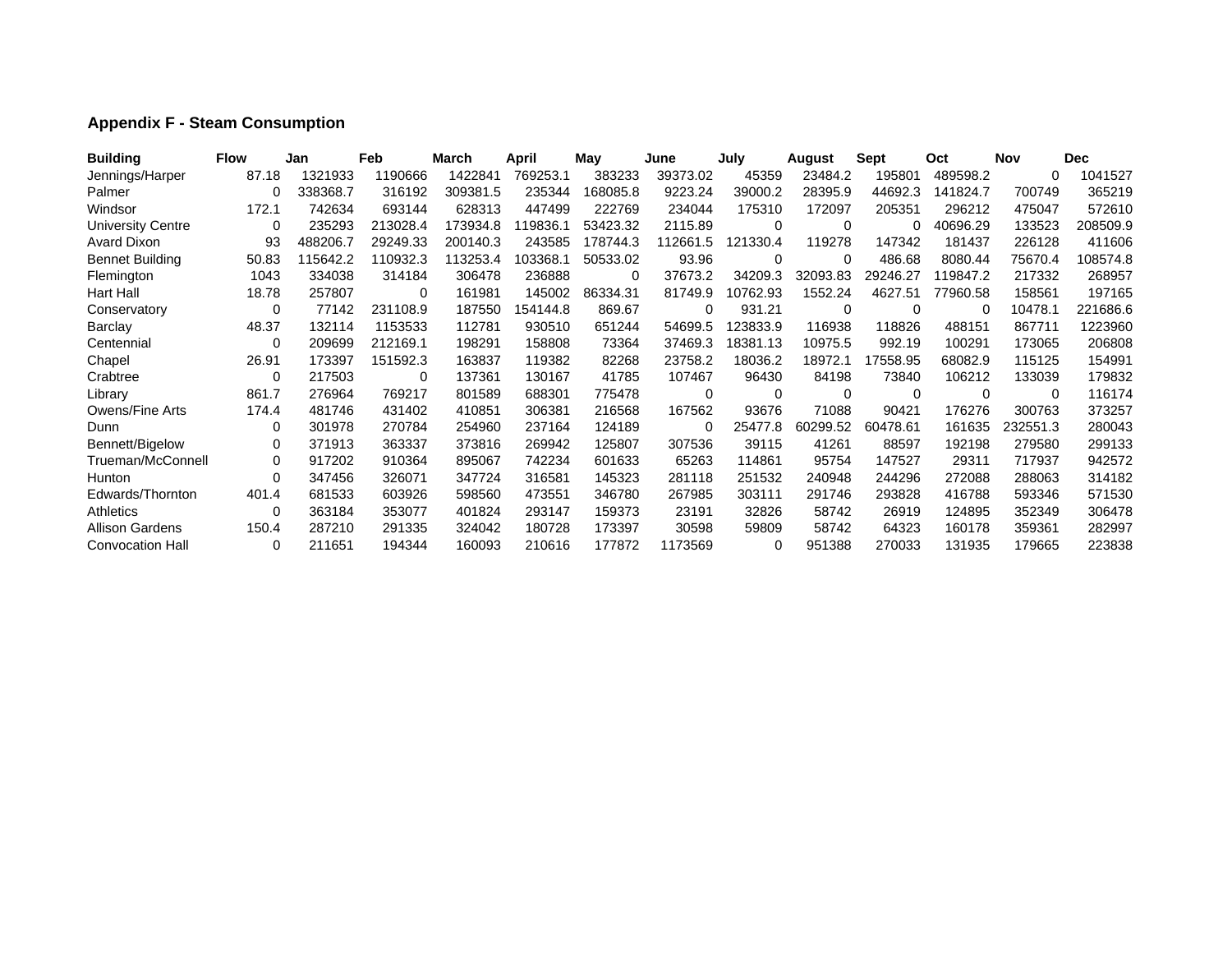Appendix G - Comparing energy use in campus buildings per square foot of floor area

| <b>Electricity</b>           |                        |                           |           |                   |            | <b>Steam</b>             |                        |            |                         |                   |
|------------------------------|------------------------|---------------------------|-----------|-------------------|------------|--------------------------|------------------------|------------|-------------------------|-------------------|
| <b>Building</b>              | March, 2002 Floor Area | <b>Building</b>           |           | kwh per squ. foot |            | <b>Building</b>          | March, 2002 Floor Area |            | <b>Building</b>         | kwh per squ. foot |
| <b>Centennial Hall</b>       | 11933.95               | 17442 Centennial Hall     |           |                   |            | 0.684 Jennings/Harper    | 1422841                |            | 60685 Jennings/Harper   | 23.44633765       |
| Chapel                       | 4515.47                | 10428 Chapel              |           |                   |            | 0.433 Palmer             | 309381.5               |            | 24343 Palmer            | 12.70925934       |
| Crabtree                     | 26664.61               | 43505 Crabtree            |           |                   |            | 0.613 Windsor            | 628313                 |            | 59650 Windsor           | 10.53332775       |
| Library                      | 105571.8               | 76245 Library             |           |                   |            | 1.385 University Centre  | 173934.8               |            | 36446 University Centre | 4.77239752        |
| Owens                        | 18974.04               | 22546 Owens               |           |                   |            | 0.842 Avard Dixon        | 200140.3               |            | 36073 Avard Dixon       | 5.548202257       |
| Dunn                         | 30573                  | 34220 Dunn                |           |                   |            | 0.893 Bennett Building   | 113253.4               |            | 10246 Bennet Building   | 11.05342573       |
| <b>Bennett Building</b>      | $\Omega$               | 10246 Bennett Building    | <b>NA</b> |                   |            | Flemington*              | 306478                 |            | 36840 Flemington        | 8.319163952       |
| Trueman/McConnell            | 144306                 | 76000 Trueman/McConnell   |           |                   |            | 1.899 Hart Hall          | 161981                 |            | 38000 Hart Hall         | 4.262657895       |
| Hunton                       | 7651                   | 20500 Hunton              |           |                   |            | 0.373 Conservatory       | 187550                 |            | 31166 Conservatory      | 6.017775781       |
| Edwards/Thornton             | 25156                  | 49600 Edwards/Thornton    |           |                   |            | 0.507 Barclay            | 112781                 |            | 57856 Barclay           | 1.94933974        |
| <b>Athletic Centre</b>       | $\mathbf 0$            | 53169 Athletic Centre     | <b>NA</b> |                   |            | Centennial               | 198291                 |            | 17442 Centennial        | 11.36859305       |
| <b>Allison Gardens</b>       | 64320                  | 25000 Allison Gardens     |           |                   |            | 2.573 Chapel             | 163837                 |            | 10428 Chapel            | 15.71125815       |
| <b>Convocation Hall</b>      | 10977.5                | 48565 Convocation Hall    |           |                   |            | 0.226 Crabtree           | 137361                 |            | 43505 Crabtree          | 3.157361223       |
| <b>Fine Arts</b>             | 14106.2                | 14593 Fine Arts           |           |                   |            | 0.967 Library            | 801589                 |            | 76245 Library           | 10.51333202       |
| Jennings/Harper              | 75784.96               | 60685 Jennings/Harper     |           |                   |            | 1.249 Owens/Fine Arts    | 410851                 |            | 37139 Owens/Fine Arts   | 11.06252188       |
| Palmer                       | 12018                  | 24343 Palmer              |           |                   | 0.494 Dunn |                          | 254960                 | 34220 Dunn |                         | 7.450613676       |
| Windsor                      | 26844.44               | 59650 Windsor             |           |                   |            | 0.450 Bennett/Bigelow    | 373816                 |            | 40200 Bennett/Bigelow   | 9.298905473       |
| <b>Facilities Management</b> | 117903                 | 11481 Facilities Manageme |           |                   |            | 10.269 Trueman/McConnell | 895067                 |            | 76000 Trueman/McConnell | 11.77719737       |
| Avard Dixon                  | 13255                  | 36073 Avard Dixon         |           |                   |            | 0.367 Hunton             | 347724                 |            | 20500 Hunton            | 16.96214634       |
| <b>University Centre</b>     | 67743.55               | 36446 University Centre   |           |                   |            | 1.859 Edwards/Thornton   | 598560                 |            | 49600 Edwards/Thornton  | 12.06774194       |
| Flemington*                  | 31088                  | 36840 Flemington*         |           |                   |            | 0.844 Athletics          | 401824                 |            | 53169 Athletics         | 7.557486505       |
| <b>Presidents Cottage</b>    | 2794.69                | 6468 Presidents Cottage   |           |                   |            | 0.432 Allison Gardens    | 324042                 |            | 25000 Allison Gardens   | 12.96168          |
| Conservatory                 | 20865                  | 31166 Conservatory        |           |                   |            | 0.669 Convocation Hall   | 160093                 |            | 48565 Convocation Hall  | 3.29646865        |
| Barclay                      | 144859.3               | 57856 Barclay             |           |                   | 2.504      |                          |                        |            |                         |                   |
| Bennett/Bigelow              | 11170.6                | 40200 Bennett/Bigelow     |           |                   | 0.278      |                          |                        |            |                         |                   |
| <b>Hart Hall</b>             | 16635.86               | 38000 Hart Hall           |           |                   | 0.438      |                          |                        |            |                         |                   |
| <b>Baxter House</b>          | 2106                   | 3566 Baxter House         |           |                   | 0.591      |                          |                        |            |                         |                   |
| <b>Black House</b>           | 3345                   | 10025 Black House         |           |                   | 0.334      |                          |                        |            |                         |                   |
| Bermuda House                | 20640                  | 10140 Bermuda House       |           |                   | 2.036      |                          |                        |            |                         |                   |
| <b>Canadian Studies</b>      | 791                    | 5435 Canadian Studies     |           |                   | 0.146      |                          |                        |            |                         |                   |
| Carriage House               | 9095                   | 3303 Carriage House       |           |                   | 2.754      |                          |                        |            |                         |                   |
| <b>Central Stores</b>        | 21920                  | 7950 Central Stores       |           |                   | 2.757      |                          |                        |            |                         |                   |
| <b>Children's Centre</b>     | 4600 ?                 | <b>Children's Centre</b>  | <b>NA</b> |                   |            |                          |                        |            |                         |                   |
| <b>Colville House</b>        | 1709                   | 3500 Colville House       |           |                   | 0.488      |                          |                        |            |                         |                   |
| Cranewood                    | 1283                   | 7000 Cranewood            |           |                   | 0.183      |                          |                        |            |                         |                   |
| <b>Cuthbertson House</b>     | 12166                  | 5200 Cuthbertson House    |           |                   | 2.340      |                          |                        |            |                         |                   |
| <b>Hillcrest House</b>       | 0                      | 3060 Hillcrest House      | <b>NA</b> |                   |            |                          |                        |            |                         |                   |
| <b>McGregor House</b>        | 2510                   | 3100 McGregor House       |           |                   | 0.810      |                          |                        |            |                         |                   |
| Monastery                    | 6400                   | 9200 Monastery            |           |                   | 0.696      |                          |                        |            |                         |                   |
| Sprague House                | 5600                   | 3200 Sprague House        |           |                   | 1.750      |                          |                        |            |                         |                   |

\*The floor area for Flemington includes the addition of the Coastal Wetlands Facility built in 2000, which totals 4830 square feet.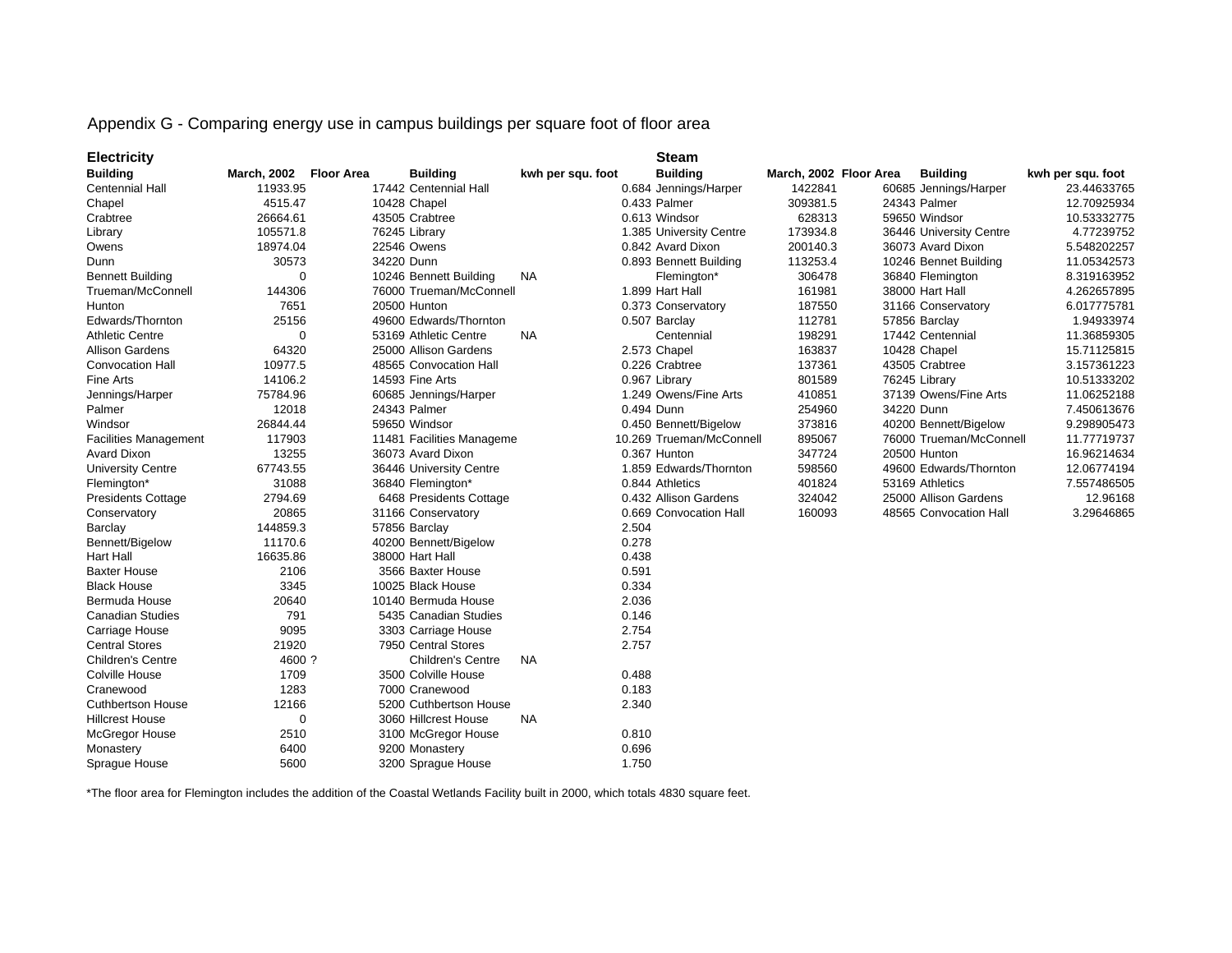#### **Appendix H-Emissions Questionnaire**

(created by the Canadian Mortgage and Housing Corporation and was published in the Calgary Herald Saturday, May 20, 2000**)**

#### **"Greenhouse Gas Emission Questionnaire"**

Too many people think there is little they can do to help reduce greenhouse gas emissions. In fact, the car you drive and the way you operate your household are major emitters. When combined with the emissions incurred in manufacturing the various products you buy-especially the "embodied energy" in houses and cars-your personal choices account for about onethird of the total greenhouse gases produced in Canada each year.

How does your household fare in terms of its greenhouse gas emissions? To help you answer that question, take this questionnaire to help you get a rough estimate of your household emissions. All you'll need is a calculator, and some basic information about your energy use, food habits and waste generation. When you are finished, you can check your household's emissions (expressed here in terms of kilograms of emissions) against those of a typical Canadian household.

#### **HOME**

#### **Operating Energy**

There are two ways to calculate greenhouse gases emitted from your dwelling due to energy consumption. Those who have access to their utility bills should use method #1. Those without access to utility bills should use method #2.

#### **Method #1**

What is your average monthly electrical consumption?

```
(KW h/month) x 6 = kg/yr.
```
What is your average monthly natural gas consumption?

```
(cubic metres/month) x 23 = \frac{kg}{yr}.
```
What is your average monthly oil consumption?

 $(litres/month)$  x 38 = kg/yr.

If the cost of heating your dwelling is not included in the above bills (eg. If your landlord pays for your heat), you need to add emissions from this source. The amount will depend on the square footage of your dwelling (including basement if you have one) and the type of fuel used. Choose the right fuel type factor from these values-oil:3.4, electric:4.2, gas:2.0

(Sq ft) x )fuel type factor) =  $\text{kg/yr}$ .

#### **Method #2**

If you do not pay utility bills or you do not have access to them, you can estimate your emissions by knowing the size of your home and the type of energy used to heat it. For the size of your dwelling, enter the area (in square feet). If you live in an apartment, include only the area of your unit. If you live in a house, include the basement. For the fuel type, enter the following factor-oil: 6.0, electric: 6.5, gas: 4.0.

Your emissions will also depend on whether you (or your landlord) have taken special steps to improve the energy efficiency of your dwelling (eg. caulking, high efficiency lighting, electronic thermostats, etc.). If you have, enter 0.85 for the efficiency factor below. If not, enter 1.

(sq ft) x (fuel type factor) x (efficiency factor) =  $\text{kg/yr}$ .

#### **Embodied Energy**

Energy was used to create the materials that went into constructing your dwelling. The larger your dwelling, the greater the emissions involved. Enter the square footage of your dwelling in the formula below. If you live in an apartment, include only the area of your unit. If you live in a house, include the basement.

Homeowners: The construction of a newly-built home triggers greenhouse gas emissions. If you have kept the same home or bought only older homes for at least 10 years, discount your emissions by entering 0.75 in the equation. Otherwise enter a 1.

(sq ft) x (discount factor) x ( $0.57 = \text{kg/yr}$ .

#### **Second Home**

If you own or rent a second home or cottage, go through the above calculations (for both operating and embodied energy) for that home and enter the amounts here:

(operating energy) + (embodied energy) =  $kg/yr$ .

#### **YOUR TOTAL HOME-RELATED EMISSIONS= KG/YR**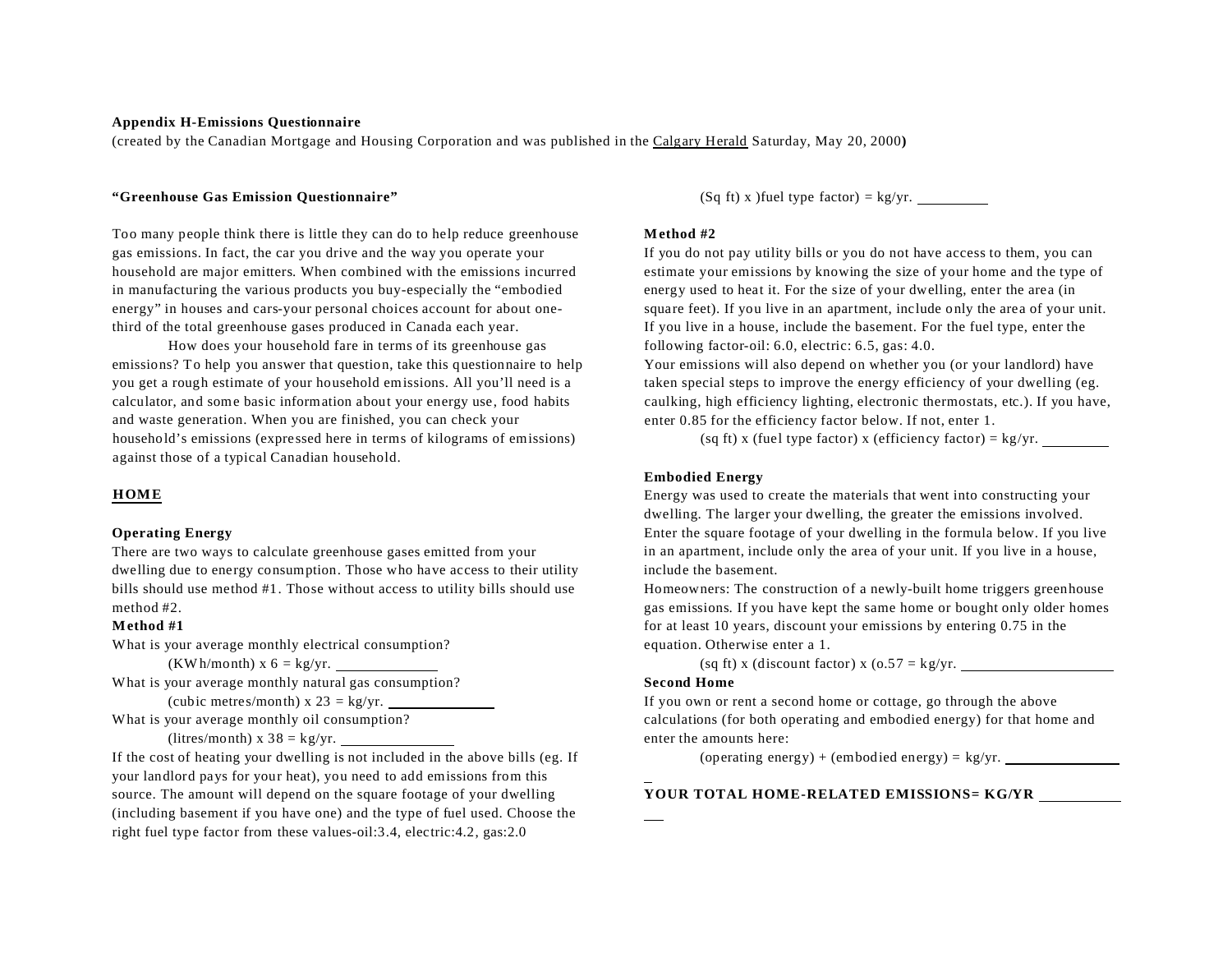#### **PERSONAL TRANSPORTATION**

Does anyone in your household use a vehicle? If no, enter 0 at the end of this section and go to the next section on Mass Transportation.

### **Operating Energy**

If someone in your household does use a vehicle, you can estimate the yearly operating emissions if you know the fuel efficiency of the vehicle and the approximate distance drive per year. In the equation below, fuel efficiency is expressed in terms of the number of litres your vehicle uses for each 100 km travelling (eg. if it is 10 litres per 100 km, enter 10). The kilometres driven should be the aggregate for everyone in your household.

If you don't know the exact fuel efficiency of the vehicle, you can estimate it by choosing the most appropriate factor from this list:

- full-size pick-up,. Full-size SUV: 18
- full-sized car, mini-pick-up, small SUV, or minivan: 16
- mid-sized car: 11
- small car: 9 (Fuel efficiency) x (km/yr) x  $.025 = \text{kg/yr}$ .

#### **Embodied Energy**

Larger vehicles consume more energy during their manufacture and therefore have higher emissions from embodied energy. To calculate the embodied energy of the vehicle you use, choose the appropriate factor from the following list of vehicle types and enter it in the equation below.

- full-size pick-up, full-size SUV: 725
- full-sized car, mini-pick-up, small SUV or mini-van: 678
- mid-sized car: 608
- small car: 524

#### **Vehicle Owners**

Buying a newly-built vehicle triggers more manufacturing and more emissions. If you have kept the same car or bought only used cars for at least five years, discount your energy by entering 0.75 in the equation. Otherwise enter a 1.

(vehicle type factor) x  $(discount factor) =$ kg/yr.

#### **Second Vehicle**

If your household uses more than one vehicle, go through the above

calculations (for both operating and embodied energy) for each extra vehicle and enter the amounts:

(operating energy) = (embodied energy) =  $kg/yr$ .

### **YOUR HOUSEHOLD'S PERSONAL TRANSPORT EMISSIONS = KG/YR.**

#### **MASS TRANSPORTATION**

In an average week, how far do people in your household travel on local transit?

 $(km/wk.)$  x  $2.3 = kg/yr$ 

In an average week, how far do people in your household travel on the inter-city train or bus?

 $(km/wk)$  x  $0.15 = kg/yr$ .

In an average year, how far do people in your household travel by plane (including business travel)?

 $(km/yr)$  x  $0.25 = kg/yr$ . **YOUR HOUSEHOLD'S MASS TRANSPORTATION EMISSIONS = KG/YR.** 

### **WASTE**

 $\overline{a}$ 

The garbage you put out contains embodied energy and will take energy to transport and dispose of. On average, how many green garbage bags or garbage cans does your household put out per week?

(bags or cans/wk) x  $300 = \text{kg/yr}$ .

**YOUR HOUSEHOLD'S WASTE-RELATED EMISSIONS = KG/YR.** 

#### **FOOD**

The amount of emissions related to your household food consumption will depend on your eating habits. Eating vegetables, fruits, and grains causes lower emissions than getting the same amount of food energy from meat. Organic food avoids energy-intesive chemical fertilizers and pesticides. Buying food grown in your region involves less transportation energy than food from abroad. So if members of your household make an effort to eat a non-meat diet and buy organic or locally-produced food, enter a discount factor of 0.5 below. If not, enter 1.

(# people) x 860 x (discount factor) =  $kg/yr$ .

**YOUR HOUSEHOLD'S FOOD-RELATED EMISSIONS = KG/YR.**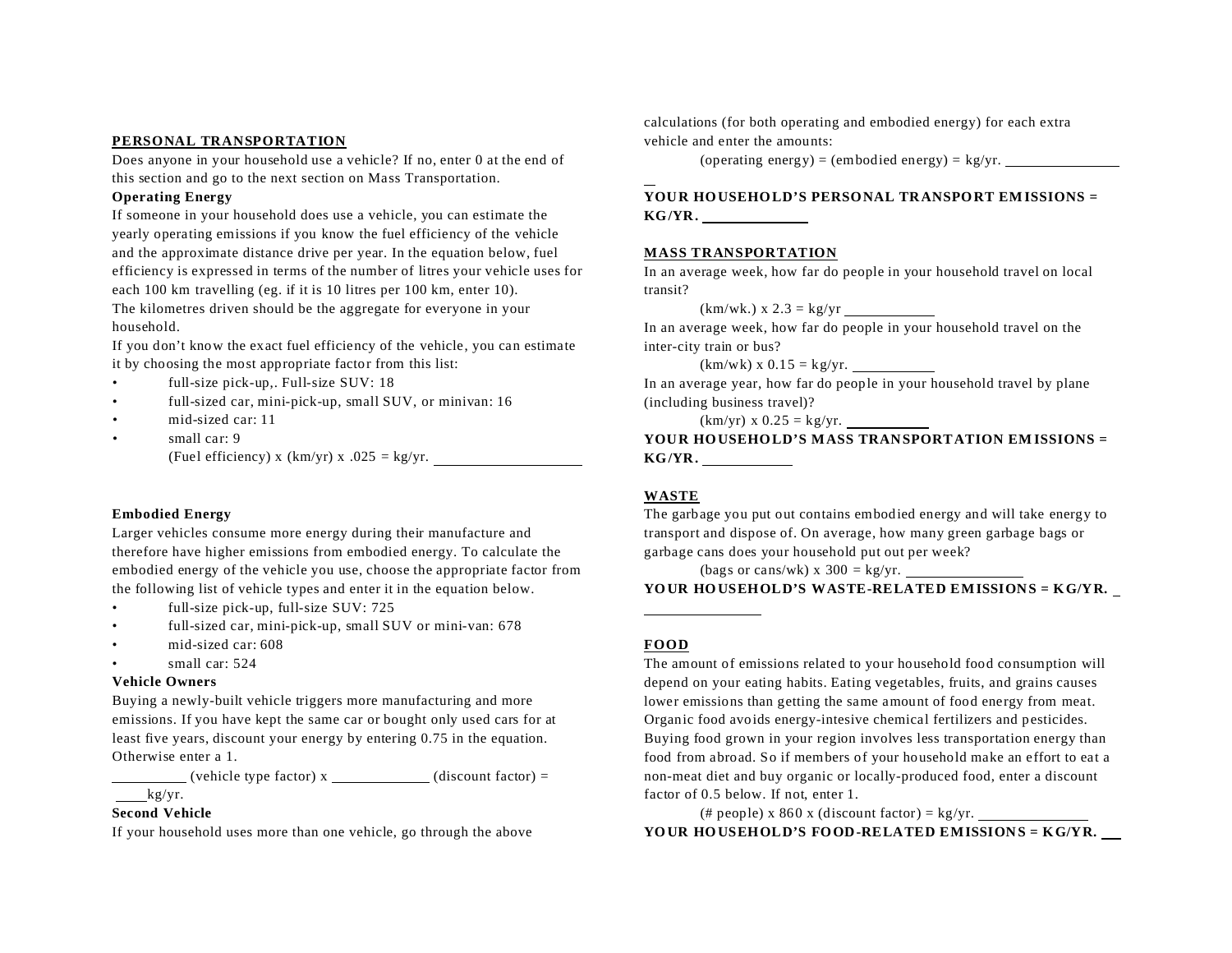#### **TOTAL EMISSIONS**

Each household has its own emissions "profile" depending on personal choices and circumstances. For instance, your household may have heavy emissions in personal transport if you drive a lot, or in mass transport if you fly frequently. In order to see your household's profile and total emissions bring forward the sums you arrived at in the questionnaire to fill out the following table. Add them up to get your household's grand total.

| Home                       | kg/yr. |
|----------------------------|--------|
| Personal Transportation    | kg/yr. |
| <b>Mass Transportation</b> | kg/yr. |
| Waste                      | kg/yr. |
| Food                       | kg/yr. |

#### **GRAND TOTAL = KG/YR.**

A typical Canadian household of two adults and two children in a 2500 sq. ft. house with one car would score about 27, 650 kg/yr on this questionnaire. This should give you some idea as to whether your household's emissions are high or low compared to the average. This is a working version of the questionnaire. If you have any comments or suggestions, please email Ray Tomalty at corps@web.net. A final version of this questionnaire will be available in the fall of 2000 from CMHC's Canadian Housing Information Centre. Call (613) 748-2367.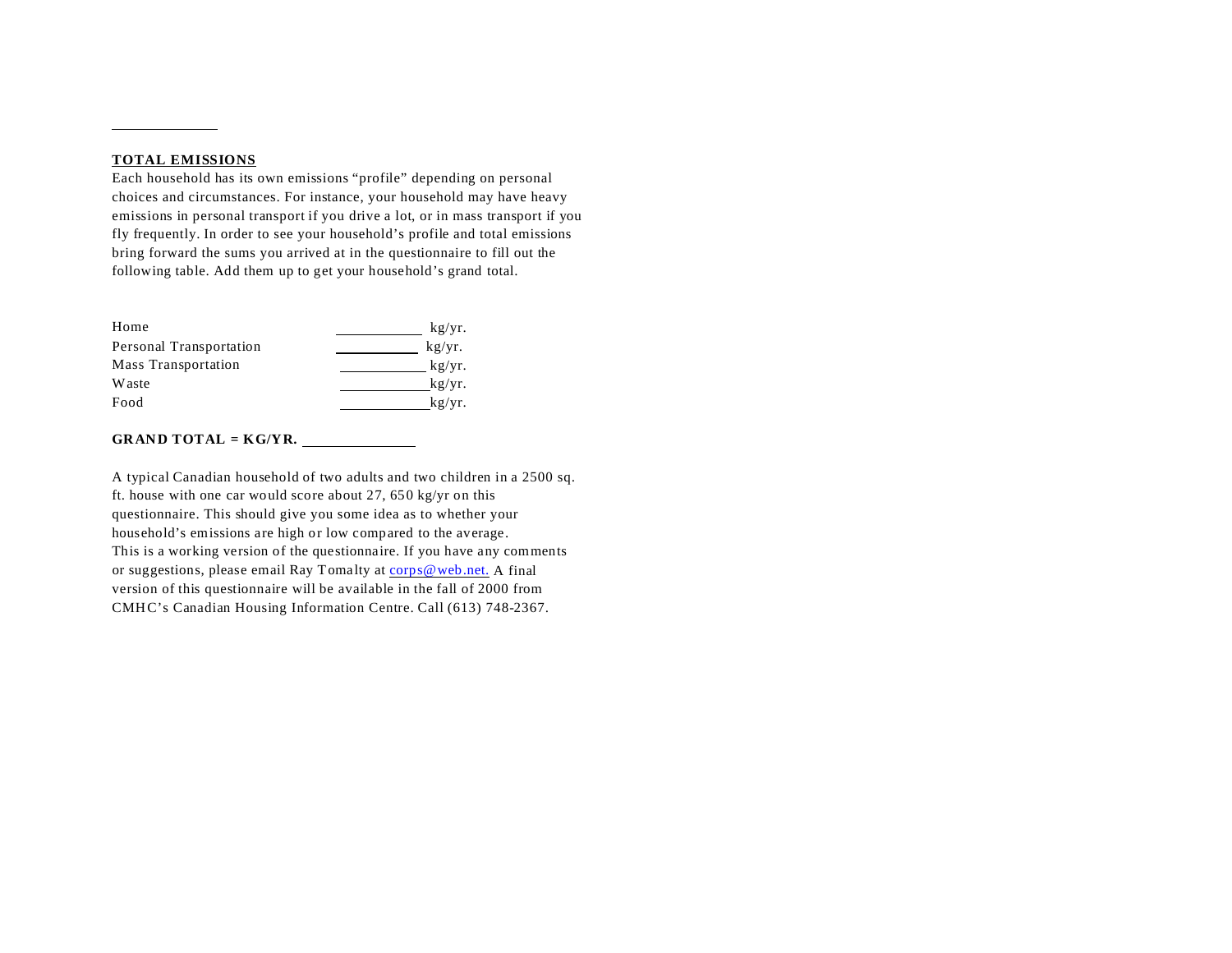## **Appendix I - Hazardous Waste Disposal 2000-2002**

| <b>Hazardous Chemical</b>                 | Number of Units Disposed Of Quantity |           |
|-------------------------------------------|--------------------------------------|-----------|
| <b>Waste Oxidizing Substances Solid</b>   |                                      | 1 80kg    |
| Waste Solid Containing Flamable Liquids   |                                      | 4 400kg   |
| <b>Waste Corrosive Llquids</b>            |                                      | 2 240kg   |
| Waste Flamable Liquids                    |                                      | 6 550kg   |
| Waste Phosphrous, amorphus red            |                                      | 1 15kg    |
| Waste Poisonous/Flamable Liquids          |                                      | 2 160kg   |
| <b>Waste Corrosive Liquids</b>            |                                      | 4 245kg   |
| <b>Waste Contaminated Glass</b>           |                                      | 1 100kg   |
| <b>Waste Cynaide</b>                      |                                      | 1 6.83kg  |
| Waste Poisonous Solids                    |                                      | 7 466kg   |
| Waste Water Reactive Liquid               |                                      | 1 17.8kg  |
| Waste Poisonous Liquids                   |                                      | 5 285L    |
| Waste Flamable Liquids                    |                                      | 5 840L    |
| Waste Oil                                 |                                      | 8 160L    |
| Waste Verciculite/Oil                     |                                      | 3 40kg    |
| Waste Fermaldehyde                        |                                      | 1 20L     |
| Waste Solids Containing Corrosive Liquids |                                      | 1 30kg    |
|                                           | <b>Total Amounts</b>                 | 2350.63kg |

1305L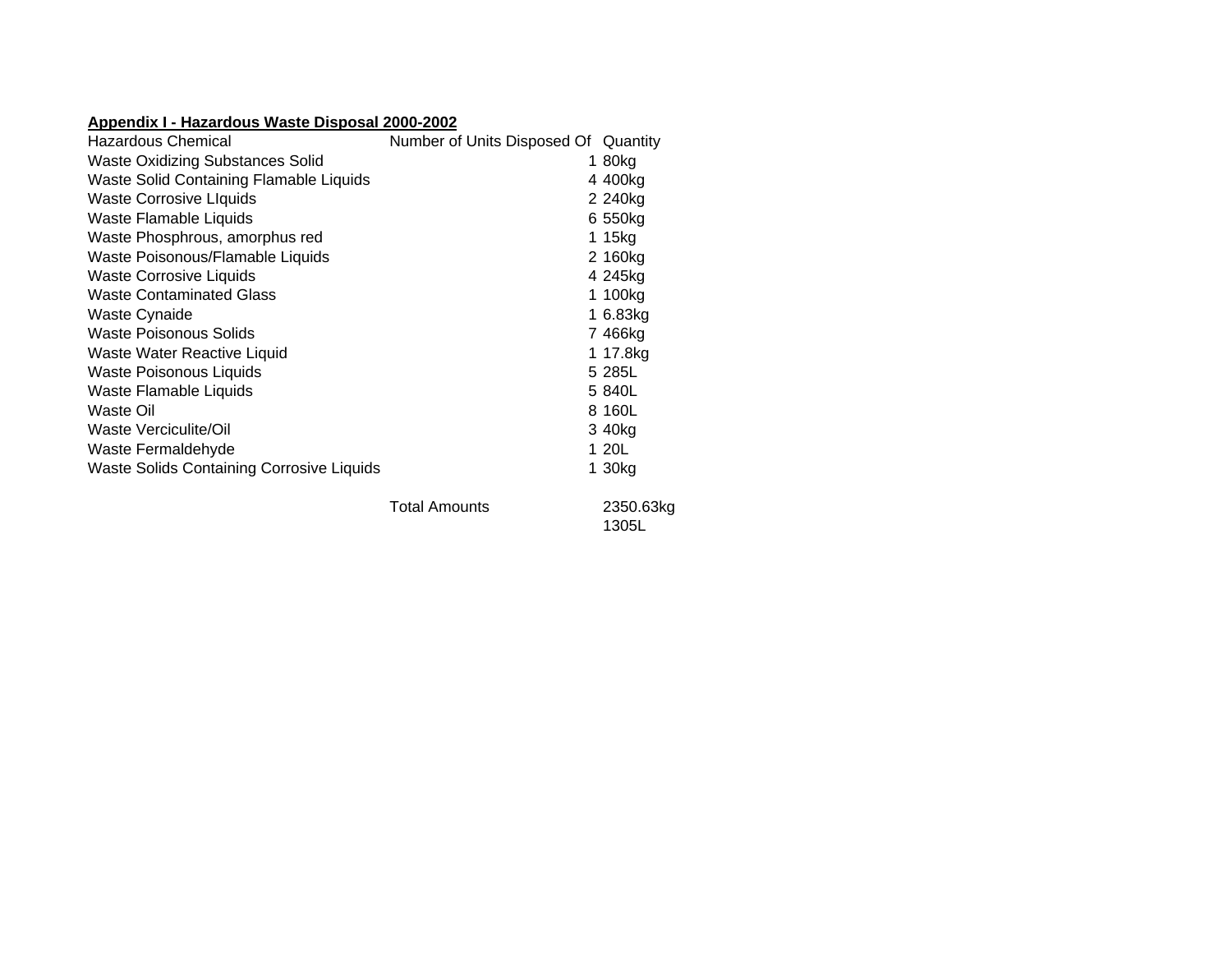#### Appendix J - Cleaning Product Usage May 1, 2000 - April 30, 2002

| Product                       | Use                    |     | May 1, 2000 - Apr 30, 2001 May 1, 2001 - Apr 30, 2002 units each MSDS |     |        | Total Amount 2000-2001 Total Amount 2001-2002 Total |         |
|-------------------------------|------------------------|-----|-----------------------------------------------------------------------|-----|--------|-----------------------------------------------------|---------|
| <b>Gum Remover</b>            | remove gum from carpet | 35  | 62 spray can                                                          | no  |        |                                                     |         |
| Sealer                        | floors                 | 21  | 32 18.9 liters                                                        | yes | 396.9  | 604.8                                               | 1001.7  |
| Finish                        | floors                 | 51  | 86 18.9 liters                                                        | yes | 963.9  | 1625.4                                              | 2589.3  |
| Stripper                      | wax removal            | 12  | 6 18.9 liters                                                         | ves | 226.8  | 113.4                                               | 340.2   |
| <b>Buffing Solution</b>       | floors                 | 34  | 32 3.8 liters                                                         | yes | 129.2  | 121.6                                               | 250.8   |
| <b>Carpet Cleaner</b>         | carpets                | 23  | 10 18.9 liters                                                        | yes | 434.7  | 189                                                 | 623.7   |
| Dispenser hand soap           |                        | 473 | 333 1 liter                                                           | no  | 473    | 333                                                 | 806     |
| Bar soap (guest)              |                        | 2   | 4 2 ounces                                                            | no  |        |                                                     |         |
| Laundry soap                  |                        | 24  | 36 18.9 liters                                                        | yes | 453.6  | 680.4                                               | 1134    |
| Klinger (toilet bowl cleaner) | toilet bowl cleaner    | 541 | 564 1 liter                                                           | yes | 541    | 564                                                 | 1105    |
| Vinegar                       | glass, floors          | 67  | 49 3.8 liters                                                         | no  | 254.6  | 186.2                                               | 440.8   |
| Easy off                      | oven cleaner           | 11  | 15 1 liter                                                            | no  | 11     | 15                                                  | 26      |
| dustbane                      | sweeping compound      | 5   | 1 box $??$                                                            | no  |        |                                                     |         |
| defoamer                      | floor machines         |     | 7 3.8 liters                                                          | no  | 7.6    | 26.6                                                | 34.2    |
| Neutrac auto                  | salt remover (floors)  | 83  | 44 3.8 liters                                                         | yes | 315.4  | 167.2                                               | 482.6   |
| Servopro                      | degreaser              | 28  | 38 3.8 liters                                                         | yes | 106.4  | 144.4                                               | 250.8   |
| Servosept                     | disinfectant           | 296 | 248 3.8 liters                                                        | yes | 1124.8 | 942.4                                               | 2067.2  |
| Scrub eze                     | shower cleaner         | 121 | 131 3.8 liters                                                        | yes | 459.8  | 497.8                                               | 957.6   |
| Javex                         | mops, rags             | 153 | 206 3.8 liters                                                        | no  | 581.4  | 782.8                                               | 1364.2  |
| Enviro All purpose            | all purpose cleaner    | 75  | 47 3.8 liters                                                         | no  | 285    | 178.6                                               | 463.6   |
| Enviro disinfectant           | disinfectant           |     | 46 3.8 liters                                                         | no  |        | 46                                                  | 46      |
| Hygenic                       | disinfectant           |     | 26 3.8 liters                                                         | no  |        | 26                                                  | 26      |
| Tylex                         | mildew remover         |     | 23 1 liter                                                            | no  |        | 23                                                  | 23      |
|                               |                        |     |                                                                       |     | 6765.1 | 7267.6                                              | 14032.7 |
|                               |                        |     |                                                                       |     |        |                                                     |         |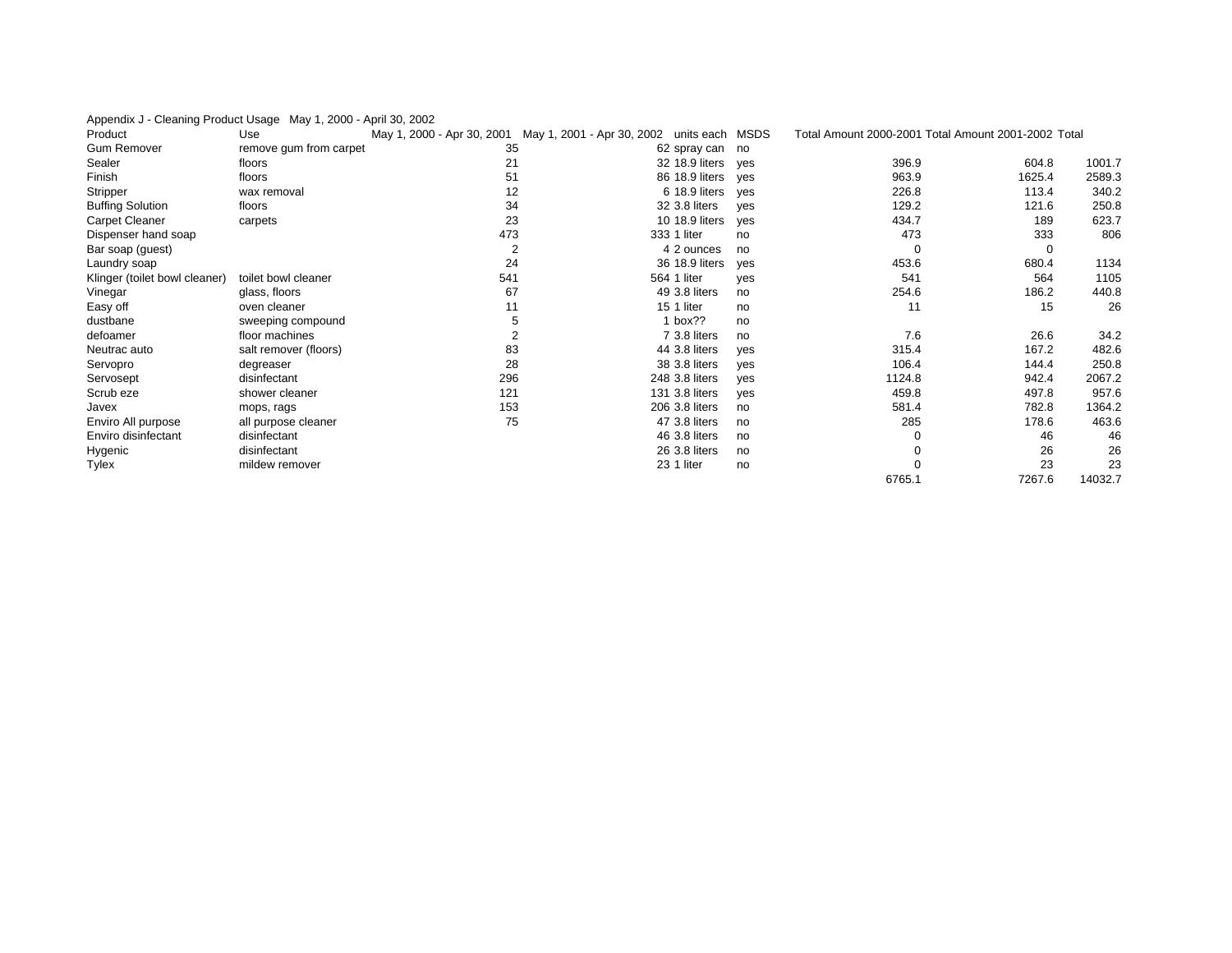| Appendix K - Cleaning Materials From Food Services |             | Quantities Used Amount per Unit Total |             |
|----------------------------------------------------|-------------|---------------------------------------|-------------|
| Solid Fun Cleaner                                  | 35capsuels  | 8 lbs                                 | 280 lbs     |
| <b>Stainless Power Cleaner</b>                     | 35capsuels  | 8 lbs                                 | 280 lbs     |
| Metal Pro Dishwasher Plus                          | 800capsuels | 8lbs                                  | 6400 lbs    |
| SterBac Sanitizer                                  |             | 18 4 L                                | 72 L        |
| RinseDry                                           |             | 64 2.27 L                             | 145.28 L    |
| Lime Away                                          |             | 36 1 Gallon                           | 36 Gallons  |
| <b>Grease Cutter</b>                               |             | 150 1 Gallon                          | 150 Gallons |
| <b>SS Cleaner</b>                                  | 16.7        |                                       |             |
| <b>Simplex Toilet Cleaner</b>                      |             | 35 32oz                               | 1120 oz     |
| Digiclean Handsoap                                 |             | 65 750ml                              | 48.75 L     |
| <b>Window Cleaner</b>                              |             | 35 32 oz                              | 1120 oz     |
| <b>Floor Cleaner</b>                               |             | 45 4 Gallons                          | 180 Gallons |
| DiningHall Dynamix                                 |             | 100 32 oz                             | 3200 oz     |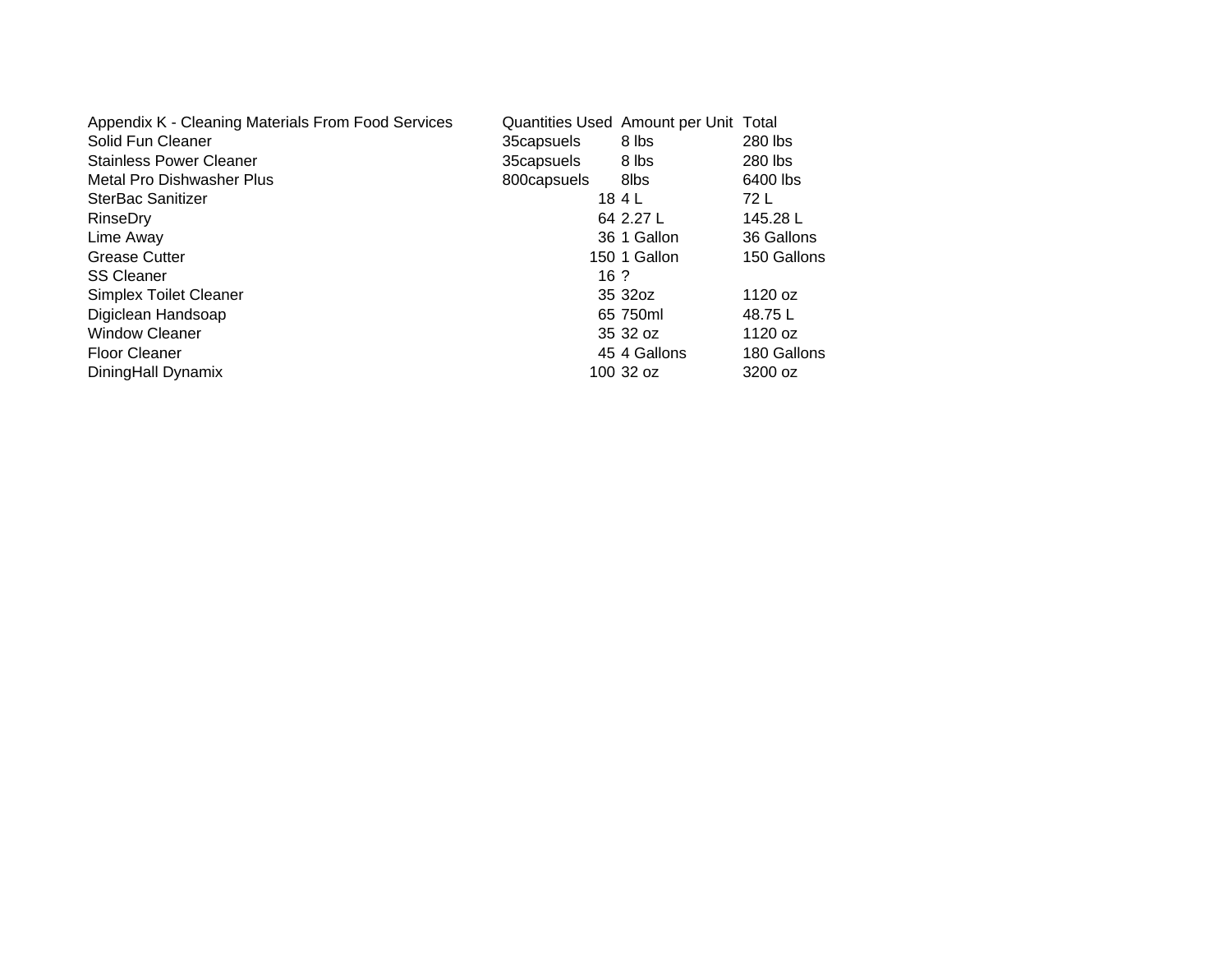| 2001               |             |                      |                   |
|--------------------|-------------|----------------------|-------------------|
| Fertilizer         | Number Used | Amount               | Total Amount Used |
| 12\24\24           | 10 Bags     | 25 kg                | 250 kg            |
| 16\30\6            | 5 Bags      | 25 kg                | 125 kg            |
| $10\,6\$           | 5 Bags      | 25 kg                | 125 kg            |
| 12\3\10            | 30 Bags     | 25 kg                | 750 kg            |
| Bonemeal           | 10 Bags     | 20 kg                | 200 kg            |
|                    |             | Total Amount 1450 kg |                   |
|                    |             |                      |                   |
| Projected Use 2002 |             |                      |                   |
| Solucal S          | 27 Bags     | 20 kg                | 540 kg            |
| 20\5\20            | 61 Bags     | 25 kg                | 1525 kg           |
| $15\frac{3}{12}$   | 17 Bags     | 25 kg                | 425 kg            |
| Bonemeal           | 15 Bags     | 20 kg                | 300 kg            |
| 10\8\20            | 13 Bags     |                      |                   |
| 10\6\4             | 3 Bags      |                      |                   |

# **Appendix L - Fertilizer Use 2001 and Projected use 2002**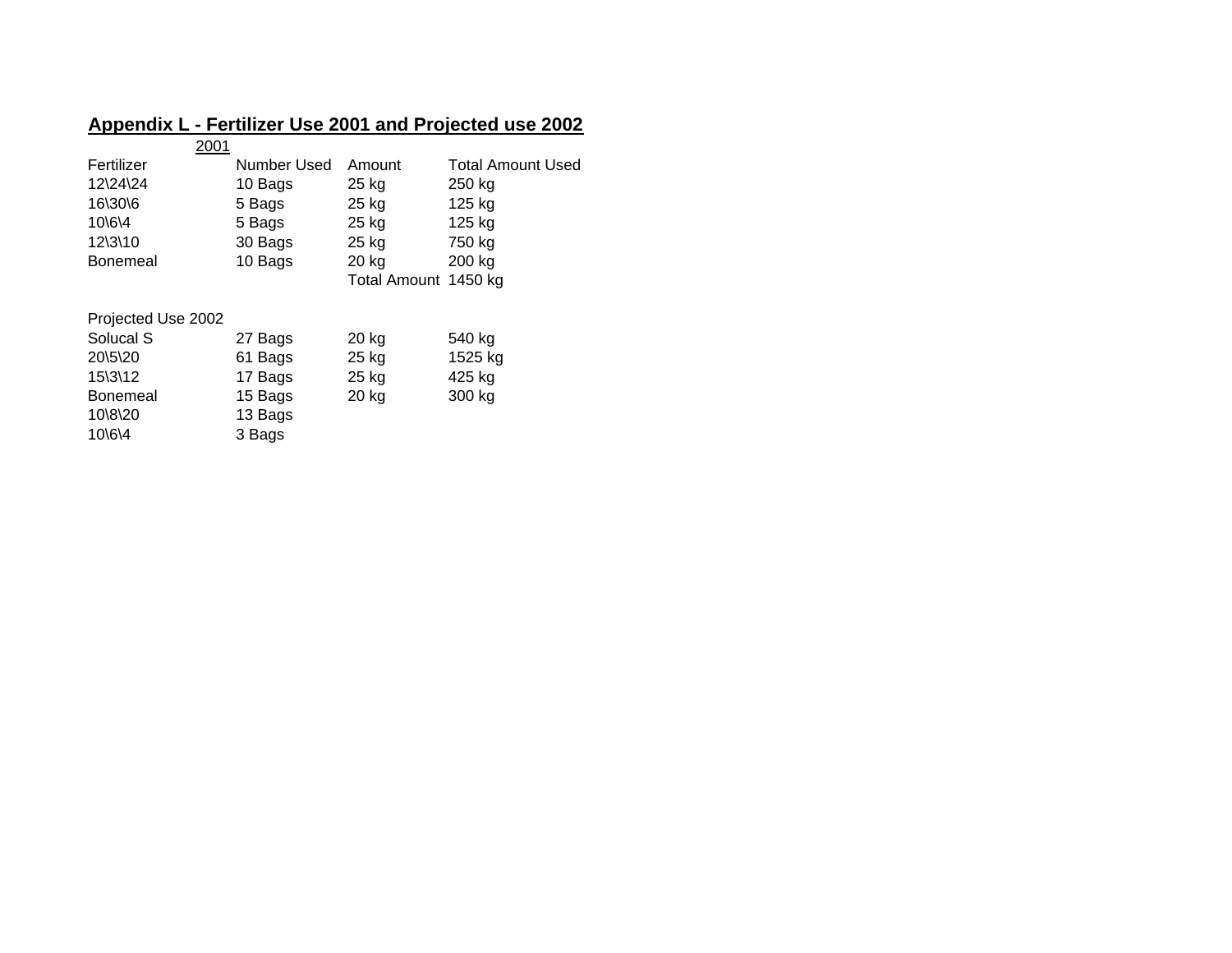# **Appendix M - Main and Lower Field Fertilization Program: 2002**

| Date               | Fertilizer | Amount |
|--------------------|------------|--------|
| Late May           | 15\30\12   | 5 pds  |
| 3rd week June      | 20\5\20    | 4 pds  |
| 2nd week July      | 20\5\20    | 4 pds  |
| 1st week August    | 20\5\20    | 4 pds  |
| 4th week August    | Solucal    | 7 pds  |
| 1st week September | 20\5\20    | 4 pds  |
| 4th week September | 20\5\20    | 4 pds  |
| Late November      | 10\8\20    | 4 pds  |
|                    |            | 36 pds |
|                    |            |        |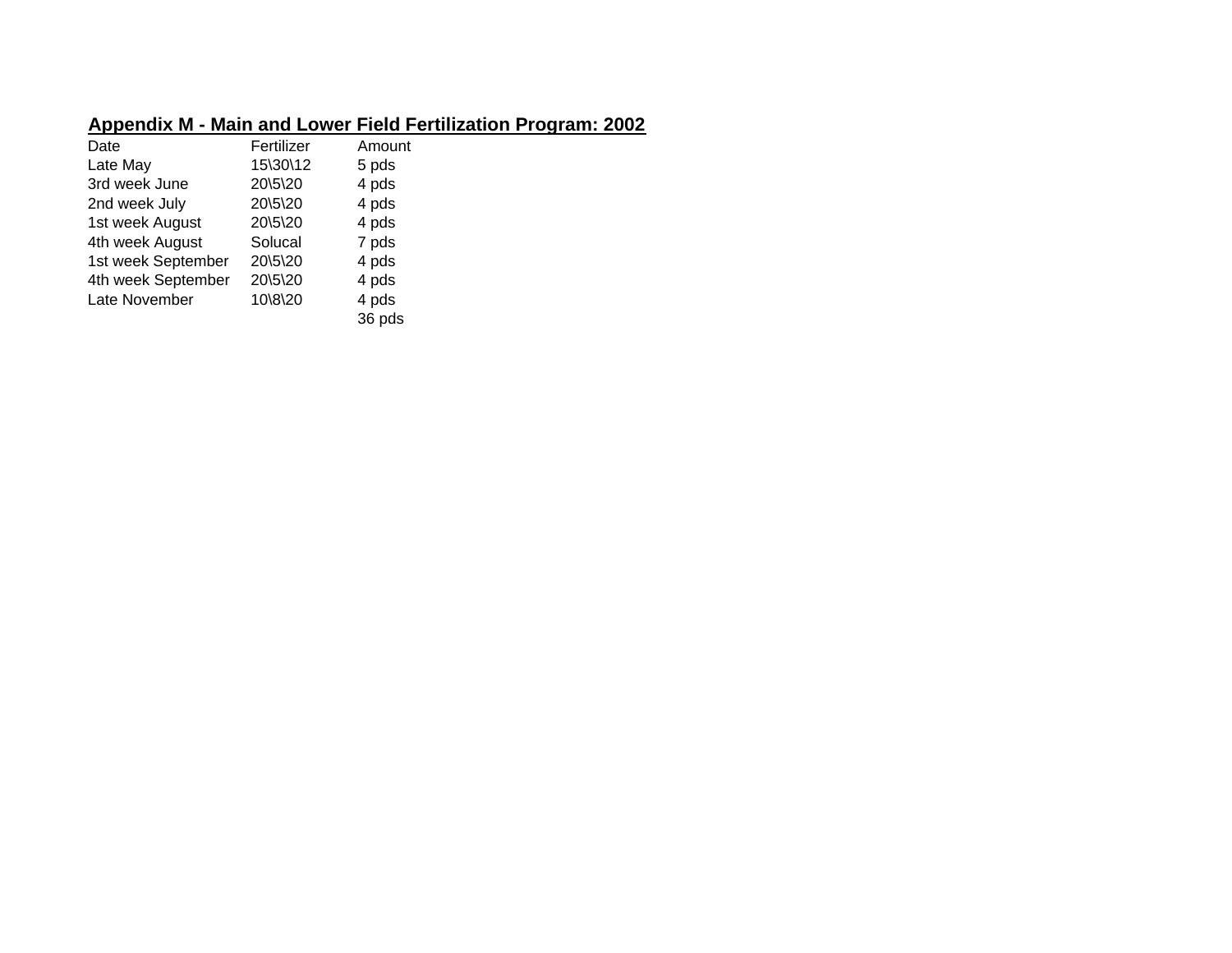## **Appendix N - Indoor Pesticide Use On Campus May 2000 to April 2002**

Chemical Amount Dursban 2e 500ml Ficam W 90 grams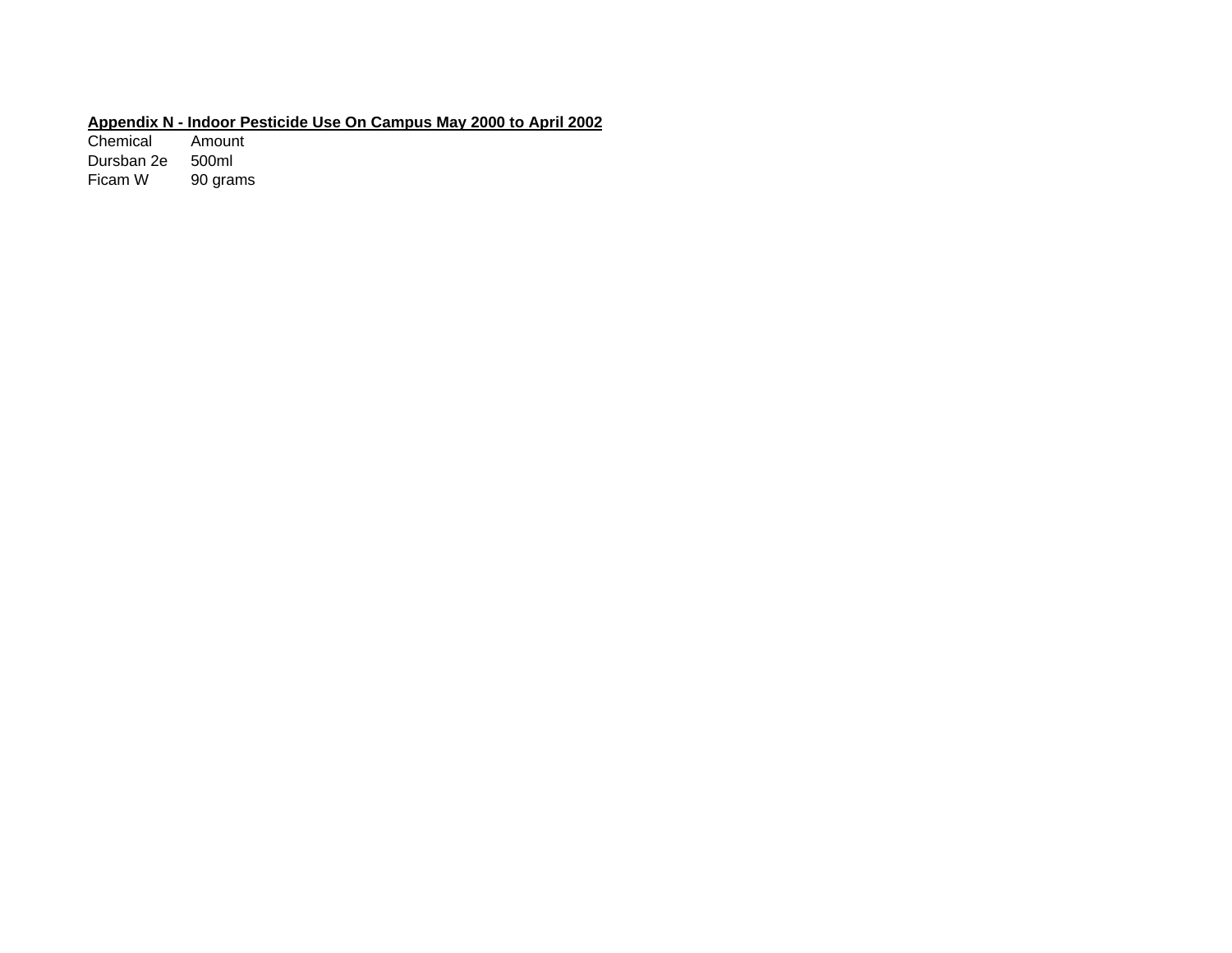### **Appendix O - Pool Chemical Use: May 2000 to February 2002**

May 2000 40 (20litres) of Atlantic 12 06 (25Kgs) of Sodium Bicarbonate 6 (20 Kgs) of Calcium Chloride 03 (8 Kgs) of Super Sequa Solution 4 (25 Kgs) of Soda Ash

July 2000 1 (8Kg) of GLB Oxbybrite 2 (4 litre) of TLC

Sept 2000 40 (20 litres) of Atlantic 12 4 (x 4 litres) of Muriatic Acid

Nov 2000 40 (20 Litre) of Atlantic 12

Feb 01 40 (20 Litre) of Atlantic 12

May 01 48 (20 Litre) of Atlantic 12

June 01 6 25 kgs of Sodium Carbonate 6 20 Kgs Calcium Chloride 3 8 Kgs of Super Sequa Solution 4 25 kgs of Soda Ash

July 01 1 R0007 22 ml 1 R0008 60 ml 1 R0009 60 ml 1 R0010 60 ml 1 Roo11 60 ml 1 R0012 60 ml

1 (4x4 litres) Ultra Pool Secure 1 (50 kg) of Oxybrite

Oct 01 30 (20 Litre) of Atlantic 12

Dec 01 30 (20 litres) of Atlantic 12 4 (x 4 litres) of TLC

Feb 02 40 (20 litres) of Atlantic 12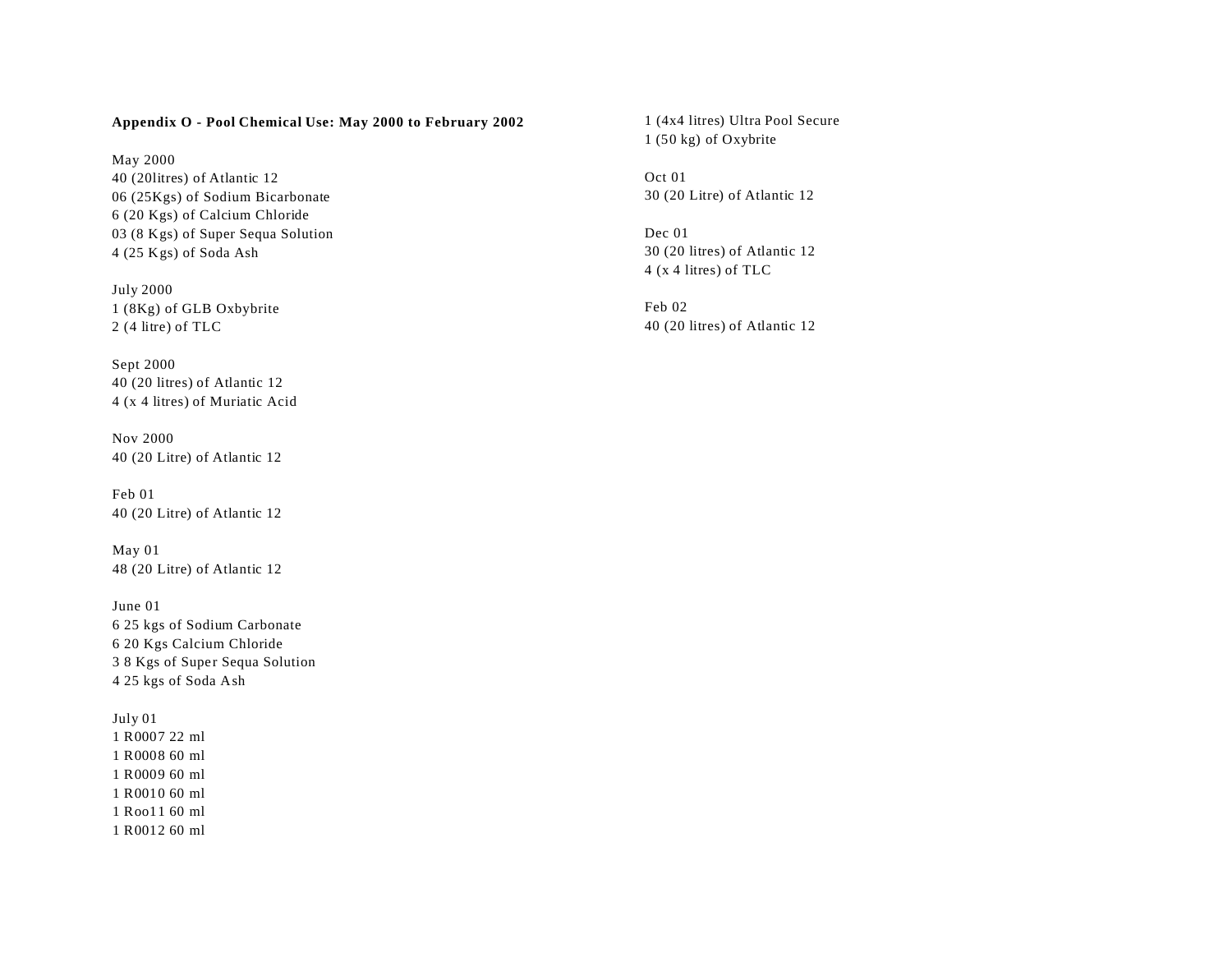| Appendix P - Paper Use Totals:  |                                                                        |        |             |                |
|---------------------------------|------------------------------------------------------------------------|--------|-------------|----------------|
| Department                      | May 2000 to April 2001 Totals May 2001 to April 2002 Totals Difference |        |             | Two year Total |
| <b>Biology</b>                  | 201765                                                                 | 198355 | $-3410$     | 400120         |
| Chemistry                       | 106594                                                                 | 129658 | 23064       | 236252         |
| English (incl Windsor Theatre)  | 72460                                                                  | 64629  | $-7831$     | 137089         |
| Fine Arts/Owen's                | 55007                                                                  | 58828  | 3821        | 113835         |
| History                         | 80571                                                                  | 63238  | $-17333$    | 143809         |
| Mathematics/Computer Science    | 40312                                                                  | 64580  | 24268       | 104892         |
| Modern Languages                | 89408                                                                  | 103750 | 14342       | 193158         |
| Music                           | 74829                                                                  | 81432  | 6603        | 156261         |
| Philosophy/Rel Studies/Classics | 68262                                                                  | 80793  | 12531       | 149055         |
| <b>Physics</b>                  | 52224                                                                  | 56274  | 4050        | 108498         |
| Psychology                      | 83583                                                                  | 114646 | 31063       | 198229         |
| Social Sciences                 | 290853                                                                 | 289040 | $-1813$     | 579893         |
|                                 | $\mathbf 0$                                                            | 0      | 0           | 0              |
| Athletics                       | 76765                                                                  | 98355  | 21590       | 175120         |
| <b>Computing Services</b>       | 17519                                                                  | 42977  | 25458       | 60496          |
| Dean's Office                   | 46467                                                                  | 60469  | 14002       | 106936         |
| <b>DSS</b>                      | 5840                                                                   | 8287   | 2447        | 14127          |
| <b>External Relations</b>       | 121568                                                                 | 139951 | 18383       | 261519         |
| <b>Facilities Management</b>    | 81240                                                                  | 93197  | 11957       | 174437         |
| <b>Financial Services</b>       | 214717                                                                 | 181193 | $-33524$    | 395910         |
| <b>Human Resources</b>          | 46689                                                                  | 60961  | 14272       | 107650         |
| Library Admin                   | 101511                                                                 | 80939  | $-20572$    | 182450         |
| <b>President's Office</b>       | 129072                                                                 | 196661 | 67589       | 325733         |
| SAS (incl Massie)               | 281192                                                                 | 319998 | 38806       | 601190         |
| <b>Student Services</b>         | 165213                                                                 | 161961 | $-3252$     | 327174         |
|                                 | 0                                                                      | 0      | 0           | 0              |
| RSTP/Dobson                     | 60222                                                                  | 60612  | 390         | 120834         |
| Grants                          | 52587                                                                  | 69838  | 17251       | 122425         |
| Meighen Centre                  | 11225                                                                  | 13123  | 1898        | 24348          |
|                                 | $\mathbf 0$                                                            | 0      | $\mathbf 0$ | 0              |
| <b>Printing Labs</b>            | 155000                                                                 | 125000 | $-30000$    | 280000         |
| <b>Library Photocopiers</b>     | 480000                                                                 | 425000 | $-55000$    | 905000         |
| SAC, CHMA, Sodexho, Pub         | 56944                                                                  | 119257 | 62313       | 176201         |
| <b>Exam Booklets</b>            | 91821                                                                  | 80126  | $-11695$    | 171947         |
| <b>Book Store</b>               | 507264                                                                 | 713832 | 206568      | 1221096        |
|                                 |                                                                        |        |             | 8275684        |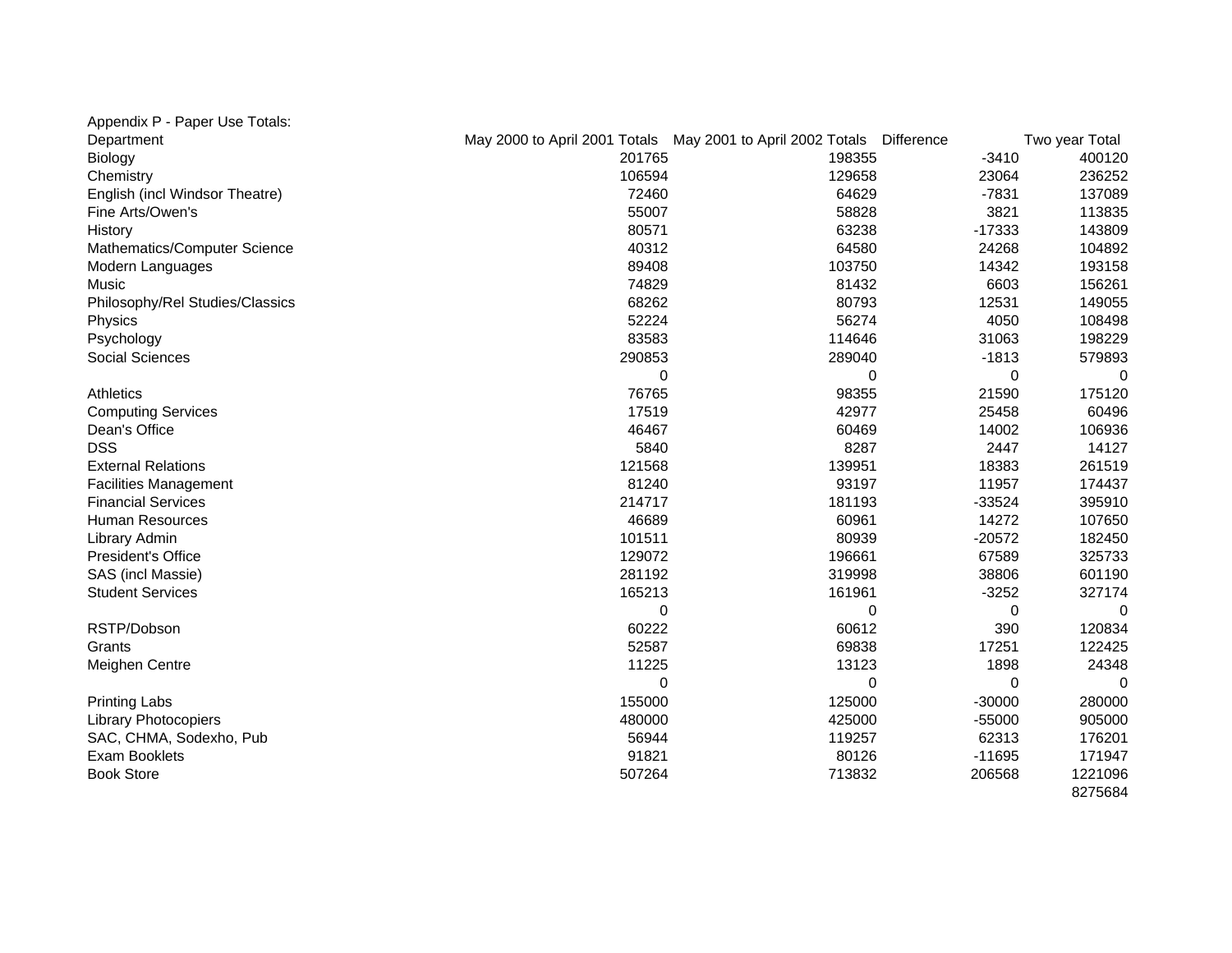#### **Appendix Q - Water consumption in cubic meters for Jan 1, 2000-June 30, 2002**

| <b>Building</b>                                              | Jan 1-June 30, 2000 | July 1 to Dec 31, 2000 | Jan 1-June 30, 2001 | July 1-Dec 31, 2001 | Jan 1-June 30, 2002 |
|--------------------------------------------------------------|---------------------|------------------------|---------------------|---------------------|---------------------|
| <b>Allison Gardens</b>                                       | 1832                | 3,315                  | 1,588               | 4399                | 2051                |
| <b>Athletic Centre</b>                                       | 8493                | 5,932                  | 7,424               | 4768                | 4271                |
| Avard-Dixon                                                  | 591                 | 335                    | 275                 | 319                 | 314                 |
| Barclay (Chemistry)                                          | 11338               | 9,095                  | 9,363               | 9971                | 8977                |
| Baxter                                                       | 17                  | 39                     | 61                  | O                   | $\mathbf 0$         |
| Bennett / Bigelow                                            | 4016                | 4.189                  | 5,205               | 4125                | 5829                |
| <b>Bennett Carriage Hse</b>                                  | 410                 | 309                    | 339                 | 292                 | 350                 |
| Bermuda                                                      | 1117                | 1.165                  | 1.154               | 992                 | 1000                |
| Biology (Flemington) + Coastal Wetlands Facility             | 2160                | 3,088                  | 1,952               | 3182                | 3,306               |
| <b>Black House</b>                                           | 90                  | 123                    | 37                  | 35                  | 43                  |
| Canadian Studies/Anchorage/External                          | 123                 | 43                     | 69                  | 46                  | 28                  |
| Centennial Hall                                              | 325                 | 248                    | 405                 | 450                 | 413                 |
| Central Stores/Fawcett Building                              | 101                 | 72                     | 92                  | 81                  | 102                 |
| <b>CLT/Bennett Building</b>                                  | 63                  | 101                    | 272                 | 72                  | 125                 |
| Colville                                                     | 241                 | 30                     | 17                  | 205                 | 202                 |
| Conservatory                                                 | 917                 | 1,041                  | 1,252               | 750                 | 585                 |
| Convocation Hall                                             | 384                 | 170                    | 407                 | 194                 | 336                 |
| Crabtree                                                     | 2554                | 7,468                  | 2,647               | 7978                | 1694                |
| Cranewood                                                    | 220                 | 227                    | 304                 | 114                 | 121                 |
| Cuthbertson                                                  | 288                 | 223                    | 334                 | 258                 | 299                 |
| Edwards / Thornton                                           | 4726                | 4.502                  | 4.061               | 4417                | 4251                |
| <b>Facilities Mgmt Bldg</b>                                  | 134                 | 109                    | 137                 | 140                 | 143                 |
| Fine Arts                                                    | 461                 | 598                    | 456                 | 331                 | 331                 |
| Harper / Jennings                                            | 11826               | 12,225                 | 10,815              | 11169               | 11288               |
| Hart Hall                                                    | 2374                | 2,296                  | 2,430               | 1025                | 3,941               |
| <b>Heating Plant</b>                                         | 3085                | 2.155                  | 2,555               | 1745                | 2635                |
| Hunton                                                       | 1935                | 1,952                  | 1,738               | 1967                | 2035                |
| Library                                                      | 782                 | 1,758                  | 1,657               | 2012                | 3703                |
| McGregor                                                     | 407                 | 324                    | 206                 | 182                 | 252                 |
| Monastery                                                    | 679                 | 474                    | 565                 | 488                 | 463                 |
| Owens Art Gallery                                            | 546                 | 919                    | 444                 | 291                 | 322                 |
| Palmer                                                       | 2476                | 2,377                  | 2,721               | 4224                | 2244                |
| Dunn Building/PEG                                            | 620                 | 655                    | 784                 | 952                 | 1600                |
| <b>Presidents Cottage</b>                                    | 207                 | 467                    | 645                 | 688                 | 258                 |
| Sprague                                                      | 24                  | 28                     | 14                  | 20                  | 15                  |
| <b>Student Centre/University Centre</b>                      | 2105                | 2,475                  | 2.419               | 2928                | 3078                |
| Trueman/McConnell                                            | 13418               | 6,725                  | 10,842              | 9722                | 6251                |
| Windsor                                                      | 6468                | 5,970                  | 6,116               | 6617                | 4800                |
| York St Children's Ctr                                       | 235                 | 229                    | 281                 | 191                 | 191                 |
| <b>Football Field</b>                                        |                     |                        |                     | 4963                | 1489                |
| Total Water Used (m3)                                        | 87788               | 83451                  | 82083               | 92303               | 79336               |
| Total Cost (\$)                                              | 70230.4             | 66760.8                | 65666.4             | 73842.4             | 63468.8             |
| <b>Total Water Used 2000</b><br><b>Total Water Used 2001</b> | 171239<br>174386    |                        |                     |                     |                     |
| Total Increase In Water Used 2000-2001                       | 3147                |                        |                     |                     |                     |

#### **Top Water Consumers**

|                           | 2000 |       |
|---------------------------|------|-------|
| <b>Building</b>           |      |       |
| Harper / Jennings         |      | 24051 |
| Barclay (Chemistry)       |      | 20433 |
| Trueman                   |      | 20143 |
| <b>Athletic Centre</b>    |      | 14425 |
| Windsor                   |      | 12438 |
| Crabtree                  |      | 10022 |
| Edwards / Thornton        |      | 9228  |
| Bennett/Bigelow           |      | 8205  |
| Biology (Flemington)      |      | 5248  |
| Hart Hall                 |      | 4670  |
| <b>Heating Plant</b>      |      | 5240  |
| Palmer                    |      | 4853  |
| Student Centre            |      | 4580  |
| <b>Allison Gardens</b>    |      | 5147  |
|                           | 2001 |       |
| Harper / Jennings         |      | 21984 |
| Barclav (Chemistry)       |      | 19334 |
| Trueman                   |      | 20564 |
| <b>Athletic Centre</b>    |      | 12192 |
| Windsor                   |      | 12733 |
| Crabtree                  |      | 10625 |
| <b>Edwards / Thornton</b> |      | 8478  |
| Bennett/Bigelow           |      | 9330  |
| Biology (Flemington)      |      | 5134  |
| Hart Hall                 |      | 3455  |
| <b>Heating Plant</b>      |      | 4300  |
| Palmer                    |      | 6945  |
| <b>Student Centre</b>     |      | 5347  |
| <b>Allison Gardens</b>    |      | 5957  |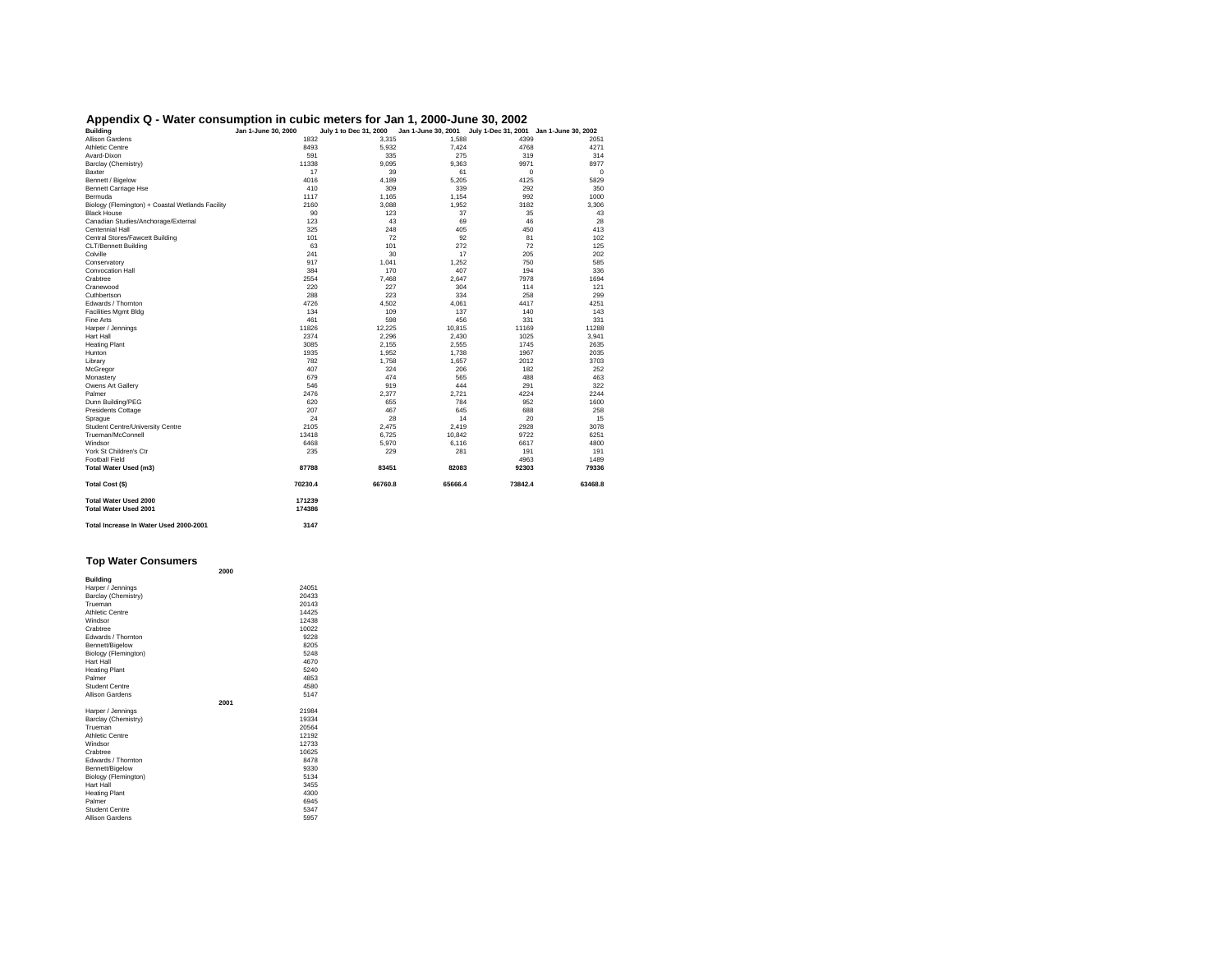#### Appendix R - Residence Water Use Comparison

**Total Increase 299**

| <b>Building</b>                                              |     | Number of Jan 1-June 30, 2000 | July 1 to Dec 31, 2000 | Total for 2000 | Cubic Meters Per Capita | Jan 1-June 30, 2001 | July 1-Dec 31, 2001 | Total for 2001 | Cubic Meters Per Capita |
|--------------------------------------------------------------|-----|-------------------------------|------------------------|----------------|-------------------------|---------------------|---------------------|----------------|-------------------------|
| Bennett / Bigelow                                            | 181 | 4016                          | 4,189                  | 8205           | 45.331                  | 5,205               | 4125                | 9330           | 51.54696133             |
| Carriage                                                     | 11  | 410                           | 309                    | 719            | 65.364                  | 339                 | 292                 | 631            | 57.36363636             |
| Bermuda                                                      | 33  | 1117                          | 1,165                  | 2282           | 69.152                  | 1,154               | 992                 | 2146           | 65.03030303             |
| Colville                                                     | 10  | 241                           | 30                     | 271            | 27.100                  | 17                  | 205                 | 222            | 22.2                    |
| Cuthbertson                                                  | 12  | 288                           | 223                    | 511            | 42.583                  | 334                 | 258                 | 592            | 49.33333333             |
| Edwards / Thornton                                           | 152 | 4726                          | 4,502                  | 9228           | 60.711                  | 4,061               | 4417                | 8478           | 55.77631579             |
| Harper / Jennings                                            | 171 | 11826                         | 12,225                 | 24051          | 140.649                 | 10,815              | 11169               | 21984          | 128.5614035             |
| Hunton                                                       | 88  | 1935                          | 1,952                  | 3887           | 44.170                  | 1,738               | 1967                | 3705           | 42.10227273             |
| McGregor                                                     | 9   | 407                           | 324                    | 731            | 81.222                  | 206                 | 182                 | 388            | 43.11111111             |
| Monastery                                                    | 18  | 679                           | 474                    | 1153           | 64.056                  | 565                 | 488                 | 1053           | 58.5                    |
| Palmer                                                       | 90  | 2476                          | 2,377                  | 4853           | 53.922                  | 2,721               | 4224                | 6945           | 77.16666667             |
| Trueman                                                      | 170 | 13418                         | 6,725                  | 20143          | 118.488                 | 10,842              | 9722                | 20564          | 120.9647059             |
| Windsor                                                      | 224 | 6468                          | 5,970                  | 12438          | 55.527                  | 6,116               | 6617                | 12733          | 56.84375                |
| Total Water Used (m3)                                        |     | 48007                         | 40465                  | 88472          |                         | 44113               | 44658               |                |                         |
| Total Cost (\$)                                              |     | 38405.6                       | 32372                  |                |                         | 35290.4             | 35726.4             |                |                         |
| <b>Total Water Used 2000</b><br><b>Total Water Used 2001</b> |     | 88472<br>88771                |                        |                |                         |                     |                     |                |                         |

| <b>Building</b>    | <b>Cubic Meters Per Capita</b> |         |         |  |  |
|--------------------|--------------------------------|---------|---------|--|--|
|                    | 1999                           | 2000    | 2001    |  |  |
| Bennett / Bigelow  | 46.78                          | 45.331  | 51.547  |  |  |
| Carriage           | 69.81                          | 65.364  | 57.364  |  |  |
| Bermuda            | 70.79                          | 69.152  | 65.030  |  |  |
| Colville           | 54.8                           | 27.100  | 22.200  |  |  |
| Cuthbertson        | 55.33                          | 42.583  | 49.333  |  |  |
| Edwards / Thornton | 60.71                          | 60.711  | 55.776  |  |  |
| Harper/Jennings    | 89.68                          | 140.649 | 128.561 |  |  |
| Hunton             | 52                             | 44.170  | 42.102  |  |  |
| McGregor           | 82.3                           | 81.222  | 43.111  |  |  |
| Monastery          | 58.2                           | 64.056  | 58.500  |  |  |
| Palmer             | 69.08                          | 53.922  | 77.167  |  |  |
| Trueman/McConnell  | 237.43                         | 118.488 | 120.965 |  |  |
| Windsor            | 57.5                           | 55.527  | 56.844  |  |  |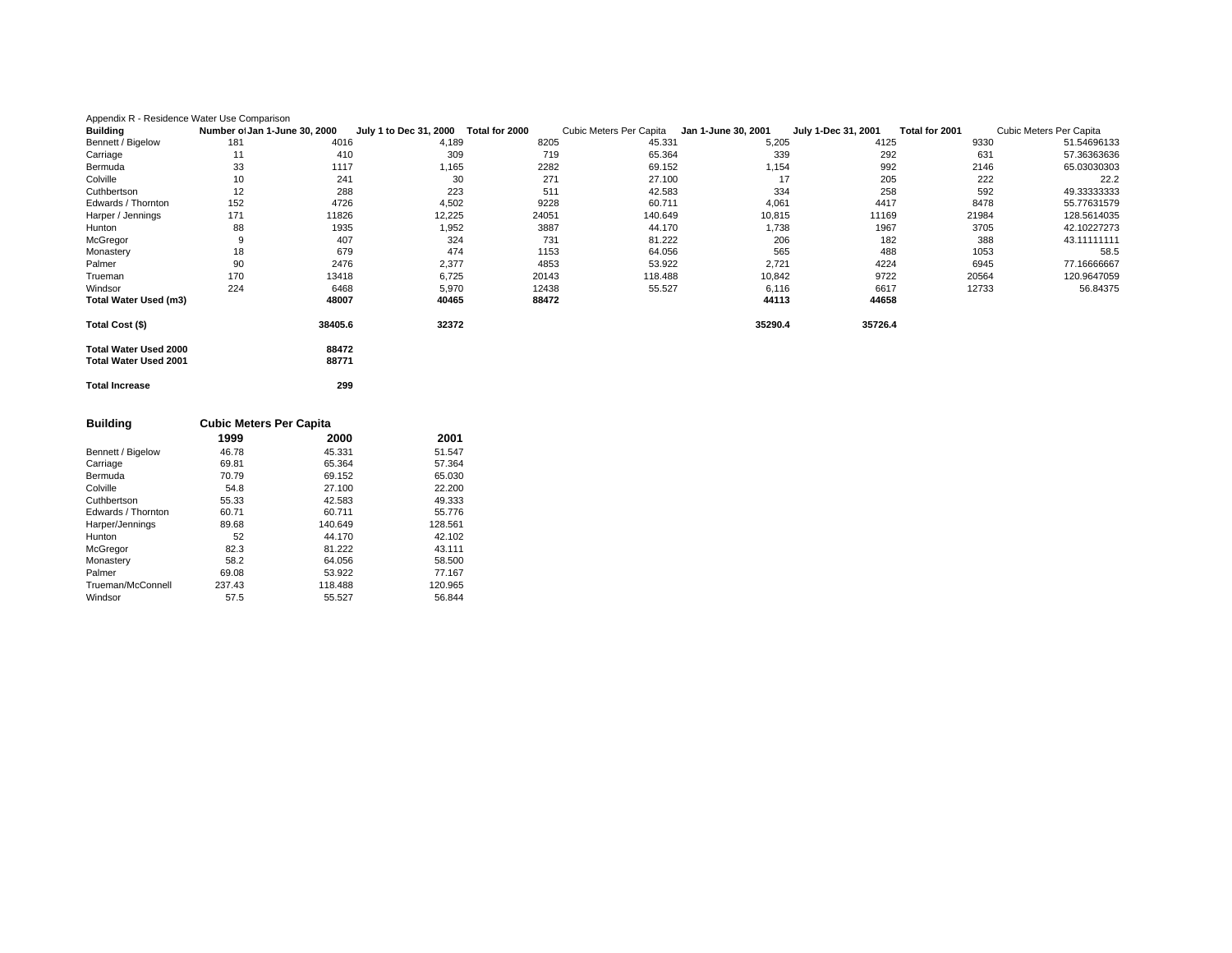|                  | Year  |       |       |       |       |
|------------------|-------|-------|-------|-------|-------|
| <b>Course</b>    | 97\98 | 98\99 | 99\00 | 00\01 | 01\02 |
| <b>ANTH 2501</b> |       | 0     | 36    | 46    | 20    |
| <b>BIOL 4251</b> |       | 0     | 28    | 0     | 37    |
| <b>CHEM 3011</b> | 15    | 15    | 6     | 5     | 10    |
| <b>ECON 3801</b> | 20    | 19    | 16    | 25    | 43    |
| GEOG 2101        | 205   | 257   | 319   | 275   | 273   |
| GEOG 3101        | 0     |       | 0     | 90    | 52    |
| GEOG 4101        | 32    | 34    | 25    | 15    | 28    |
| <b>PHIL 3721</b> | 28    | 0     | 42    | 0     | 35    |
| SOCI 3611        |       |       | 28    |       |       |

# Appendix S - Registration in environmental courses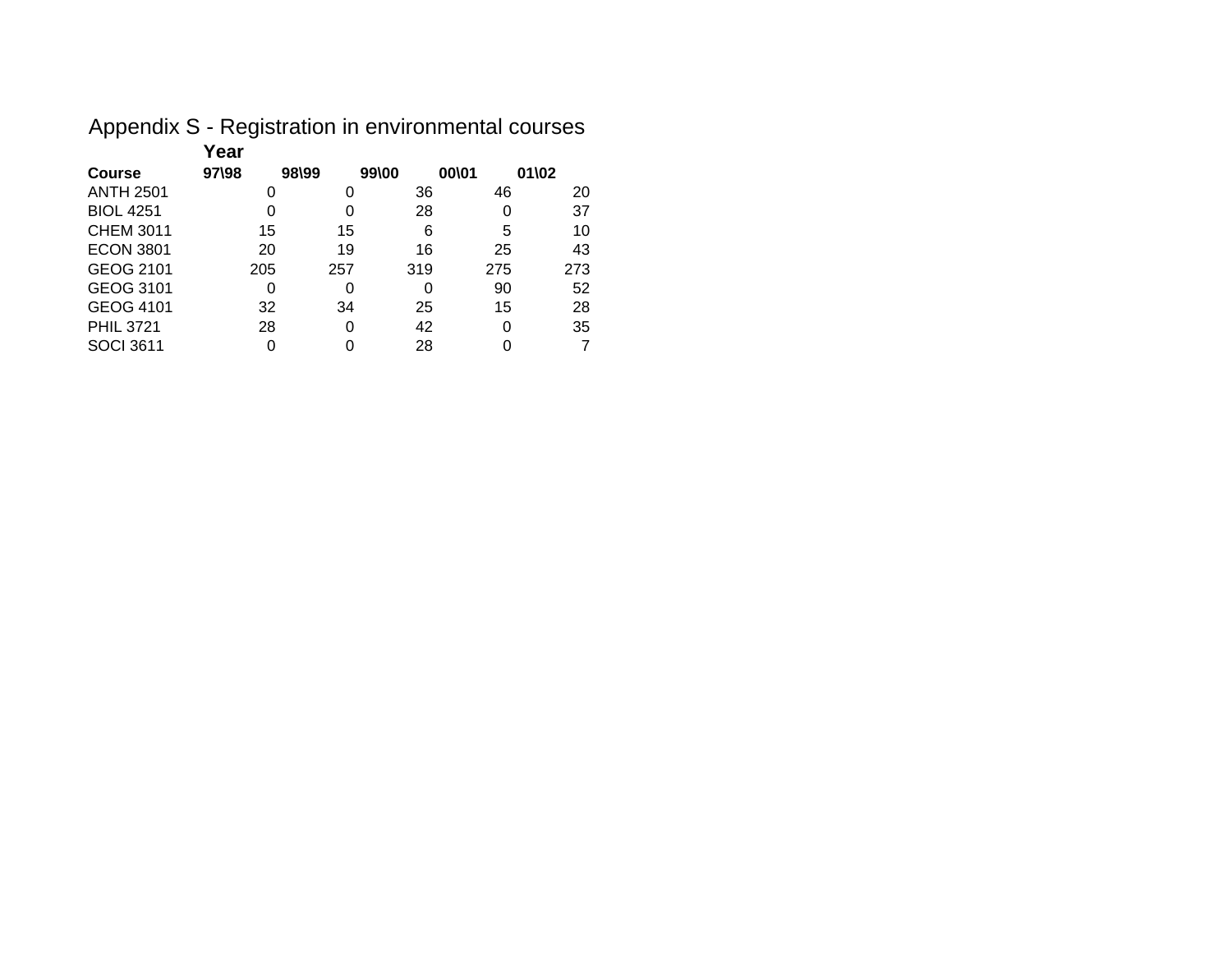## **Appendix T - The Talloires Declaration**

(copied directly from Mount Allison University Environmental Audit-1998)

#### **The Talloires Declaration**

We, the presidents, rectors, and vice chancellors of universities from all regions of the world are deeply concerned about the unprecedented scale and speed of environmental pollution and degradation, and the depletion of natural resources.

Local, regional, and global air and water pollution; accumulation and distribution of toxic wastes; destruction and depletion of forests, soil, and water; depletion of the ozone layer and emission of "green house" gases threaten the survival of humans and thousands of other living species, the integrity of the earth and its biodiversity, the security of nations, and the heritage of future generations. These environmental changes are caused by inequitable and unsustainable production and consumption patterns that aggravate poverty in many regions of the world.

We believe that urgent actions are needed to address these fundamental problems and reverse the trends. Stabilization of human population, adoption of environmentally sound industrial and agricultural technologies, reforestation, and ecological restoration are crucial elements in creating an equitable and sustainable future for all humankind in harmony with nature.

Universities have a major role in the education, research, policy formation, and information exchange necessary to make these goals possible. Thus, university leaders must initiate and support mobilization of internal and external resources so that their institutions respond to this urgent challenge.

We, therefore, agree to take the following actions:

1.Use every opportunity to raise public, government, industry, foundation, and university awareness by openly addressing the urgent need to move toward an environmentally sustainable future.

2.Encourage all universities to engage in education, research, policy formation, and information exchange on population, environment, and development to move toward global sustainability.

3.Establish programs to produce expertise in environmental management, sustainable economic development, population, and related fields to ensure that all university graduates are environmentally literate, and have the awareness and understanding to be ecologically responsible citizens.

4.Create programs to develop the capability of university faculty to teach environmental literacy to all undergraduate, graduate, and professional students.

5.Set an example of environmental responsibility by establishing institutional ecology policies and practices of resource conservation, recycling, waste reduction, and environmentally sound operations.

6.Encourage involvement of government, foundations, and industry in supporting interdisciplinary research, education, policy formation, and information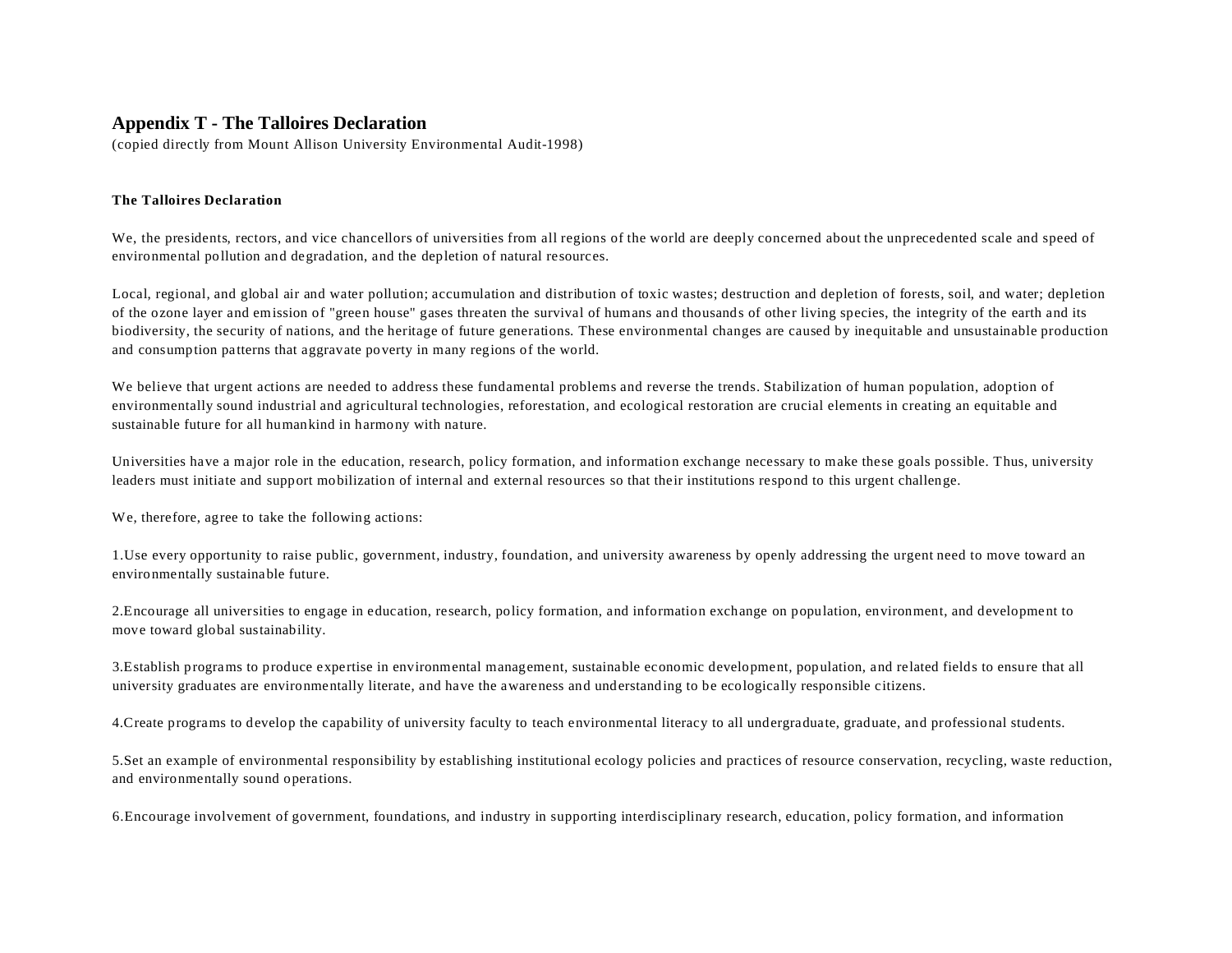exchange in environmentally sustainable development. Expand work with community and non-governmental organizations to assist in finding solutions to environmental problems.

7.Convene university faculty and administrators with environmental practitioners to develop curricula, research initiatives, operations systems, and outreach activities to support an environmentally sustainable future.

8.Establish partnerships with primary and secondary schools to help develop the capacity for interdisciplinary teaching about population, environment, and sustainable development.

9.Work with national and international organizations to promote a worldwide university effort toward a sustainable future.

10.Establish a Secretariat and a steering committee to continue this momentum, and to inform and support each other's efforts in carrying out this declaration.

#### **Charter Signatories (Titles and Affiliations in 1990):**

Jean Mayer, President and Conference Convener, Tufts University, Massachusetts, USA Pablo Arce, Vice Chancellor, Universidad Autonoma de Centro America, Costa Rica L. Ayo Banjo, Vice Chancellor, University of Ibadan, Nigeria Boonrod Binson, Chancellor, Chulalongkorn University, Thailand Robert W. Charlton, Vice Chancellor, University of Witwatersrand, South Africa Constantine W. Curris, President, University of Northern Iowa, USA Michele Gendreau-Massaloux, Rector, l'Academie de Paris, France Adamu Nayaya Mohammed, Vice Chancellor, Ahmadu Bello University, Nigeria Augusto Frederico Muller, President, Fundacao Universidad Federal de Mato Grosso, Brazil Mario Ojeda Gomez, President, El Colegio de Mexico, Mexico Calvin H. Plimpton, President Emeritus, American University of Beirut, Lebanon Wesley Posvar, President, University of Pittsburg, Pennsylvania, USA T. Navaneeth Rao, Vice Chancellor, Osmania University, India Moonis Raza, Vice Chancellor Emeritus, University of New Delhi, India Pavel D. Sarkisov, Rector, D.I. Mendeleyev University of Chemical Technology, Russia Stuart Saunders, Vice Chancellor, University of Cape Town, South Africa Akilagpa Sawyer, Vice Chancellor, University of Ghana, Ghana Carlos Vogt, President, Universidade Estadual de Campinas, Brazil David Ward, Vice Chancellor, University of Wisconsin, Madison, USA Xide Xie, President Emeritus, Fundan University, People's Republic of China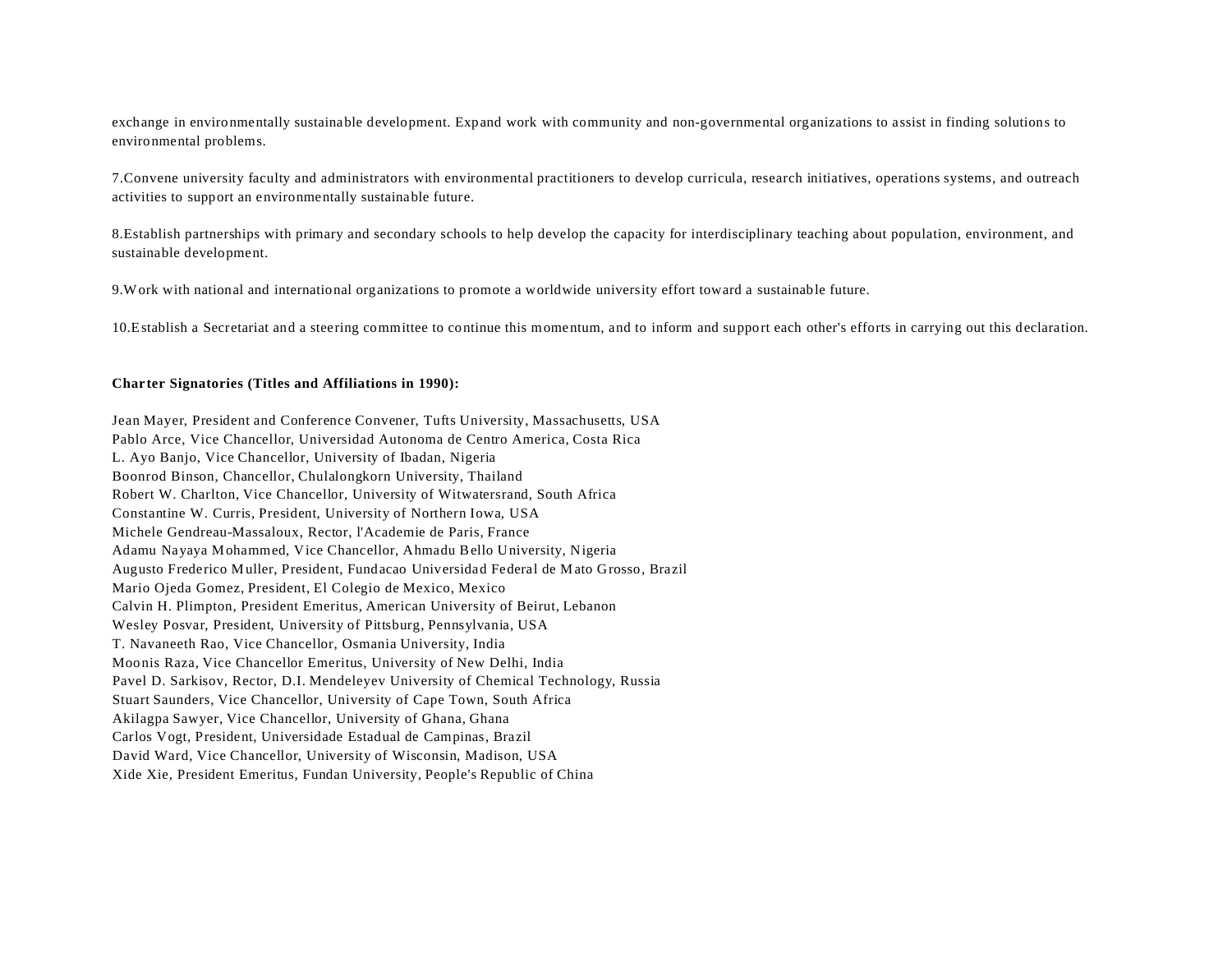**Appendix U Paper Use by Department (percentage of total paper use) May 2000 to April 2002**

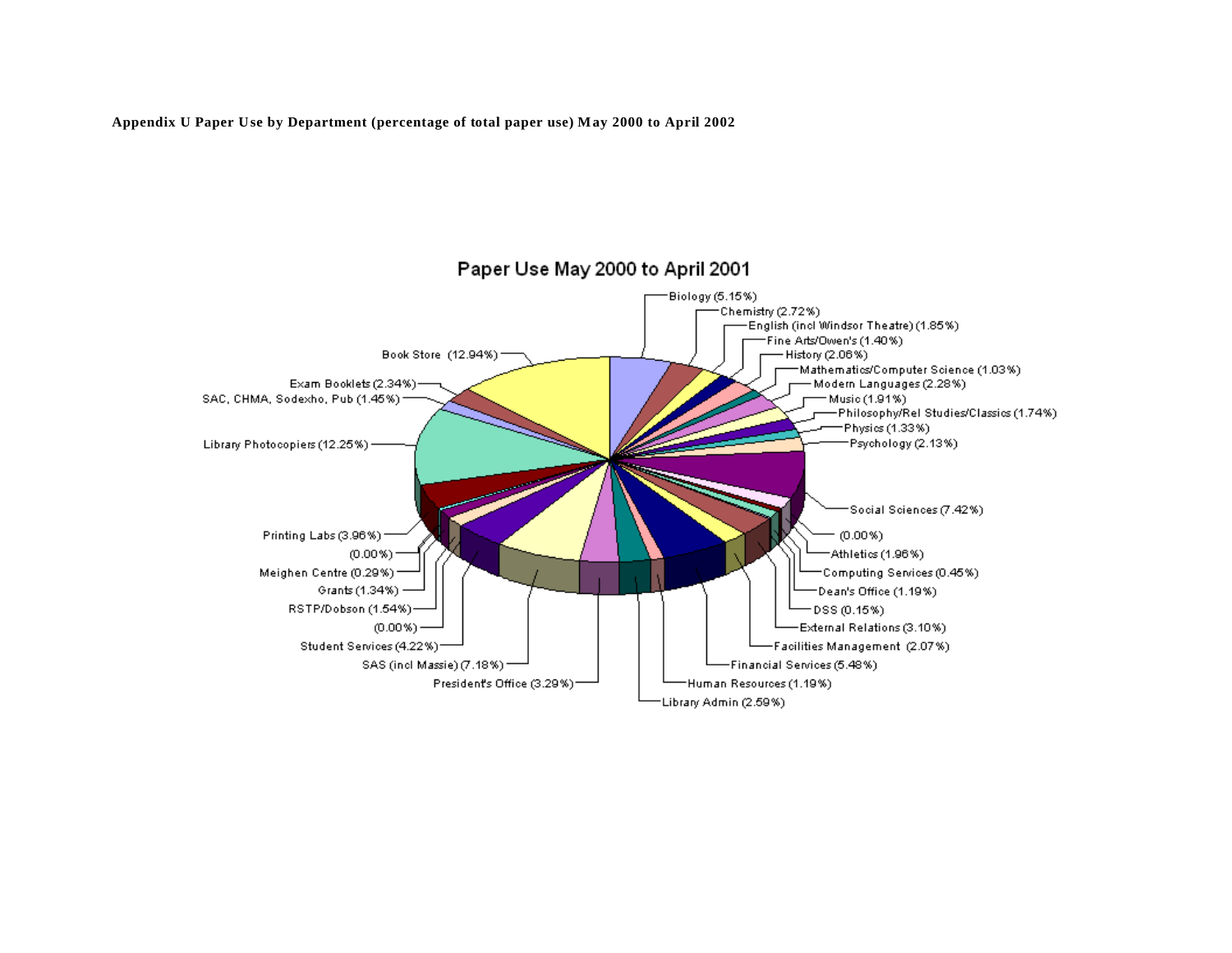**Appendix V Paper Use by Department (percentage of total) May 2001 to April 2002**



## Paper Use May 2001 to April 2002